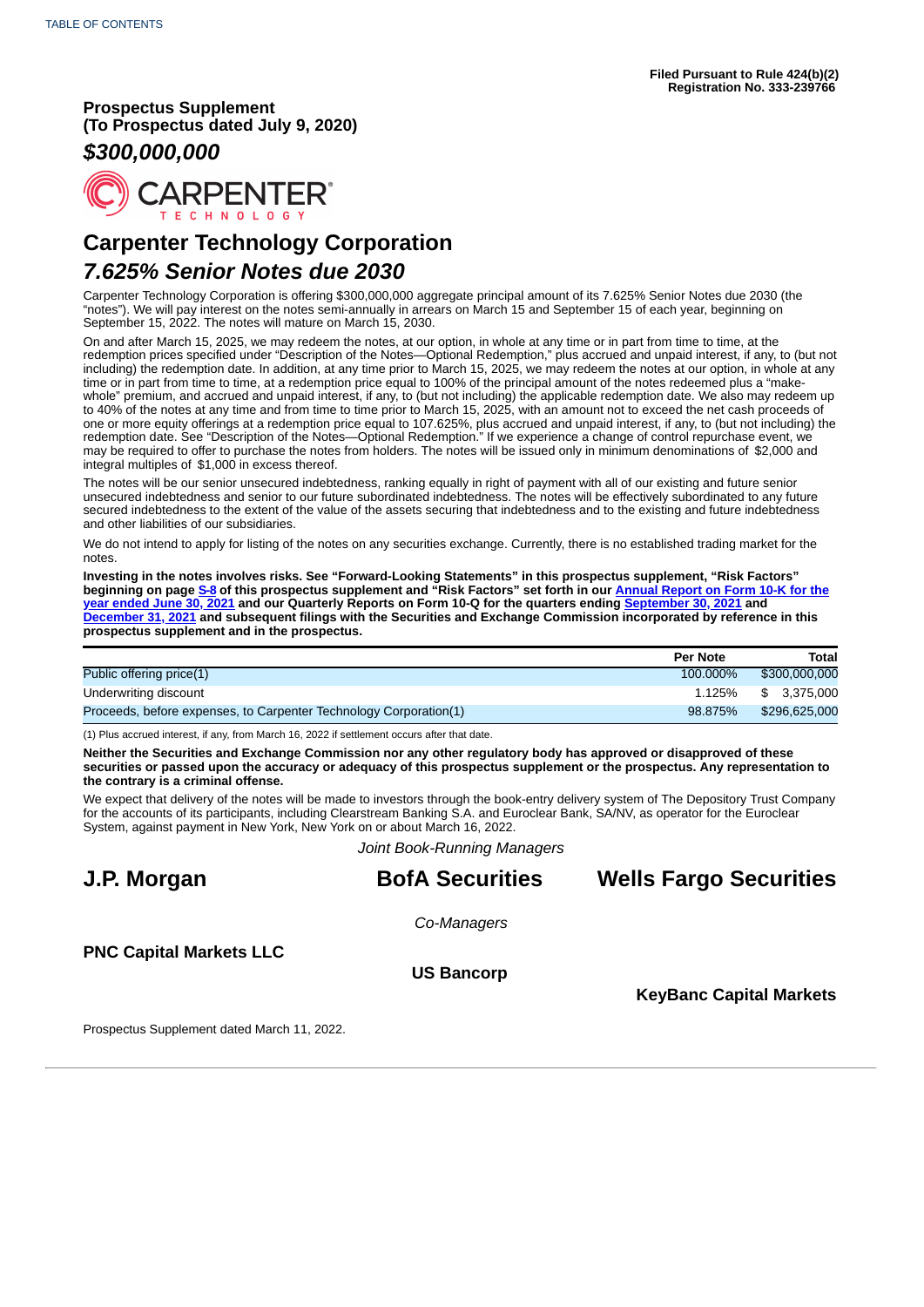# **Table of contents**

| <b>Prospectus supplement</b>        |             |
|-------------------------------------|-------------|
| About this prospectus supplement    | S-ii        |
| Where you can find more information | S-iii       |
| <b>Incorporation by reference</b>   | S-iv        |
| <b>Forward-looking statements</b>   | $S-V$       |
| <b>Summary</b>                      | $S-1$       |
| <b>Risk factors</b>                 | $S-8$       |
| Use of proceeds                     | $S-13$      |
| Capitalization                      | $S-14$      |
| Description of the notes            | $S-15$      |
| Certain U.S. federal income tax     |             |
| considerations                      | <u>S-35</u> |
| <b>Underwriting</b>                 | $S-40$      |
| <b>Legal matters</b>                | $S-45$      |
| <b>Experts</b>                      | S-45        |

| <b>Prospectus</b>                       |          |
|-----------------------------------------|----------|
| <b>About this prospectus</b>            |          |
| Where you can find more information     |          |
| <b>Incorporation by reference</b>       | <u>3</u> |
| <b>Forward-looking statements</b>       | <u>4</u> |
| <b>Carpenter technology corporation</b> | <u>6</u> |
| <b>Risk factors</b>                     | <u>7</u> |
| Use of proceeds                         | <u>8</u> |
| Description of the debt securities      | <u>9</u> |
| <b>Plan of distribution</b>             | 19       |
| <b>Legal matters</b>                    | 20       |
| <b>Experts</b>                          |          |

**This prospectus supplement, the prospectus and any free writing prospectus that we prepare or authorize contain and/or incorporate by reference information that you should consider when making an investment decision. Neither we nor any underwriter has authorized anyone to provide any information or to make any representations other than those contained or incorporated by reference in this prospectus supplement, the prospectus or in any free writing prospectuses prepared by us or on our behalf or to which we have referred you. We take no responsibility for, and can provide no assurance as to the reliability of, any other information that others may give you. This prospectus supplement and the prospectus is an offer to sell only the notes offered hereby, but only under circumstances and in jurisdictions where it is** lawful to do so. Neither we nor the underwriters are making an offer to sell or soliciting an offer **to buy securities in any jurisdiction where the offer or sale is not permitted. The information contained in this prospectus supplement, the prospectus and any free writing prospectus, and the documents incorporated by reference herein or therein, are current only as of the respective dates of such documents. You should not assume that such information is accurate as of any date other than the respective dates thereof. Our business, financial condition, results of operations and prospects may have changed since those dates.**

## <span id="page-1-0"></span>S-i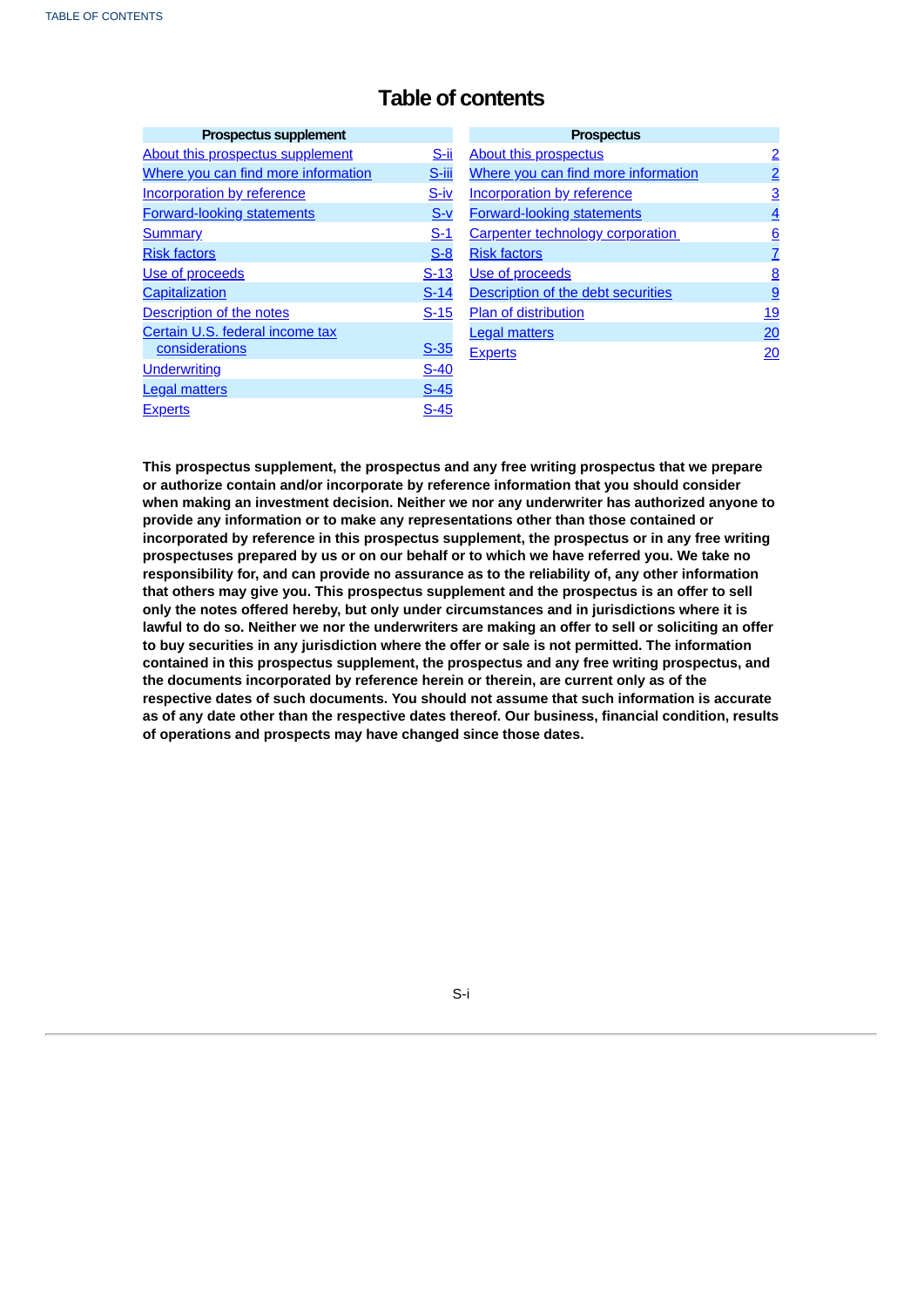# **About this prospectus supplement**

This document has two parts. The first part is this prospectus supplement, which describes the terms of the offering of the notes and also adds to, updates, or changes information contained in the prospectus and the documents incorporated by reference into this prospectus supplement and the prospectus. The second part is the prospectus, dated July 9, 2020, which we refer to as the "prospectus." The prospectus contains more general information about our debt securities that we may offer from time to time, some of which may not apply to this offering of notes. If information in this prospectus supplement is inconsistent with the prospectus, you should rely on this prospectus supplement.

This prospectus supplement incorporates by reference important business and financial information about us that is not included in or delivered with this prospectus supplement. It is important for you to read and consider all information contained or incorporated by reference in this prospectus supplement and the prospectus in making your investment decision. See "Where You Can Find More Information" and "Incorporation by Reference" in this prospectus supplement and the accompany prospectus.

Unless otherwise stated or the context otherwise requires, references in this prospectus supplement to "Carpenter Technology," "the Company," "we," "us" and "our" are to Carpenter Technology Corporation and its consolidated subsidiaries. However, in the "Description of the Notes" and related summary sections of this prospectus supplement and the "Description of the Debt Securities" section of the prospectus, references to "we," "us" and "our" are to Carpenter Technology Corporation and not to any of its subsidiaries.

<span id="page-2-0"></span>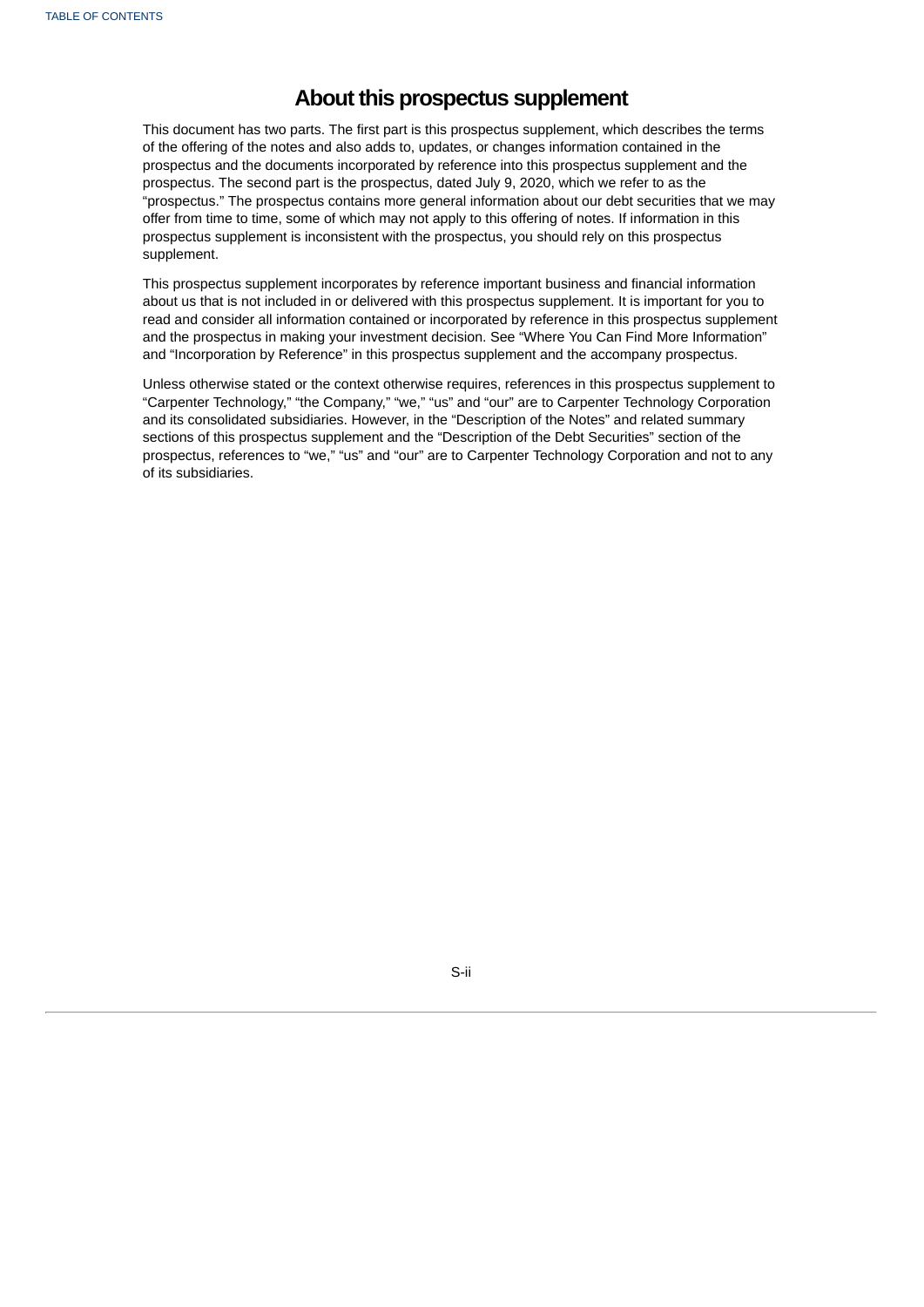# **Where you can find more information**

We file annual, quarterly and current reports, proxy statements and other information with the Securities and Exchange Commission (the "SEC"). The SEC maintains an Internet website that contains reports, proxy and information statements, and other information regarding issuers, including us, that file electronically with the SEC. The public can obtain any documents that we file electronically with the SEC at http://www.sec.gov.

We also make available, free of charge, on or through our Internet website (https://ir.carpentertechnology.com), our Annual Reports on Form 10-K, Quarterly Reports on Form 10-Q, Current Reports on Form 8-K, Proxy Statements on Schedule 14A, and, if applicable, amendments to those reports filed or furnished pursuant to Section 13(a) or 15(d) of the Securities Exchange Act of 1934, as amended (the "Exchange Act"), and Section 16 reports on Forms 3, 4 and 5, as soon as reasonably practicable after we electronically file such material with, or furnish it to, the SEC. Please note, however, that we have not incorporated any other information by reference from our Internet website, other than the documents listed below under the heading "Incorporation by Reference." You may request a copy of these filings, other than an exhibit to these filings unless we have specifically included or incorporated that exhibit by reference into the filing, from the SEC as described under "Where You Can Find More Information" in this prospectus supplement or, at no cost, by writing or telephoning Carpenter Technology at the following address: Carpenter Technology Corporation, Attn: Investor Relations, 1735 Market Street, 15<sup>th</sup> Floor, Philadelphia, Pennsylvania, 19103, telephone: (610) 208-2000 or on our Internet website (https://ir.carpentertechnology.com).

We have filed with the SEC a registration statement on Form S-3 (Registration File No. 333-239766) relating to the debt securities covered by this prospectus supplement. This prospectus supplement is a part of the registration statement and does not contain all the information in the registration statement. Whenever a reference is made in this prospectus supplement to a contract or other document of ours that is an exhibit to the registration statement, the reference is only a summary and you should refer to the exhibits that are a part of the registration statement for a copy of the contract or other document. You may review a copy of the registration statement and the documents incorporated by reference herein through the SEC's Internet website listed above.

<span id="page-3-0"></span>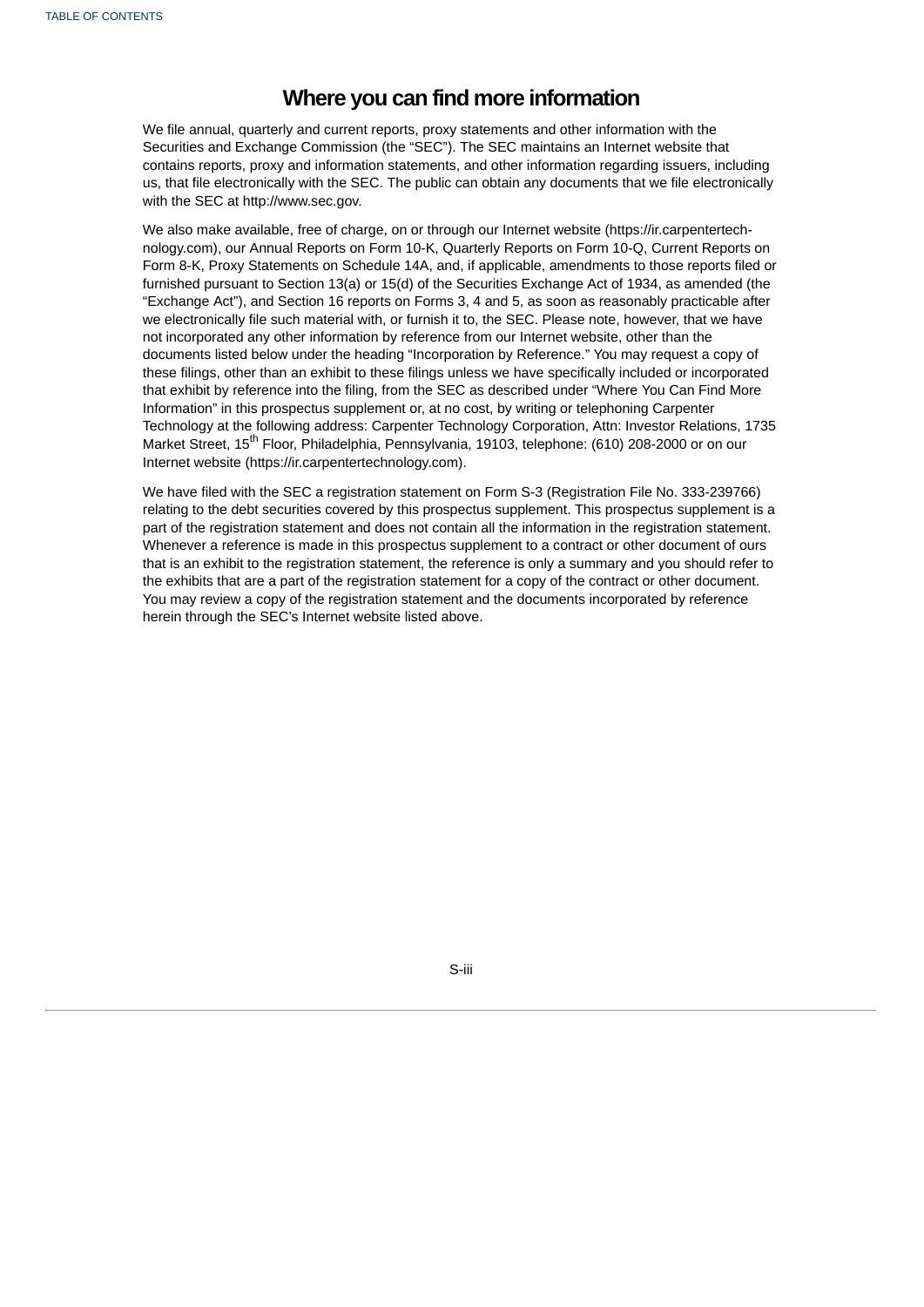# **Incorporation by reference**

The SEC allows us to incorporate by reference information into this prospectus supplement and the prospectus. This means that we can disclose important information to you by referring you to another document filed separately with the SEC. Any information referred to in this way is considered part of this prospectus supplement and the prospectus from the date we file that document. Any reports filed by us with the SEC after the date of this prospectus supplement and before the date that the offering of the notes by means of this prospectus supplement and the prospectus is terminated will automatically update and, where applicable, supersede any information contained or incorporated by reference in this prospectus supplement and the prospectus.

We incorporate by reference in this prospectus supplement and the prospectus the documents set forth below that have been previously filed with the SEC as well as any filings we make with the SEC under Sections 13(a), 13(c), 14 or 15(d) of the Exchange Act on or after the date of this prospectus supplement and before the termination of this offering; provided, however, that, except as specifically provided below, we are not incorporating any documents or information deemed to have been furnished rather than filed in accordance with SEC rules:

- our [Annual](http://www.sec.gov/ix?doc=/Archives/edgar/data/17843/000001784321000030/crs-20210630.htm) Report on Form 10-K for the fiscal year ended June 30, 2021;
- our Definitive Proxy Statement on Schedule 14A, filed with the SEC on [September](http://www.sec.gov/Archives/edgar/data/17843/000119312521275962/d176573ddef14a.htm) 17, 2021;
- our Quarterly Reports on Form 10-Q for the quarters ended [S](http://www.sec.gov/ix?doc=/Archives/edgar/data/17843/000001784322000005/crs-20211231.htm)[eptember](http://www.sec.gov/ix?doc=/Archives/edgar/data/17843/000001784321000035/crs-20210930.htm) 30, 2021 and December 31, 2021, and
- our two (2) Current Reports on Form 8-K, filed with the SEC on [October](http://www.sec.gov/ix?doc=/Archives/edgar/data/17843/000119312521298687/d217279d8k.htm) 14, 2021 and our Current Report on Form 8-K, filed with the SEC on [February](http://www.sec.gov/ix?doc=/Archives/edgar/data/17843/000110465922023844/tm226790d1_8k.htm) 15, 2022.

<span id="page-4-0"></span>To obtain copies of these filings, see "Where You Can Find More Information" in this prospectus supplement.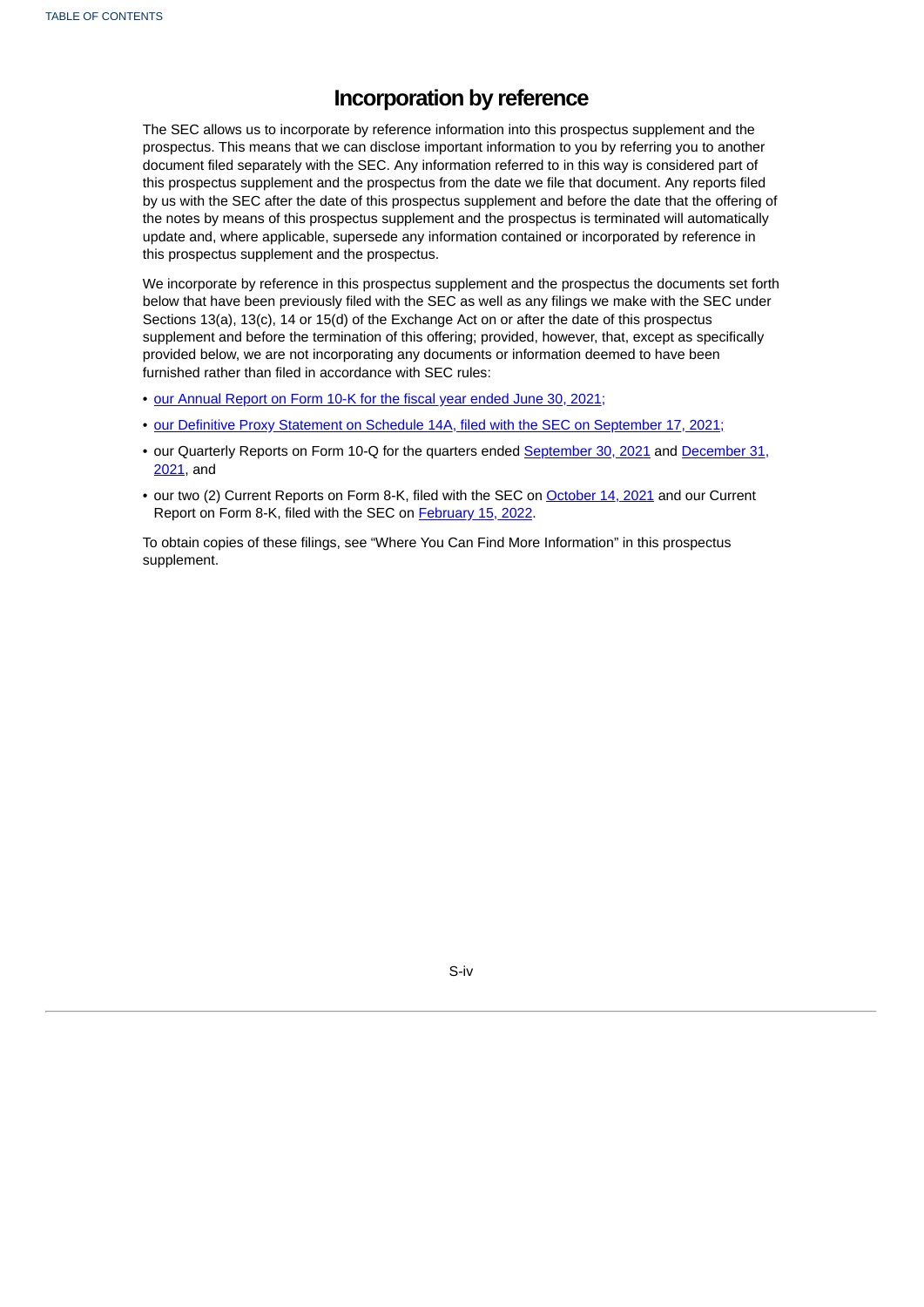# **Forward-looking statements**

This prospectus supplement and the prospectus, including the documents incorporated by reference herein or therein, include forward-looking statements, within the meaning of the Private Securities Litigation Reform Act of 1995, that involve risks and uncertainties. Forward-looking statements provide current expectations of future events based on certain assumptions and include any statement that does not directly relate to any historical or current fact. Forward-looking statements can also be identified by words such as "future," "anticipates," "believes," "estimates," "expects," "intends," "plans," "predicts," "will," "would," "could," "can," "may" or the negative of such terms or other comparable terminology. Such statements are based on assumptions and expectations that may not be realized and are inherently subject to risks, uncertainties and other factors, many of which cannot be predicted with accuracy and some of which might not even be anticipated. Although we believe the expectations reflected in these forward-looking statements are based on reasonable assumptions, future events and actual results, performance, transactions or achievements, financial and otherwise, may differ materially from the results, performance, transactions or achievements expressed or implied by the forward-looking statements. As a result, you should not rely on or construe any forward-looking statements in this prospectus supplement, the prospectus or the documents and information incorporated by reference into this prospectus supplement or the prospectus, or which management or persons acting on their behalf may make orally or in writing from time to time, as predictions of future events or as guarantees of future performance. We caution you not to place undue reliance on forwardlooking statements, which speak only as of the date of this prospectus supplement, the dates of the documents incorporated by reference herein or as of the dates otherwise indicated in such forwardlooking statements, as applicable. All of our forward-looking statements, including those contained or incorporated by reference in this prospectus supplement or the prospectus are qualified in their entirety by this statement.

There are a number of risks and uncertainties that could cause our actual results to differ materially from the forward-looking statements contained in, contemplated by or incorporated by reference in this prospectus supplement or the prospectus. The most significant of these uncertainties are described in Carpenter [Technology's](http://www.sec.gov/ix?doc=/Archives/edgar/data/17843/000001784321000030/crs-20210630.htm) filings with the SEC, including its report on Form 10-K for the year ended June 30, 2021, Form 10-Q for the quarters ended [September](http://www.sec.gov/ix?doc=/Archives/edgar/data/17843/000001784321000035/crs-20210930.htm) 30, 2021 and [December](http://www.sec.gov/ix?doc=/Archives/edgar/data/17843/000001784322000005/crs-20211231.htm) 31, 2021 and the exhibits attached to those filings. They include but are not limited to:

- the cyclical nature of the specialty materials business and certain end-use markets, including aerospace, defense, medical, transportation, energy, industrial and consumer, or other influences on Carpenter Technology's business such as new competitors, the consolidation of competitors, customers, and suppliers or the transfer of manufacturing capacity from the United States to foreign countries;
- the ability of Carpenter Technology to achieve cash generation, growth, earnings, profitability, operating income, cost savings and reductions, qualifications, productivity improvements or process changes;
- the ability to recoup increases in the cost of energy, raw materials, freight or other factors;
- domestic and foreign excess manufacturing capacity for certain metals;
- fluctuations in currency exchange rates;
- the effect of government trade actions;
- the valuation of the assets and liabilities in Carpenter Technology's pension trusts and the accounting for pension plans;
- possible labor disputes or work stoppages;

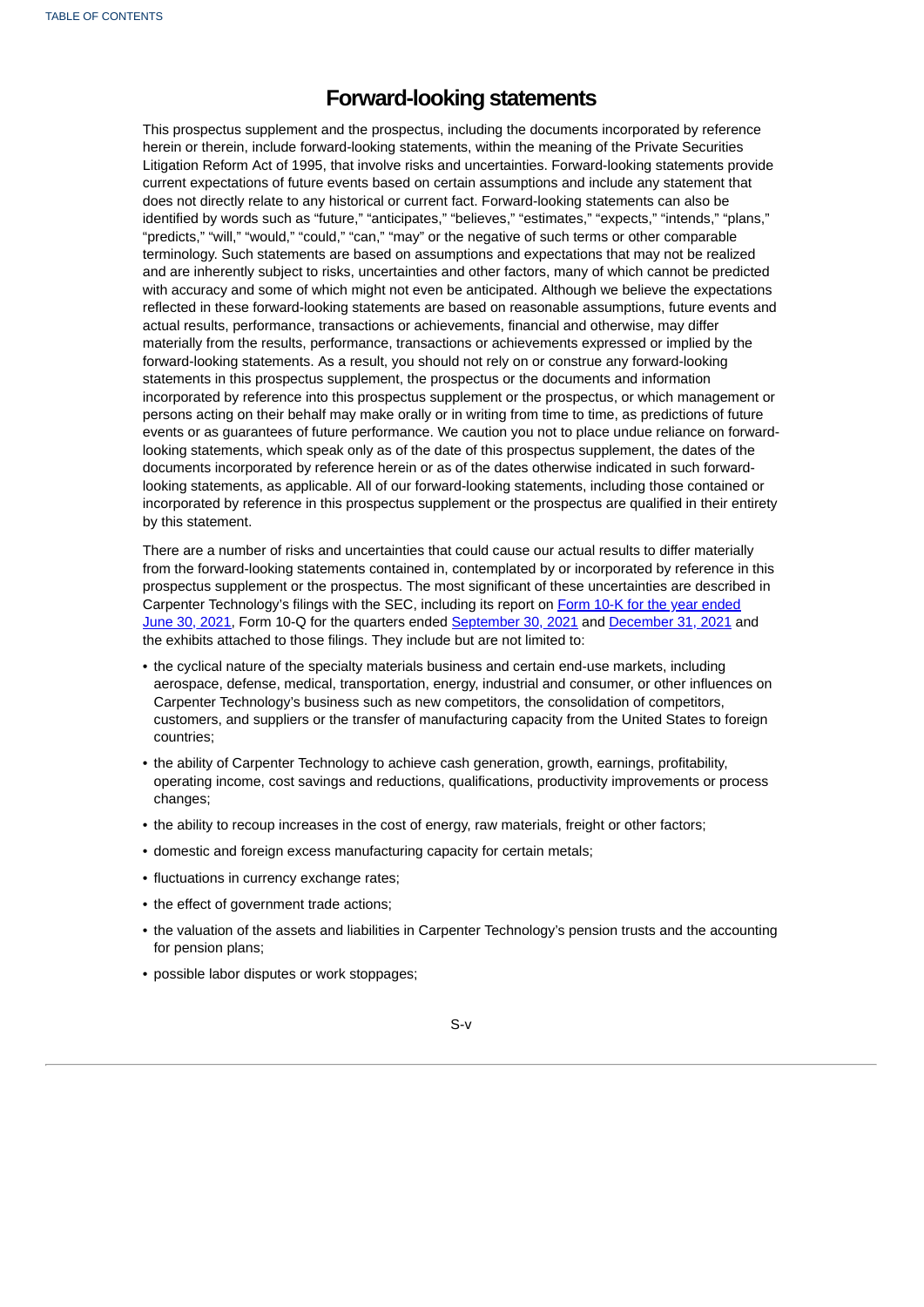- the potential that our customers may substitute alternate materials or adopt different manufacturing practices that replace or limit the suitability of our products;
- the ability to successfully acquire and integrate acquisitions;
- the availability of credit facilities to Carpenter Technology, its customers or other members of the supply chain;
- the ability to obtain energy or raw materials, especially from suppliers located in countries that may be subject to unstable political or economic conditions;
- Carpenter Technology's manufacturing processes are dependent upon highly specialized equipment located primarily in facilities in Reading and Latrobe, Pennsylvania and Athens, Alabama for which there may be limited alternatives if there are significant equipment failures or a catastrophic event;
- the ability to hire and retain key personnel, including members of the executive management team, management, metallurgists and other skilled personnel;
- fluctuations in oil and gas prices and production;
- uncertainty regarding the return to service of the Boeing 737 MAX aircraft and the related supply chain disruption;
- potential impacts of the COVID-19 pandemic on Carpenter Technology's operations, financial results and financial position;
- Carpenter Technology's efforts and efforts by governmental authorities to mitigate the COVID-19 pandemic, such as travel bans, shelter in place orders and business closures, and the related impact on resource allocations and manufacturing and supply chains;
- Carpenter Technology's status as a "critical", "essential" or "life-sustaining" business in light of COVID-19 business closure laws, orders and guidance being challenged by a governmental body or other applicable authority;
- Carpenter Technology's ability to execute its business continuity, operational, budget and fiscal plans in light of the COVID-19 pandemic; and
- Carpenter Technology's ability to successfully carry out restructuring and business exit activities on the expected terms and timelines.

Any of these factors could have an adverse and/or fluctuating effect on Carpenter Technology's results of operations.

Given these uncertainties and risks, prospective investors are cautioned not to place undue reliance on forward-looking statements. Except with respect to such material changes to our risk factors as may be reflected from time to time in our quarterly filings or as otherwise required by law, we are under no obligation to, and expressly disclaim any obligation to, update or revise any forward-looking statements included or incorporated by reference in this prospectus supplement or the prospectus, whether as a result of new information, future events or otherwise. Because of the factors referred to above, the future events discussed in or incorporated by reference in this prospectus supplement or the prospectus may not occur and actual results, performance or achievement could differ materially from those anticipated or implied in the forward-looking statements.

<span id="page-6-0"></span>S-vi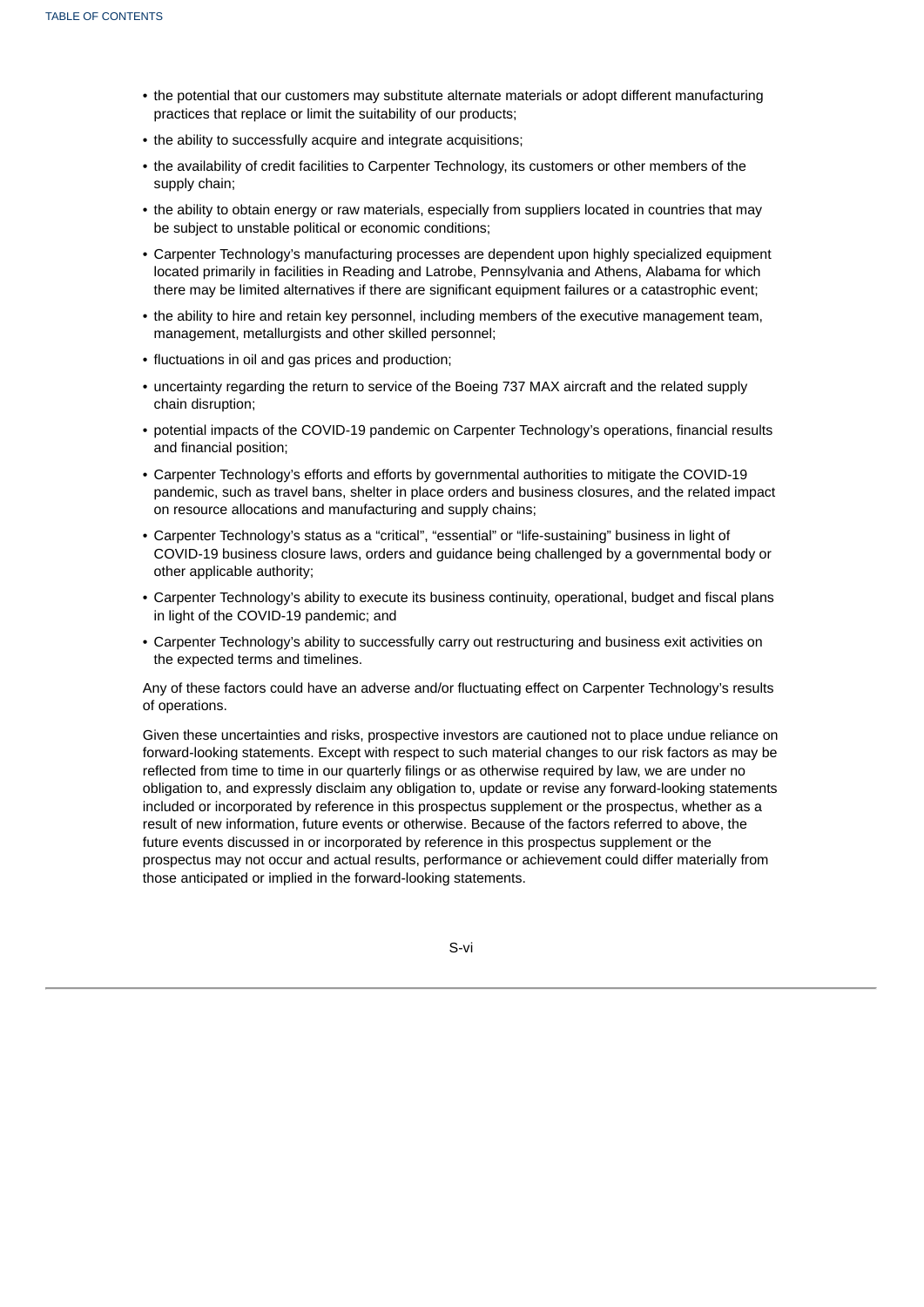# **Summary**

The following summary highlights information contained or incorporated by reference in this prospectus supplement and the prospectus. It does not contain all of the information that you should consider before investing in the notes. You should carefully read this entire prospectus supplement, as well as the prospectus and the documents incorporated by reference in this prospectus supplement and the prospectus, including the section entitled "Risk Factors" in this prospectus supplement and our financial statements and the notes thereto.

# **Overview**

### **Our business**

We are a producer and distributor of premium specialty alloys, including titanium alloys, powder metals, stainless steels, alloy steels and tool steels. We are a recognized leader in high-performance specialty alloy-based materials and process solutions for critical applications in the aerospace, defense, medical, transportation, energy, industrial and consumer markets. We have evolved to become a pioneer in premium specialty alloys, including titanium, nickel, and cobalt, as well as alloys specifically engineered for additive manufacturing ("AM") processes and soft magnetics applications. We have expanded our AM capabilities to provide a complete "end-to-end" solution to accelerate materials innovation and streamline parts production. We primarily process basic raw materials such as nickel, cobalt, titanium, manganese, chromium, molybdenum, iron scrap and other metal alloying elements through various melting, hot forming and cold working facilities to produce finished products in the form of billet, bar, rod, wire and narrow strip in many sizes and finishes. We also produce certain metal powders and parts. Our sales are distributed directly from our production plants and distribution network as well as through independent distributors. Unlike many other specialty steel producers, we operate our own worldwide network of service and distribution centers. These service centers, located in the United States, Canada, Mexico, Europe and Asia allow us to work more closely with customers and to offer various just-in-time stocking programs.

As part of our overall business strategy, we have sought out and considered opportunities related to strategic acquisitions and joint collaborations as well as possible business unit dispositions aimed at broadening our offering to the marketplace. We have participated with other companies to explore potential terms and structures of such opportunities and expect that we will continue to evaluate these opportunities.

Carpenter Technology Corporation is a Delaware corporation established in 1889, originally as Carpenter Steel Company. Our principal executive offices are located at 1735 Market Street, 15<sup>th</sup> Floor, Philadelphia, Pennsylvania, 19103, and our main telephone number is (610) 208-2000.

### **Recent developments**

#### *Credit agreement amendment*

On February 14, 2022, we entered into an amendment (the "Amendment") to our secured revolving credit facility (the "Credit Facility"), by and among us, the financial institutions party thereto, as lenders, Bank of America, N.A., as administrative agent, swing line lender and letter of credit issuer, and the other agents and arrangers party thereto.

Among other revisions, the Amendment revised the interest coverage ratio covenant under the Credit Facility so that the first test date is June 30, 2022, and to require a minimum interest coverage ratio of 2.00 to 1.00 at June 30, 2022, 3.00 to 1.00 at September 30, 2022 and 3.50 to 1.00 at December 31, 2022 and thereafter; revised to minimum available liquidity covenant under the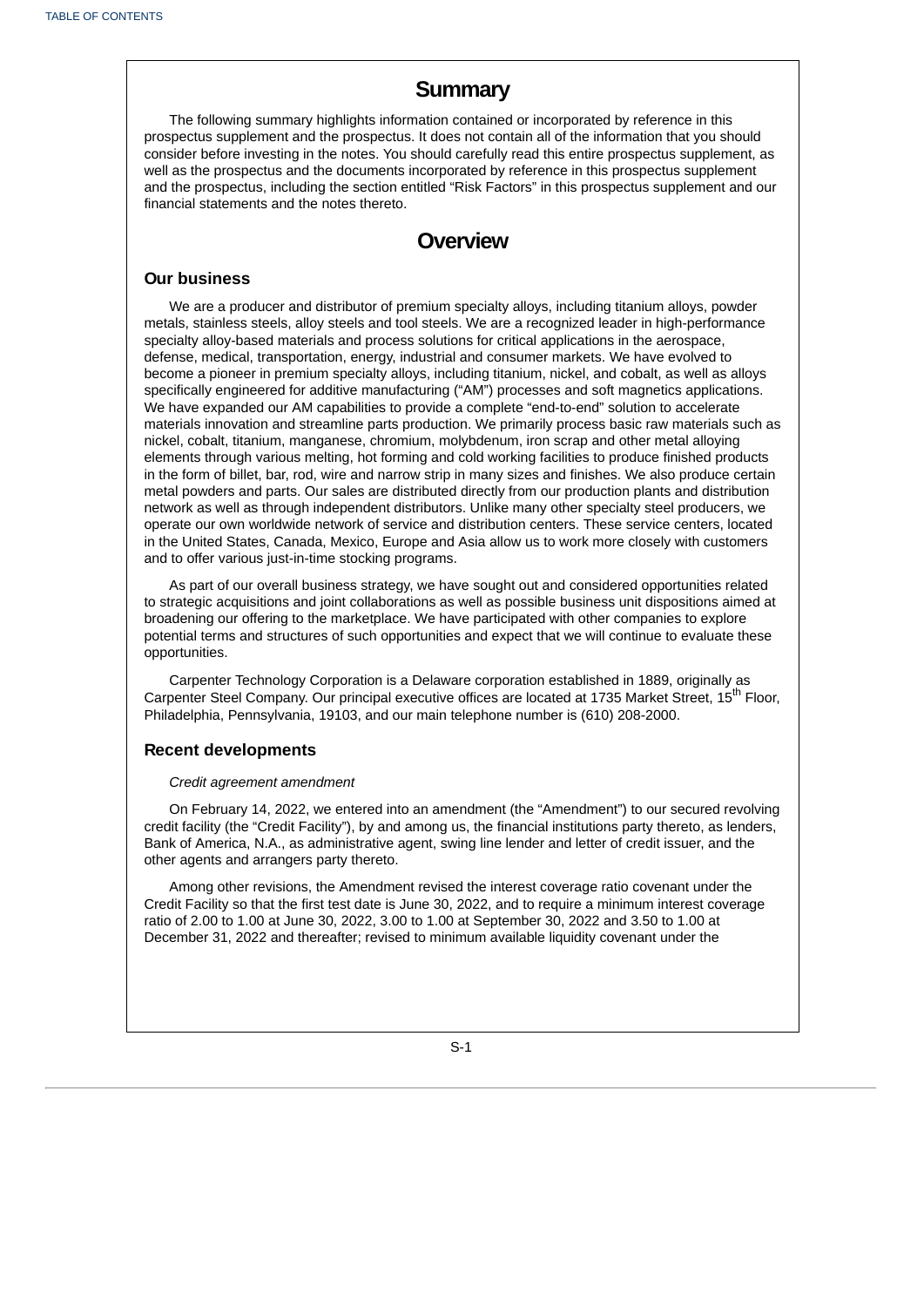Credit Facility so that it applies through the later of June 30, 2022 and the first test date as of which the interest coverage ratio is at least 2.00 to 1.00; and revised the restricted period under the Credit Facility, during which the Company is prohibited from incurring any secured debt other than purchase money financing for new equipment and is subject to additional restrictions on its ability to make dividends or distributions or to make certain investments, to expire on the later of September 30, 2022 or the first test date on which the interest coverage ratio is at least 3.50 to 1.00.

### *Repairs on press at Reading, PA facility*

On March 3, 2022, we announced that the 4500 ton press at our Reading, PA facility was back in service. We had previously announced the unplanned outage of this press in December 2021.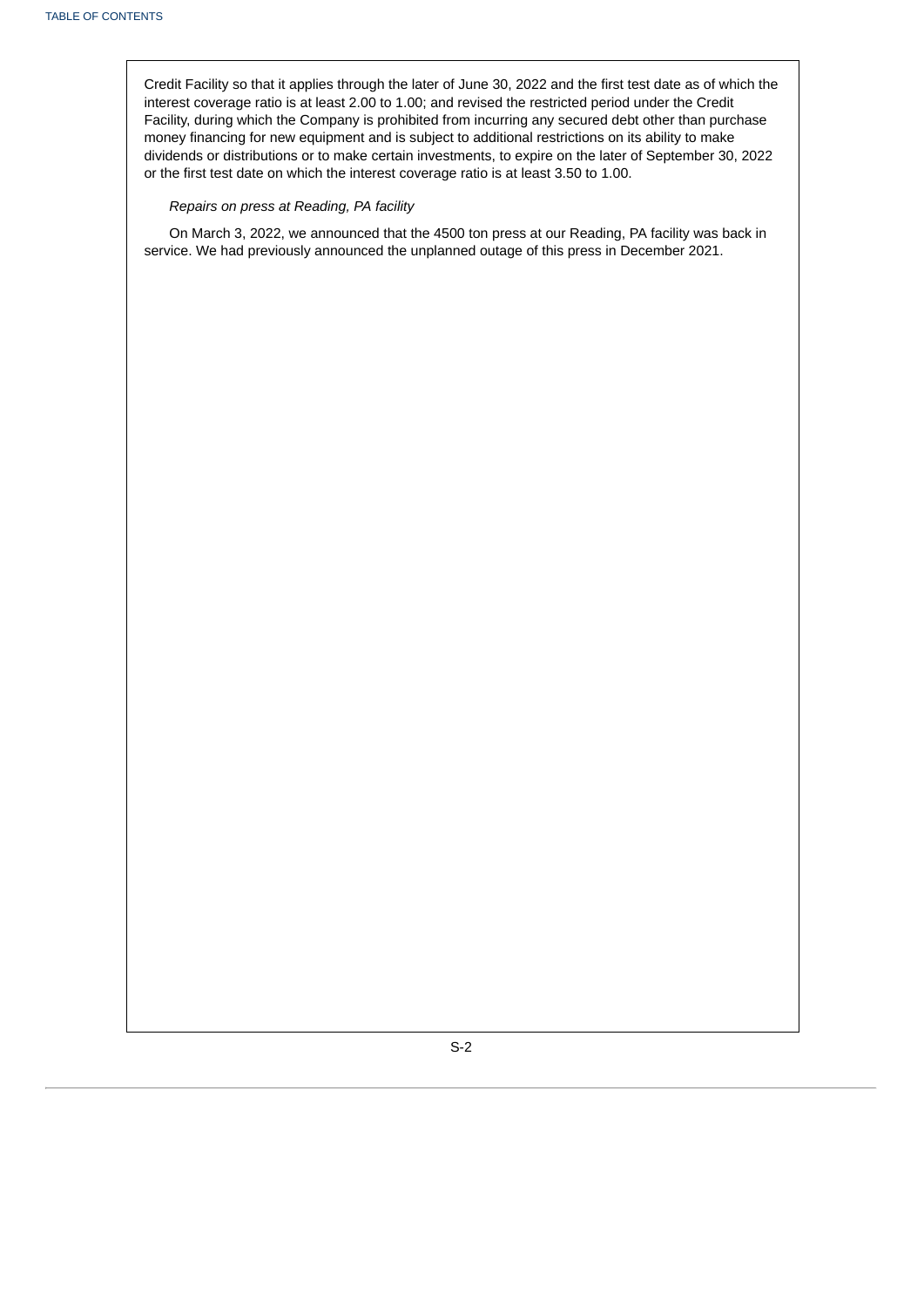# **Summary consolidated financial data**

We derived the summary consolidated financial data shown below as of June 30, 2021, 2020 and 2019 and for each of the years then ended from our audited consolidated financial statements and for the six-month periods ended December 31, 2021 and 2020 from our unaudited consolidated financial statements. The unaudited financial statements from which we derived this data were prepared on the same basis as the audited consolidated financial data and include all adjustments, consisting only of normal recurring adjustments, necessary to fairly state our results of operations and financial condition as of the periods presented. The results of operations for interim periods are not necessarily indicative of the operating results for any future period. You should read the following financial information in conjunction with "Management's Discussion and Analysis of Financial Condition and Results of Operations" and our consolidated financial statements and the related notes incorporated by reference in this prospectus supplement and the prospectus.

|                                                         |                                            | Six months ended |                |             |               |            |               |           |    |           |
|---------------------------------------------------------|--------------------------------------------|------------------|----------------|-------------|---------------|------------|---------------|-----------|----|-----------|
|                                                         | December 31,<br>Fiscal year ended June 30, |                  |                |             |               |            |               |           |    |           |
| (dollars in millions)                                   |                                            | 2021             |                | 2020        |               | 2021       |               | 2020      |    | 2019      |
|                                                         |                                            |                  |                | (unaudited) |               |            |               |           |    | (audited) |
| <b>Statement of Operations Data:</b>                    |                                            |                  |                |             |               |            |               |           |    |           |
| Net sales                                               | \$                                         | 783.6            | \$             | 702.1       |               | \$1,475.6  |               | \$2,181.1 |    | \$2,380.2 |
| Operating (loss) income                                 | \$                                         | (50.6)           |                | \$ (137.8)  |               | \$ (248.6) | \$            | 25.3      |    | \$241.4   |
| Net (loss) income                                       | \$                                         | (44.1)           |                | \$ (132.0)  | \$            | (229.6)    | \$            | 1.5       | \$ | 167.0     |
| <b>Balance Sheet Data:</b>                              |                                            |                  |                |             |               |            |               |           |    |           |
| Cash and cash equivalents                               | \$                                         | 96.9             |                | \$271.4     |               | \$287.4    | \$            | 193.1     | \$ | 27.0      |
| Property, plant and equipment, net                      |                                            | \$1,429.6        |                | \$1,326.1   |               | \$1,457.5  |               | \$1,498.1 |    | \$1,490.0 |
| Total assets                                            |                                            | \$2,879.9        |                | \$3,043.9   |               | \$2,971.2  |               | \$3,227.2 |    | \$3,187.8 |
| Long-term debt, net of current portion                  |                                            | \$695.0          |                | \$694.0     |               | \$694.5    |               | \$551.8   |    | \$550.6   |
| <b>Total liabilities</b>                                |                                            | \$1,546.8        |                | \$1,711.0   |               | \$1,578.9  |               | \$1,781.5 |    | \$1,667.7 |
| Total stockholders' equity                              |                                            | \$1,333.1        |                | \$1,332.9   |               | \$1,392.3  |               | \$1,445.7 |    | \$1,520.1 |
| <b>Cash Flow Information Data:</b>                      |                                            |                  |                |             |               |            |               |           |    |           |
| Cash flow (used for) provided from                      |                                            |                  |                |             |               |            |               |           |    |           |
| operating activities                                    | \$                                         | (136.3)          | \$             | 171.6       | \$            | 250.0      | \$            | 231.8     | \$ | 232.4     |
| Cash flow used in investing activities                  | \$                                         | (31.6)           | \$             | (38.4)      | \$            | (78.9)     | \$            | (171.2)   | \$ | (244.6)   |
| Cash flow (used in) provided by financing<br>activities | \$                                         | (22.8)           | $\mathfrak{F}$ | (55.5)      | $\frac{4}{5}$ | (76.1)     | $\frac{1}{2}$ | 107.8     | \$ | (19.4)    |
| <b>Other Data:</b>                                      |                                            |                  |                |             |               |            |               |           |    |           |
| Adjusted EBITDA(1)                                      | \$                                         | 23.6             | \$             | 2.5         | \$            | 30.4       | \$            | 303.4     | \$ | 375.6     |

(1) Adjusted EBITDA represents income before interest, taxes, depreciation and amortization, non-cash net pension expenses, debt extinguishment losses, net, other (income) expense, net, and special items. Adjusted EBITDA is not a measure of financial performance under generally accepted accounting principles. We do not calculate Adjusted EBITDA in the same manner as other companies and,<br>accordingly, our measure of Adjusted EBITDA is not necessarily comparable to similarly titled m be an appropriate measure of performance relative to other companies. We have presented Adjusted EBITDA in this prospectus supplement solely as a supplemental disclosure because we believe it allows for a more complete analysis of our results of operations. We believe that Adjusted EBITDA is useful to investors because Adjusted EBITDA is commonly used to analyze companies on the basis of operating performance, leverage and liquidity. Furthermore, analogous measures are used by industry analysts to evaluate operating performance. Adjusted EBITDA is not intended to be a measure of free cash flow for management's discretionary use, as it does not consider certain cash requirements such as interest payments, tax payments, pension contributions and capital expenditures. Adjusted EBITDA is not intended to represent, and should not be considered more meaningful than, or as an alternative to, a measure of operating performance as determined in accordance with generally accepted accounting principles. This definition of Adjusted EBITDA differs from<br>the amounts calculated under the definition of EBITDA contained in our credit facilitie information for future periods in earnings press releases, filings with the SEC or in response to inquiries. Adjusted EBITDA is calculated as follows: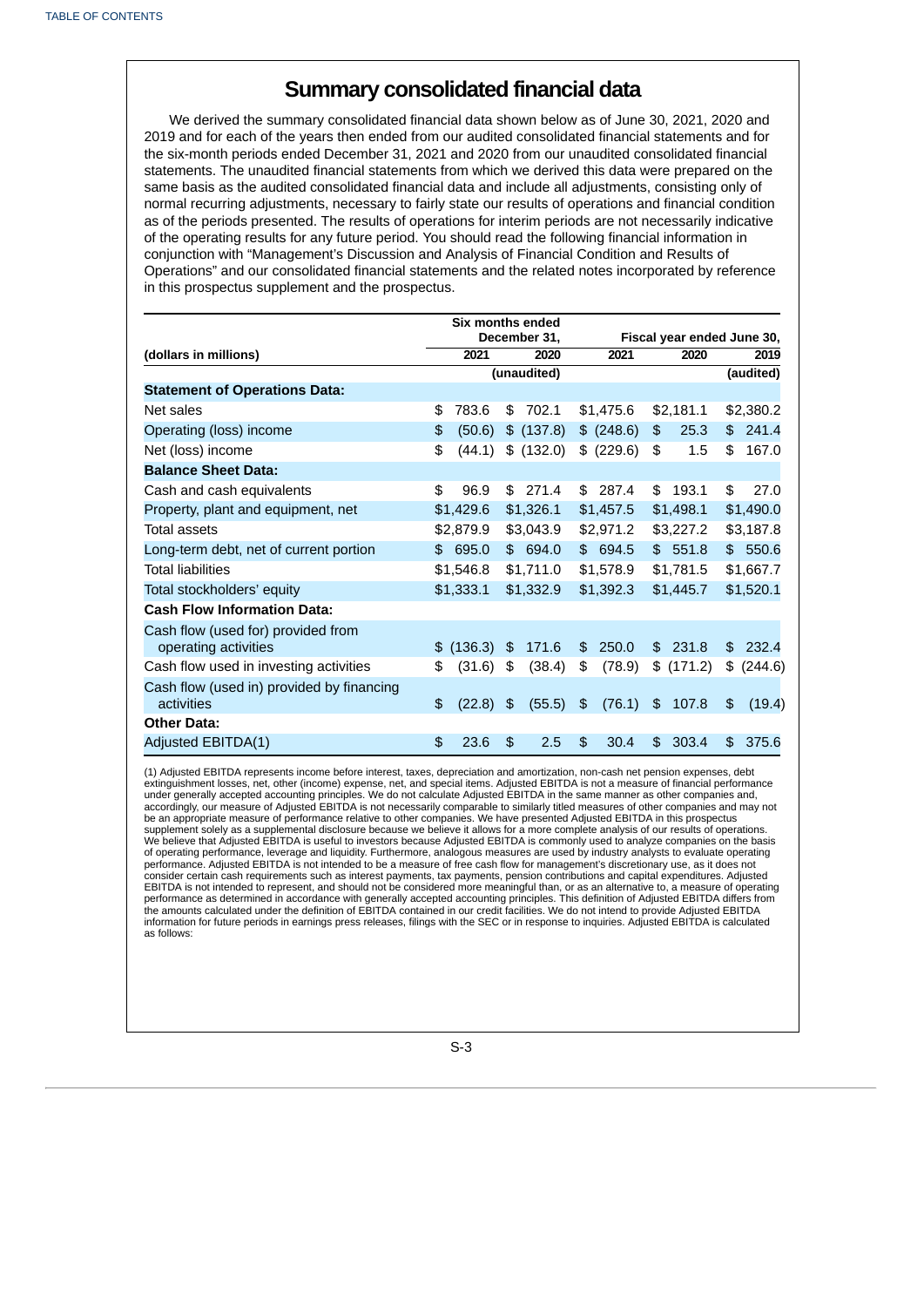|                                       | Six months ended<br>December 31. |                         | Fiscal year ended June 30, |             |             |
|---------------------------------------|----------------------------------|-------------------------|----------------------------|-------------|-------------|
| (dollars in millions)                 | 2021                             | 2020                    | 2021                       | 2020        | 2019        |
| Net (loss) income                     | \$(44.1)                         | \$(132.0)               | \$(229.6)                  | \$<br>1.5   | \$167.0     |
| Non-cash net pension (income) expense | \$ (3.6)                         | \$<br>8.1               | 24.6<br>\$                 | \$15.3      | \$11.6      |
| Depreciation and amortization         | \$65.3                           | \$<br>59.6              | \$123.6                    | \$123.9     | \$121.5     |
| Interest expense                      | \$20.3                           | \$<br>14.6              | 32.7<br>\$                 | \$19.8      | \$26.0      |
| Special items                         | 3.3<br>$$^{\circ}$               | \$<br>74.6              | \$143.1                    | \$141.6     | \$ 1.2      |
| Debt extinguishment losses, net       | \$                               | \$<br>8.2               | \$<br>8.2                  | \$          | \$          |
| Other (income) expense, net           | \$ (1.5)                         | $\mathfrak{p}$<br>(0.9) | \$<br>(3.9)                | \$<br>(3.3) | \$<br>(0.7) |
| Income tax (benefit) expense          | \$(16.1)                         | (29.7)<br>\$            | \$<br>(68.3)               | 4.6<br>\$   | \$49.0      |
| <b>Adjusted EBITDA</b>                | \$23.6                           | \$<br>2.5               | 30.4<br>$\mathfrak{L}$     | \$303.4     | \$375.6     |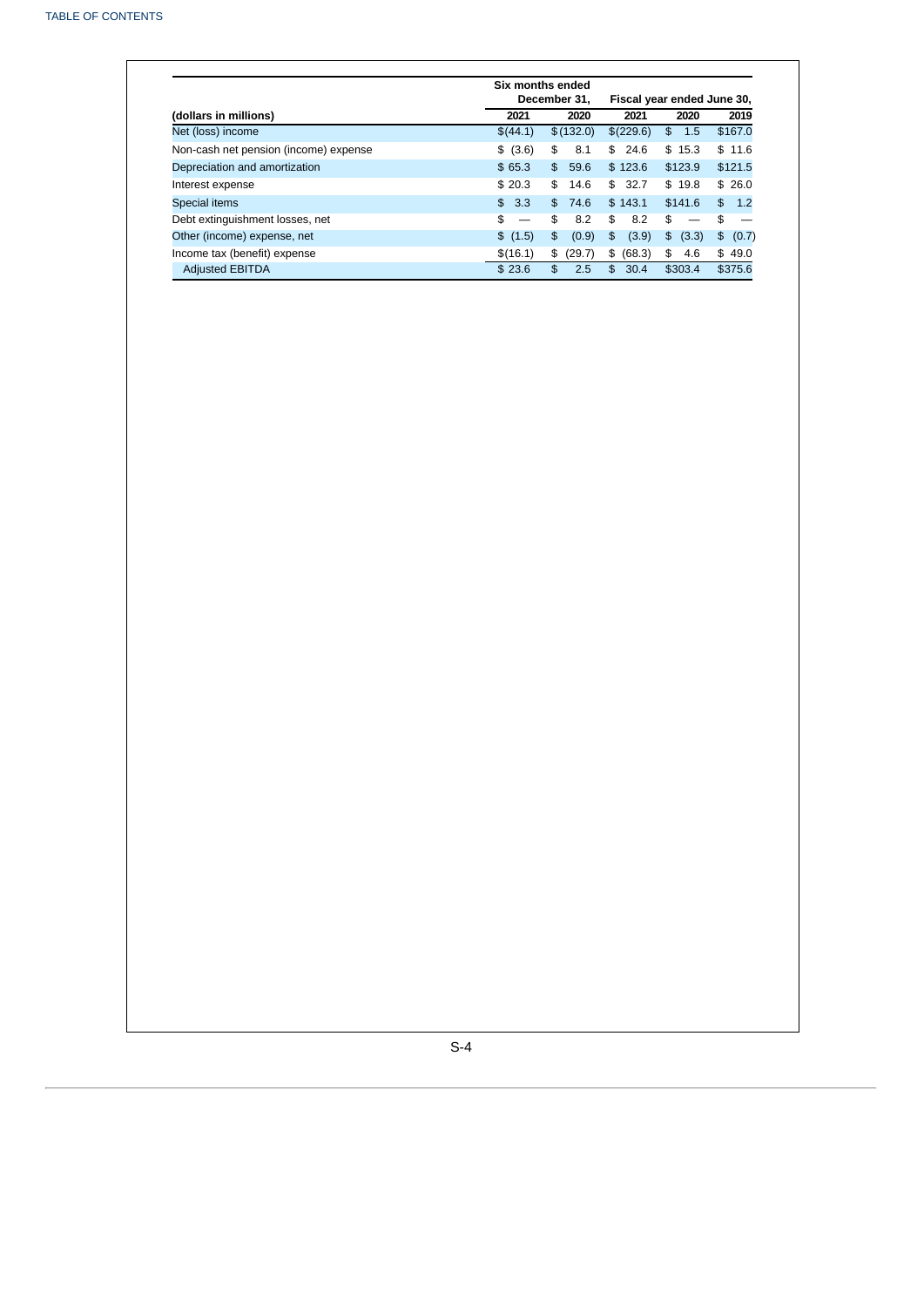# **The offering**

The following is a brief summary of the terms and conditions of this offering. It does not contain all of the information that you need to consider in making your investment decision. To understand all of the terms and conditions of the offering of the notes, you should carefully read this entire prospectus supplement, as well as the prospectus and the documents incorporated by reference in this prospectus supplement and the prospectus. For a more detailed description of the notes, see "Description of the Notes."

| <b>Issuer</b>                                                       | Carpenter Technology Corporation.                                                                                                                                                                                                                                                                                                                                                                                                                                                                                                                                                                                                                                                                                                                            |
|---------------------------------------------------------------------|--------------------------------------------------------------------------------------------------------------------------------------------------------------------------------------------------------------------------------------------------------------------------------------------------------------------------------------------------------------------------------------------------------------------------------------------------------------------------------------------------------------------------------------------------------------------------------------------------------------------------------------------------------------------------------------------------------------------------------------------------------------|
| <b>Notes offered</b>                                                | \$300,000,000 aggregate principal amount of 7.625%<br>Senior Notes due 2030.                                                                                                                                                                                                                                                                                                                                                                                                                                                                                                                                                                                                                                                                                 |
| <b>Original issue date</b>                                          | March 16, 2022.                                                                                                                                                                                                                                                                                                                                                                                                                                                                                                                                                                                                                                                                                                                                              |
| <b>Maturity date</b>                                                | March 15, 2030.                                                                                                                                                                                                                                                                                                                                                                                                                                                                                                                                                                                                                                                                                                                                              |
| Interest rate                                                       | 7.625% per annum. Interest will accrue from<br>March 16, 2022.                                                                                                                                                                                                                                                                                                                                                                                                                                                                                                                                                                                                                                                                                               |
| <b>Interest payment dates</b>                                       | Interest on the notes will be paid semi-annually in<br>arrears on March 15 and September 15 of each year,<br>beginning on September 15, 2022, and on the<br>maturity date of the notes.                                                                                                                                                                                                                                                                                                                                                                                                                                                                                                                                                                      |
| <b>Optional redemption</b>                                          | On and after March 15, 2025, we may redeem the<br>notes, at our option, in whole at any time or in part<br>from time to time, at the redemption prices specified<br>under "Description of the Notes-Optional<br>Redemption," plus accrued and unpaid interest, if any,<br>to (but not including) the redemption date. In addition,<br>at any time prior to March 15, 2025, we may redeem<br>the notes at our option, in whole at any time or in part<br>from time to time, at a redemption price equal to<br>100% of the principal amount of the notes redeemed<br>plus a "make-whole" premium, and accrued and<br>unpaid interest, if any, to (but not including) the<br>applicable redemption date. See "Description of the<br>Notes-Optional Redemption." |
| <b>Optional Redemption After Certain</b><br><b>Equity Offerings</b> | At any time and from time to time prior to March 15,<br>2025, we may redeem in the aggregate up to 40% of<br>the aggregate principal amount of the notes with an<br>amount not to exceed the net cash proceeds of one or<br>more Equity Offerings (as defined herein), at a<br>redemption price equal to 107.625%, plus accrued<br>and unpaid interest, if any, to (but not including) the<br>redemption date; provided that (i) at least 60% of the<br>aggregate principal amount of the notes must remain<br>outstanding after each such redemption and (ii) such<br>redemption occurs within 120 days after the date on<br>which such Equity Offering is                                                                                                  |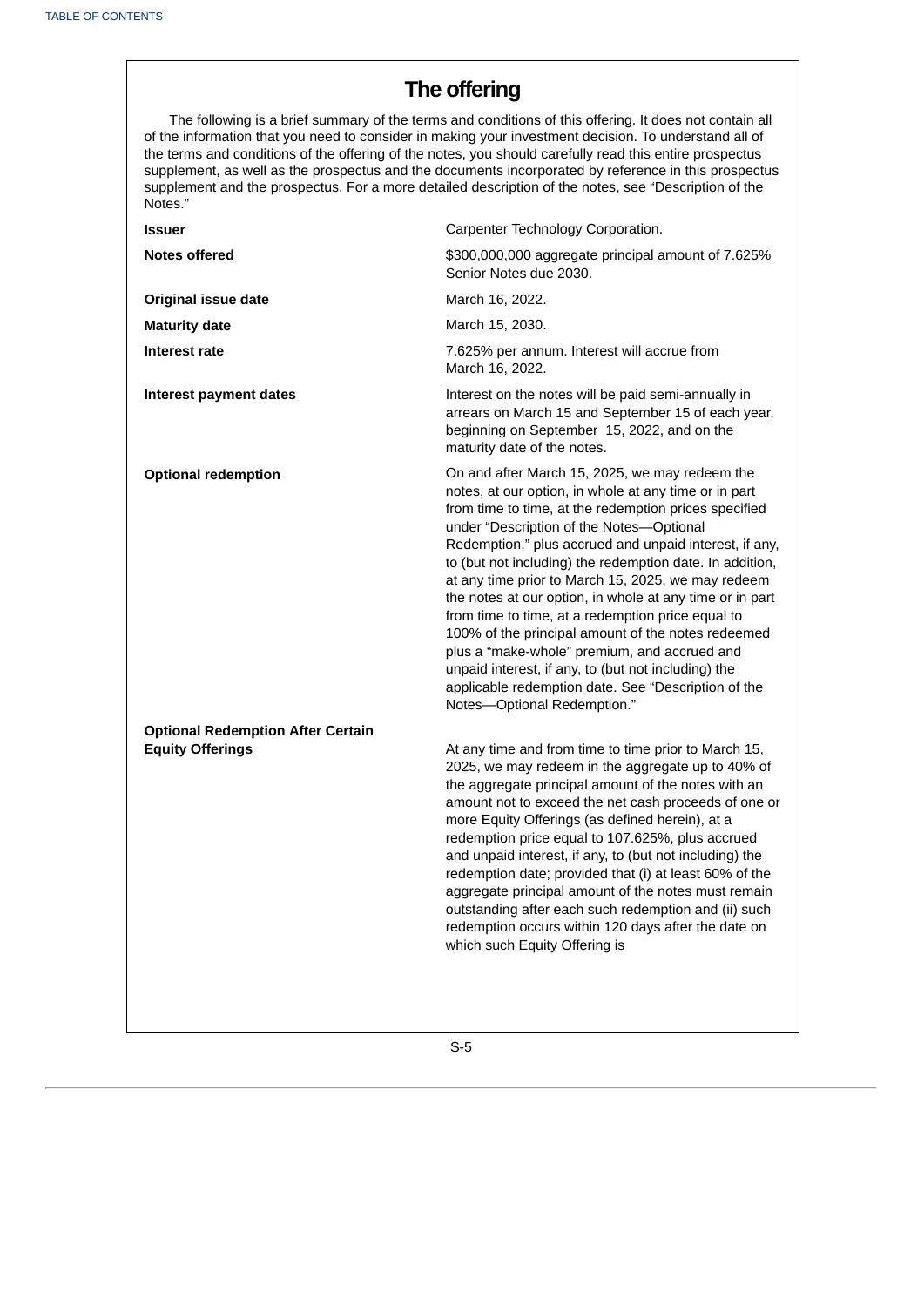|                                                                         | consummated. See "Description of the Notes-<br>Optional Redemption."                                                                                                                                                                                                                                                                                                                                                                                                                                                                                                                                                                                                                                                                                                                                                                                                                                                 |
|-------------------------------------------------------------------------|----------------------------------------------------------------------------------------------------------------------------------------------------------------------------------------------------------------------------------------------------------------------------------------------------------------------------------------------------------------------------------------------------------------------------------------------------------------------------------------------------------------------------------------------------------------------------------------------------------------------------------------------------------------------------------------------------------------------------------------------------------------------------------------------------------------------------------------------------------------------------------------------------------------------|
| Offer to Repurchase Upon a Change of<br><b>Control Repurchase Event</b> | If a change of control repurchase event occurs with<br>respect to the notes, we will be required, subject to<br>certain conditions, to offer to repurchase the notes at<br>a purchase price equal to 101% of the principal<br>amount, plus accrued and unpaid interest, if any, to<br>(but not including) the date of repurchase. See<br>"Description of the Notes-Purchase of Notes upon a<br>Change of Control Repurchase Event."                                                                                                                                                                                                                                                                                                                                                                                                                                                                                  |
| <b>Covenants</b>                                                        | The indenture will contain covenants that may, among<br>other things, limit our ability and the ability of our<br>subsidiaries to create liens on assets to secure debt<br>and enter into any sale and leaseback transactions.<br>The covenants are subject to a number of important<br>limitations and exceptions. In particular, there will be<br>no restrictions on our ability or the ability of our<br>subsidiaries to incur additional indebtedness, make<br>restricted payments, pay dividends or make<br>distributions in respect of capital stock, purchase or<br>redeem capital stock or enter into transactions with<br>affiliates or make advances to, or invest in, other<br>entities (including unaffiliated entities). See<br>"Description of the Notes" and "Risk Factors-The<br>protections provided in the notes are limited and we<br>may take actions that could adversely affect the<br>notes." |
| <b>Event of Default</b>                                                 | If there is an event of default under the notes, the<br>principal amount of the notes, plus accrued and<br>unpaid interest, may be declared immediately due<br>and payable. These amounts automatically become<br>due and payable if an event of default relating to<br>certain events of bankruptcy, insolvency or<br>reorganization occurs.                                                                                                                                                                                                                                                                                                                                                                                                                                                                                                                                                                        |
| Ranking                                                                 | The notes will be our senior unsecured indebtedness,<br>ranking equally in right of payment with all of our<br>existing and future senior unsecured indebtedness<br>and senior to our future subordinated indebtedness.<br>The notes will be effectively subordinated to any<br>future secured indebtedness to the extent of the value<br>of the assets securing that indebtedness and to the<br>existing and future indebtedness and other liabilities<br>of our subsidiaries. Although a majority of the assets<br>and net sales are attributable to us and not our<br>subsidiaries, as of December 31, 2021, our<br>subsidiaries had liabilities (excluding intercompany<br>liabilities) of                                                                                                                                                                                                                       |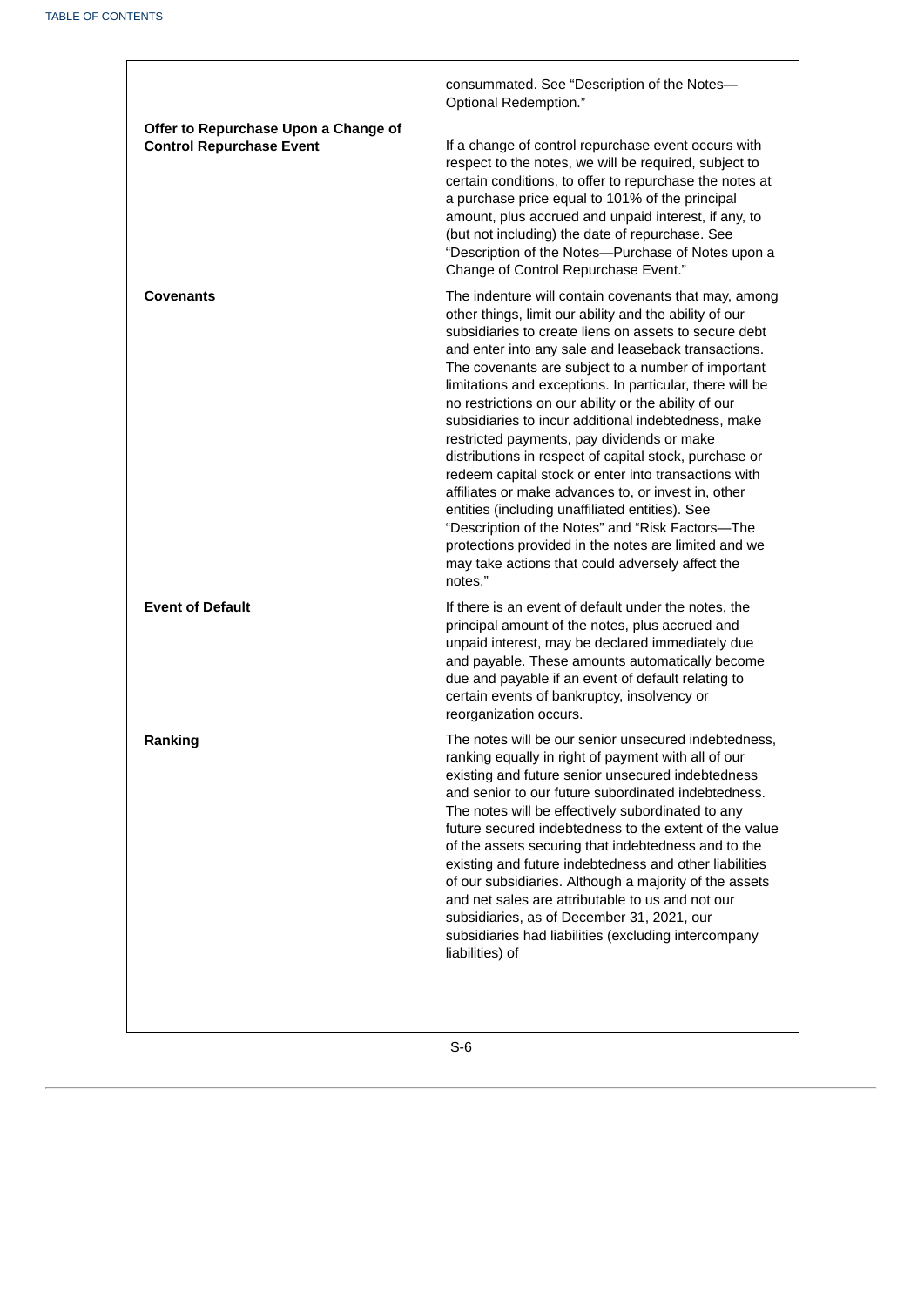<span id="page-13-0"></span>

|                         | approximately \$61.2 million, including liabilities to<br>trade creditors of approximately \$25.5 million.                                                                                                                                                                                                                                                                                                                                                                                                                                                                              |
|-------------------------|-----------------------------------------------------------------------------------------------------------------------------------------------------------------------------------------------------------------------------------------------------------------------------------------------------------------------------------------------------------------------------------------------------------------------------------------------------------------------------------------------------------------------------------------------------------------------------------------|
| Use of proceeds         | We intend to use the net proceeds from sales of the<br>notes, which we estimate will be approximately<br>\$295,975,000, after deducting underwriting discounts<br>and our estimated offering expenses, to repay in full<br>our \$300.0 million aggregate principal amount of<br>4.45% Senior Notes due 2023, including any interest<br>and premium due thereon. See "Use of Proceeds" in<br>this prospectus supplement.                                                                                                                                                                 |
| <b>Denominations</b>    | The notes will be issued only in minimum<br>denominations of \$2,000 and integral multiples of<br>\$1,000 in excess thereof.                                                                                                                                                                                                                                                                                                                                                                                                                                                            |
| <b>Form of Notes</b>    | We will issue the notes in the form of one or more fully<br>registered global notes registered in the name of the<br>nominee of The Depository Trust Company ("DTC").<br>Investors may elect to hold the interests in the global<br>notes through any of DTC, Clearstream Banking S.A.<br>or Euroclear Bank SA/NV, as described under the<br>heading "Description of the Notes-Global Clearance<br>and Settlement Procedures."                                                                                                                                                          |
| <b>Risk factors</b>     | An investment in the notes involves risk. You should<br>consider carefully the specific factors set forth under<br>the heading "Risk Factors" beginning on page S-8 of<br>this prospectus supplement, as well as the other<br>information set forth and incorporated by reference in<br>this prospectus supplement and the prospectus,<br>before investing in any of the notes offered hereby.                                                                                                                                                                                          |
| <b>Market for Notes</b> | The notes are a new issue of securities with no<br>established trading market. We do not intend to apply<br>for listing of the notes on any securities exchange.<br>Certain of the underwriters have advised us that they<br>currently intend to make a market in the notes.<br>However, the underwriters are not obligated to do so,<br>and any market-making with respect to the notes may<br>be discontinued, in their sole discretion, at any time<br>without notice. No assurance can be given as to the<br>liquidity of the trading markets for the notes. See<br>"Underwriting". |
| <b>Trustee</b>          | U.S. Bank Trust Company, National Association, as<br>successor in interest to U.S. Bank National<br>Association.                                                                                                                                                                                                                                                                                                                                                                                                                                                                        |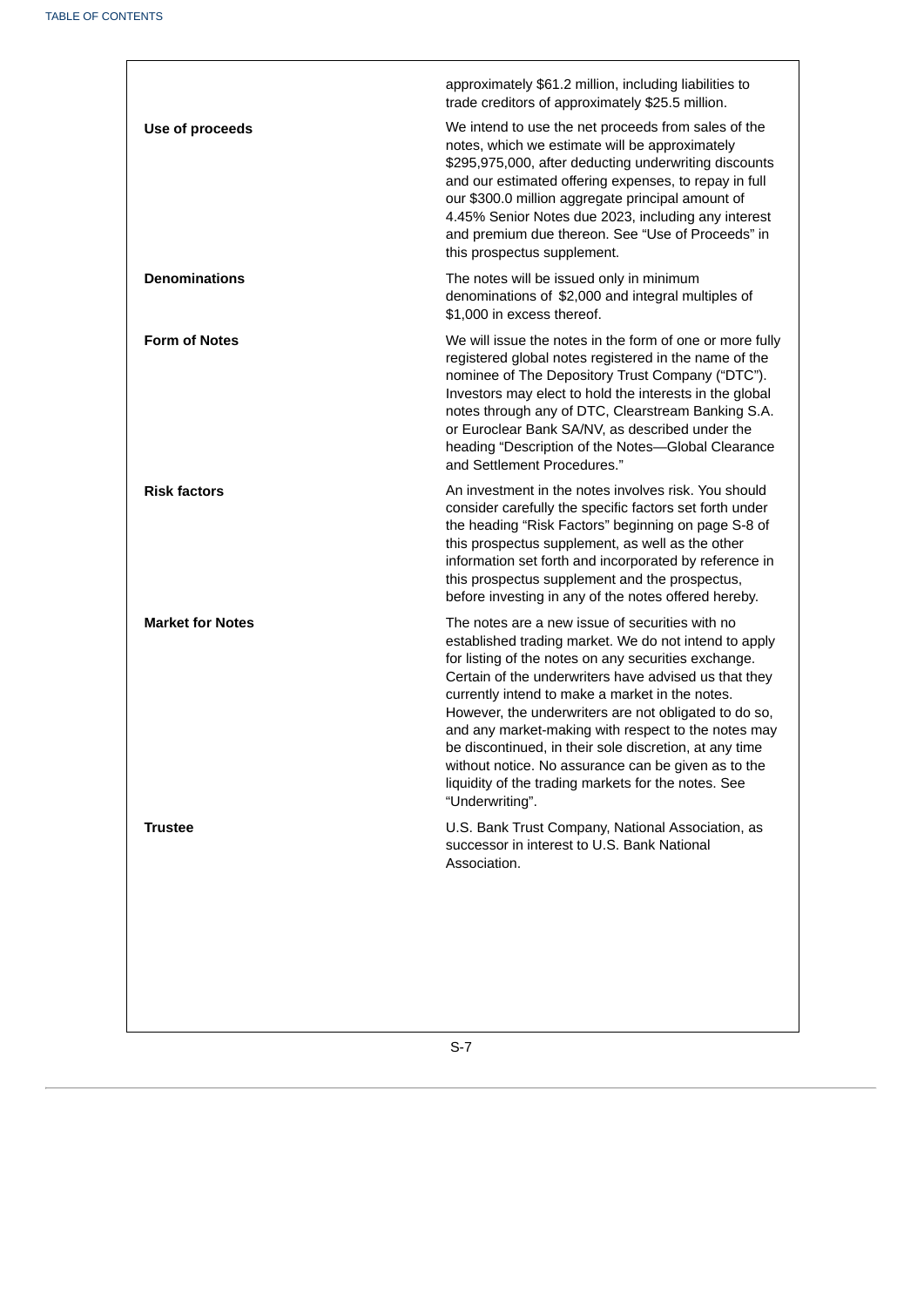# **Risk factors**

*Investing in the notes involves risks. Before making a decision to invest in the notes, and in consultation with your own financial and legal advisors, you should carefully consider the risks* described in Part I, Item 1A of the Company's most recent Annual Report on Form 10-K and in any *subsequent filings that are incorporated by reference in this prospectus supplement or the prospectus,* as well as the risks set forth below, before deciding whether an investment in the notes is suitable for *you. Additional risks not presently known to us or that we currently deem immaterial may also adversely affect our business operations. These risks could materially adversely affect, among other things, our business, financial condition or results of operations.*

## **Risks related to the notes**

#### *The notes will be effectively subordinated to any future secured debt and to all existing and future liabilities of our subsidiaries. This may affect your ability to receive payments on the notes.*

The notes will be general unsecured obligations of Carpenter Technology. None of our subsidiaries will guarantee our obligations under, or have any obligation to pay any amounts due on, the notes. As a result, the notes will be effectively subordinated to claims of any future secured creditors to the extent of the value of the assets securing that indebtedness as well as to the existing and future indebtedness and other liabilities of our subsidiaries. We currently conduct a significant portion of our operations through our subsidiaries. Although a majority of the assets and net sales are attributable to us and not our subsidiaries, as of December 31, 2021, our subsidiaries had liabilities of approximately \$61.2 million (excluding intercompany liabilities), including liabilities to trade creditors of approximately \$25.5 million. Certain of our subsidiaries may also become borrowers under our credit facilities. Therefore, our cash flow and our ability to service our debt, including the notes, partially depends upon the earnings of our subsidiaries, and we depend on the distribution of earnings, loans or other payments by those subsidiaries to us.

Our subsidiaries are separate and distinct legal entities. Our subsidiaries will have no obligation to pay any amounts due on the notes or, subject to existing or future contractual obligations between us and our subsidiaries, to provide us with funds for our payment obligations, whether by dividends, distributions, loans or other payments. In addition, any payment of dividends, distributions, loans or advances by our subsidiaries to us could be subject to statutory or contractual restrictions and taxes on distributions. Payments to us by our subsidiaries will also be contingent upon our subsidiaries' earnings and business considerations.

Our right to receive any assets of any of our subsidiaries upon liquidation or reorganization, and, as a result, the right of the holders of the notes to participate in those assets, will be effectively subordinated to the claims of that subsidiary's creditors, including trade creditors and preferred stockholders, if any. The notes do not restrict the ability of our subsidiaries to incur additional indebtedness or liabilities. In addition, even if we were a creditor of any of our subsidiaries, our rights as a creditor would be subordinate to any security interest in the assets of our subsidiaries and any indebtedness of our subsidiaries senior to indebtedness held by us.

In addition, the notes are not secured by any of our assets or those of our subsidiaries. As a result, the notes are effectively subordinated to any secured debt we or our subsidiaries have or may incur. As of December 31, 2021, we had total consolidated indebtedness of \$695.0 million, none of which was secured. In any liquidation, dissolution, bankruptcy or other similar proceeding, holders of any of our future secured debt may assert rights against any assets securing such debt in order to receive full payment of their debt before those assets may be used to pay the holders of the notes. In such an event, we may not have sufficient assets remaining to pay amounts due on any or all of the notes.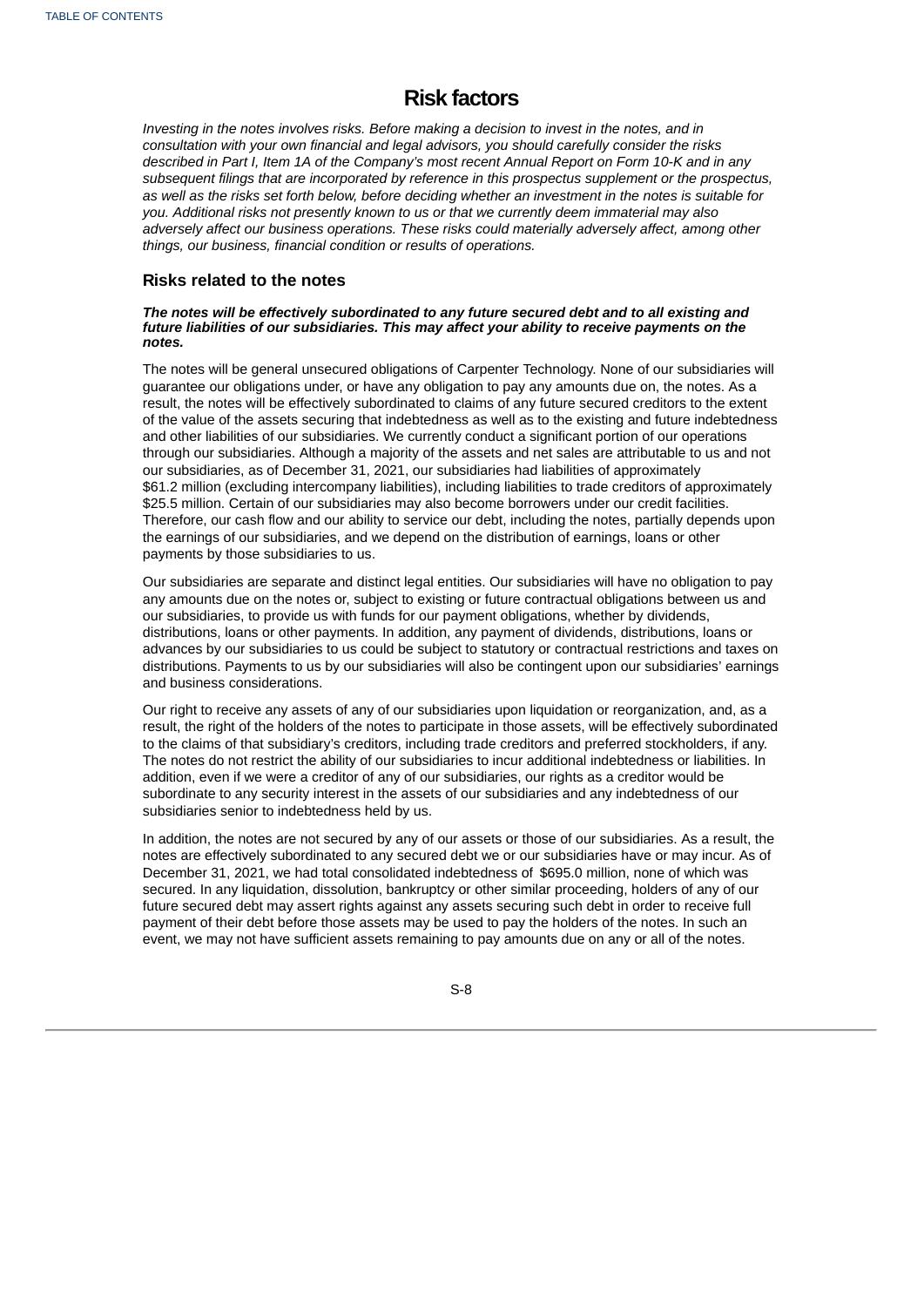#### *The market price of the notes may be subject to fluctuations.*

The market price of the notes will depend on many factors that may vary over time and some of which are beyond our control, including, among others, the following:

- our operating and financial performance;
- our ability to successfully execute on our business plans;
- the amount of outstanding indebtedness of our company and our subsidiaries;
- prevailing market interest rates;
- the market for similar securities;
- competition;
- the ratings of the notes or our other indebtedness and ability to comply with our debt covenants;
- the size and liquidity of the market for the notes;
- general market and economic conditions; and
- the realization of any of the other risks included or incorporated by reference in this prospectus supplement and the prospectus.

As a result of these factors, you may be able to sell your notes only at prices below those you believe to be appropriate, including prices below the price you paid for them.

#### *An increase in interest rates could result in a decrease in the market value of the notes.*

In general, as prevailing market interest rates rise, notes bearing interest at a fixed rate decline in value. Consequently, if you purchase the notes and interest rates increase, the market value of the notes may decline. We cannot predict the future level of interest rates.

#### *The protections provided in the notes are limited and we may take actions that could adversely affect the notes.*

The covenants in the indenture that will govern the notes will not limit the amount of debt we may incur and will impose only limited restrictions on the security we may provide for future debt. We may decide to incur additional secured or unsecured debt in the future to finance our operations or for other business purposes, and our incurrence of any such additional debt may have an adverse effect on our credit rating and the priority of claims of holders of the notes. That additional debt, if incurred, could be held by a number of creditors, including affiliates of the initial purchasers of the notes. In addition, the limited covenants applicable to the notes do not require us to achieve or maintain any minimum financial results relating to our financial position or results of operations.

Our ability to recapitalize, incur additional debt, and take a number of other actions that are not limited by the terms of the notes could have the effect of diminishing our ability to make payments on the notes when due, and require us to dedicate a substantial portion of our cash flow from operations to make payments on our indebtedness, which would reduce the availability of cash flow to fund our operations, working capital and capital expenditures.

### *An active trading market for the notes may not develop.*

The notes are a new issue of securities for which there is currently no public market. Any trading of the notes may be at a discount from their initial offering price, depending on prevailing interest rates, the market for similar securities, our performance and other factors. In addition, we do not know whether an active trading market will develop for the notes. To the extent that an active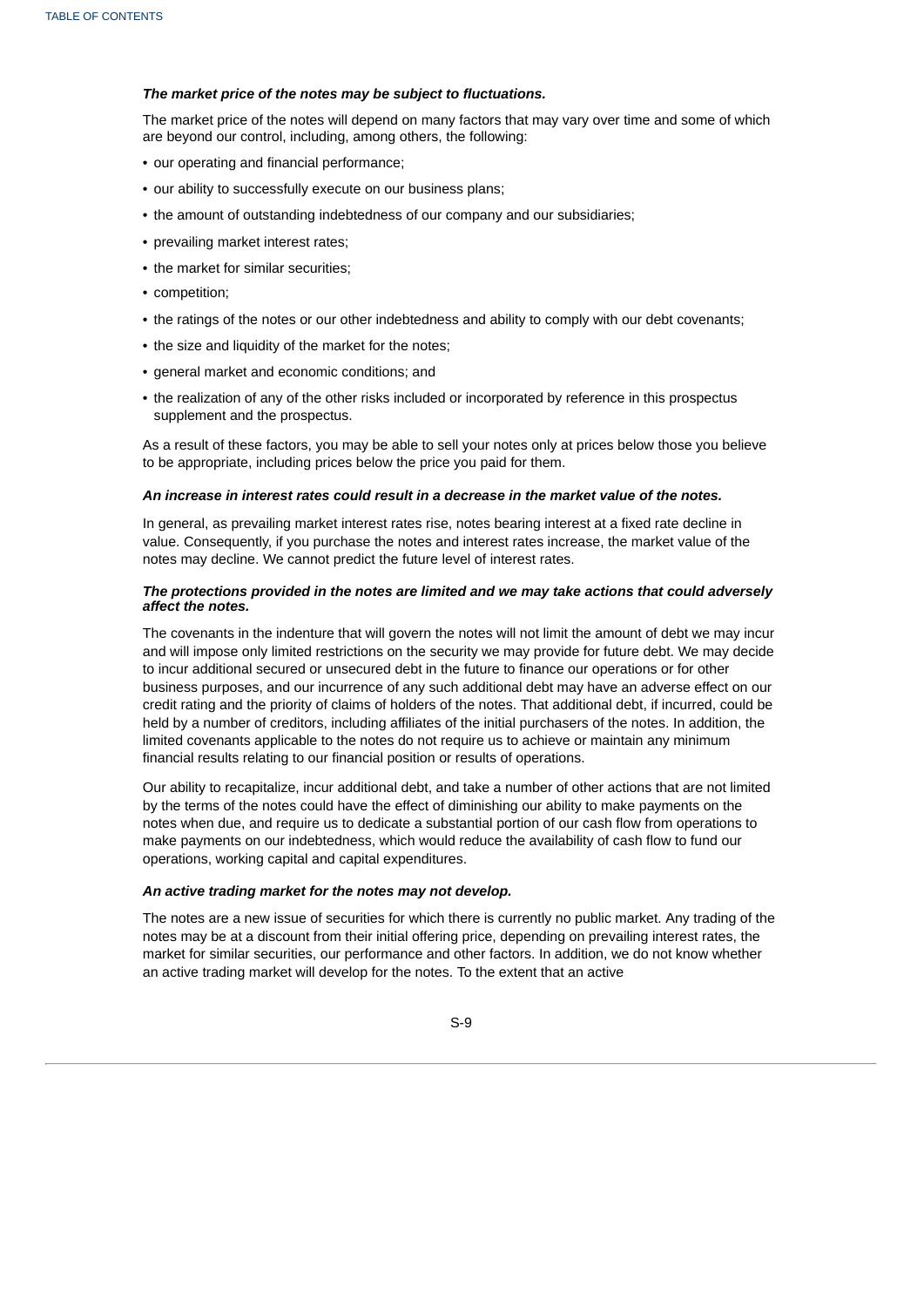trading market does not develop, the liquidity and trading prices for the notes may be harmed. We do not intend to apply for the notes to be listed on any securities exchange or to arrange for the notes to be quoted on any quotation system. We have been informed by certain of the underwriters that they currently intend to make a market in the notes after this offering is completed. However, the underwriters may cease their market-making at any time. In addition, an active or liquid trading market for the notes may not develop.

#### *Some significant restructuring transactions may not constitute a change of control repurchase event as described under "Description of the Notes—Purchase of Notes upon a Change of Control Repurchase Event," in which case we would not be obligated to offer to repurchase the notes.*

Upon the occurrence of a change of control repurchase event as described under "Description of the notes—Purchase of notes upon a change of control repurchase event," you will have the right to require us to repurchase the notes. However, the change of control repurchase event provisions will not afford protection to holders of notes in the event of certain transactions. For example, any leveraged recapitalization, refinancing, restructuring, or acquisition initiated by us will generally not constitute a change of control repurchase event requiring us to repurchase the notes. In the event of any such transaction, holders of the notes will not have the right to require us to repurchase the notes, even though any of these transactions could increase the amount of our indebtedness, or otherwise adversely affect our capital structure or any credit ratings, thereby adversely affecting the holders of notes including the trading prices for the notes.

#### *We may not be able to repurchase all of the notes upon a change of control repurchase event, which would result in a default under the notes.*

Holders of the notes have the right to require us to repurchase the notes upon the occurrence of a change of control repurchase event as described under "Description of the Notes—Purchase of Notes upon a Change of Control Repurchase Event." We may not have sufficient funds to repurchase the notes in cash at such time or have the ability to arrange necessary financing on acceptable terms.

A change of control repurchase event may also constitute an event of default or require a prepayment under, or result in the acceleration of the maturity of, our then-existing indebtedness. Our ability to repurchase the notes in cash or make any other required payments may be limited by law or the terms of other agreements relating to our indebtedness outstanding at the time. Our failure to repurchase the notes when required would result in an event of default with respect to the notes.

#### *Future funding requirements may affect our business.*

New sources of capital may be needed to meet the funding requirements of future investments in operating assets or other acquisitions, fund our ongoing business activities and pay dividends. Our ability to raise and service significant new sources of capital will be a function of macroeconomic conditions, future prices as well as our operational performance, cash flow and debt position, among other factors. We may determine that it may be necessary or preferable to issue additional debt or other securities, defer projects or sell assets. Additional financing may not be available when needed or, if available, the terms of such financing may not be favorable to us. In the event of lower prices, unanticipated operating or financial challenges, or new funding limitations, our ability to pursue new business opportunities, invest in existing and new projects, fund our ongoing business activities, and retire or service all outstanding debt could be significantly constrained.

#### *Our credit ratings may not reflect all risks of your investment in the notes.*

Our credit ratings are an assessment by ratings agencies of our ability to pay our debts when due. Consequently, real or anticipated changes in our credit ratings will generally affect the market

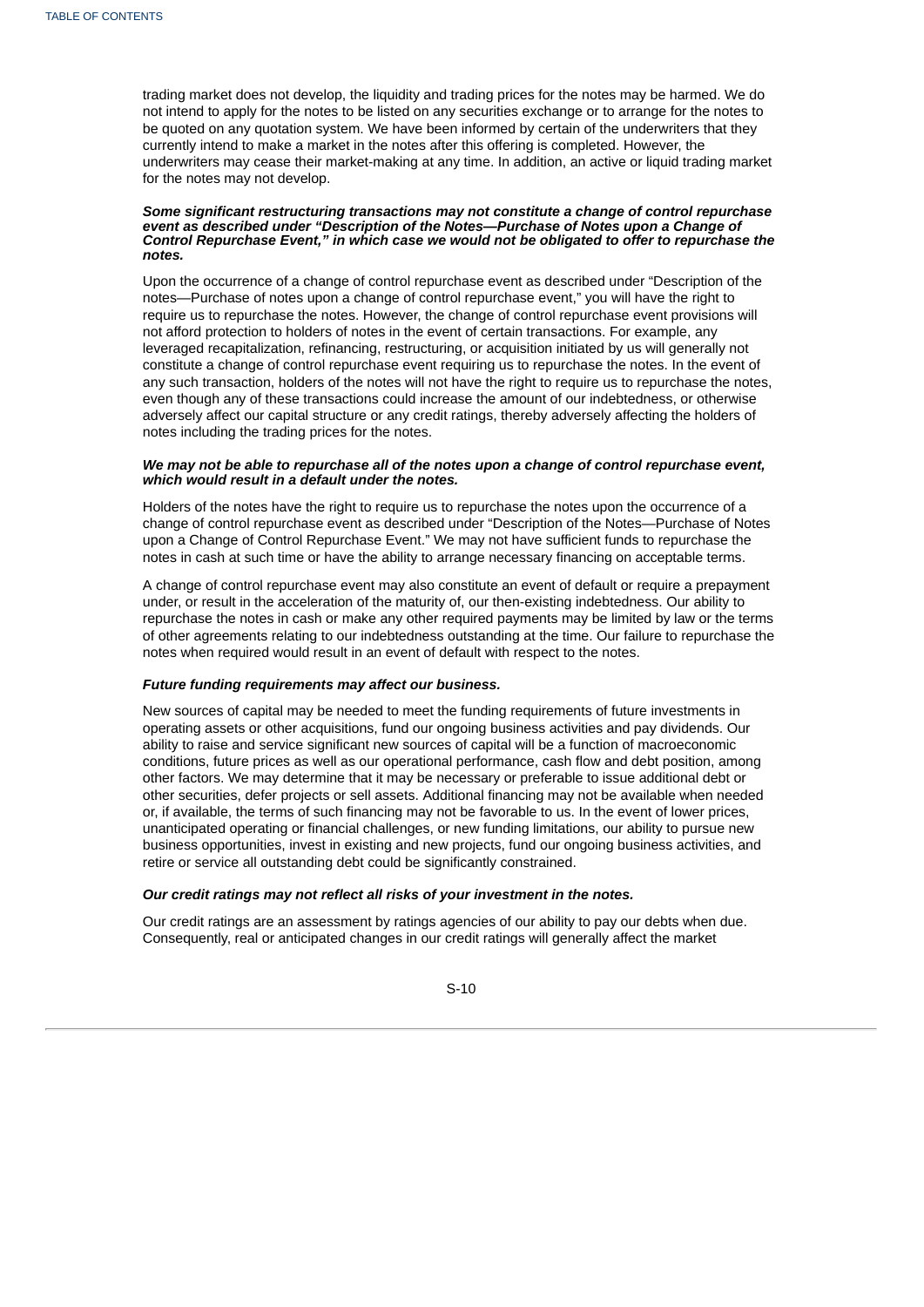value of the notes. These credit ratings may not reflect the potential impact of risks relating to the structure or marketing of the notes. Agency ratings are not a recommendation to buy, sell or hold any security, and may be revised or withdrawn at any time by the issuing organization. Each agency's rating should be evaluated independently of any other agency's rating.

#### *Any downgrade in our credit ratings could limit our ability to obtain future financing, increase our borrowing costs and adversely affect the market price of our existing securities, including the notes, or otherwise impair our business, financial condition and results of operations.*

There can be no assurance that any rating assigned to any of our securities will remain in effect for any given period of time or that a rating will not be lowered, suspended or withdrawn entirely by a rating agency, if, in that rating agency's judgment, circumstances so warrant. A downgrade of our credit ratings could adversely affect the market price of our securities, including the notes, adversely affect our existing financing, limit our access to the capital or credit markets or otherwise adversely affect the availability of other new financing on favorable terms, if at all, result in more restrictive covenants in agreements governing the terms of any future indebtedness that we incur, increase our cost of borrowing, or impair our business, financial condition and results of operations.

#### *Current global financial conditions could adversely affect the availability of new financing and our operations.*

Current global financial conditions have been characterized by increased market volatility. Continued volatility in the capital and credit markets, which impacts interest rates, currency exchange rates, and the availability of credit, could adversely affect our ability to obtain equity or debt financing in the future on terms favorable to us or have a material adverse effect on our business, financial condition and results of operations.

### **Risks related to the company**

#### *Our results of operations have been adversely affected and could in the future be materially adversely impacted by the global COVID-19 pandemic.*

The global spread of the COVID-19 pandemic has created significant economic volatility, uncertainty and disruption. The extent to which the COVID-19 pandemic will continue to impact our business, operations, financial results and financial position will depend on numerous evolving factors that we may not be able to accurately predict, including: the duration and scope of the pandemic; our continued efforts and the continued efforts by governmental authorities to mitigate the COVID-19 pandemic, such as travel bans, shelter in place orders and business closures, and the related impact on resource allocations and manufacturing and supply chains; the continued impact of the pandemic on economic activity and actions taken in response; the ongoing effect on our customers' demand for our goods and services and our vendors ability to supply us with raw materials; the continued impact of providing a safe working environment to our employees, our ability to sell and provide our goods and services, which may continue to be limited as a result of travel restrictions and people working from home; the ability of our customers to pay for our goods and services; and any further closures of our offices and facilities and our customers' offices and facilities. Customers may also slow down decision-making, delay planned work or seek to terminate existing agreements.

Our results may also be impacted by our status as a "critical", "essential" or "life-sustaining" business in light of COVID-19 business closure laws, orders and guidance being challenged by a governmental body or other applicable authority; and our ability to execute our business continuity, operational, budget and fiscal plans in light of the COVID-19 pandemic.

Further, the effects of the pandemic may also further increase our cost of capital or make additional capital, including a future refinancing of our credit facility, more difficult to obtain or available

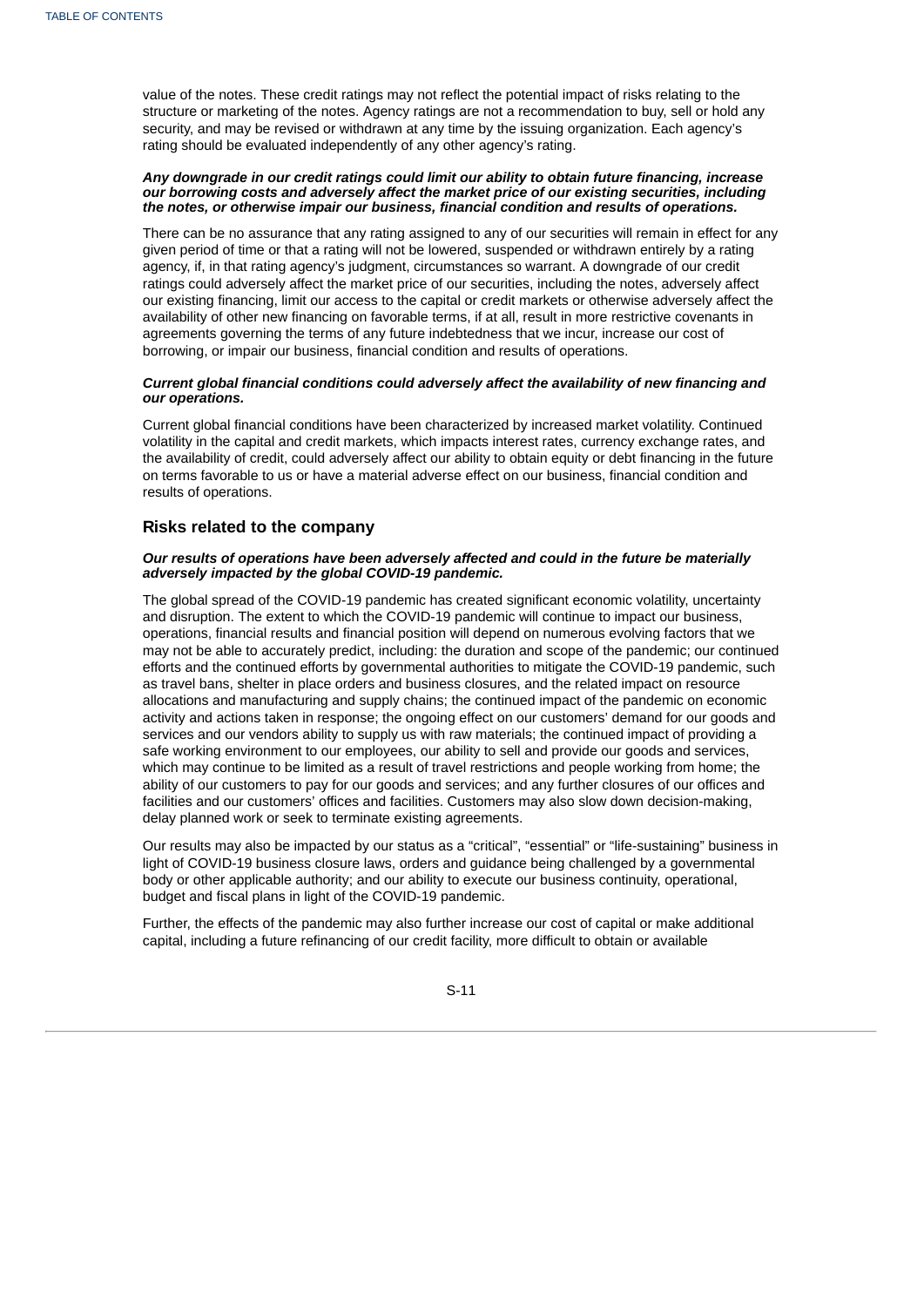only on terms less favorable to us. A sustained downturn may also result in the carrying value of our goodwill or other intangible assets exceeding their fair value, which may require us to recognize an impairment to those assets. A sustained downturn in the financial markets and asset values may have the effect of increasing our pension funding obligations in order to ensure that our qualified pension plans continue to be adequately funded, which may divert cash flow from other uses.

Cyber-attacks and other malicious internet-based activity continue to increase generally, and cloudbased platform providers of software and services have been targeted. Due to the COVID-19 pandemic, many of our employees have been working remotely, which may pose additional data security risks.

<span id="page-18-0"></span>Management is actively monitoring the impact of the global situation on our financial condition, liquidity, operations, suppliers, industry, and workforce. Given the daily evolution of the COVID-19 pandemic and the global responses to curb its spread, we are not able to fully and precisely estimate the effects of the COVID-19 pandemic on our results of operations, financial condition, or liquidity in a particular future quarter or year. Any of these events could cause or contribute to the risks and uncertainties and could materially adversely affect our business, financial condition, results of operations and/or stock price.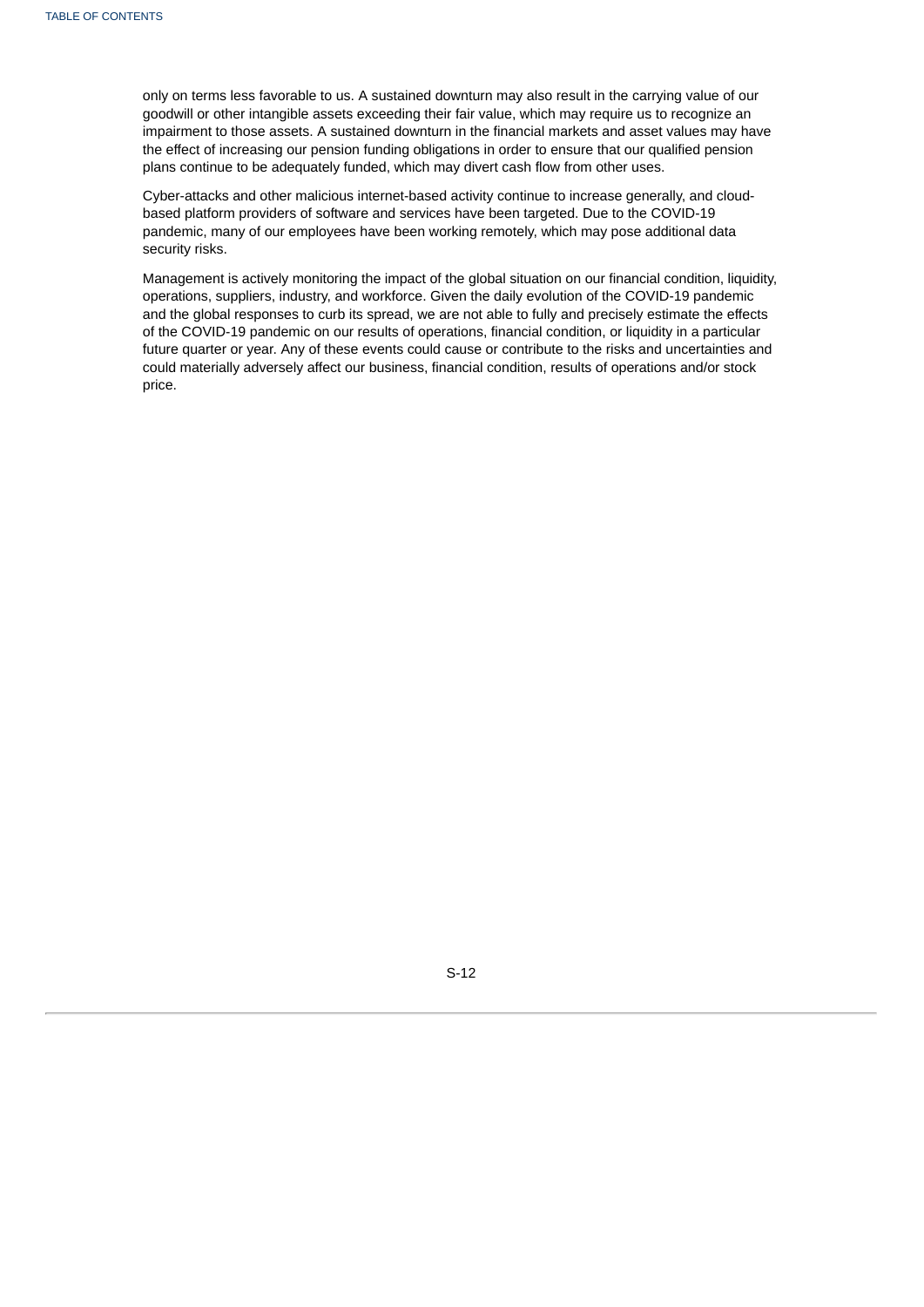# **Use of proceeds**

We estimate the net proceeds from sales of the notes will be approximately \$295,975,000, after deducting underwriting discounts and our estimated offering expenses.

We intend to use the net proceeds we receive from this offering to repay in full our \$300.0 million aggregate principal amount of 4.45% Senior Notes due 2023, including any interest and premium due thereon. Neither this prospectus supplement nor anything contained herein is a notice of redemption with respect to the 4.45% Senior Notes due 2023.

We may temporarily invest funds that are not immediately needed for this purpose in short-term investments, including cash, cash equivalents and/or marketable securities.

<span id="page-19-0"></span>Certain of the underwriters and/or their respective affiliates may hold our existing debt securities, including our 4.45% Senior Notes due 2023, and as a result may receive a portion of the net proceeds from this offering. See "Underwriting."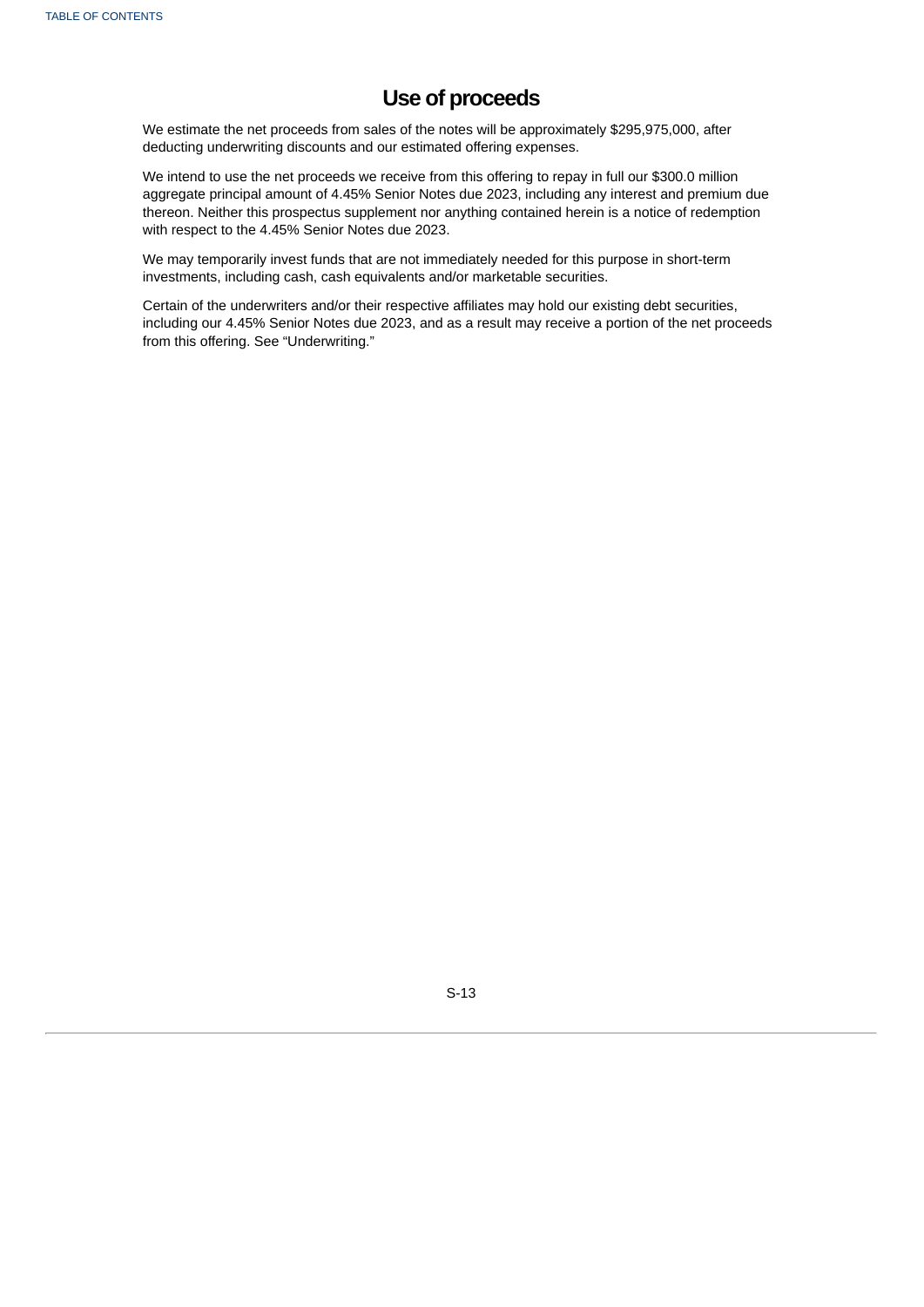# **Capitalization**

The following table sets forth our (a) cash and cash equivalents and (b) capitalization on a consolidated basis as of December 31, 2021:

- on an actual basis; and
- as adjusted basis to reflect the issuance and sale of the notes offered hereby and to give effect to the use of proceeds therefrom. See "Use of Proceeds" in this prospectus supplement.

You should read the following table along with our financial statements and the accompanying notes to those statements, together with the information set forth under "Management's Discussion and Analysis of Financial Condition and Results of Operations" in our Quarterly Report on Form 10-Q for the quarter ended December 31, 2021, which is [incorporated](http://www.sec.gov/ix?doc=/Archives/edgar/data/17843/000001784322000005/crs-20211231.htm) by reference in this prospectus supplement and the prospectus.

|                                                                                                      | December 31, 2021           |           |                |           |
|------------------------------------------------------------------------------------------------------|-----------------------------|-----------|----------------|-----------|
|                                                                                                      |                             | Actual    | As adjusted(1) |           |
|                                                                                                      | (unaudited, \$ in millions) |           |                |           |
| Cash and cash equivalents                                                                            | \$                          | 96.9      | \$             | 85.2      |
| Long-term $debt(2)$ :                                                                                |                             |           |                |           |
| Senior unsecured notes, 4.45% due March 2023 (face value of<br>\$300.0 million at December 31, 2021) |                             | 299.6     |                |           |
| Senior unsecured notes, 6.375% due July 2028 (face value of<br>\$400.0 million at December 31, 2021) |                             | 395.4     |                | 395.4     |
| Notes offered hereby                                                                                 |                             |           |                | 300.0     |
| Total long-term debt                                                                                 |                             | 695.0     |                | 695.4     |
| Total stockholders' equity                                                                           |                             | 1,333.1   |                | 1,333.1   |
| Total capitalization                                                                                 |                             | \$2,028.1 |                | \$2,028.5 |

(1) As adjusted amount includes payment of estimated "make whole" premium of \$7.6 million related to the repayment of the 4.45% Senior Notes Due 2023.

(2) Excludes the Company's \$300.0 million secured revolving credit facility. As of December 31, 2021, the Company had \$5.3 million of issued letters of credit and no short-term borrowings under such credit facility.

<span id="page-20-0"></span>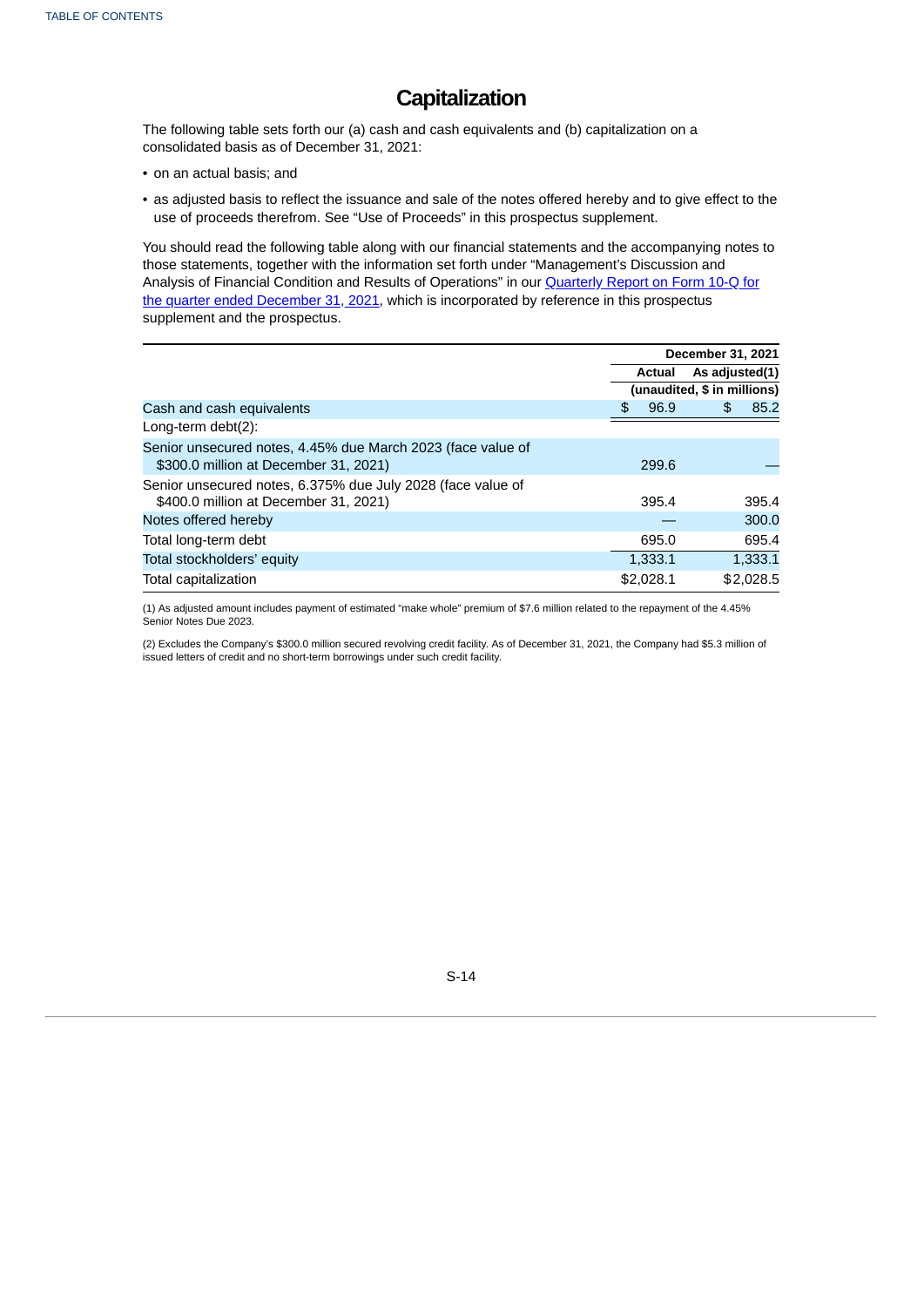# **Description of the notes**

The following description of the particular terms of the notes offered by this prospectus supplement supplements, and to the extent inconsistent therewith, replaces, the description of the general terms and provisions of the debt securities set forth in the accompanying prospectus under the caption "Description of the Debt Securities." In this Description of the Notes, the terms the "Company," "we," "us" and similar words refer only to Carpenter Technology Corporation and not to any of its subsidiaries. The notes constitute a separate series of debt securities under the indenture.

The notes will be issued under an indenture dated as of January 12, 1994 (the "original indenture") between us and U.S. Bank Trust Company, National Association, as successor in interest to U.S. Bank National Association, as successor trustee (the "Trustee"), as supplemented by a supplemental indenture to be executed as of March 16, 2022 between us and the Trustee (the "indenture"). The indenture is subject to and is governed by the Trust Indenture Act of 1939, as amended. We have filed a form of the indenture as an exhibit to the registration statement of which the accompanying prospectus forms a part. You may request a copy of the indenture from us as described under "Where You Can Find More Information" in this prospectus supplement.

The following description and the description under "Description of the Debt Securities" in the accompanying prospectus summarize selected provisions of the indenture and the notes. It does not restate the indenture or the terms of the notes in their entirety. We urge you to read the forms of the indenture and the notes because the indenture and the notes, and not this description, define the rights of noteholders.

### **General**

The notes:

- will be our senior unsecured obligations;
- will mature on March 15, 2030;
- will be subject to optional redemption as described under the caption "—Optional Redemption";
- initially will be limited to \$300,000,000 in aggregate principal amount, subject to our right to issue additional notes as described under the caption "—Additional Issuances";
- will not have the benefit of any sinking fund;
- will be issued in denominations of \$2,000 and in integral multiples of \$1,000 in excess thereof; and
- will be represented by one or more registered notes in global form, but in certain limited circumstances may be represented by notes in certificated form. See "—Book-Entry Issuance."

Interest on the notes will:

- accrue at the rate of 7.625% per annum;
- accrue from March 16, 2022 or the most recent interest payment date on which interest was paid;
- be payable in cash semiannually in arrears on March 15 and September 15 of each year, commencing on September 15, 2022;
- be payable to the holders of record on March 1 and September 1, as the case may be, immediately preceding the related interest payment date; and
- be computed on the basis of a 360-day year comprised of twelve 30-day months.

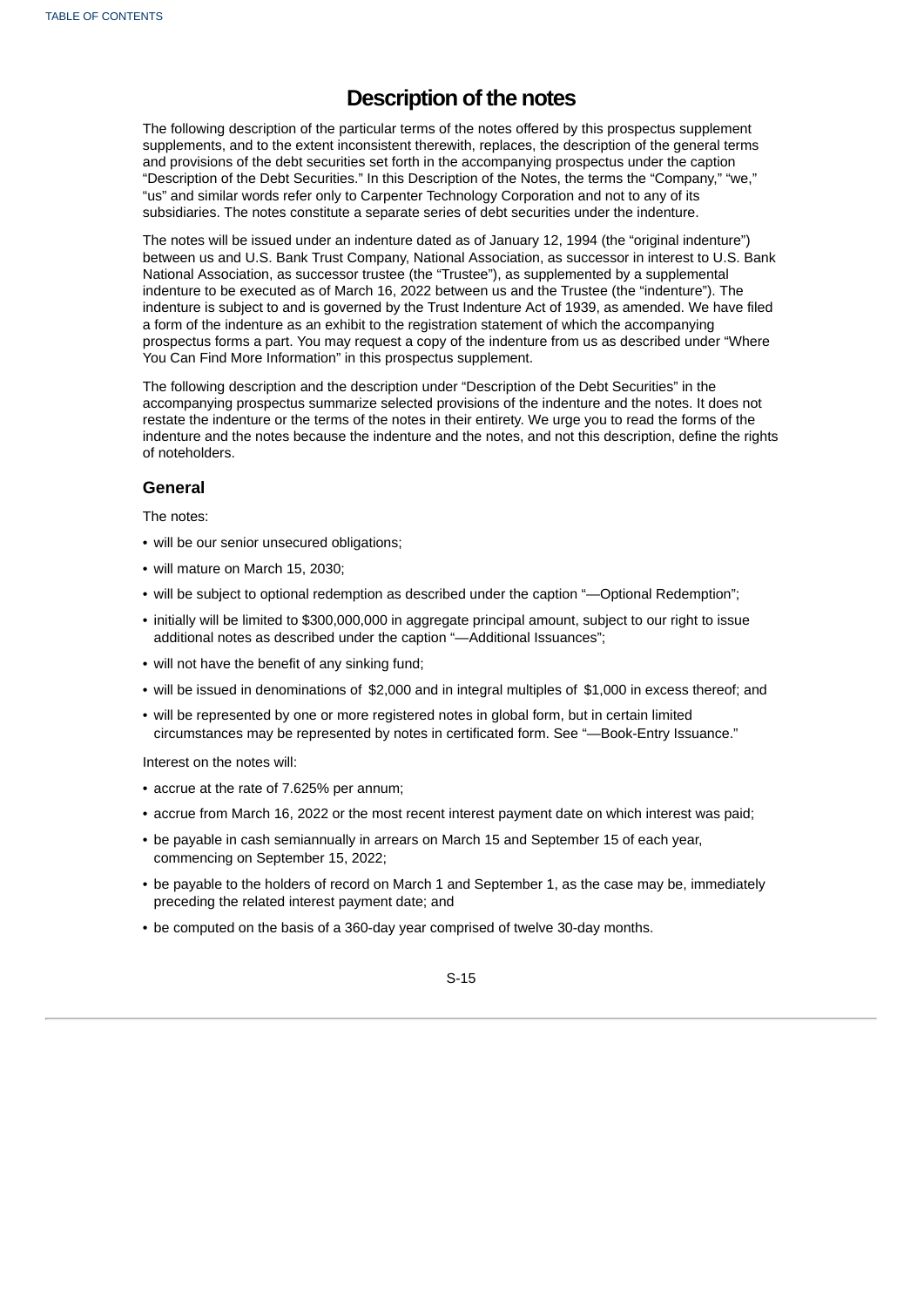If any interest payment date or maturity date falls on a day that is not a Business Day, the required payment of interest or principal will be made on the next Business Day as if made on the date that payment was due, and no interest will accrue on that payment for the period from and after the interest payment date or maturity date, as the case may be, to the date of the payment on the next Business Day.

# **Ranking**

The notes will be our senior and unsecured indebtedness and will rank equally with all of our other existing and future unsecured and unsubordinated indebtedness. The notes will effectively rank junior to any future secured indebtedness to the extent of the assets securing such indebtedness, and will be structurally subordinated to any existing or future indebtedness and other liabilities of our subsidiaries. Indebtedness of our subsidiaries and obligations and liabilities of our subsidiaries are structurally senior to the notes since, in the event of a bankruptcy, liquidation, dissolution, reorganization or other winding up, the assets of our subsidiaries will be available to pay the notes only after the subsidiaries' indebtedness and other obligations and liabilities are paid in full. If that happens, we may not have sufficient assets remaining to pay the amounts due on any or all of the notes then outstanding. Because we generally stand as an equity holder, rather than a creditor, of our subsidiaries, creditors of those subsidiaries will have their debt satisfied out of the subsidiaries' assets before our creditors, including the noteholders. The indenture does not limit our ability or the ability of any of our subsidiaries to issue additional debt, including under our Existing Credit Facility.

As of December 31, 2021, we had an aggregate of approximately \$695.0 million of indebtedness outstanding, none of which was secured. As of December 31, 2021, on a pro forma basis, after giving effect to this offering of notes and the application of the proceeds from this offering, the notes offered hereby would have ranked:

- equally with approximately \$400.0 million of our long term indebtedness, which does not include our guarantees of the debt of our subsidiaries; and
- effectively subordinated to approximately \$61.9 million of liabilities (excluding intercompany liabilities) of our subsidiaries.

As of December 31, 2021, we had \$5.3 million of issued letters of credit and no short-term borrowings under our Existing Credit Facility.

### **Additional issuances**

We may issue additional notes, without limitation and without your consent, *provided* that such additional notes must be part of the same issue as the notes offered hereby for United States federal income tax purposes. If we issue additional notes of the series offered by this prospectus supplement under the indenture, they will have the same terms and conditions as the notes being offered by this prospectus supplement in all respects (except for the issue date, issue price and payment of interest accruing prior to the issue date of the additional notes) so that the additional notes may be consolidated and form a single series with the notes issued under this prospectus supplement for all purposes under the indenture.

# **Optional redemption**

On and after March 15, 2025, we may redeem the notes, at our option, in whole at any time or in part from time to time, upon notice as described under "—Selection and Notice," at the following redemption prices (expressed as a percentage of principal amount), plus accrued and unpaid interest, if any, to (but not including) the redemption date (subject to the right of holders of record on the relevant record date to receive interest due on the relevant interest payment date falling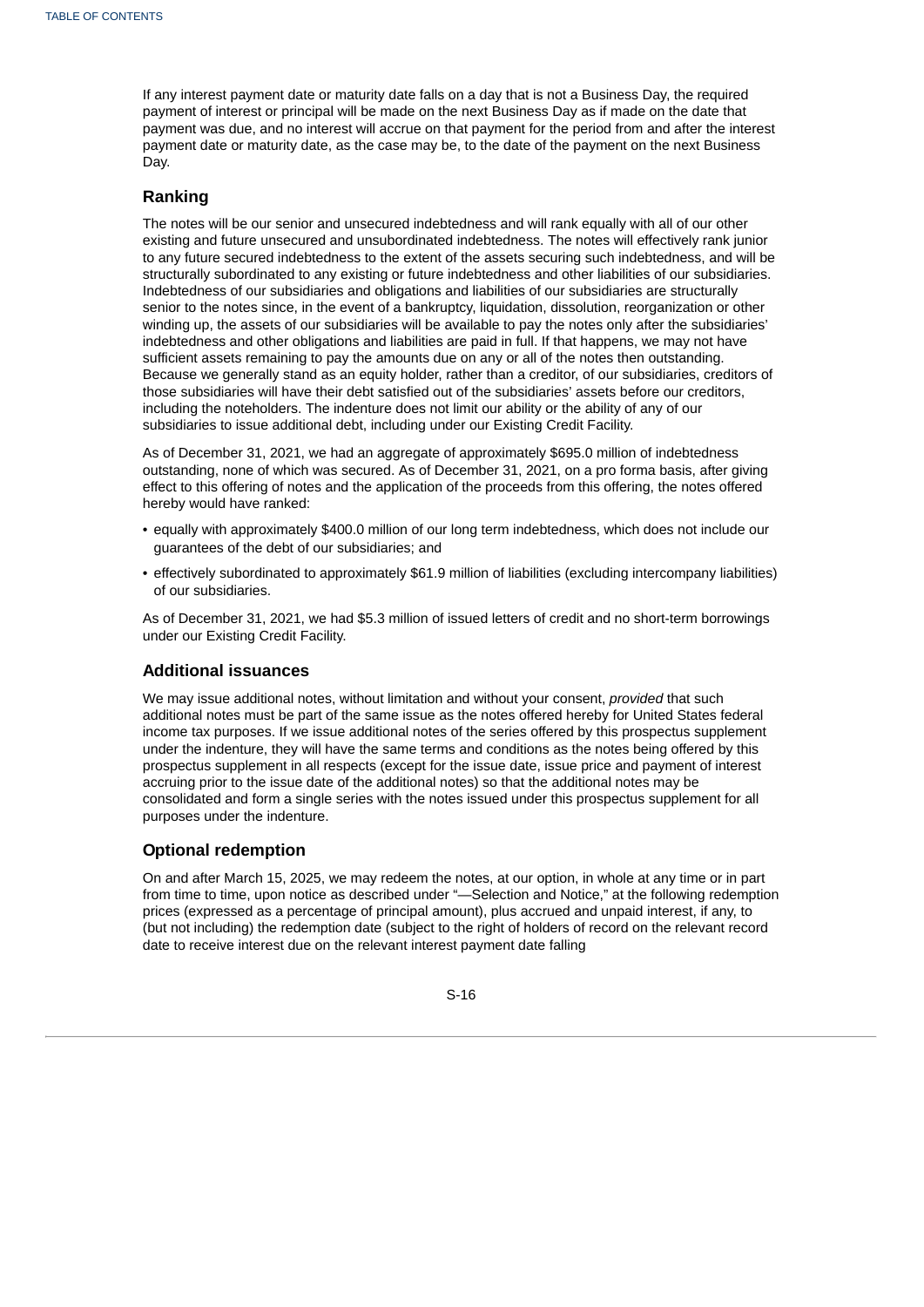prior to or on the redemption date), if redeemed during the 12-month period commencing on March 15 of the years set forth below:

| Period              | <b>Redemption price</b> |
|---------------------|-------------------------|
| 2025                | 103.813%                |
| 2026                | 101.906%                |
| 2027 and thereafter | 100.000%                |

In addition, at any time prior to March 15, 2025, we may redeem the notes at our option, in whole at any time or in part from time to time, upon notice as described under "—Selection and Notice," at a redemption price equal to 100% of the principal amount of the notes redeemed *plus* the Applicable Premium, and accrued and unpaid interest, if any, to (but not including) the applicable redemption date (subject to the right of holders of record on the relevant record date to receive interest due on the relevant interest payment date falling prior to or on the redemption date).

Notwithstanding the foregoing, at any time and from time to time prior to March 15, 2025, upon notice as described under "—Selection and Notice," we may redeem in the aggregate up to 40% of the aggregate principal amount of the notes (calculated after giving effect to any issuance of additional notes of the same series as the notes offered hereby) with an amount not to exceed the net cash proceeds of one or more Equity Offerings, at a redemption price (expressed as a percentage of the principal amount thereof) equal to 107.625%, plus accrued and unpaid interest, if any, to (but not including) the redemption date (subject to the right of holders of record on the relevant record date to receive interest due on the relevant interest payment date falling prior to or on the redemption date); *provided*, *however*, that at least 60% of the aggregate principal amount of the notes (calculated after giving effect to any issuance of additional notes of the same series as the notes offered hereby) must remain outstanding after each such redemption; *provided* that such redemption shall occur within 120 days after the date on which such Equity Offering is consummated.

In connection with any redemption of the notes (including with the net cash proceeds of an Equity Offering), any such redemption may, at our discretion, be subject to one or more conditions precedent, including, but not limited to, consummation of any related Equity Offering or consummation of a Change of Control Repurchase Event. In addition, if such redemption or notice is subject to satisfaction of one or more conditions precedent, such notice shall state that, in our discretion, the redemption date may be delayed until such time as any or all such conditions shall be satisfied, as solely determined by us (or waived by us in our sole discretion), or such redemption may not occur and such notice may be modified or rescinded in the event that any or all such conditions shall not have been satisfied (or waived by us in our sole discretion) by the redemption date, or by the redemption date so delayed. In addition, such notice of redemption may be extended if such conditions precedent have not been met by providing notice to the noteholders.

We or our affiliates may at any time and from time to time purchase notes. Any such purchases may be made through open market or privately negotiated transactions with third parties or pursuant to one or more tender or exchange offers or otherwise, upon such terms and at such prices as well as with such consideration as we or any such affiliates may determine.

# **Mandatory redemption**

We will not be required to make any mandatory redemption or sinking fund payments with respect to the notes.

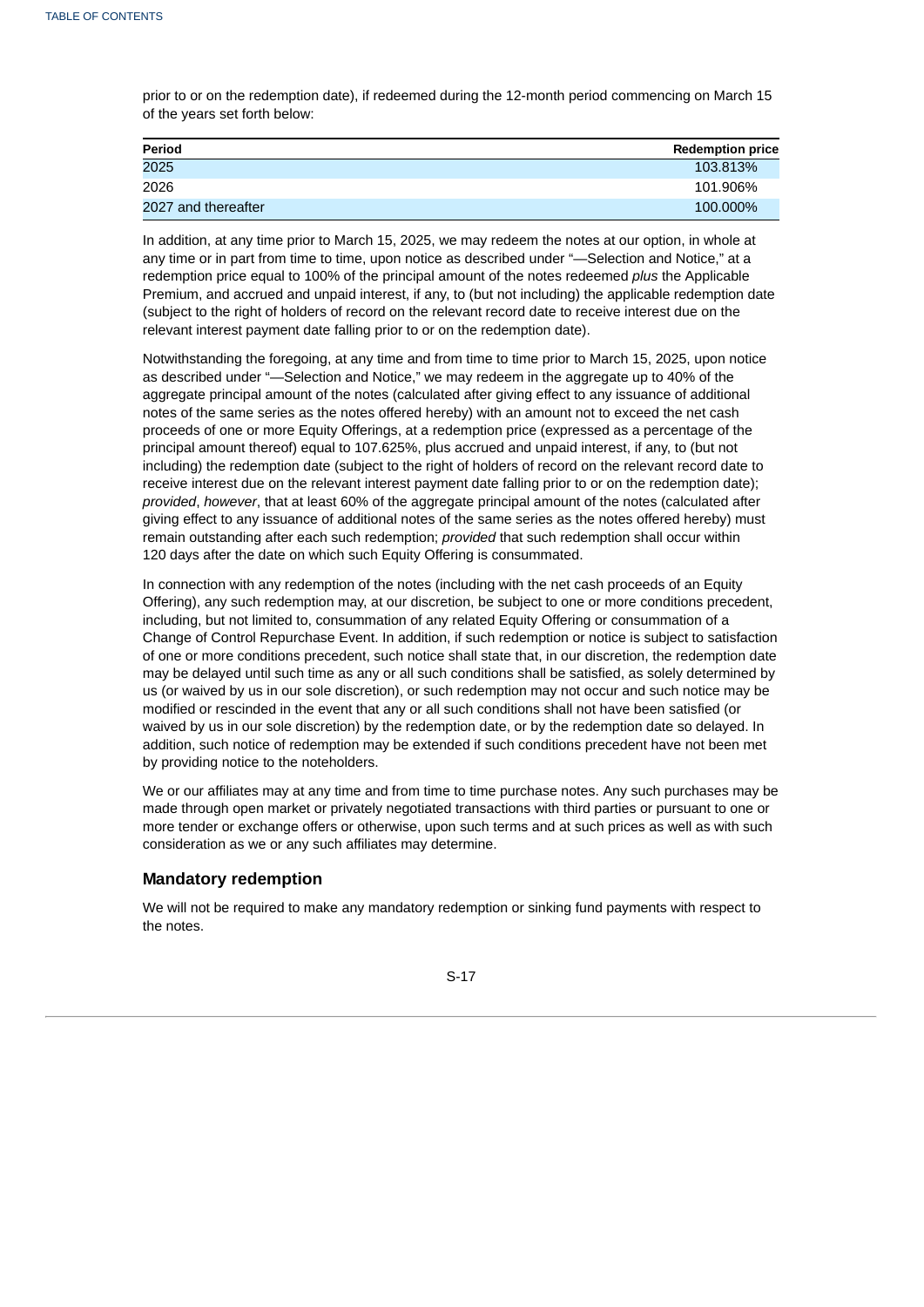# **Selection and notice**

In the case of any partial redemption, selection of the notes for redemption will be made by the Trustee on a pro rata basis, by lot or by such other method as the Trustee shall deem fair and appropriate (and in such manner as complies with applicable legal requirements and the procedures of the Depository Trust Company ("DTC")) in minimum denominations of \$2,000 and in integral multiples of \$1,000 in excess thereof; *provided* that the selection of notes for redemption shall not result in a holder of notes with a principal amount of notes less than the minimum denomination. If any note is to be purchased or redeemed in part only, the notice of purchase or redemption relating to such note shall state the portion of the principal amount thereof that has been or is to be purchased or redeemed. Subject to the terms and procedures set forth under "Book-Entry Issuance," a new note in principal amount equal to the unredeemed portion thereof will be issued in the name of the holder thereof upon cancellation of the original note. On and after the redemption date, interest will cease to accrue on notes or portions thereof called for redemption so long as we have deposited with the paying agent funds sufficient to pay the principal of and premium, if any, plus accrued and unpaid interest, if any, on the notes to be redeemed.

Notices of redemption will be delivered at least 10 but not more than 60 days before the redemption date to each holder of notes to be redeemed at its registered address or otherwise in accordance with the procedures of DTC, except that redemption notices may be delivered more than 60 days prior to the redemption date if the notice is issued in connection with a defeasance of the notes or a satisfaction and discharge of the indenture.

### **Purchase of notes upon a change of control repurchase event**

If a Change of Control Repurchase Event occurs, unless we have exercised our right to redeem the notes as described under the caption "—Optional Redemption," we will be required to make an offer (a "Change of Control Offer") to each holder of the notes to repurchase all or any part (in denominations of \$2,000 and in integral multiples of \$1,000 in excess thereof) of that holder's notes at a repurchase price in cash equal to 101% of the aggregate principal amount of the notes repurchased plus any accrued and unpaid interest on the notes repurchased to, but not including, the date of repurchase (the "Change of Control Payment"). Within 30 days following any Change of Control Repurchase Event or, at our option, prior to any Change of Control, but after the public announcement of a transaction or transactions that constitute or may constitute a Change of Control, we will mail a notice to each holder, with a copy to the Trustee, describing the transaction or transactions that constitute or may constitute the Change of Control Repurchase Event and offering to repurchase the notes on the payment date specified in the notice, which date will be no earlier than 30 days and no later than 60 days from the date such notice is mailed, other than as required by law. The notice shall, if mailed prior to the date of consummation of the Change of Control, state that the offer to purchase is conditioned on a Change of Control Repurchase Event occurring on or prior to the payment date specified in the notice. We will comply with the requirements of Rule 14e-1 under the Exchange Act, and any other securities laws and regulations thereunder to the extent those laws and regulations are applicable in connection with the repurchase of the notes as a result of a Change of Control Repurchase Event. To the extent that the provisions of any securities laws or regulations conflict with the Change of Control Repurchase Event provisions of the notes, we will comply with the applicable securities laws and regulations and will not be deemed to have breached our obligations under the Change of Control Repurchase Event provisions of the notes by virtue of such conflict.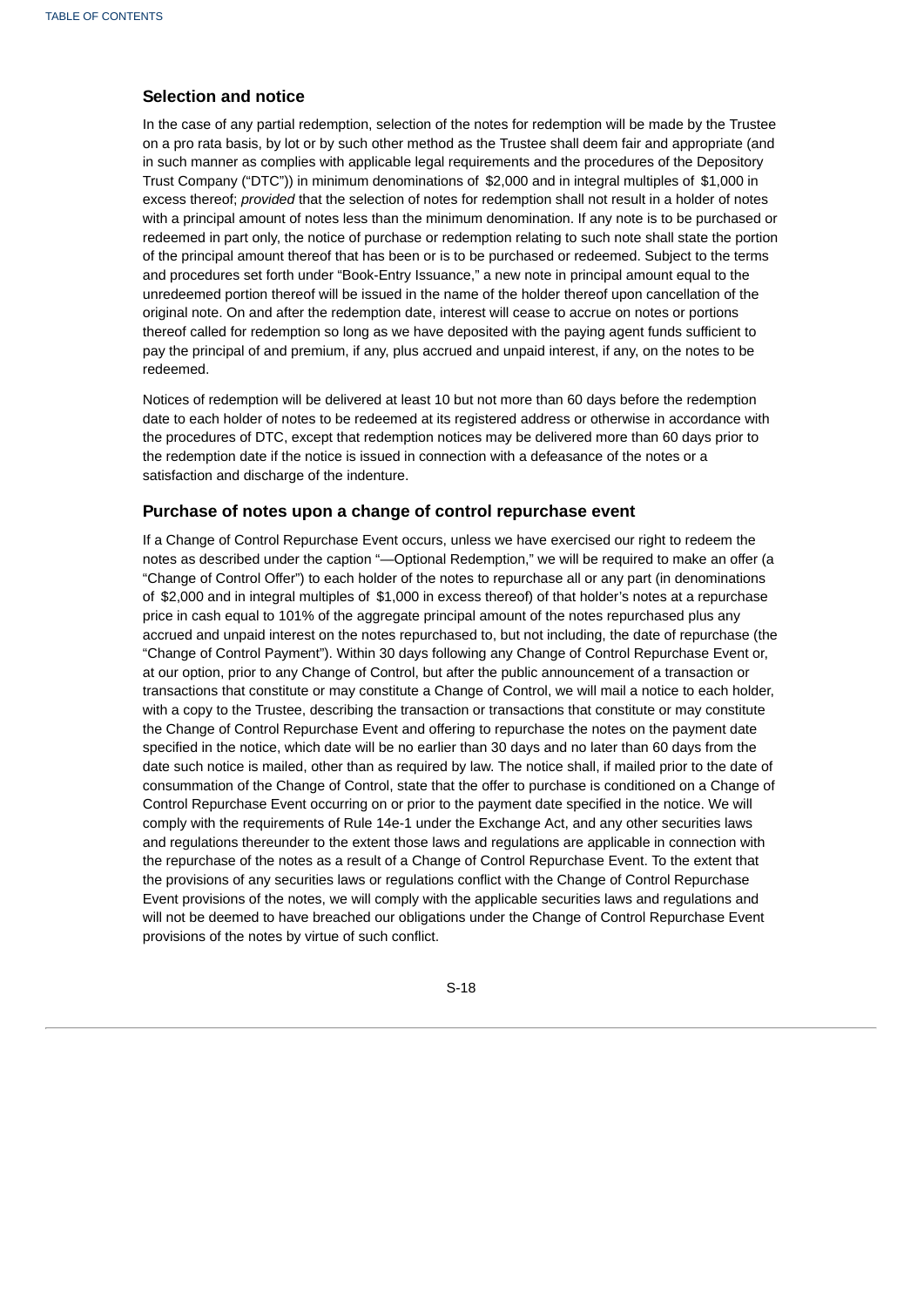On or before the repurchase date following a Change of Control Repurchase Event, we will, to the extent lawful:

(1) accept for payment all the notes or portions of the notes properly tendered pursuant to our offer;

(2) deposit with the paying agent an amount equal to the aggregate purchase price in respect of all the notes or portions of the notes properly tendered; and

(3) deliver or cause to be delivered to the Trustee the notes properly accepted, together with an officers' certificate stating the aggregate principal amount of notes being purchased by us.

The paying agent will promptly deliver to each holder of notes properly tendered, the purchase price for the notes, and the Trustee will promptly authenticate and mail (or cause to be transferred by bookentry) to each holder a new note equal in principal amount to any unpurchased portion of any notes surrendered; *provided* that each new note will be in a minimum principal amount of \$2,000 and integral multiples of \$1,000.

If holders of not less than 90% in aggregate principal amount of the then outstanding notes validly tender and do not withdraw such notes in a Change of Control Offer and the Company, or any other Person making a Change of Control Offer in lieu of the Company as described below, purchases all of the notes validly tendered and not withdrawn by such holders, the Company will have the right, upon not less than 10 nor more than 30 days' prior notice, given not more than 30 days following such purchase pursuant to the Change of Control Offer described above, to redeem all notes that remain outstanding following such purchase at a redemption price in cash equal to the applicable Change of Control Payment plus, to the extent not included in the Change of Control Payment, accrued and unpaid interest to but excluding the date of redemption (subject to the right of holders of record on the relevant record date to receive interest due on the relevant interest payment date).

We will not be required to make an offer to repurchase the notes upon a Change of Control Repurchase Event if a third party makes such an offer in the manner, at the times and otherwise in compliance with the requirements for an offer made by us and such third party purchases all notes properly tendered and not withdrawn under its offer (it being understood that such third party may make an offer that is conditioned on and prior to the occurrence of a Change of Control). We will also not be required to make an offer to repurchase the notes upon a Change of Control Repurchase Event if notice of redemption has been given pursuant to the indenture as described under the caption "— Optional Redemption" unless there is a default in the payment of the applicable redemption price.

The Change of Control Repurchase Event feature of the notes may in certain circumstances make more difficult or discourage a sale or takeover of the Company and, thus, the removal of incumbent management. The Change of Control Repurchase Event feature is a result of negotiations between us and the underwriters. We have no present intention to engage in a transaction involving a Change of Control, although it is possible that we could decide to do so in the future. As contemplated by the definition of Change of Control, we could enter into certain transactions, including acquisitions, refinancings or other recapitalizations, that would not constitute a Change of Control under the indenture, but that could increase the amount of indebtedness outstanding at such time or otherwise affect our capital structure or the credit ratings of the notes. Restrictions on our ability to incur liens and enter into sale and leaseback transactions are contained in the covenants described under the captions "—Covenants—Certain Covenants Applicable to the Notes—Restrictions on Secured Debt" and "—Restrictions on Sales and Leasebacks." Except for the limitations contained in such covenants and the covenant relating to repurchases upon the occurrence of a Change of Control Repurchase Event, the indenture will not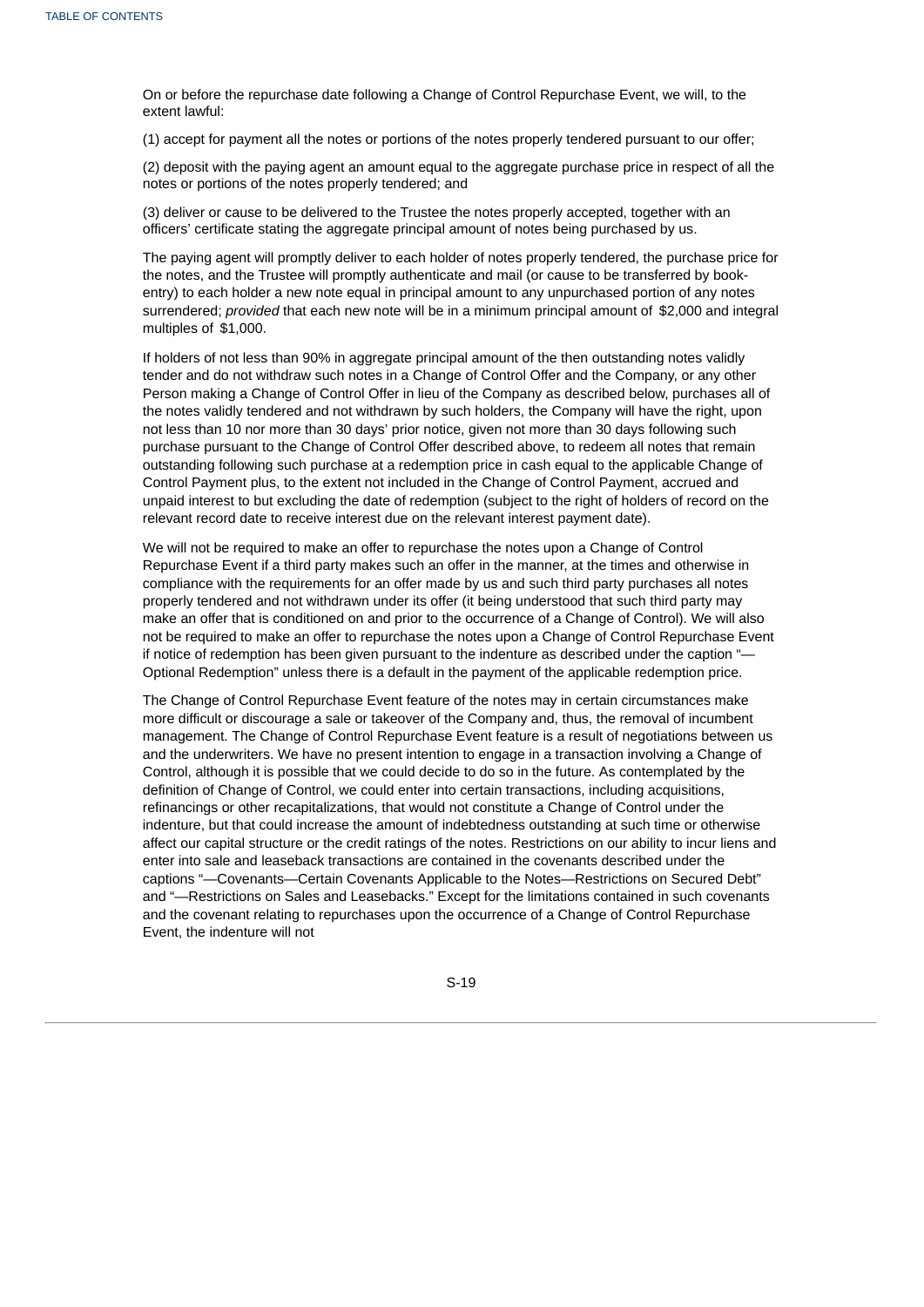contain any covenants or provisions that may afford holders of the notes protection in the event of a highly leveraged transaction. See "Risk Factors—Some significant restructuring transactions may not constitute a change of control repurchase event as described under "Description of the Notes— Purchase of Notes upon a Change of Control Repurchase Event," in which case we would not be obligated to offer to repurchase the notes."

We may not have sufficient funds to repurchase all the notes upon a Change of Control Repurchase Event. Even if we have sufficient funds, we may be prohibited from repurchasing the notes under the terms of our existing or future debt instruments. See "Risk factors—We may not be able to repurchase all of the notes upon a change of control repurchase event, which would result in a default under the notes."

The definition of Change of Control includes a phrase relating to the direct or indirect sale, lease, transfer, conveyance or other disposition of "all or substantially all" of our and our subsidiaries' properties or assets taken as a whole. Although there is a limited body of case law interpreting the phrase "substantially all," there is no precise established definition of the phrase under applicable law. Accordingly, the ability of a holder of notes to require us to repurchase such holder's notes as a result of a sale, lease, transfer, conveyance or other disposition of less than all of our and our subsidiaries' assets taken as a whole to another person or group may be uncertain.

### **Covenants**

Except as described below under "—Certain Covenants Applicable to the Notes" neither we nor any of our subsidiaries will be restricted by the indenture from:

- incurring any indebtedness or other obligation;
- paying dividends or making distributions on our capital stock or the capital stock of any of our subsidiaries; or
- purchasing or redeeming our capital stock or the capital stock of any of our subsidiaries.

In addition, we will not be required to maintain any financial ratios or specified levels of net worth or liquidity or to repurchase or redeem or otherwise modify the terms of any of the notes upon a change of control or other events involving us or any of our subsidiaries which may adversely affect the creditworthiness of the notes, except to the limited extent described under the caption "—Purchase of Notes upon a Change of Control Repurchase Event." Among other things, the indenture will not contain covenants designed to afford holders of the notes any protections in the event of a highly leveraged or other transaction involving us that may adversely affect holders of the notes, except to the limited extent described following the caption "—Purchase of Notes upon a Change of Control Repurchase Event."

### **Certain covenants applicable to the notes**

The covenants described in the accompanying prospectus under the captions "Description of the Debt Securities—Certain Covenants of Carpenter Technology—Restrictions on Secured Debt" and "Description of the debt securities—Certain Covenants of Carpenter Technology—Restrictions on Sales and Leasebacks" shall not be applicable to the notes but the following covenants shall be applicable with respect to the notes.

#### *Restrictions on secured debt*

If we or any Subsidiary shall incur, issue, assume or guarantee any indebtedness for money borrowed ("Debt") secured by a mortgage, pledge or lien ("Lien") on any assets or property of the Company or any Subsidiary (other than Permitted Liens), we will provide or cause such Subsidiary to provide that the notes (together with, if we shall so determine, any other Debt of ours or our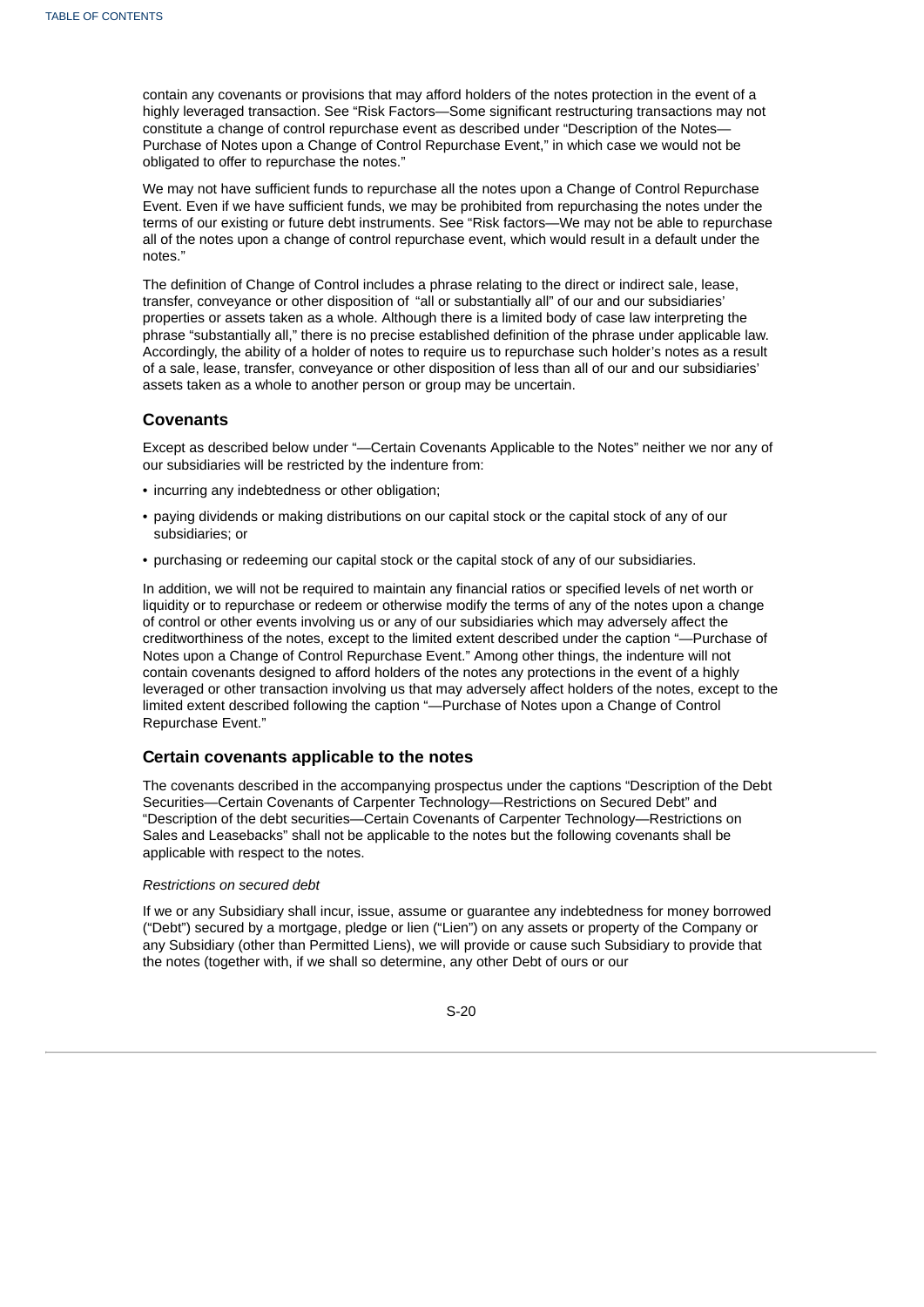Subsidiaries then existing or thereafter created which is not subordinated to the notes) be secured equally and ratably with (or, at our option, prior to) such secured Debt for so long as such other Debt is so secured by such Lien.

For purposes of determining compliance with this covenant, (a) a Lien securing an item of Debt need not be permitted solely by reference to one category of permitted Liens (or any portion thereof) described in the definition of "Permitted Liens" but may be permitted in part under any combination thereof and (b) in the event that a Lien securing an item of Debt (or any portion thereof) meets the criteria of one or more of the categories of permitted Liens (or any portion thereof) described in the definition of "Permitted Liens," the Company may, in its sole discretion, classify or reclassify, or later divide, classify or reclassify, such Lien securing such item of Debt (or any portion thereof) in any manner that complies with this covenant.

In addition, for purposes of determining compliance with this covenant, the Company may elect, pursuant to an officers' certificate delivered to the Trustee, to treat all or any portion of the commitment under any Debt (and any refinancing with respect thereto) (any such commitment, a "Designated Commitment") as being incurred at such time and being secured by a Lien at such time, in which case (a) any subsequent incurrence of Debt under such commitment or refinancing or incurrence of Liens to secure such Debt, as the case may be, shall not be deemed, for purposes of this calculation, to be an incurrence at such subsequent time and (b) without duplication, Debt in an amount equal to the amount of such commitment shall be deemed to be outstanding (whether or not such commitment is funded) until such commitment is terminated.

With respect to any Lien securing Debt that was permitted to secure such Debt at the time of the incurrence of such Debt, such Lien shall also be permitted to secure any Increased Amount of such Debt. The "Increased Amount" of any Debt shall mean any increase in the amount of such Debt in connection with any accrual of interest, the accretion of accreted value, the amortization of original issue discount, the payment of interest in the form of additional Debt with the same terms or in the form of common stock of the Company, the payment of dividends on preferred stock in the form of additional shares of preferred stock of the same class, accretion of original issue discount or liquidation preference and increases in the amount of Debt outstanding solely as a result of fluctuations in the exchange rate of currencies or increases in the value of property securing Debt.

#### *Restrictions on sales and leasebacks*

Neither we nor any of our Subsidiaries will enter into any sale and leaseback transaction involving any of our assets or properties, unless, after giving effect thereto, the aggregate amount of all Attributable Debt with respect to such transactions would be permitted to be secured by Permitted Liens assuming such Attributable Debt was "Debt" for all purposes (including the definition of Secured Leverage Ratio) of "—Restrictions on Secured Debt" above.

The above restrictions will not apply to, and there will be excluded from Attributable Debt in any computation under such restriction, any sale and leaseback transaction if (i) the lease is for a period, including renewal rights, of not in excess of three years, (ii) the sale and leaseback transaction of the property is made prior to, at the time of or within 180 days after its acquisition or completion of construction, (iii) the lease secures or relates to industrial revenue or pollution control bonds, (iv) the transaction is between us and a Subsidiary or between our Subsidiaries, (v) we or such Subsidiary within 180 days after the sale or transfer applies an amount equal to the greater of the net proceeds of the sale of the property leased pursuant to such arrangement or the fair market value of the property so leased at the time of entering into such arrangement to (a) the retirement of the notes or Funded Debt of the Company ranking on a parity to the notes or Funded Debt of a Subsidiary or (b) the purchase of other property having a fair market value, in the opinion of our Board of Directors, at least equal to the fair market value of the property so

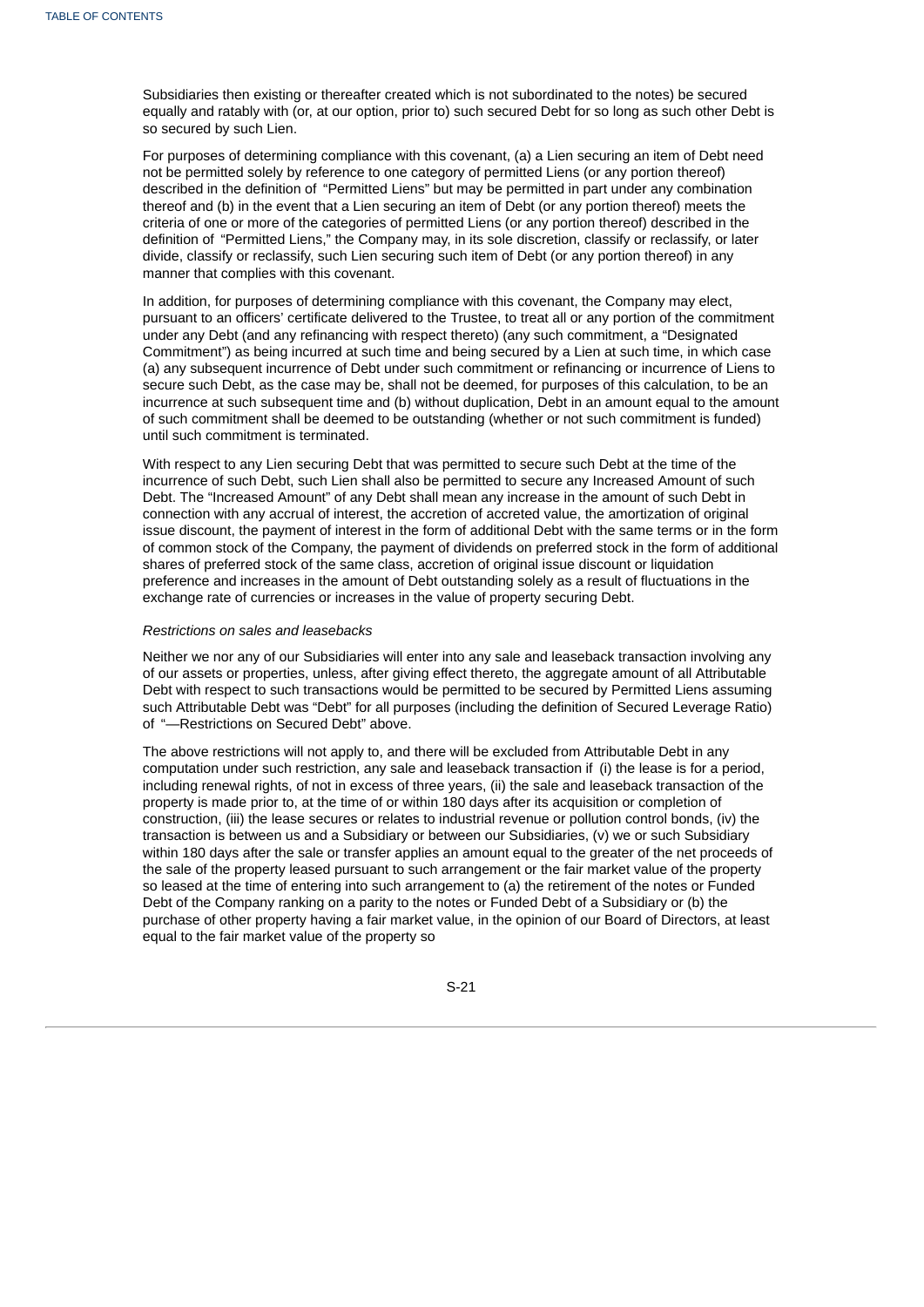leased. The amount to be applied to the retirement of such Funded Debt of us or a Subsidiary shall be reduced by (x) the principal amount of any notes (or other notes or debentures constituting such Funded Debt) delivered within such 180-day period to the Trustee or other applicable trustee for retirement and cancellation and (y) the principal amount of such Funded Debt other than items referred to in the preceding clause (x), voluntarily retired by us or a Subsidiary within 180 days after such sale, provided that, notwithstanding the foregoing, no retirement referred to in this paragraph may be effected by payment at maturity or pursuant to any mandatory sinking fund payment or any mandatory prepayment provision.

### **Satisfaction and discharge**

The indenture will be discharged and will cease to be of further effect as to all outstanding notes when:

(a) either (1) all the notes theretofore authenticated and delivered (except lost, stolen, mutilated or destroyed notes which have been replaced or paid and notes for whose payment money or certain United States government obligations have theretofore been deposited in trust or segregated and held in trust by the Company and thereafter repaid to the Company or discharged from such trust) have been delivered to the Trustee for cancellation or (2) all notes not theretofore delivered to the Trustee for cancellation have become due and payable or will become due and payable at their maturity date within one year, or are to be called for redemption within one year under arrangements satisfactory to the Trustee for the serving of notice of redemption by the Trustee in the name, and at the expense, of the Company, and the Company has irrevocably deposited or caused to be deposited with the Trustee funds in an amount sufficient to pay and discharge the entire Indebtedness on the notes not theretofore delivered to the Trustee for cancellation, for principal of, premium, if any, and interest on the notes to the date of deposit (in the case of notes which have become due and payable) or to the maturity date or redemption date, as the case may be, together with instructions from the Company irrevocably directing the Trustee to apply such funds to the payment thereof at maturity or redemption, as the case may be;

(b) the Company has paid all other sums payable under the indenture by the Company; and

(c) the Company has delivered to the Trustee an officers' certificate and an opinion of counsel which, taken together, state that all conditions precedent under the indenture relating to the satisfaction and discharge of the indenture have been complied with.

### **Exchange and transfer**

You may exchange or transfer the notes in accordance with the indenture. You will not be required to pay a service charge to exchange or transfer the notes, but you may be required to pay for any tax or other governmental charge associated with the exchange or transfer. The exchange or transfer will only be made if the transfer agent is satisfied with your proof of ownership. See "—Book-Entry Issuance."

# **Trustee and paying agent**

U.S. Bank Trust Company, National Association, as successor in interest to U.S. Bank National Association, will act as our trustee and paying agent for the notes. We may choose to pay interest by mailing checks or making wire transfers, *provided* that we will make all payments in respect of global notes by wire transfer of same-day funds. Regardless of who acts as the paying agent, all money paid by us to a paying agent that remains unclaimed at the end of two years after the amount is due to note holders will be repaid to us. After that two-year period, you may look only to us for payment and not to the Trustee, any other paying agent or anyone else. We may also arrange for additional payment offices, and may cancel or change these offices, including any use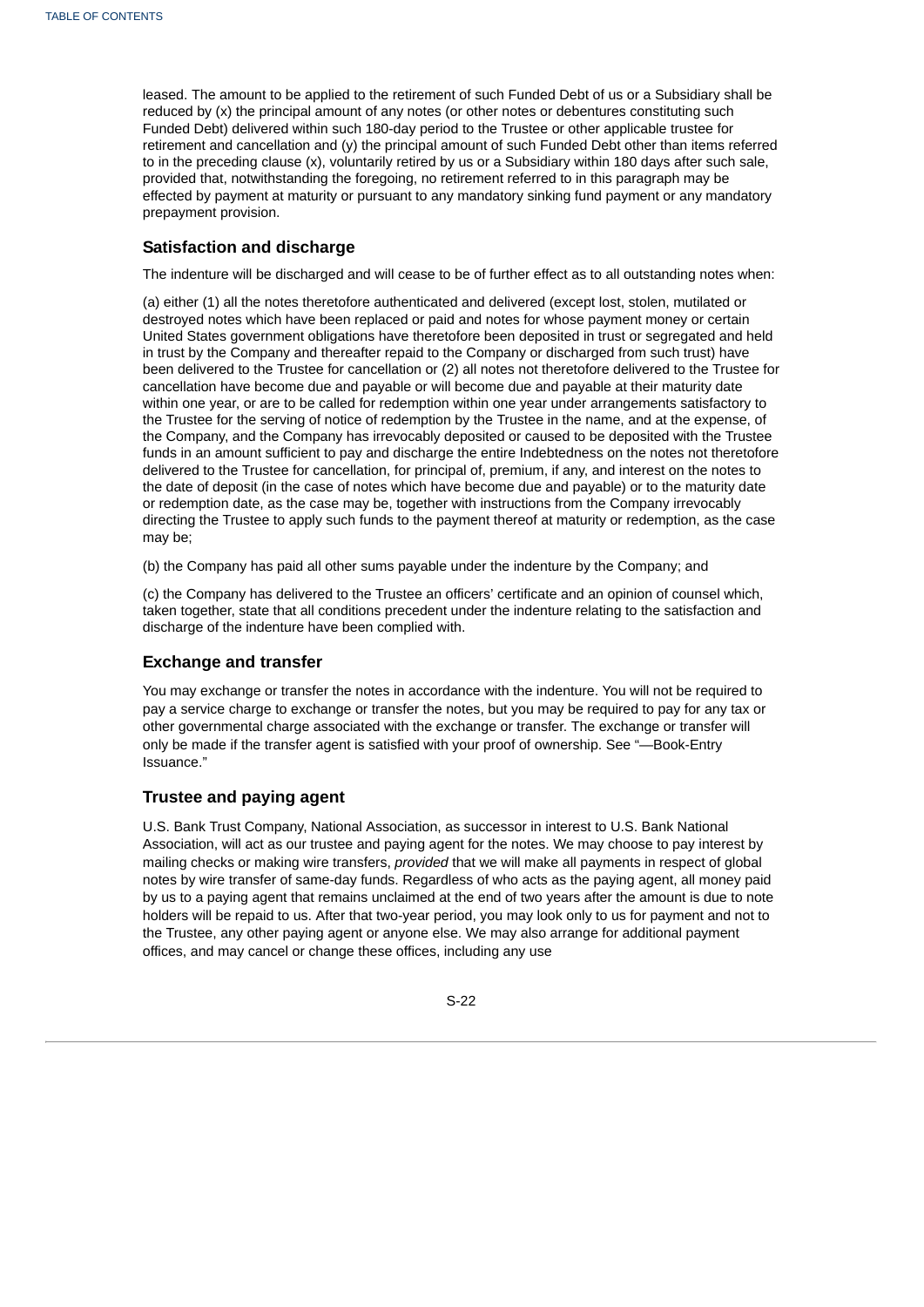of the Trustee's corporate trust office. We may appoint or change any paying agent without prior notice to any note holder.

The Trustee and its affiliates have and may from time to time have, banking relationships in the ordinary course of business with us and certain of our affiliates.

### **Governing law**

The laws of the State of New York will govern the indenture and the notes.

### **Certain definitions**

"Applicable Premium" means, with respect to any note on any applicable redemption date, as calculated by us, the greater of:

- (1) 1% of the then outstanding principal amount of such note; and
- (2) the excess, if any, of

(a) the present value at such redemption date of (i) the redemption price of such note at March 15, 2025 (such redemption price being set forth in the table appearing above under "—Optional Redemption") *plus* (ii) all required interest payments due on such note through March 15, 2025 (excluding accrued but unpaid interest to (but not including) the redemption date), in each case of clauses (i) and (ii), computed using a discount rate equal to the Treasury Rate plus 50 basis points; over

(b) the then outstanding principal amount of such note.

"Business Day" means a day other than a Saturday, Sunday or other day on which banking institutions are authorized or required by law or regulation to close in the State of New York or, with respect to any payments to be made under the indenture, the place of payment.

"Capital Stock" means:

(1) in the case of a corporation, corporate stock;

(2) in the case of an association or business entity, any and all shares, interests, participations, rights or other equivalents in the equity interests (however designated) in such Person;

(3) in the case of a partnership or limited liability company, partnership or membership interests (whether general or limited); and

(4) any other interest or participation that confers on a Person the right to receive a share of the profits and losses of, or distributions of assets of, the issuing Person.

"Change of Control" means any one of the following:

(1) the consummation of the direct or indirect sale, lease, transfer, conveyance or other disposition (other than by way of merger or consolidation), in one or a series of related transactions, of all or substantially all of the assets of the Company and its Subsidiaries taken as a whole to any Person (including any "person" (as that term is used in Section 13(d)(3) of the Exchange Act)) other than to the Company or one of its Subsidiaries;

(2) the consummation of any transaction (including, without limitation, any merger or consolidation) the result of which is that any Person (including any "person" (as that term is used in Section 13(d)(3) of the Exchange Act)) becomes the "beneficial owner" (as defined in Rules 13d-3 and 13d-5 under the Exchange Act), directly or indirectly, of more than 50% of the outstanding Voting Stock of the Company, measured by voting power rather than number of shares;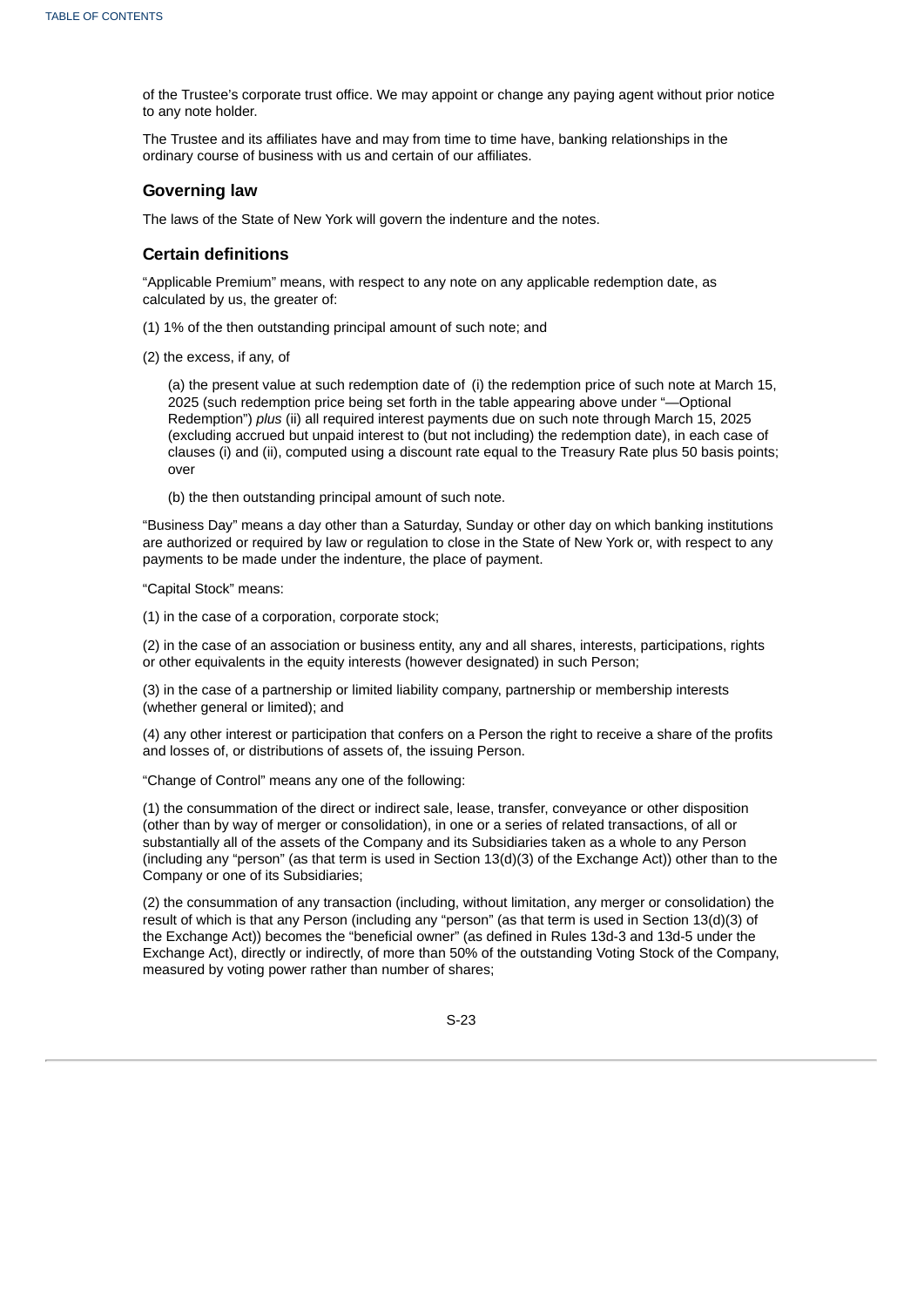(3) the consummation by the Company of a consolidation with, or merger with or into, any Person, or the consummation by any Person of a consolidation with, or merger with or into, bthe Company, in any such event pursuant to a transaction in which any of the outstanding Voting Stock of the Company or such other Person is converted into or exchanged for cash, securities or other property, other than any such transaction where the shares of the Voting Stock of the Company outstanding immediately prior to such transaction constitute, or are converted into or exchanged for, a majority of the Voting Stock of the surviving Person immediately after giving effect to such transaction;

(4) the adoption of a plan relating to the liquidation or dissolution of the Company.

"Change of Control Repurchase Event" means the occurrence of both a Change of Control and a Ratings Event.

"Code" means the Internal Revenue Code of 1986, as amended and the rules and regulations promulgated thereunder.

"Consolidated EBITDA" means for any period the sum of (a) Consolidated Net Income for such period plus (b) an amount which, in the determination of Consolidated Net Income for such period, has been deducted for (i) Consolidated Interest Expense, (ii) provisions for Federal, state, local and foreign income, value added and similar taxes, and (iii) depreciation, amortization (including, without limitation, amortization of goodwill and other intangibles but excluding amortization of prepaid cash expenses that were paid in a prior period) and other non-cash expense (but excluding any such non-cash expense to the extent that it represents amortization of a prepaid cash expense that was paid in a prior period or an accrual of, or a reserve for, cash charges or expenses in any future period); *provided* that, notwithstanding the foregoing, all (A) actuarially determined non-cash retiree medical expenses equivalent to any amount that is funded under the Voluntary Employee Beneficiary Association Trust established by the Company pursuant to Section 501(c)(9) of the Code and (B) actuarially determined non-cash income or expense related to a pension plan to the extent included in the income statement of the Company and its Consolidated Subsidiaries, shall be excluded from Consolidated Net Income under clause (b)(iii) above.

"Consolidated Interest Expense" means, for any period, the total interest expense, including the interest component of all payments under capital or finance lease obligations and the implied interest component of Synthetic Lease Obligations (regardless of whether accounted for as interest expense under GAAP), all commissions, discounts and other fees and charges owed with respect to letters of credit and bankers' acceptances that are typically treated as interest expense in accordance with GAAP, of the Company and its Consolidated Subsidiaries, in each case as determined in accordance with GAAP and as determined on a consolidated basis for such period.

"Consolidated Net Income" means, for any period, the net income (or net loss) after taxes of the Company and its Consolidated Subsidiaries for such period, as determined in accordance with GAAP; *provided* that there shall be excluded from the calculation of Consolidated Net Income non-operating, non-recurring gains and losses and extraordinary gains and losses of the Company and its Consolidated Subsidiaries; *provided*, *further*, that the net income of any Consolidated Subsidiary shall be excluded from Consolidated Net Income to the extent that the declaration or payment of dividends or similar distributions by such Consolidated Subsidiary from such income is not at the time permitted by the terms of its charter or by-laws or any judgment, decree, order, law, statute, rule, regulation, agreement, indenture or other instrument which is binding on such Consolidated Subsidiary.

"Consolidated Subsidiary" means at any date any Subsidiary of the Company the accounts of which would be consolidated with those of the Company in its consolidated financial statements if such statements were prepared as of such date in accordance with GAAP.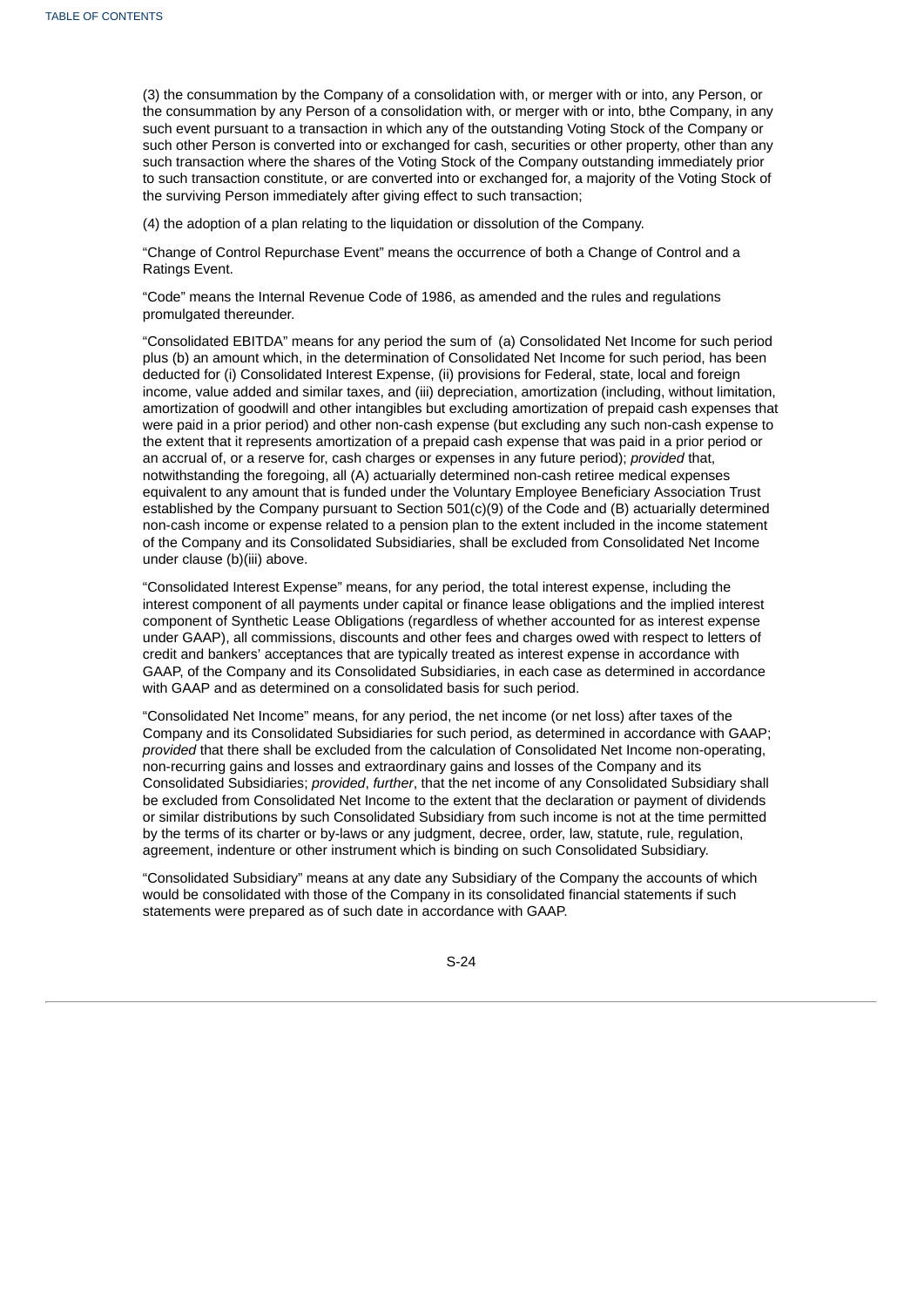"Disqualified Stock" means, with respect to any person, any Capital Stock of such person that, by its terms (or by the terms of any security into which it is convertible or for which it is puttable, redeemable or exchangeable), in each case, at the option of the holder thereof or upon the happening of any event:

(1) matures or is mandatorily redeemable, pursuant to a sinking fund obligation or otherwise (other than as a result of a change of control; *provided* that the relevant change of control provisions, taken as a whole, are no more favorable in any material respect to holders of such Capital Stock than the change of control provisions applicable to the notes and any purchase requirement triggered thereby may not become operative until compliance with the change of control provisions applicable to the notes (including, if applicable, the purchase of any notes tendered pursuant thereto)),

(2) is convertible or exchangeable for Debt or Disqualified Stock, or

(3) is redeemable at the option of the holder thereof, in whole or in part, in each case, prior to the date that is 91 days after the earlier of the maturity date of the notes and the date the notes are no longer outstanding.

"Equity Offering" means any public or private sale on or after the issue date of the notes of the Company's Capital Stock (other than Disqualified Stock), other than:

(1) public offerings of Capital Stock registered on Form S-4 or Form S-8 or successor form thereto; and

(2) issuances to any of the Company's Subsidiaries.

"Existing Credit Facility" means that certain Amended and Restated Credit Agreement dated as of March 26, 2021, as amended, by and among the Company, Bank of America, N.A., as administrative agent, swing line lender and letter of credit issuer, the other lenders party thereto and the other agents and arrangers party thereto.

"Foreign Subsidiary" means any Subsidiary organized under the laws of any jurisdiction outside the United States, any state thereof and the District of Columbia.

"GAAP" means generally accepted accounting principles in the United States of America as in effect on the issue date of the notes.

"Investment Grade" means a rating of Baa3 or better by Moody's (or its equivalent under any successor Rating Categories of Moody's), a rating of BBB- or better by S&P (or its equivalent under any successor Rating Categories of S&P) and the equivalent investment grade credit rating from any additional Rating Agency or Rating Agencies selected by the Company.

"Moody's" means Moody's Investors Service Inc., a subsidiary of Moody's Corporation, and its successors.

"Permitted Liens" means:

(1) Liens in favor of the Company or a Subsidiary;

(2) Liens existing on assets or property at the time of its acquisition (including by merger or consolidation) or existing on the property of any Person at the time such Person becomes a Subsidiary, in each case after the issue date of the notes; *provided* that (i) such Lien was not created in contemplation of such acquisition or such Person becoming a Subsidiary and (ii) such Lien does not extend to or cover any other assets or property (other than the proceeds or products thereof);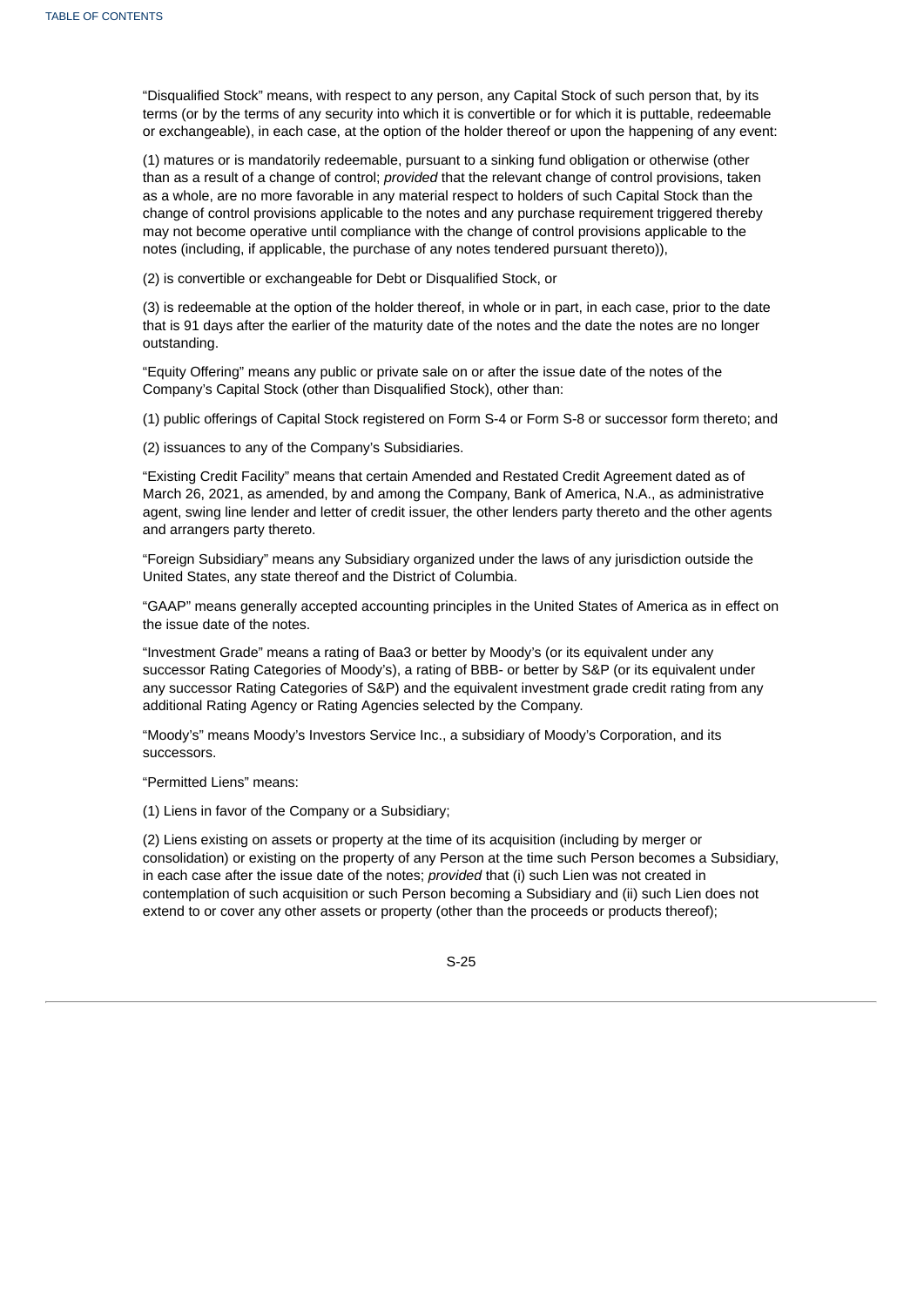(3) Liens securing Debt represented by or incurred or issued to finance lease obligations (other than in respect of Attributable Debt incurred in reliance on the first paragraph under "Covenants—Covenants Applicable to the Notes—Restrictions on Sale and Leasebacks"), mortgage financings or purchase money obligations incurred for the purpose of financing (or refinancing amounts expended by the Company or a Subsidiary within 365 days prior thereto for) all or any part of the purchase price or cost of construction, development or improvement of assets used in the business of the Company or its Subsidiaries; *provided* that such Liens extend only to the assets so purchased, replaced, leased or improved and proceeds and products thereof and improvements, accessions and appurtenances thereto;

(4) Liens incurred in connection with a Qualified Receivables Transaction;

(5) Liens securing bank product obligations, including overdraft lines of credit, corporate cards and purchasing cards;

(6) Liens securing Debt and related obligations of any Foreign Subsidiary on any assets of any Foreign Subsidiary;

(7) Liens to secure any modification, refinancing, refunding, extension, renewal or replacement (or successive modification, refinancing, refunding, extensions, renewals or replacements), in whole or in part, of any Debt secured by any Lien referred to in clause (2), (3), (7) (8). (9), (10)(y) or (11)(y) of this definition of Permitted Liens (each such clause  $(2)$ ,  $(3)$ ,  $(7)$ ,  $(8)$ ,  $(9)$ ,  $(10)(y)$  or  $(11)(y)$ , an "Applicable Clause"); *provided* that (a) in the case of clauses (2) or (3) such new Lien shall be limited to all or part of the same property or assets (*plus* improvements, accessions and appurtenances thereto and proceeds and products thereof) that secured the original Lien, and (b) the Debt secured by such Lien at such time is not increased to any amount greater than the sum of (i) the outstanding principal amount of the Debt secured in reliance on the Applicable Clause which is being so modified, refinanced, refunded, extended, renewed or replaced and (ii) an amount necessary to pay any fees and expenses (including original issue discount, upfront fees or similar fees) and premiums (including tender premiums and accrued and unpaid interest), related to such modification, refinancing, refunding, extension, renewal or replacement;

(8) Liens existing on the Issue Date (other than Liens securing the Existing Credit Facility);

(9) Liens securing obligations in respect of the notes;

(10) Liens on assets securing obligations in an aggregate amount, together with all other Liens on assets securing obligations pursuant to this clause (10), not to exceed the greater of (x) \$125.0 million and (y) 50% of Consolidated EBITDA for the most recent four fiscal quarter period for which internal financial statements of the Company are available at any time outstanding (in each case, determined as of the date of such incurrence); and

(11) Liens securing other Debt; *provided* that, with respect to Liens securing any such Debt and related obligations, at the time of incurrence and after giving *pro forma* effect thereto and the application of the net proceeds therefrom, the aggregate amount of all such Debt secured by Liens pursuant to this clause (11) *plus* all Attributable Debt of the Company and its Subsidiaries in respect of sale and leaseback transactions entered into in reliance on the first paragraph under "Covenants—Covenants Applicable to the Notes—Restrictions on Sale and Leasebacks" would not exceed the greater of (x) \$700.0 million and (y) the amount that would result in the Secured Leverage Ratio equaling 3.00 to 1.00.

"Person" means any individual, corporation, partnership, joint venture, association, joint-stock company, trust, unincorporated organization, limited liability company or government or other entity.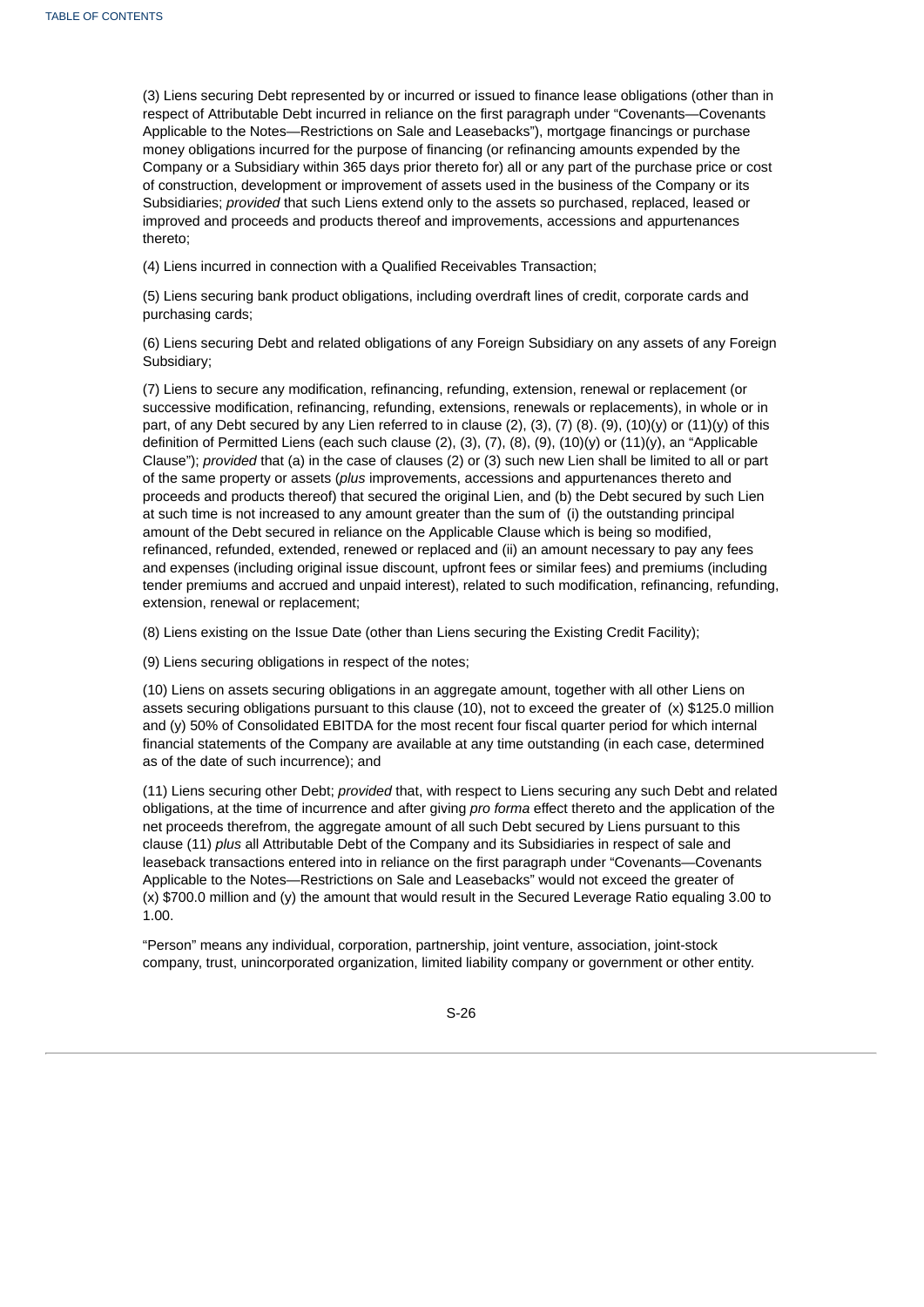"Qualified Receivables Transaction" means any transaction or series of transactions entered into by the Company or any of its Subsidiaries pursuant to which the Company or any of its Subsidiaries sells, conveys or otherwise transfers to (1) a Receivables Entity (in the case of a transfer by the Company or any of its Subsidiaries) or (2) any other Person (in the case of a transfer by a Receivables Entity), or transfers an undivided interest in or grants a security interest in, any Receivables Assets (whether now existing or arising in the future) of the Company or any of its Subsidiaries.

"Rating Agency" means (a) each of Moody's and S&P and (b) if either of Moody's or S&P ceases to rate the notes or fails to make a rating of the notes publicly available for reasons outside of the control of the Company, a "nationally recognized statistical rating organization" within the meaning of Rule 15c3-l(e)(2)(vi)(F) under the Exchange Act, selected by the Company (as certified by a resolution of the Board of Directors) as a replacement agency for Moody's or S&P, or both, as the case may be.

"Rating Category" means (a) with respect to S&P, any of the following categories: BBB, BB, B, CCC, CC, C and D (or equivalent successor categories); (b) with respect to Moody's, any of the following categories: Baa, Ba, B, Caa, Ca, C and D (or equivalent successor categories); and (c) the equivalent of any such category of S&P or Moody's used by another Rating Agency. In determining whether the rating of the notes has decreased by one or more gradations, gradations within Rating Categories (+ and—for S&P; 1, 2 and 3 for Moody's; or the equivalent gradations for another Rating Agency) shall be taken into account (e.g., with respect to S&P, a decline in a rating from BB+ to BB, as well as from BBto B+, will constitute a decrease of one gradation).

"Ratings Event" means the notes are rated below Investment Grade by each of the Rating Agencies on, or within 60 days after the earlier of, (a) the occurrence of a Change of Control or (b) public notice of the occurrence of a Change of Control or the intention by the Company to effect a specific transaction that, if consummated, would constitute a Change of Control (which period shall be extended so long as the rating of the notes is under publicly announced consideration for a possible downgrade by any of the Rating Agencies).

"Receivables Assets" means any accounts receivable and any assets related thereto, including, without limitation, all collateral securing such accounts receivable and assets and all contracts and contract rights, and all guarantees or other supporting obligations (within the meaning of the New York Uniform Commercial Code Section 9-102(a)(77)), in respect of such accounts receivable and assets and all proceeds of the foregoing and other assets which are customarily transferred, or in respect of which security interests are customarily granted, in connection with asset securitization transactions involving Receivables Assets.

"Receivables Entity" means a Subsidiary of the Company (or another Person formed for the purposes of engaging in a Qualified Receivables Transaction in which the Company or any of its Subsidiaries makes an investment and to which the Company or any of its Subsidiaries transfers Receivables Assets) which engages in no activities other than in connection with the financing of Receivables Assets of the Company or its Subsidiaries, and any business or activities incidental or related to such financing, and which is designated by the Board of Directors of the Company or of such other Person (as provided below) to be a Receivables Entity (a) no portion of the Debt of which (1) is guaranteed by the Company or any Subsidiary of the Company (excluding guarantees of Obligations (other than the principal of, and interest on, Indebtedness) pursuant to Standard Receivables Undertakings), (2) is recourse to or obligates the Company or any Subsidiary of the Company in any way other than pursuant to Standard Receivables Undertakings or (3) subjects any property or asset of the Company or any Subsidiary of the Company (other than Receivables Assets and related assets as provided in the definition of "Qualified Receivables Transaction"), directly or indirectly, contingently or otherwise, to the satisfaction thereof other than pursuant to Standard Receivables Undertakings, (b) with which neither the Company nor any Subsidiary of the Company has any material contract, agreement, arrangement or understanding (other than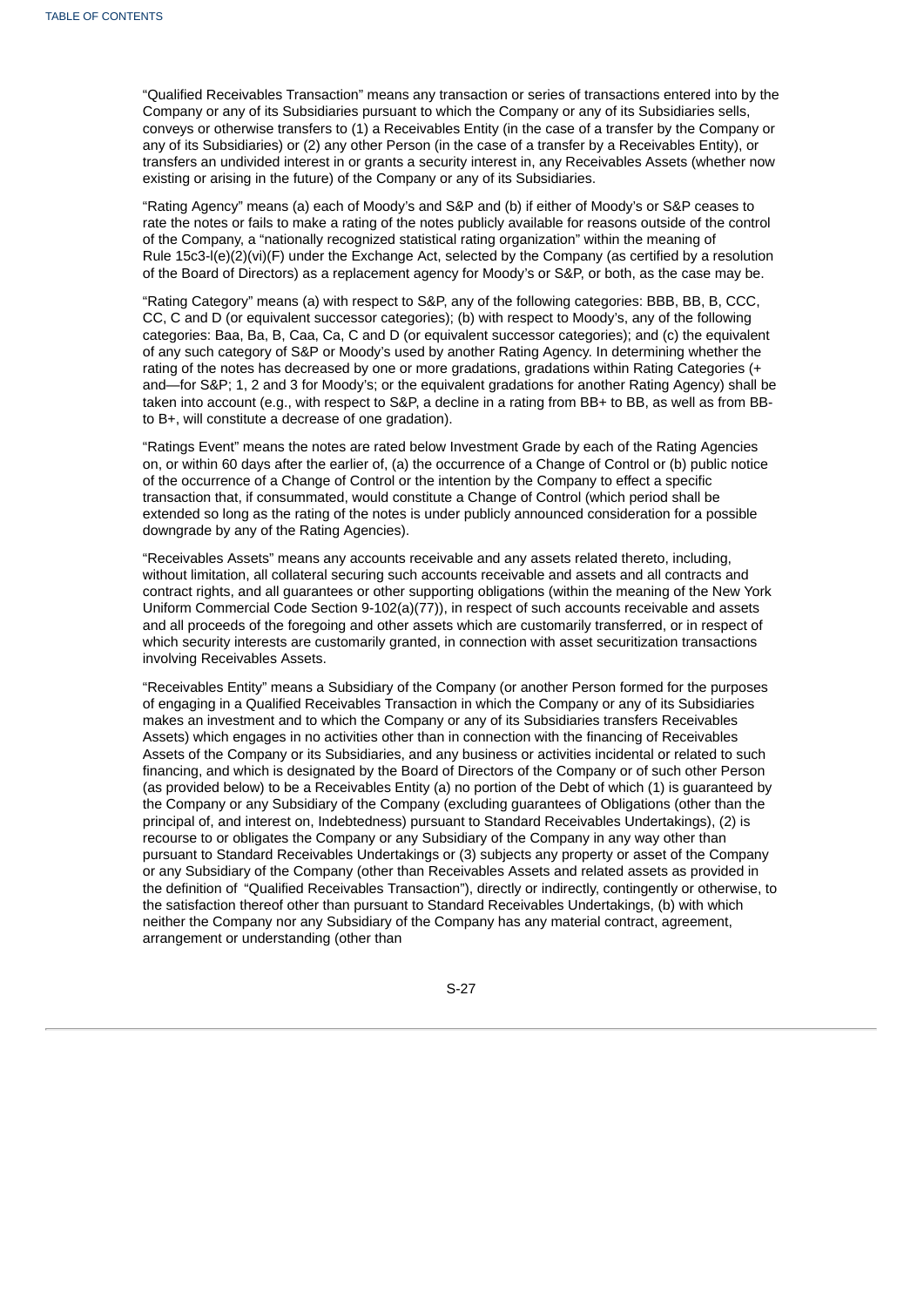on terms which the Company reasonably believes to be no less favorable to the Company or such Subsidiary than those that might be obtained at the time from Persons who are not Affiliates of the Company) other than fees payable in the ordinary course of business in connection with servicing Receivables Assets, and (c) with which neither the Company nor any Subsidiary of the Company has any obligation to maintain or preserve such entity's financial condition or cause such entity to achieve certain levels of operating results.

"Receivables Repurchase Obligation" means any obligation of a seller of Receivables Assets in a Qualified Receivables Transaction to repurchase Receivables Assets arising as a result of a breach of a Standard Receivables Undertaking, including as a result of a Receivables Asset or portion thereof becoming subject to any asserted defense, dispute, off set or counterclaim of any kind as a result of any action taken by, any failure to take action by or any other event relating to the seller.

"Secured Leverage Ratio" means, on any date, the ratio of (a) consolidated total Debt of the Company and its Consolidated Subsidiaries that is secured by a Lien on any assets or property of the Company or a Subsidiary outstanding on such date to (b) Consolidated EBITDA of the Company for the most recent four fiscal quarter period for which internal financial statements of the Company are available on such date, determined on a pro forma basis for any Debt incurred, repaid or otherwise retired on such date and, if applicable, the use or proceeds therefrom.

For purposes of making the computation referred to above, any Specified Transaction that has been made by the Company or any of its Subsidiaries during the relevant four quarter period or subsequent to such four quarter period and on or prior to or simultaneously with the calculation of the Secured Leverage Ratio shall be calculated on a pro forma basis assuming that all such Specified Transactions (and any increase or decrease in Consolidated EBITDA) had occurred on the first day of the applicable four quarter period. If since the beginning of the relevant four quarter period any Person that subsequently became a Subsidiary or was merged or consolidated with or into the Company or any of its Subsidiaries since the beginning of such period shall have made any Specified Transaction that would have required adjustment pursuant to this definition, then the Secured Leverage Ratio shall be calculated giving pro forma effect thereto for such period as if such Specified Transaction had occurred at the beginning of the applicable period.

For purposes of this definition, whenever pro forma effect is to be given to any Specified Transaction, the pro forma calculations shall be made in good faith by a financial officer of the Company and may include, for the avoidance of doubt but without duplication of amounts included pursuant to the definition of Consolidated EBITDA, the amount of "run-rate" cost savings, synergies and operating expense reductions and synergies projected by the Company in good faith to be realized as a result of specified actions taken, committed to be taken or with respect to which substantial steps have been taken or are expected to be taken no later than 18 months after the date of any such Specified Transaction (in each case as though such cost savings, operating expense reductions and synergies had been realized on the first day of the applicable period and as if such cost savings, operating expense reductions and synergies were realized for the entirety of such period); *provided* that such cost savings, operating expense reductions and synergies are reasonably identifiable and factually supportable in the good faith judgment of the Company. For the purposes of the indenture, "run-rate" means the full recurring benefit for a period that is associated with any action taken, committed to be taken, or with respect to which substantial steps have been taken or are expected to be taken, net of the amount of actual benefits realized during such period from such action during the relevant period.

"S&P" means Standard & Poor's Ratings Services, and its successors.

"Specified Transaction" means (a) any designation of operations or assets of the Company or a Subsidiary as discontinued operations (as defined under GAAP), (b) any investment that results in

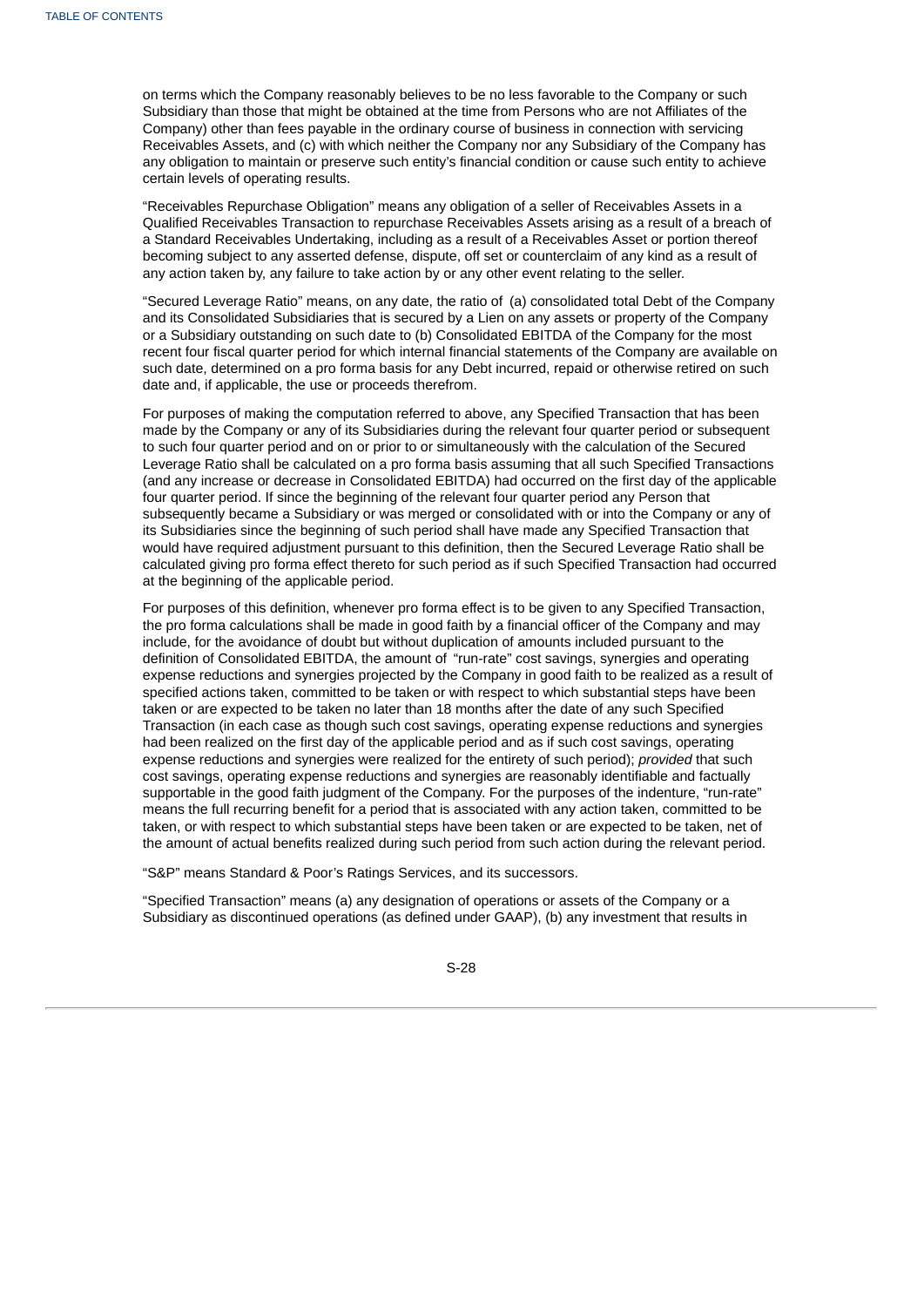a Person becoming a Subsidiary, (c) any acquisition of a business unit, line of business or division by the Company or any Subsidiary or (d) any asset sale that results in a Subsidiary ceasing to be a Subsidiary of the Company or any asset sale of a business unit, line of business or division of the Company or a Subsidiary, in each case whether by merger, consolidation, amalgamation or otherwise.

"Standard Receivables Undertakings" means representations, warranties, covenants and indemnities entered into by the Company or any Subsidiary of the Company which are customary in a Qualified Receivables Transaction, including, without limitation, those relating to the servicing of the assets of a Receivables Entity, it being understood that any Receivables Repurchase Obligation shall be deemed to be a Standard Receivables Undertaking.

"Synthetic Lease Obligation" means the monetary obligation of a Person under (a) a so-called synthetic, off-balance sheet or tax retention lease, or (b) an agreement for the use or possession of property creating obligations that do not appear on the balance sheet of such Person but which, upon the insolvency or bankruptcy of such Person, would be characterized as the indebtedness of such Person (without regard to accounting treatment).

"Treasury Rate" means the weekly average for each Business Day during the most recent week that has ended at least two Business Days prior to the redemption date (or, if the applicable redemption is in connection with a satisfaction and discharge of the indenture with respect to the notes pursuant to "—Satisfaction and Discharge" above, prior to the date notice of such redemption is delivered to the Trustee) of the yield to maturity at the time of computation of United States Treasury securities with a constant maturity (as compiled and published in the Federal Reserve Statistical Release H.15 (or, if such statistical release is not so published or available, any publicly available source of similar market data selected by the Issuer in good faith)) most nearly equal to the period from the redemption date to March 15, 2025; *provided, however*, that if the period from the redemption date to March 15, 2025 is not equal to the constant maturity of a United States Treasury security for which a yield is given, the applicable Treasury Rate shall be obtained by linear interpolation (calculated to the nearest one-twelfth of a year) from the yields of United States Treasury securities for which such yields are given, except that if the period from the redemption date to such applicable date is less than one year, the weekly average yield on actually traded United States Treasury securities adjusted to a constant maturity of one year shall be used.

"Voting Stock" of any specified "person" (as that term is used in Section 13(d)(3) of the Exchange Act) as of any date means the Capital Stock of such person that is at the time entitled to vote generally in the election of the Board of Directors of such person.

"Wholly Owned Domestic Subsidiary" of any Person means a direct or indirect Subsidiary of such Person organized under the laws of the United States, any state thereof or the District of Columbia, 100% of the outstanding Capital Stock or other ownership interests of which (other than directors' qualifying shares or shares or interests required to be held by foreign nationals or other third parties to the extent required by applicable law) shall at the time be owned by such Person or by one or more Wholly Owned Domestic Subsidiaries of such Person.

### **Book-entry issuance**

We have obtained the information in this section concerning DTC, Clearstream Banking S.A., or "Clearstream," and Euroclear Bank S.A./N.V., as operator of the Euroclear System, or "Euroclear," and the book-entry system and procedures from sources that we believe to be reliable, but we take no responsibility for the accuracy of this information.

The notes will be issued as fully-registered global notes which will be deposited with, or on behalf of, DTC and registered, at the request of DTC, in the name of Cede & Co. Beneficial interests

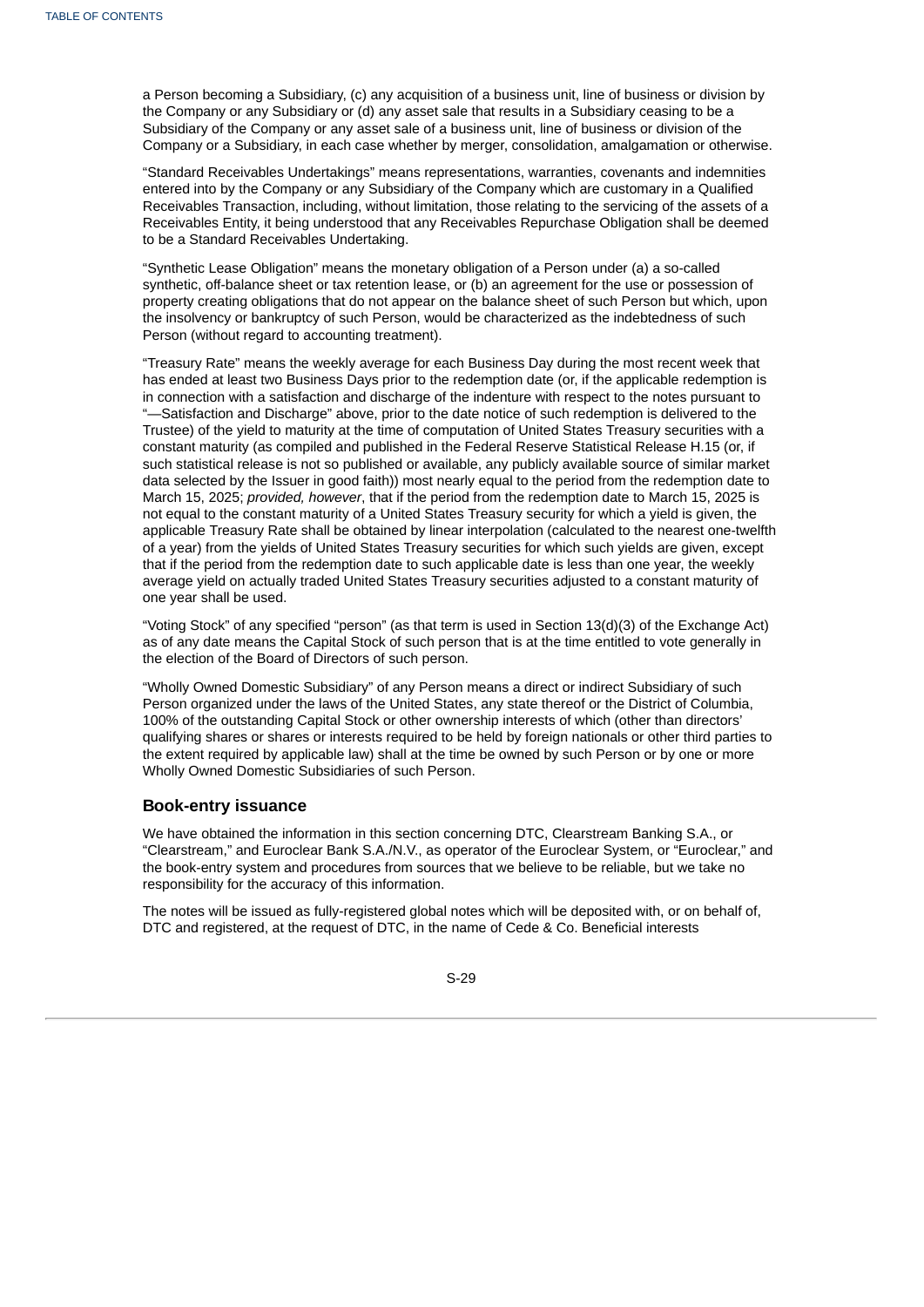in the global notes will be represented through book-entry accounts of financial institutions acting on behalf of beneficial owners as direct or indirect participants in DTC. Investors may elect to hold their interests in the global notes through either DTC (in the United States) or (in Europe) through Clearstream or through Euroclear. Investors may hold their interests in the global notes directly if they are participants of such systems, or indirectly through organizations that are participants in these systems. Interests held through Clearstream and Euroclear will be recorded on DTC's books as being held by the U.S. depositary for each of Clearstream and Euroclear (the "U.S. Depositaries"), which U.S. Depositaries will, in turn, hold interests on behalf of their participants' customers' securities accounts. Beneficial interests in the global notes will be held in denominations of \$2,000 and multiples of \$1,000 in excess thereof. Except as set forth below, the global notes may be transferred, in whole and not in part, only to another nominee of DTC or to a successor of DTC or its nominee.

Notes represented by a global note can be exchanged for definitive securities in registered form only if:

- DTC notifies us that it is unwilling or unable to continue as depositary for that global note and we do not appoint a successor depositary within 90 days after receiving that notice;
- at any time DTC ceases to be a clearing agency registered under the Exchange Act and we do not appoint a successor depositary within 90 days after becoming aware that DTC has ceased to be registered as a clearing agency;
- we, in our sole discretion, determine that that global note will be exchangeable for definitive securities in registered form and notify the Trustee of our decision; or
- an event of default with respect to the notes represented by that global note has occurred and is continuing.

A global note that can be exchanged as described in the preceding sentence will be exchanged for definitive securities issued in authorized denominations in registered form for the same aggregate amount. The definitive securities will be registered in the names of the owners of the beneficial interests in the global note as directed by DTC.

We will make principal and interest payments on all notes represented by a global note to the paying agent which in turn will make payment to DTC or its nominee, as the case may be, as the sole registered owner and the sole holder of the notes represented by a global note for all purposes under the indenture. Accordingly, we, the Trustee and any paying agent will have no responsibility or liability for:

- any aspect of DTC's records relating to, or payments made on account of, beneficial ownership interests in a debt security represented by a global note;
- any other aspect of the relationship between DTC and its participants or the relationship between those participants and the owners of beneficial interests in a global note held through those participants; or
- the maintenance, supervision or review of any of DTC's records relating to those beneficial ownership interests.

DTC has advised us that its current practice is to credit participants' accounts on each payment date with payments in amounts proportionate to their respective beneficial interests in the principal amount of such global note as shown on DTC's records, upon DTC's receipt of funds and corresponding detail information. The underwriters will initially designate the accounts to be credited. Payments by participants to owners of beneficial interests in a global note will be governed by standing instructions and customary practices, as is the case with securities held for

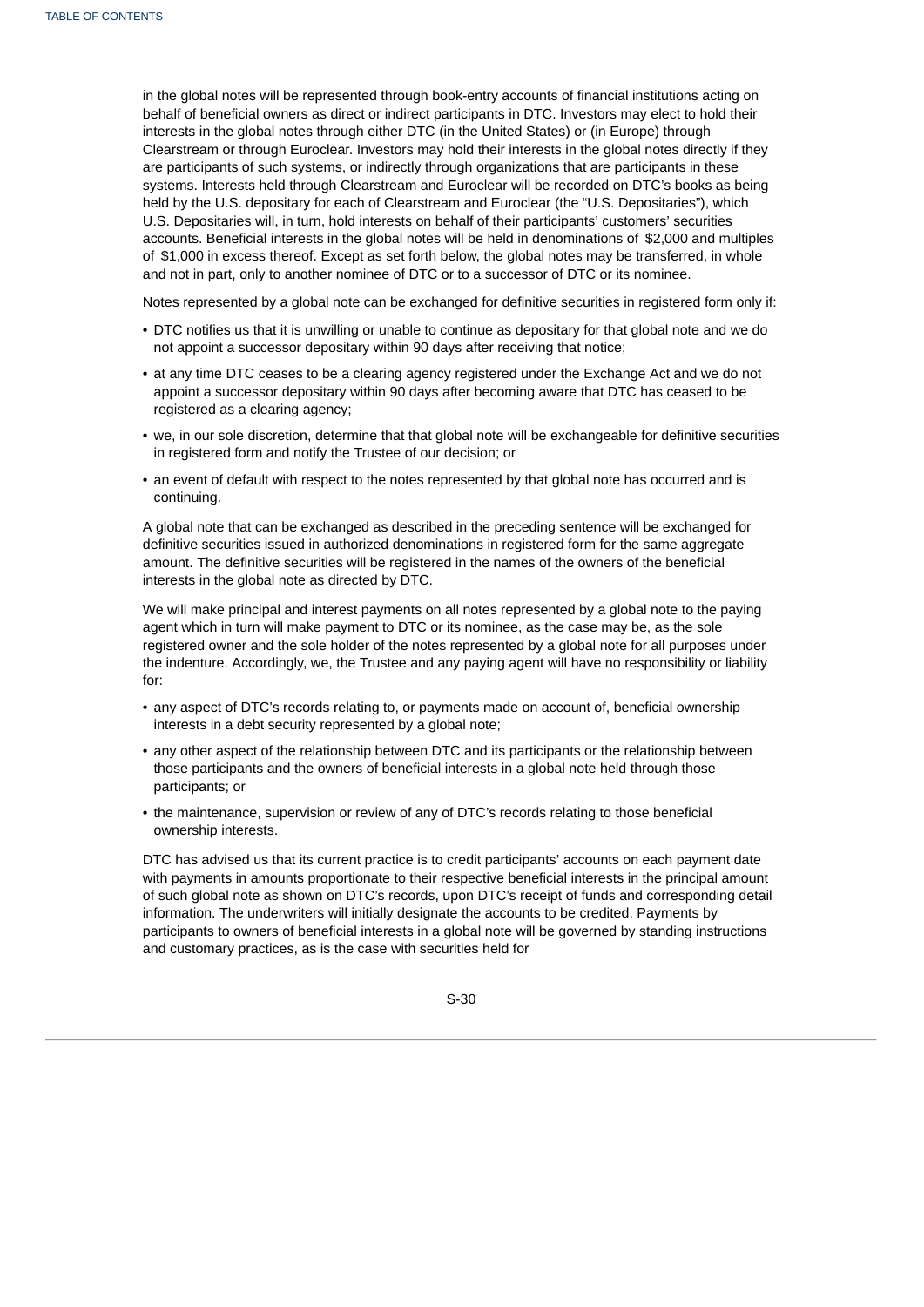customer accounts registered in "street name," and will be the sole responsibility of those participants. Book-entry notes may be more difficult to pledge because of the lack of a physical note.

# **DTC**

So long as DTC or its nominee is the registered owner of a global note, DTC or its nominee, as the case may be, will be considered the sole owner and holder of the notes represented by that global note for all purposes of the notes. Owners of beneficial interests in the notes will not be entitled to have notes registered in their names, will not receive or be entitled to receive physical delivery of the notes in definitive form and will not be considered owners or holders of notes under the indenture. Accordingly, each Person owning a beneficial interest in a global note must rely on the procedures of DTC and, if that Person is not a DTC participant, on the procedures of the participant through which that Person owns its interest, to exercise any rights of a holder of notes. The laws of some jurisdictions require that certain purchasers of securities take physical delivery of the securities in certificated form. These laws may impair the ability to transfer beneficial interests in a global note. Beneficial owners may experience delays in receiving distributions on their notes since distributions will initially be made to DTC and must then be transferred through the chain of intermediaries to the beneficial owner's account.

We understand that, under existing industry practices, if we request holders to take any action, or if an owner of a beneficial interest in a global note desires to take any action which a holder is entitled to take under the indenture, then DTC would authorize the participants holding the relevant beneficial interests to take that action and those participants would authorize the beneficial owners owning through such participants to take that action or would otherwise act upon the instructions of beneficial owners owning through them.

Beneficial interests in a global note will be shown on, and transfers of those ownership interests will be effected only through, records maintained by DTC and its participants for that global note. The conveyance of notices and other communications by DTC to its participants and by its participants to owners of beneficial interests in the notes will be governed by arrangements among them, subject to any statutory or regulatory requirements in effect.

DTC has advised us that it is a limited-purpose trust company organized under the New York banking law, a "banking organization" within the meaning of the New York banking law, a member of the Federal Reserve System, a "clearing corporation" within the meaning of the New York Uniform Commercial Code and a "clearing agency" registered under the Exchange Act.

DTC holds the securities of its participants and facilitates the clearance and settlement of securities transactions among its participants in such securities through electronic book-entry changes in accounts of its participants. The electronic book-entry system eliminates the need for physical certificates. DTC's participants include securities brokers and dealers, including underwriters, banks, trust companies, clearing corporations and certain other organizations, some of which, and/or their representatives, own DTC. Banks, brokers, dealers, trust companies and others that clear through or maintain a custodial relationship with a participant, either directly or indirectly, also have access to DTC's book-entry system. The rules applicable to DTC and its participants are on file with the SEC.

DTC has advised us that the above information with respect to DTC has been provided to its participants and other members of the financial community for informational purposes only and is not intended to serve as a representation, warranty or contract modification of any kind.

## **Clearstream**

Clearstream has advised us that it is incorporated under the laws of Luxembourg as a professional depositary.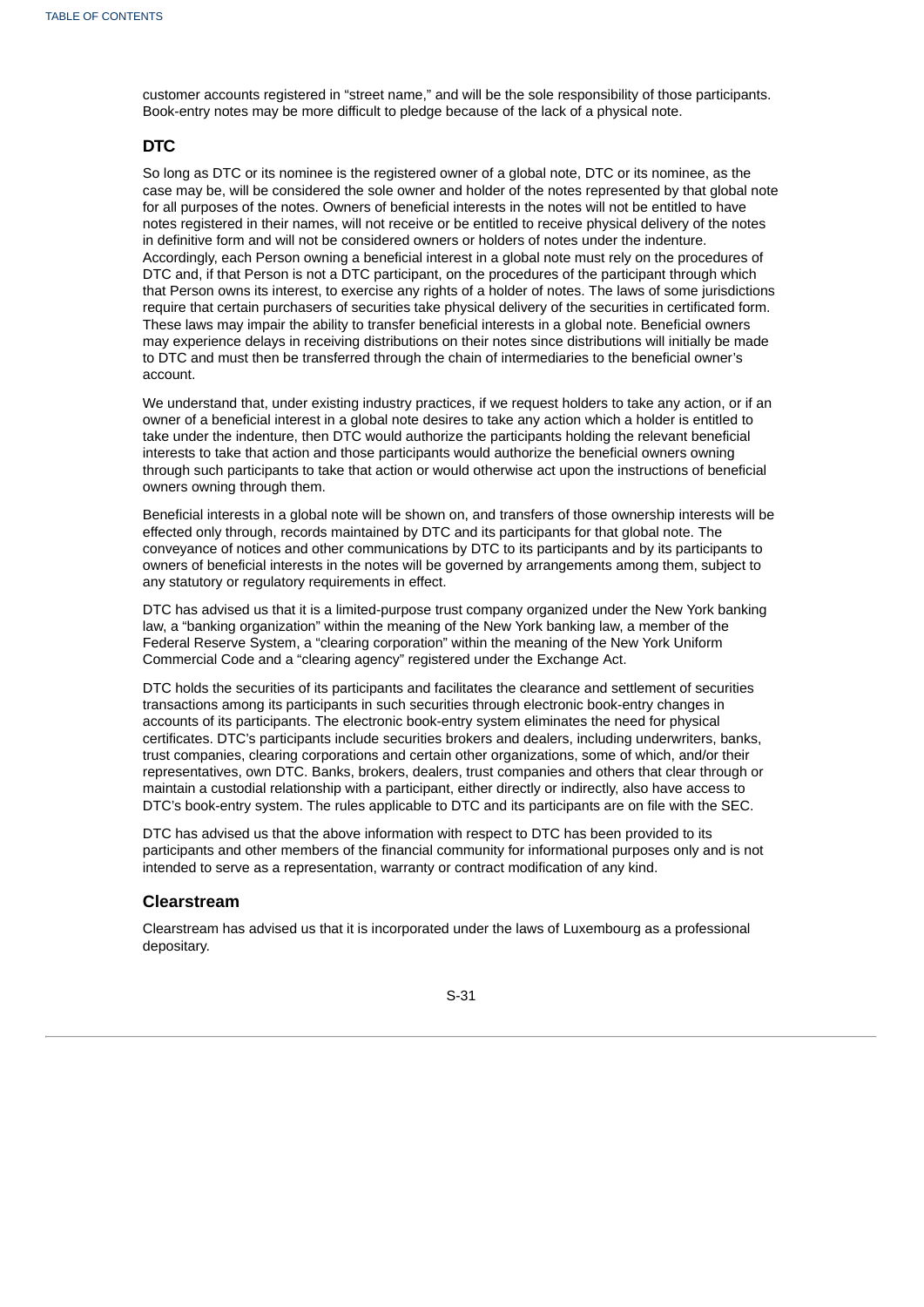Clearstream holds securities for its participating organizations, or "Clearstream Participants," and facilitates the clearance and settlement of securities transactions between Clearstream Participants through electronic book-entry changes in accounts of Clearstream Participants, thereby eliminating the need for physical movement of certificates. Clearstream provides to Clearstream Participants, among other things, services for safekeeping, administration, clearance and settlement of internationally traded securities and securities lending and borrowing. Clearstream interfaces with domestic securities markets in several countries. As a professional depositary, Clearstream is subject to regulation by the Luxembourg Commission for the Supervision of the Financial Sector (*Commission de Surveillance du Secteur Financier*). Clearstream Participants are recognized financial institutions around the world, including underwriters, securities brokers and dealers, banks, trust companies, clearing corporations and certain other organizations. Clearstream's U.S. Participants are limited to securities brokers and dealers and banks. Indirect access to Clearstream is also available to others, such as banks, brokers, dealers and trust companies that clear through or maintain a custodial relationship with a Clearstream Participant either directly or indirectly.

Distributions with respect to notes held beneficially through Clearstream will be credited to cash accounts of Clearstream Participants in accordance with its rules and procedures, to the extent received by the U.S. Depositary for Clearstream.

### **Euroclear**

Euroclear has advised us that it was created in 1968 to hold securities for participants of Euroclear, or "Euroclear Participants," and to clear and settle transactions between Euroclear Participants through simultaneous electronic book-entry delivery against payment, thereby eliminating the need for physical movement of certificates and any risk from lack of simultaneous transfers of securities and cash. Euroclear performs various other services, including securities lending and borrowing and interacts with domestic markets in several countries. Euroclear is operated by Euroclear Bank S.A./N.V., or the "Euroclear Operator," under contract with Euroclear plc, a U.K. corporation. All operations are conducted by the Euroclear Operator, and all Euroclear securities clearance accounts and Euroclear cash accounts are accounts with the Euroclear Operator, not Euroclear plc. Euroclear plc establishes policy for Euroclear on behalf of Euroclear Participants. Euroclear Participants include banks, including central banks, securities brokers and dealers and other professional financial intermediaries. Indirect access to Euroclear is also available to other firms that clear through or maintain a custodial relationship with a Euroclear Participant, either directly or indirectly.

The Euroclear Operator is a Belgian bank. As such it is regulated by the Belgian Banking and Finance Commission.

Securities clearance accounts and cash accounts with the Euroclear Operator are governed by the Terms and Conditions Governing Use of Euroclear and the related Operating Procedures of the Euroclear System, and applicable Belgian law, which we will refer to herein as the "Terms and Conditions." The Terms and Conditions govern transfers of securities and cash within Euroclear, withdrawals of securities and cash from Euroclear, and receipts of payments with respect to securities in Euroclear. All securities in Euroclear are held on a fungible basis without attribution of specific certificates to specific securities clearance accounts. The Euroclear Operator acts under the Terms and Conditions only on behalf of Euroclear Participants, and has no record of or relationship with persons holding through Euroclear Participants.

Distributions with respect to notes held beneficially through Euroclear will be credited to the cash accounts of Euroclear Participants in accordance with the Terms and Conditions, to the extent received by the U.S. Depositary for Euroclear.

Euroclear has further advised us that investors that acquire, hold and transfer interests in the notes by book-entry through accounts with the Euroclear Operator or any other securities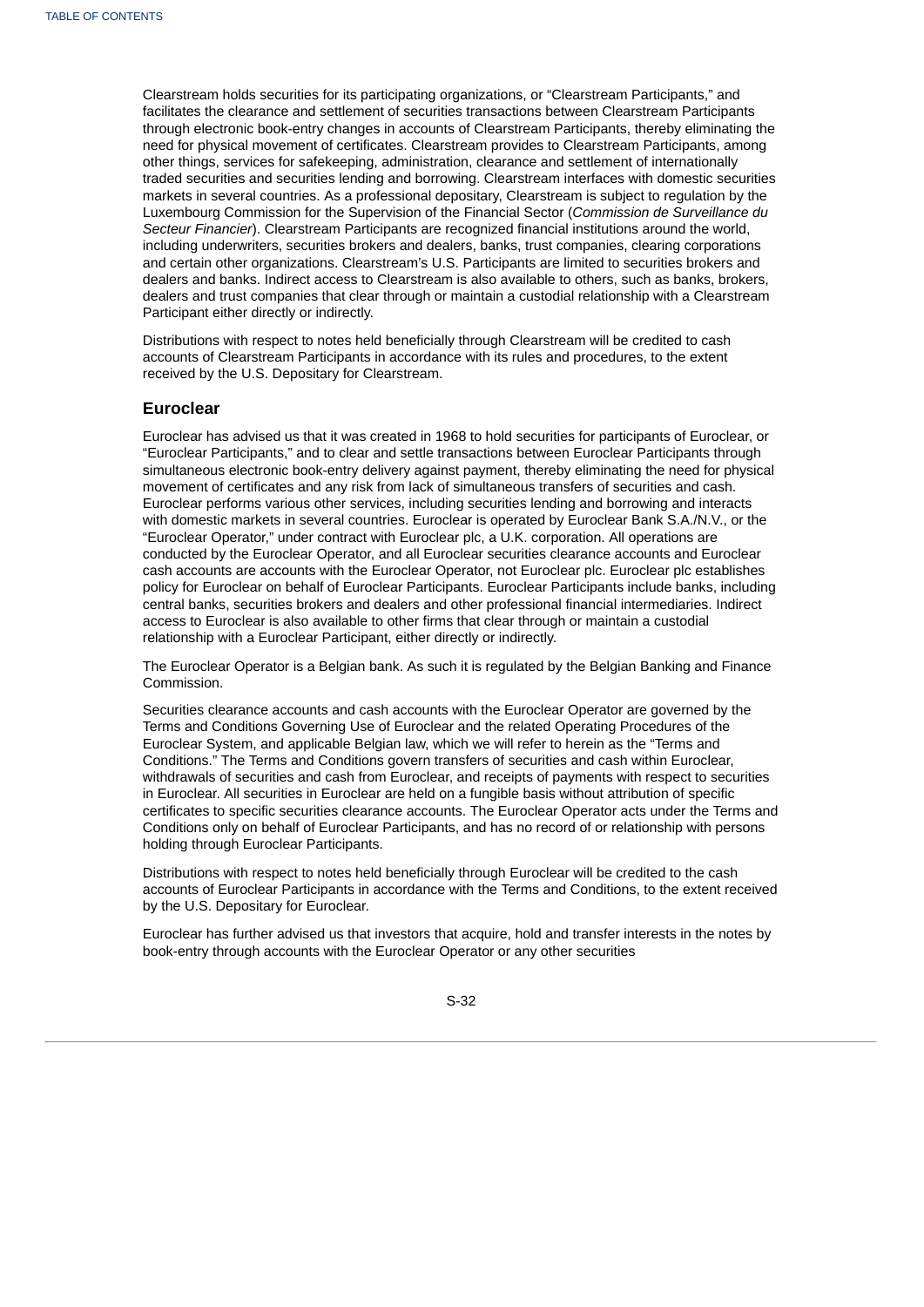intermediary are subject to the laws and contractual provisions governing their relationship with their intermediary, as well as the laws and contractual provisions governing the relationship between such an intermediary and each other intermediary, if any, standing between themselves and the global notes.

# **Global clearance and settlement procedures**

Initial settlement for the notes will be made in immediately available funds. Secondary market trading between DTC participants will occur in the ordinary way in accordance with DTC rules and will be settled in immediately available funds using DTC's Same-Day Funds Settlement System. Secondary market trading between Clearstream Participants and/or Euroclear Participants will occur in the ordinary way in accordance with the applicable rules and operating procedures of Clearstream and Euroclear and will be settled using the procedures applicable to conventional eurobonds in immediately available funds.

Cross-market transfers between persons holding directly or indirectly through DTC, on the one hand, and directly or indirectly through Clearstream Participants or Euroclear Participants, on the other, will be effected through DTC in accordance with DTC rules on behalf of the relevant European international clearing system by its U.S. Depositary; however, such cross-market transactions will require delivery of instructions to the relevant European international clearing system by the counterparty in such system in accordance with its rules and procedures and within its established deadlines (European time). The relevant European international clearing system will, if the transaction meets its settlement requirements, deliver instructions to its U.S. Depositary to take action to effect final settlement on its behalf by delivering or receiving notes through DTC, and making or receiving payment in accordance with normal procedures for same-day funds settlement applicable to DTC. Clearstream Participants and Euroclear Participants may not deliver instructions directly to their respective U.S. Depositaries.

Because of time-zone differences, credits of notes received through Clearstream or Euroclear as a result of a transaction with a DTC participant will be made during subsequent securities settlement processing and dated the business day following the DTC settlement date. Such credits or any transactions in such notes settled during such processing will be reported to the relevant Euroclear Participants or Clearstream Participants on such business day. Cash received in Clearstream or Euroclear as a result of sales of notes by or through a Clearstream Participant or a Euroclear Participant to a DTC participant will be received with value on the DTC settlement date but will be available in the relevant Clearstream or Euroclear cash account only as of the business day following settlement in DTC.

If the notes are cleared only through Euroclear and Clearstream (and not DTC), you will be able to make and receive through Euroclear and Clearstream payments, deliveries, transfers, exchanges, notices and other transactions involving any securities held through those systems only on days when those systems are open for business. Those systems may not be open for business on days when banks, brokers and other institutions are open for business in the United States. In addition, because of time-zone differences, U.S. investors who hold their interests in the securities through these systems and wish to transfer their interests, or to receive or make a payment or delivery or exercise any other right with respect to their interests, on a particular day may find that the transaction will not be effected until the next business day in Luxembourg or Brussels, as applicable. Thus, U.S. investors who wish to exercise rights that expire on a particular day may need to act before the expiration date.

Although DTC, Clearstream and Euroclear have agreed to the foregoing procedures in order to facilitate transfers of notes among participants of DTC, Clearstream and Euroclear, they are under no obligation to perform or continue to perform such procedures and such procedures may be modified or discontinued at any time. Neither we nor any paying agent will have any responsibility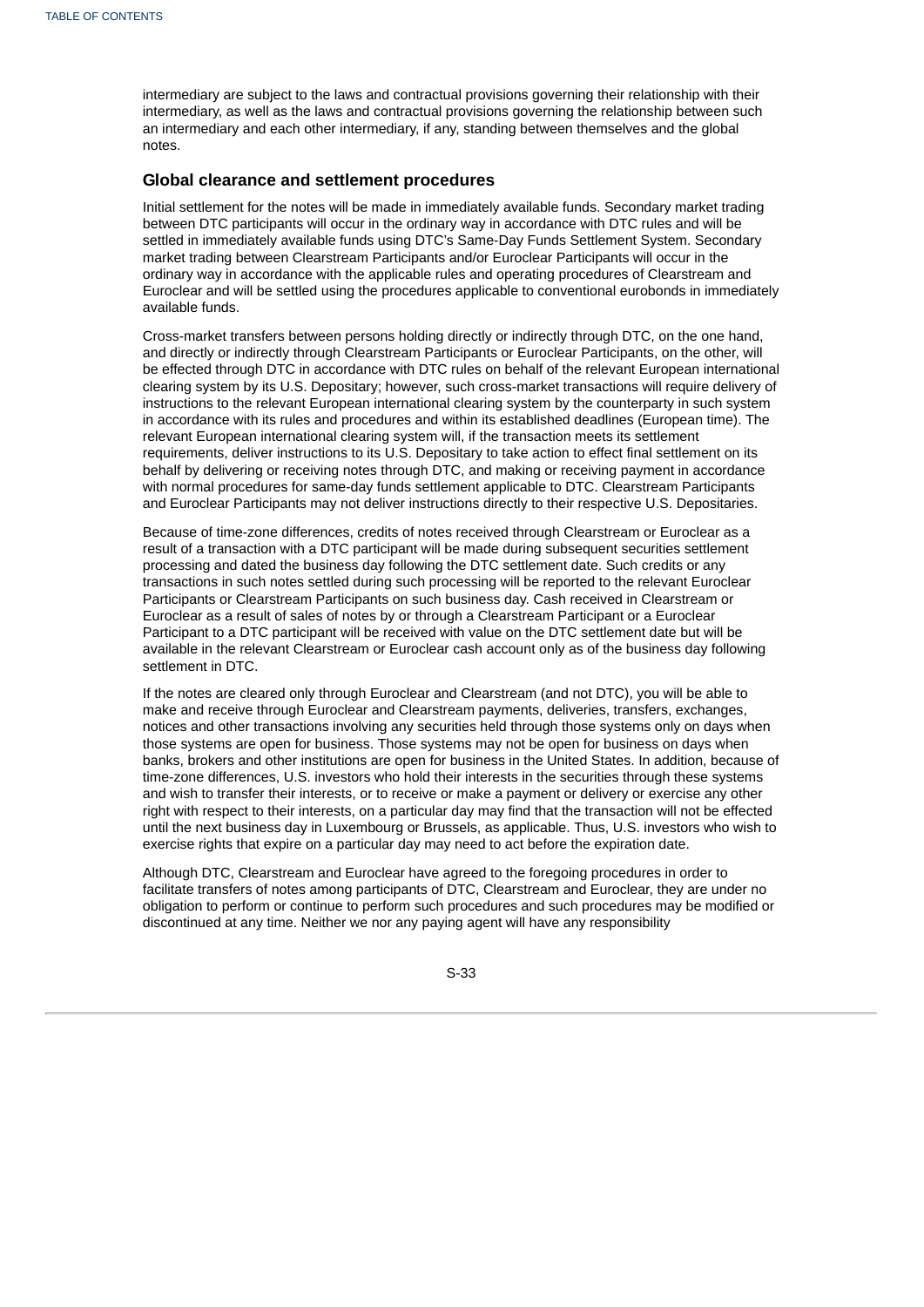for the performance by DTC, Euroclear or Clearstream or their respective direct or indirect participants of their obligations under the rules and procedures governing their operations.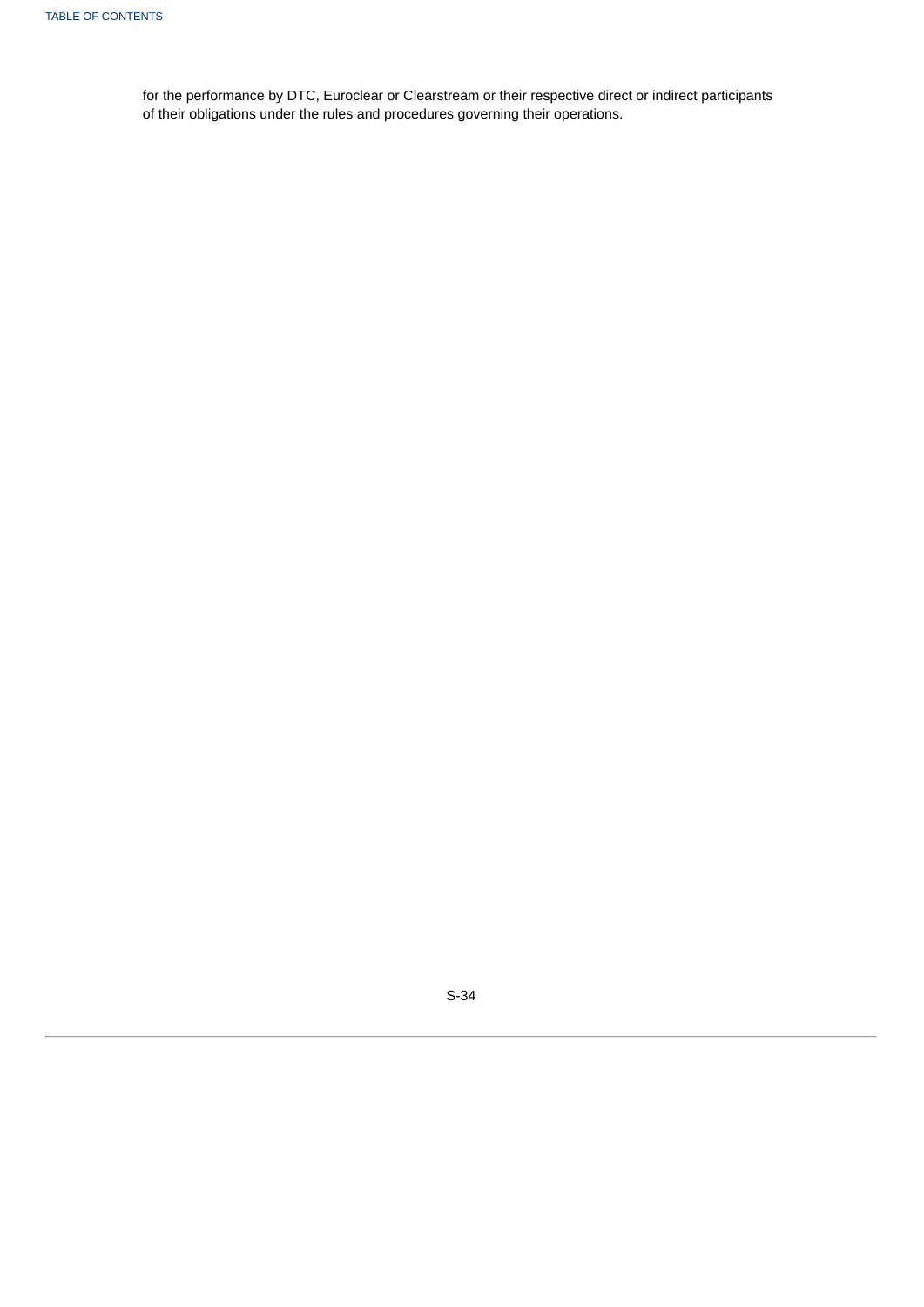# **Certain U.S. federal income tax considerations**

The following is a summary of certain U.S. federal income tax consequences of the ownership and disposition of the notes. This summary is based upon provisions of the Internal Revenue Code of 1986, as amended, or the "Code," applicable U.S. Treasury regulations, administrative pronouncemens and judicial decisions, each as in effect as of the date of this prospectus supplement, and any of which may subsequently be changed or interpreted differently by the Internal Revenue Service, or the "IRS," so as to result in U.S. federal income tax consequences different from those discussed below (possibly on a retroactive basis). Except where noted, this summary deals only with a note held as a capital asset (within the meaning of Section 1221 of the Code) by a beneficial owner who purchases the note on original issuance at its "issue price" (i.e., the first price at which a substantial portion of the notes is sold for cash to persons other than bond houses, brokers, or similar persons or organizations acting in the capacity of underwriters, placement agents or wholesalers). This summary does not address all aspects of U.S. federal income taxes, including the impact of the Medicare contribution tax on net investment income, and does not deal with all U.S. federal income tax consequences that may be relevant to holders in light of their personal circumstances or particular situations, such as:

- tax consequences to brokers or dealers in securities or currencies, banks and other financial institutions, regulated investment companies, real estate investment trusts, tax-exempt entities, insurance companies and traders in securities that elect to use a mark-to-market method of tax accounting for their securities;
- tax consequences to persons holding notes as a part of a hedging, integrated, conversion or constructive sale transaction or a straddle;
- tax consequences to U.S. holders, as defined below, whose "functional currency" is not the U.S. dollar;
- tax consequences to "controlled foreign corporations," "passive foreign investment companies," and corporations that accumulate earnings to avoid U.S. federal income tax;
- tax consequences to persons subject to special tax accounting rules as a result of any item of gross income with respect to the notes being taken into account in an applicable financial statement;
- tax consequences to entities or arrangements treated as partnerships for U.S. federal income tax purposes and investors therein;
- tax consequences to former citizens or residents of the United States;
- tax consequences to U.S. holders that hold their notes through non-U.S. brokers or other non-U.S. intermediaries; and
- alternative minimum tax consequences, if any.

This discussion also does not address the effects of any U.S. federal tax laws other than U.S. federal income tax laws (such as estate and gift tax laws) or of any state, local or non-U.S. tax laws.

If an entity or arrangement that is treated as a partnership for U.S. federal income tax purposes holds notes, the tax treatment of a partner generally will depend upon the status of the partner and the activities of the partnership. If you are a partnership considering investing in the notes (or a partner in such a partnership), you should consult your tax advisors.

If you are considering the purchase of notes, you should consult your tax advisors concerning the U.S. federal income tax consequences to you in light of your own specific situation, as well as

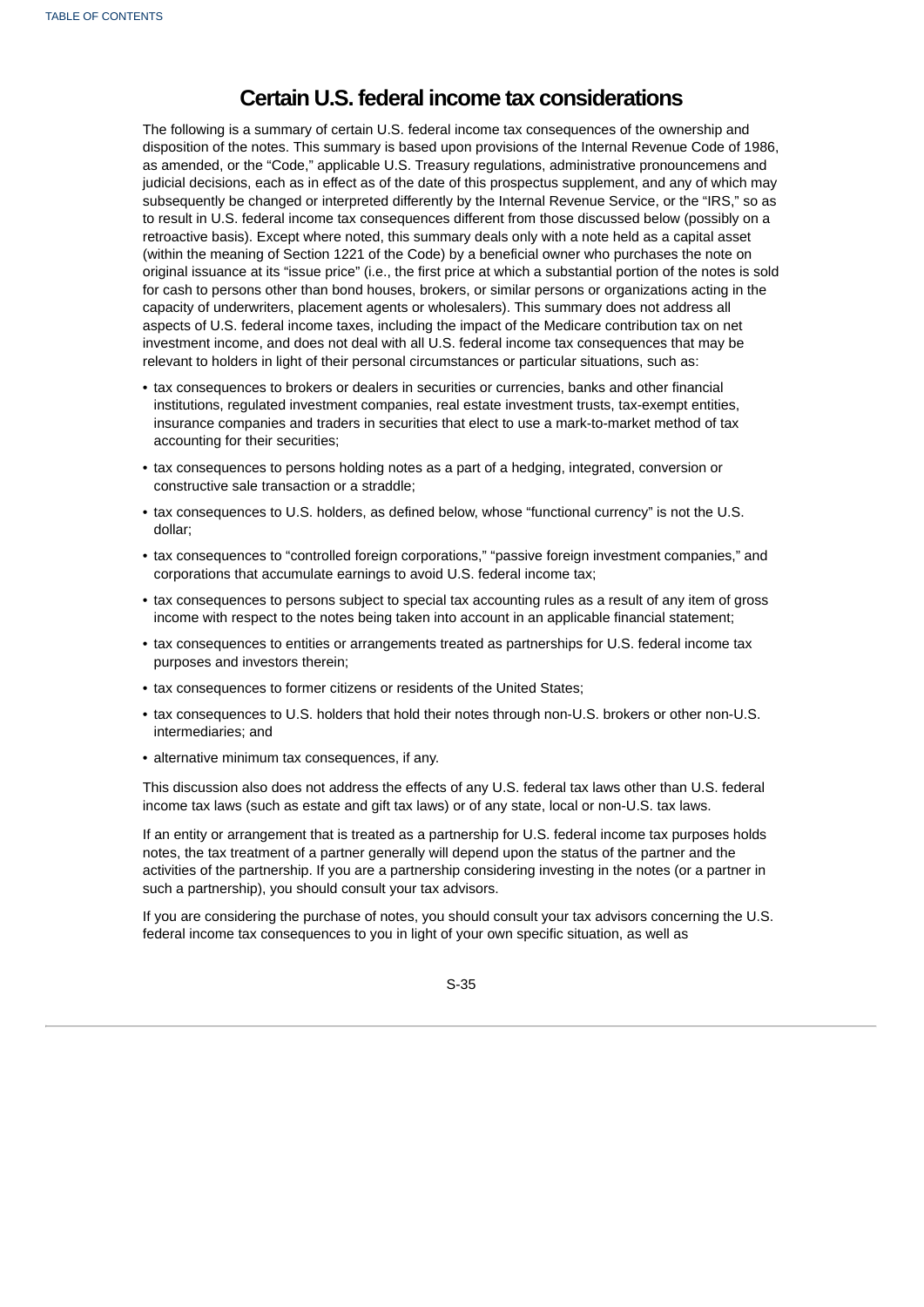consequences arising under the U.S. federal tax laws other than U.S. federal income tax laws (such as estate or gift tax laws) or under the laws of any state, local or non-U.S. taxing jurisdiction.

In this discussion, we use the term "U.S. holder" to refer to a beneficial owner of notes that is, for U.S. federal income tax purposes:

- an individual who is a citizen or resident of the United States;
- a corporation created or organized under the laws of the United States, any state thereof or the District of Columbia;
- an estate the income of which is subject to U.S. federal income taxation regardless of its source; or
- a trust, if it (1) is subject to the primary supervision of a court within the United States and one or more U.S. persons (as defined in the Code) have the authority to control all substantial decisions of the trust, or (2) has a valid election in effect under applicable U.S. Treasury regulations to be treated as a U.S. person.

We use the term "non-U.S. holder" to describe a beneficial owner of notes that is, for U.S. federal income tax purposes, an individual, corporation, estate or trust that is not a U.S. holder.

YOU SHOULD CONSULT YOUR TAX ADVISORS REGARDING THE U.S. FEDERAL, STATE, LOCAL AND NON-U.S. INCOME AND OTHER TAX CONSEQUENCES OF THE OWNERSHIP AND DISPOSITION OF THE NOTES.

# **Taxation of U.S. holders**

#### *Stated interest*

Stated interest paid on the notes generally will be taxable to a U.S. holder as ordinary income at the time such payments are accrued or received (in accordance with the holder's regular method of tax accounting).

#### *Sale, exchange, redemption, retirement or other taxable disposition of the notes*

A U.S. holder will generally recognize gain or loss equal to the difference, if any, between the amount realized on the sale, exchange, redemption, retirement or other taxable disposition of a note (except to the extent the amount realized is attributable to accrued and unpaid stated interest, which will be taxable as interest income to the extent not previously included in income) and the U.S. holder's adjusted tax basis in such note. A U.S. holder's adjusted tax basis in the note generally will be the initial purchase price for such note. Any gain or loss recognized on a disposition of a note will be capital gain or loss. If, at the time of the disposition of a note, a U.S. holder is treated as holding the note for more than one year, such capital gain or loss will be a long-term capital gain or loss. Otherwise, such capital gain or loss will be a short-term capital gain or loss. In the case of noncorporate U.S. holders (including individuals), long-term capital gains are generally eligible for reduced rates of U.S. federal income taxation. A U.S. holder's ability to deduct capital losses may be limited.

# *Information reporting and backup withholding*

Information reporting generally will apply to stated interest on the notes and the proceeds of a sale, exchange, redemption, retirement or other taxable disposition of a note paid to a U.S. holder unless the U.S. holder is an exempt recipient (such as a corporation). Backup withholding (currently at a rate of 24%) will apply to those payments if the U.S. holder fails to provide its correct taxpayer identification number, or certification of exempt status, or if the U.S. holder is

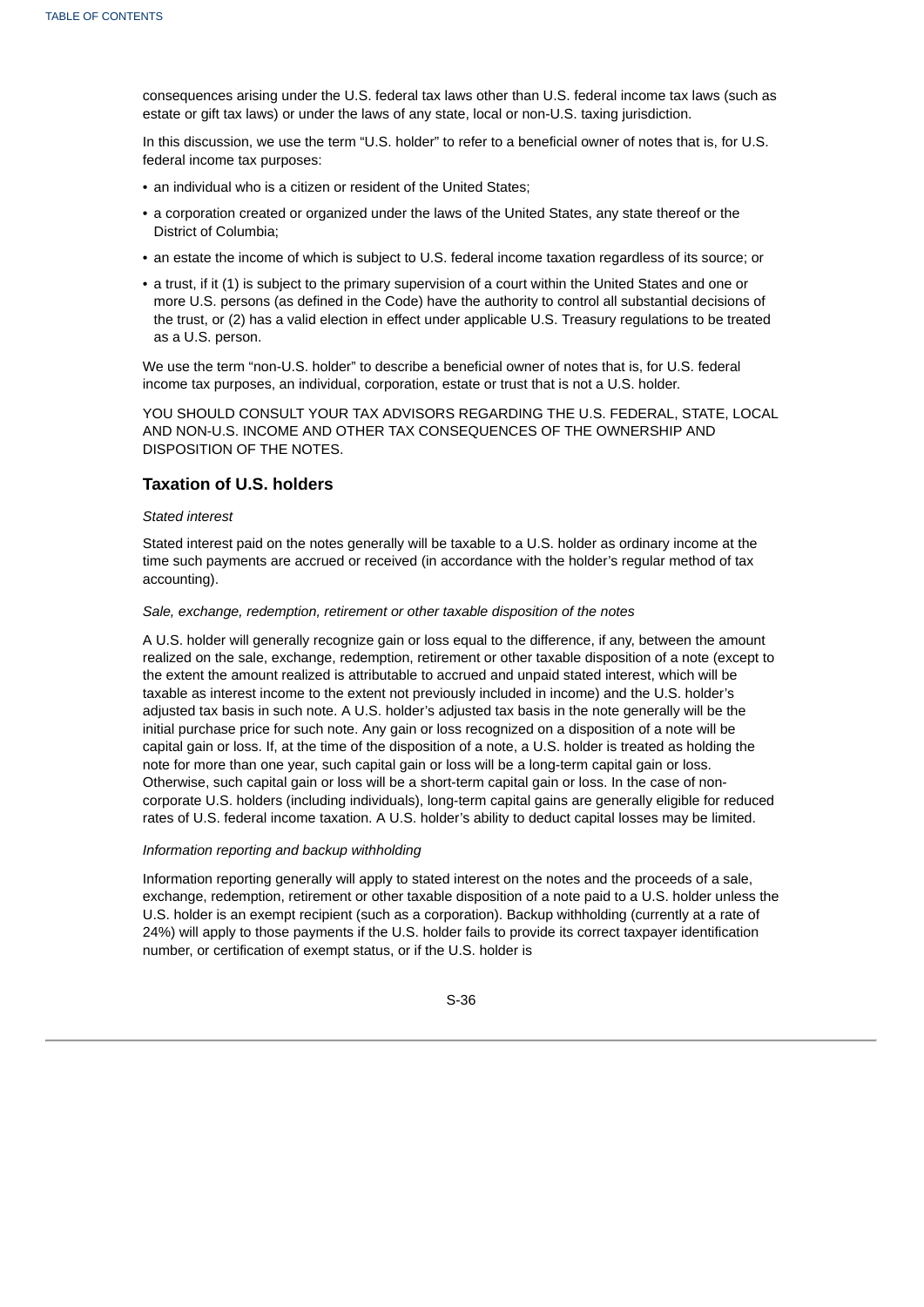notified by the IRS that it has become subject to backup withholding due to a prior failure to report in full payments of interest and dividend income.

Backup withholding is not an additional tax. Any amounts withheld under the backup withholding rules will be allowed as a refund or a credit against a U.S. holder's U.S. federal income tax liability provided the required information is furnished to the IRS in a timely manner.

# **Taxation of non-U.S. holders**

# *Payments of interest*

Subject to the discussion of backup withholding and FATCA (as defined below), U.S. federal withholding tax generally will not apply to any payment of interest on a note to a non-U.S. holder due to the "portfolio interest rule," *provided* that:

- interest paid on the note is not effectively connected with the non-U.S. holder's conduct of a trade or business in the United States;
- the non-U.S. holder does not actually or constructively own stock possessing 10% or more of the total combined voting power of all classes of our stock that are entitled to vote within the meaning of section 871(h)(3) of the Code;
- the non-U.S. holder is not a "controlled foreign corporation" that is related to us (actually or constructively) through stock ownership; and
- either (1) the non-U.S. holder provides its name and address, and certifies, under penalties of perjury, that it is not a U.S. person (which certification may be made on the applicable IRS Form W-8) or (2) the non-U.S. holder holds the notes through certain foreign intermediaries or certain foreign partnerships, and the non-U.S. holder and the foreign intermediary or foreign partnership satisfy the certification requirements of applicable U.S. Treasury regulations.

If a non-U.S. holder cannot satisfy the requirements described above, payments of interest made to the holder will be subject to a 30% U.S. federal withholding tax, unless the non-U.S. holder provides the applicable withholding agent with a properly executed (1) IRS Form W-8-BEN or W-8BEN-E (or other applicable form) claiming an exemption from or reduction in withholding under the benefit of an applicable income tax treaty or (2) IRS Form W-8ECI (or other applicable form) stating that interest paid on the notes is not subject to U.S. federal withholding tax because it is effectively connected with the non-U.S. holder's conduct of a trade or business in the United States.

Unless an applicable income tax treaty provides otherwise, if a non-U.S. holder is engaged in a trade or business in the United States and interest on the notes is effectively connected with the conduct of that trade or business, then, although the non-U.S. holder will be exempt from the 30% withholding tax provided the certification requirements discussed above are satisfied, the non-U.S. holder will be subject to U.S. federal income tax on that interest on a net income basis generally in the same manner as if the non-U.S. holder were a U.S. holder. In addition, if a non-U.S. holder is a corporation, it may be subject to a branch profits tax equal to 30% (or lesser rate as may be specified under an applicable income tax treaty) of its effectively connected earnings and profits, subject to adjustments.

*Sale, exchange, redemption, retirement or other taxable disposition of the notes*

Subject to the discussion of backup withholding and FATCA below, gain recognized by a non-U.S. holder on the sale, exchange, redemption, retirement or other taxable disposition of a note will not be subject to U.S. federal income tax unless:

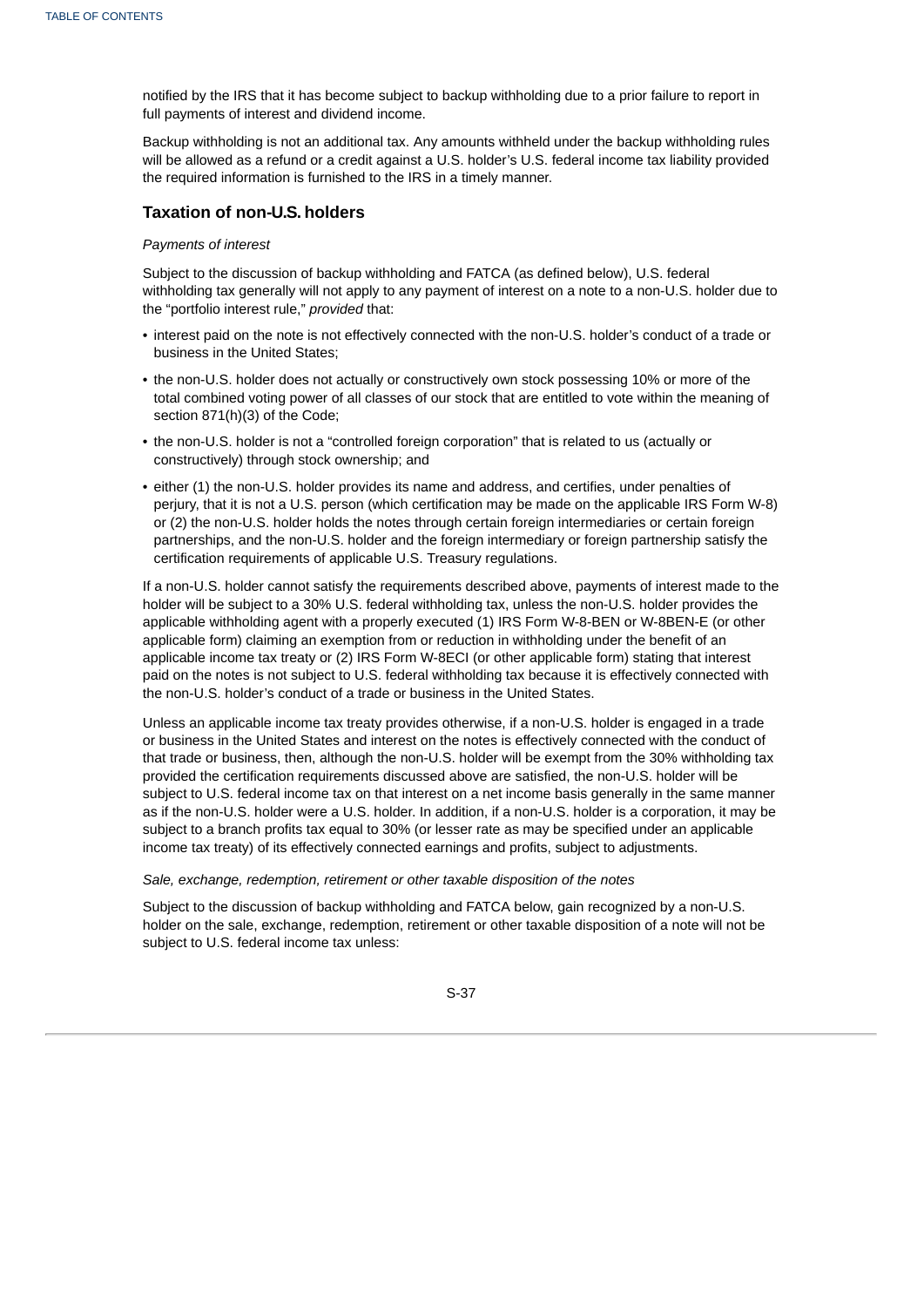- that gain is effectively connected with a non-U.S. holder's conduct of a trade or business in the United States; or
- the non-U.S. holder is an individual who is present in the United States for 183 days or more in the taxable year of that disposition and certain other conditions are met.

Unless an applicable income tax treaty provides otherwise, if a non-U.S. holder is described in the first bullet point above, it will be subject to tax on the net gain derived from the disposition in generally the same manner as if the non-U.S. holder were a U.S. holder. In addition, if a non-U.S. holder is a corporation that falls under the first bullet point above, it may be subject to a branch profits tax equal to 30% (or lesser rate as may be specified under an applicable income tax treaty) of its effectively connected earnings and profits, subject to adjustments.

If a non-U.S. holder is an individual described in the second bullet point above, such non-U.S. holder will be subject to a flat 30% (or lesser rate as may be specified under an applicable income tax treaty) tax on the gain derived from the disposition, which may be offset by certain U.S. source capital losses, even though such non-U.S. holder is not considered a resident of the United States.

## *Information reporting and backup withholding*

Generally, the amount of interest paid to non-U.S. holders and the amount of tax, if any, withheld with respect to those payments must be reported annually to the IRS and to non-U.S. holders. Copies of the information returns reporting such interest and any withholding may also be made available to the tax authorities in the country in which a non-U.S. holder resides or is established under the provisions of an applicable income tax treaty.

In general, a non-U.S. holder will not be subject to backup withholding with respect to payments of interest that we make, provided the applicable statement described above in the last bullet point under "—Taxation of Non-U.S. Holders—Payments of Interest" has been provided to the applicable withholding agent. A non-U.S. holder will be subject to information reporting and, depending on the circumstances, backup withholding with respect to payments of the proceeds of a sale or other taxable disposition of a note (including a redemption or retirement) within the United States or conducted through certain financial intermediaries that are U.S. persons or have a specified relationship with the United States, unless the statement described above has been received, or the non-U.S. holder otherwise establishes an exemption.

Backup withholding is not an additional tax. Any amounts withheld under the backup withholding rules will be allowed as a refund or a credit against a non-U.S. holder's U.S. federal income tax liability provided the required information is furnished to the IRS in a timely manner.

# **Foreign account tax compliance act (FATCA)**

Sections 1471 through 1474 of the Code and Treasury regulations thereunder (collectively known as "FATCA") generally impose a withholding tax of 30% on payments of interest to a foreign financial institution or a non-financial foreign entity (whether such an institution or entity is the beneficial owner or an intermediary) if such institution or entity fails to provide the applicable withholding agent with documentation sufficient to show that it is compliant with FATCA (which generally requires such institution or entity to comply with various information reporting, diligence and withholding requirements). Generally such documentation is provided on an executed IRS Form W-8BEN or IRS Form W-8BEN-E, as applicable. If an interest payment is subject both to withholding under FATCA and the U.S. federal withholding tax discussed above under "—Taxation of Non-U.S. Holders—Payments of Interest," the U.S. federal withholding under FATCA may be credited against, and therefore reduce, such other U.S. federal withholding tax. FATCA withholding was also scheduled to apply to the gross proceeds of a sale or other disposition

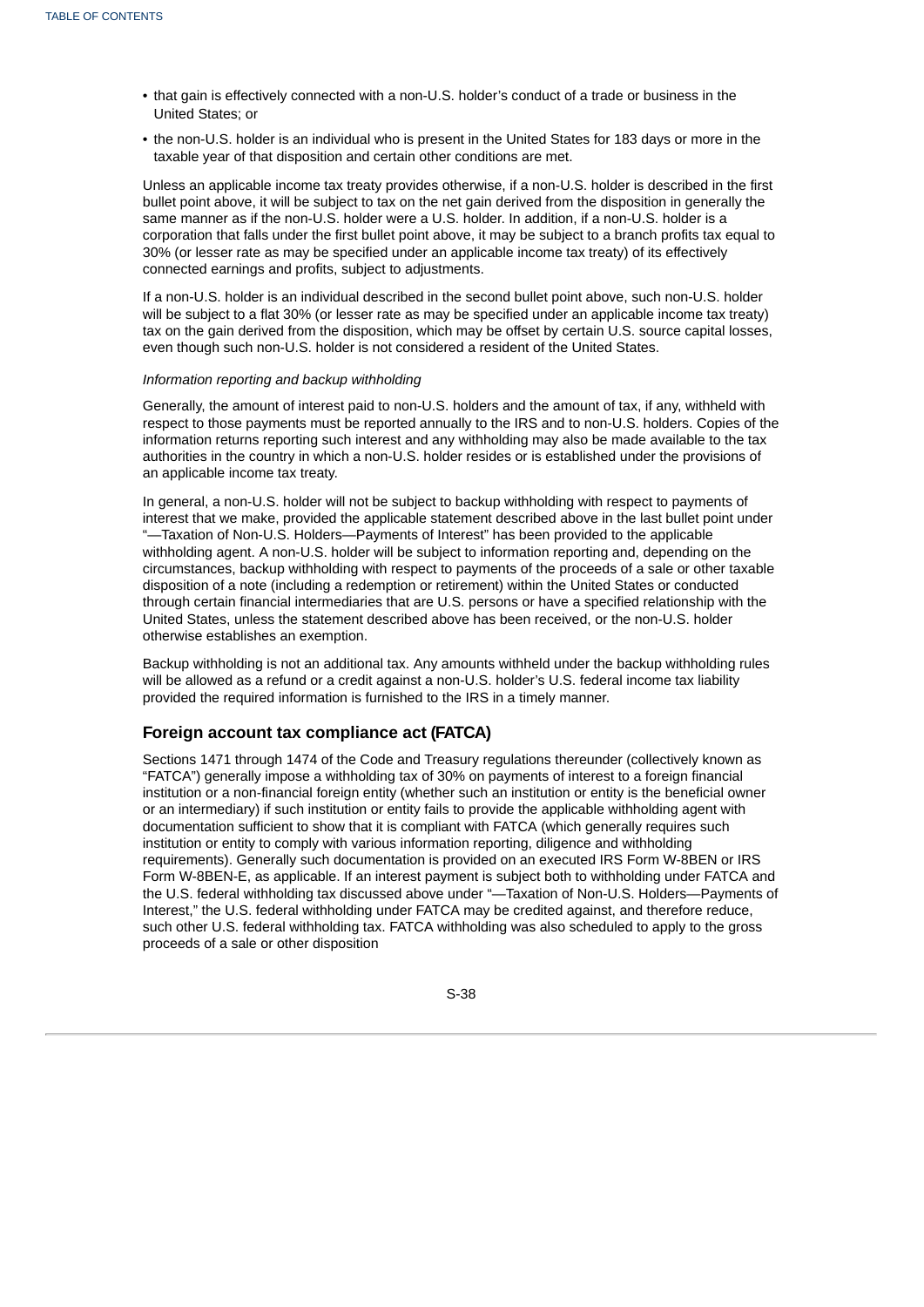(including a retirement or redemption) of notes but proposed regulations have eliminated such withholding. These proposed regulations are subject to change but taxpayers generally may rely on these proposed Treasury regulations until final Treasury regulations are issued. Holders should consult their tax advisors regarding these rules and whether they may be relevant to their ownership and disposition of notes.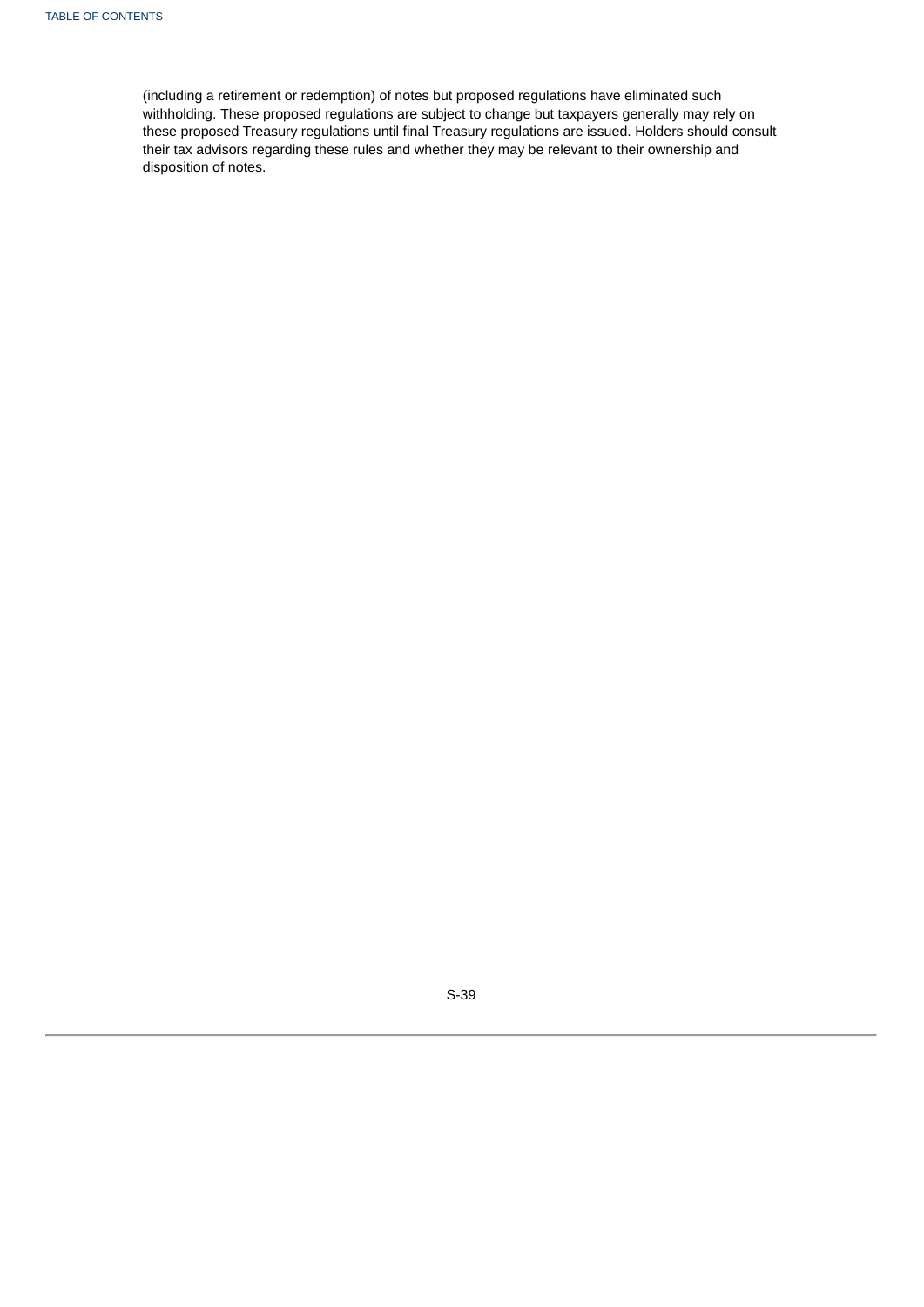# **Underwriting**

J.P. Morgan Securities LLC is acting as representative of each of the underwriters named below. Subject to the terms and conditions set forth in a firm commitment underwriting agreement among us and the underwriters, we have agreed to sell to the underwriters, and each of the underwriters has agreed, severally and not jointly, to purchase from us, the principal amount of notes set forth opposite its name below.

|                                | <b>Principal</b> |
|--------------------------------|------------------|
| <b>Underwriter</b>             | amount of notes  |
| J.P. Morgan Securities LLC     | \$97,500,000     |
| BofA Securities, Inc.          | \$97,500,000     |
| Wells Fargo Securities, LLC    | \$30,000,000     |
| PNC Capital Markets LLC        | \$30,000,000     |
| U.S. Bancorp Investments, Inc. | \$30,000,000     |
| KeyBanc Capital Markets Inc.   | \$15,000,000     |
| <b>Total</b>                   | \$300,000,000    |

Subject to the terms and conditions set forth in the underwriting agreement, the underwriters have agreed, severally and not jointly, to purchase all of the notes sold under the underwriting agreement if any of these notes are purchased. If an underwriter defaults, the underwriting agreement provides that the purchase commitments of the non-defaulting underwriters may be increased or the underwriting agreement may be terminated.

We have agreed to indemnify the underwriters and their controlling persons against certain liabilities in connection with this offering, including liabilities under the Securities Act of 1933, as amended, or to contribute to payments the underwriters may be required to make in respect of those liabilities.

The underwriters are offering the notes, subject to prior sale, when, as and if issued to and accepted by them, subject to approval of legal matters by their counsel, including the validity of the notes, and other conditions contained in the underwriting agreement, such as the receipt by the underwriters of officer's certificates and legal opinions. The underwriters reserve the right to withdraw, cancel or modify offers to the public and to reject orders in whole or in part.

# **Commissions and discounts**

The underwriters will purchase the notes at the customary discount from the offering price indicated on the cover of this prospectus supplement and propose initially to offer and sell the notes at the offering price set forth on the cover of this prospectus supplement. After the initial offering, the public offering price, concession or any other term of the offering may be changed.

The following table shows the underwriting discount that we will pay to the underwriters in connection with this offering, expressed as a percentage of the principal amount of the notes and in total:

|                       | Per note | Total              |
|-----------------------|----------|--------------------|
| Underwriting discount |          | 1.125% \$3,375,000 |

The expenses of the offering, not including the underwriting discount, are estimated at \$650,000 and are payable by us.

# **New issue of notes**

The notes are a new issue of securities with no established trading market. We do not intend to apply for listing of the notes on any national securities exchange or for inclusion of the notes on any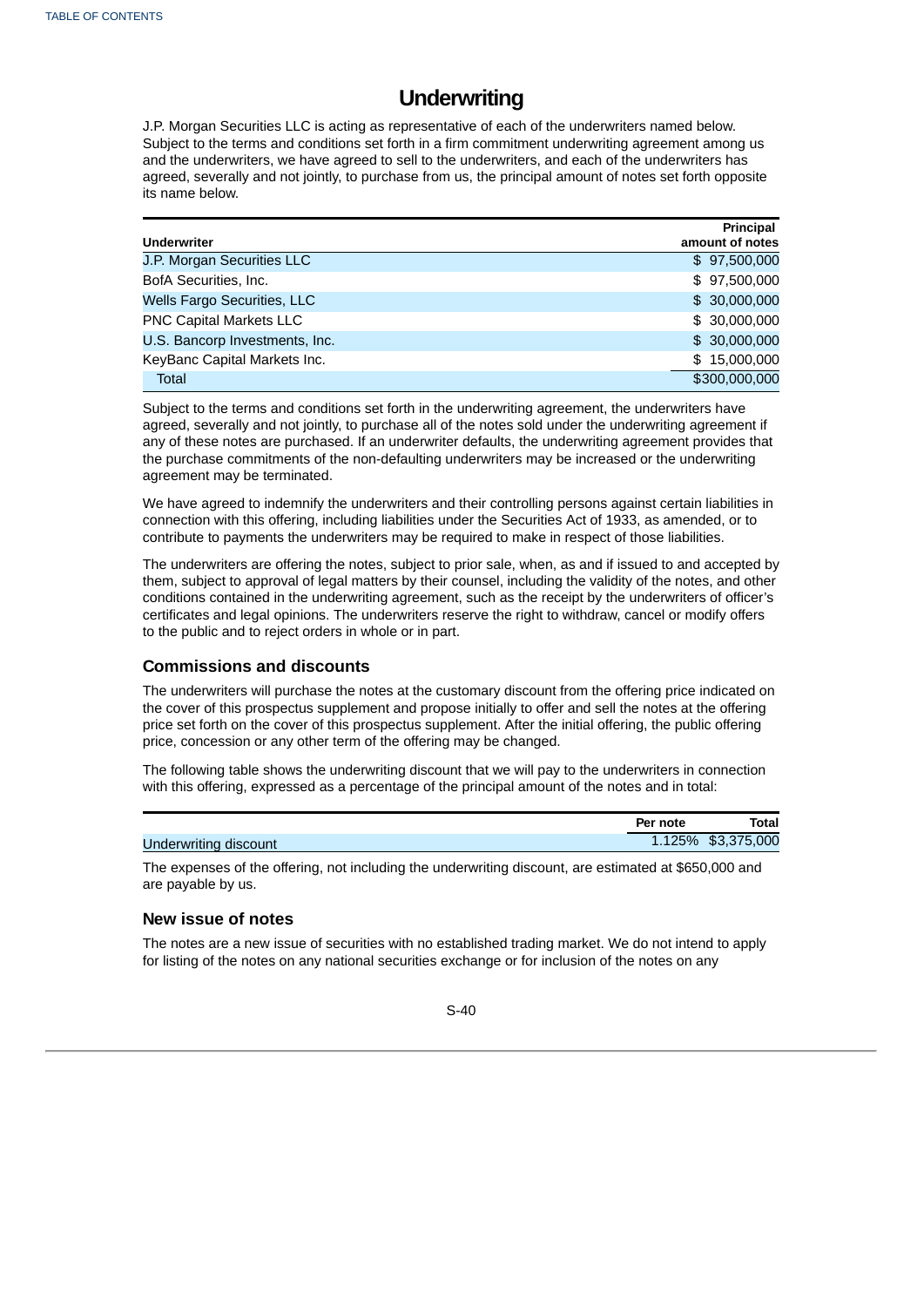automated dealer quotation system. We have been advised by certain of the underwriters that they presently intend to make a market in the notes after completion of the offering. However, they are under no obligation to do so and may discontinue any market-making activities at any time without any notice. We cannot assure the liquidity of the trading market for the notes or that an active public market for the notes will develop. If an active public trading market for the notes does not develop, the market price and liquidity of the notes may be adversely affected. If the notes are traded, they may trade at a discount from their initial offering price, depending on prevailing interest rates, the market for similar securities, our operating performance and financial condition, general economic conditions and other factors.

# **Settlement**

We expect that delivery of the notes will be made to investors on or about March 16, 2022, which will be the third business day following the date of this prospectus supplement (such settlement being referred to as "T+3"). Under Rule 15c6-1 under the Securities Exchange Act of 1934, as amended, trades in the secondary market are required to settle in two business days, unless the parties to any such trade expressly agree otherwise. Accordingly, purchasers who wish to trade notes prior to two business days before the delivery of the notes hereunder will be required, by virtue of the fact that the notes initially settle in T+3, to specify an alternate settlement arrangement at the time of any such trade to prevent a failed settlement. Purchasers of the notes who wish to trade the notes prior to two business days before their date of delivery hereunder should consult their advisors.

## **No sales of similar securities**

We have agreed that we will not, from the date of this prospectus supplement through and including the business day following the date of delivery of the notes, without first obtaining the prior written consent of J.P. Morgan Securities LLC, directly or indirectly, issue, sell, offer to contract or grant any option to sell, pledge, transfer or otherwise dispose of, any debt securities or securities exchangeable for or convertible into debt securities, except for the notes sold to the underwriters pursuant to the underwriting agreement.

# **Short positions**

In connection with the offering, the underwriters may purchase and sell the notes in the open market. These transactions may include short sales, stabilizing transactions and purchases on the open market to cover positions created by short sales or to stabilize the price of the notes. Short sales involve the sale by the underwriters of a greater principal amount of notes than they are required to purchase in the offering. The underwriters must close out any short position by purchasing notes in the open market. A short position is more likely to be created if the underwriters are concerned that there may be downward pressure on the price of the notes in the open market after pricing that could adversely affect investors who purchase in the offering. Stabilizing transactions involve bids to purchase the notes in the open market for the purpose of pegging, fixing or maintaining the price of the notes, as applicable.

Similar to other purchase transactions, stabilizing transactions and the underwriters' purchases to cover the syndicate short sales may have the effect of raising or maintaining the market price of the notes or preventing or retarding a decline in the market price of the notes. As a result, the price of the notes may be higher than the price that might otherwise exist in the open market.

Neither we nor any of the underwriters make any representation or prediction as to the direction or magnitude of any effect that the transactions described above may have on the price of the notes. In addition, neither we nor any of the underwriters make any representation that the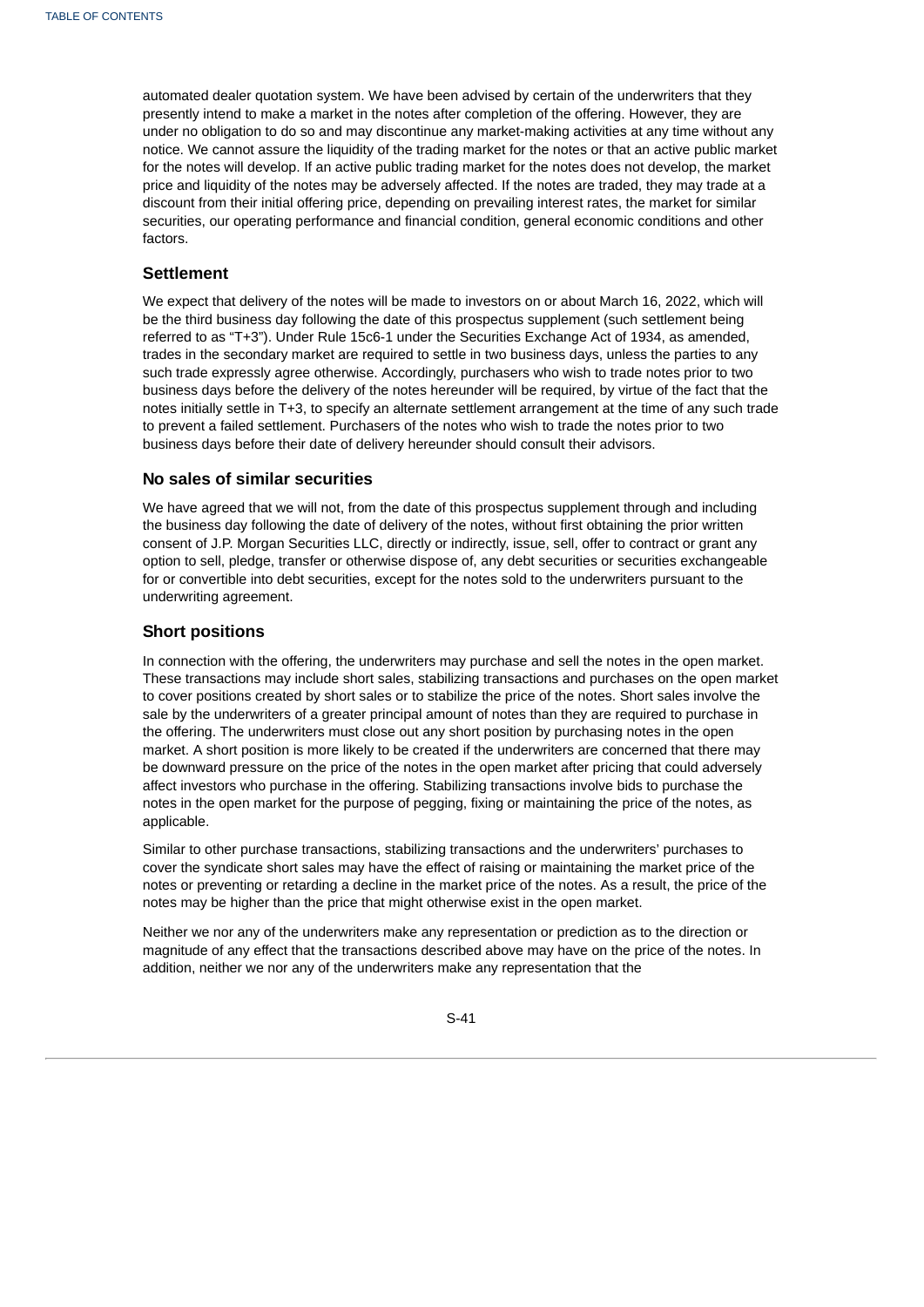representatives will engage in these transactions or that these transactions, once commenced, will not be discontinued without notice.

# **Conflict of interest**

Certain of the underwriters and/or their respective affiliates may hold our existing debt securities, including our 4.45% Senior Notes due 2023, and as a result may receive a portion of the net proceeds from this offering.

# **Other relationships**

Some of the underwriters and their affiliates have engaged in, and may in the future engage in, investment banking and other commercial dealings in the ordinary course of business with us or our affiliates. They have received, or may in the future receive, customary fees and commissions for these transactions.

In addition, in the ordinary course of their business activities, the underwriters and their affiliates may make or hold a broad array of investments and actively trade debt and equity securities (or related derivative securities) and financial instruments (including bank loans) for their own account and for the accounts of their customers. Such investments and securities activities may involve securities and/or instruments of ours or our affiliates. If the underwriters or their affiliates have a lending relationship with us, certain of those underwriters or their affiliates routinely hedge, certain of those underwriters or their affiliates are likely to hedge and certain of those underwriters or their affiliates may hedge their credit exposure to us consistent with their customary risk management policies. Typically, such underwriters and their affiliates would hedge such exposure by entering into transactions which consist of either the purchase of credit default swaps or the creation of short positions in our securities, including potentially the notes offered hereby. Any such short positions could adversely affect future trading prices of the notes offered hereby. The underwriters and their affiliates may also make investment recommendations and/or publish or express independent research views in respect of such securities or financial instruments and may hold, or recommend to clients that they acquire, long and/or short positions in such securities and instruments. In particular, U.S. Bancorp Investments, Inc., one of the underwriters, is an affiliate of the trustee.

# **Prohibition of sales to european economic area retail investors**

The notes are not intended to be offered, sold or otherwise made available to and should not be offered, sold or otherwise made available to any retail investor in the European Economic Area ("EEA"). For these purposes, a retail investor means a person who is one (or more) of: (i) a retail client as defined in point (11) of Article 4(1) of Directive 2014/65/EU (as amended, "MiFID II"); or (ii) a customer within the meaning of Directive (EU) 2016/97 (as amended, the "Insurance Distribution Directive"), where that customer would not qualify as a professional client as defined in point (10) of Article 4(1) of MiFID II; or (iii) not a qualified investor as defined in Regulation (EU) 2017/ 1129 (as amended, the "Prospectus Regulation"). Consequently no key information document required by Regulation (EU) No 1286/2014 (as amended, the "PRIIPs Regulation") for offering or selling the notes or otherwise making them available to retail investors in the EEA has been prepared and therefore offering or selling the notes or otherwise making them available to any retail investor in the EEA may be unlawful under the PRIIPS Regulation. This prospectus supplement is not a prospectus for the purposes of the Prospectus Regulation.

# **Notice to prospective investors in the United Kingdom**

This document is for distribution only to persons who (i) have professional experience in matters relating to investments and who qualify as investment professionals within the meaning of

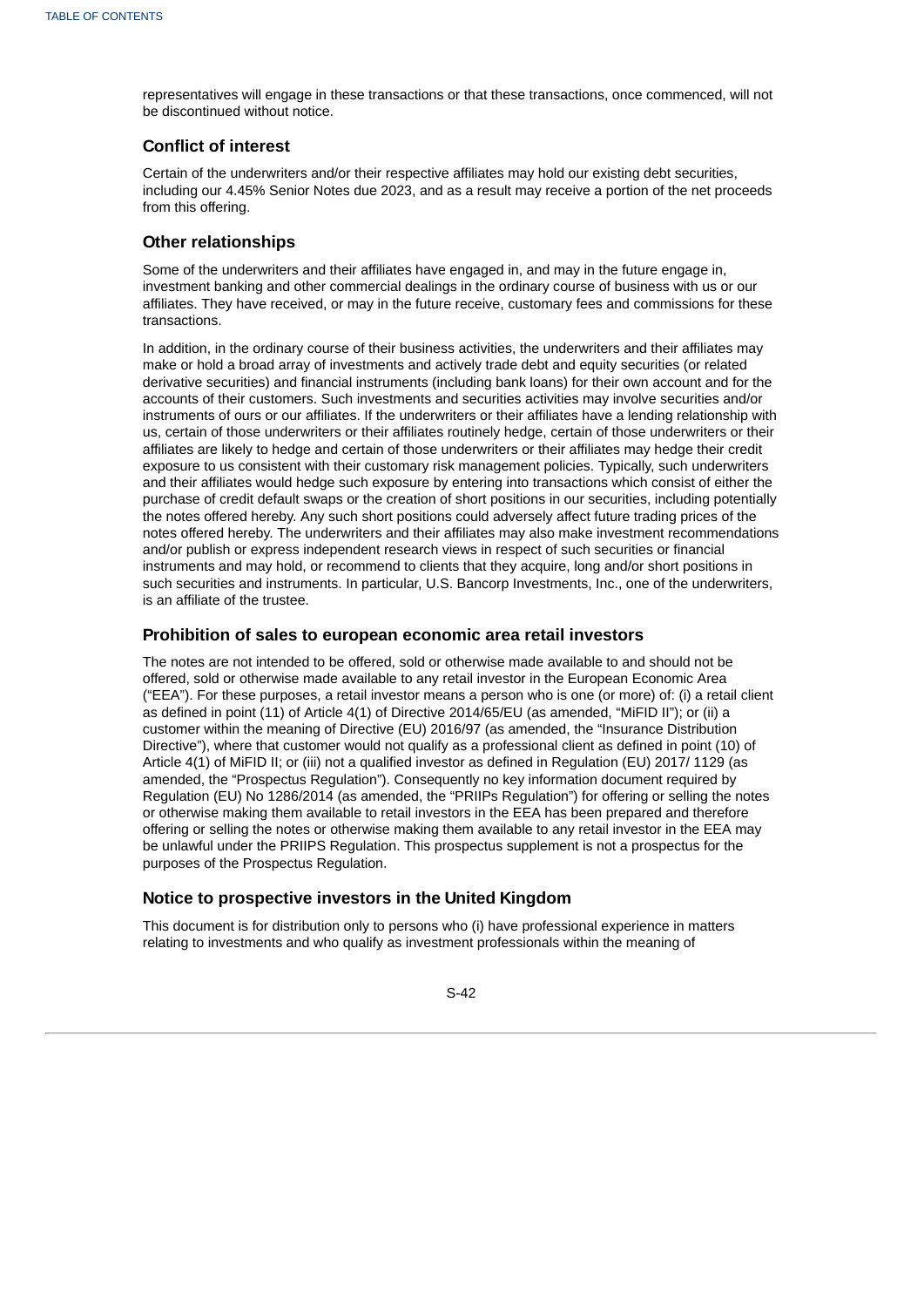Article 19(5) of the Financial Services and Markets Act 2000 (Financial Promotion) Order 2005 (as amended, the "Financial Promotion Order"), (ii) are persons falling within Article 49(2)(a) to (d) ("high net worth companies, unincorporated associations etc.") of the Financial Promotion Order, (iii) are outside the United Kingdom, or (iv) are persons to whom an invitation or inducement to engage in investment activity (within the meaning of Section 21 of the Financial Services and Markets Act 2000, as amended ("FSMA")) in connection with the issue or sale of any securities may otherwise lawfully be communicated or caused to be communicated (all such persons together being referred to as "relevant persons"). This document is directed only at relevant persons and must not be acted on or relied on by persons who are not relevant persons. Any investment or investment activity to which this document relates is available only to relevant persons and will be engaged in only with relevant persons.

# **Prohibition of sales to UK retail investors**

The Securities may not be offered, sold or otherwise made available to any retail investor in the United Kingdom. For the purposes of this provision:

(a) the expression "retail investor" means a person who is one (or more) of the following:

(i) a retail client as defined in point (8) of Article 2 of Regulation (EU) No 2017/565 as it forms part of domestic law by virtue of the EUWA; or

(ii) a customer within the meaning of the provisions of the FSMA and any rules or regulations made under the FSMA to implement the Insurance Distribution Directive, where that customer would not qualify as a professional client, as defined in point (8) of Article 2(1) of Regulation (EU) No 600/2014 as it forms part of domestic law by virtue of the EUWA; or

(iii) not a qualified investor as defined in Article 2 of Regulation (EU) 2017/1129 as it forms part of "retained EU law", as defined in the EUWA; and

(b) the expression "offer" includes the communication in any form and by any means of sufficient information on the terms of the offer and notes to be offered so as to enable an investor to decide to purchase or subscribe for the notes.

Consequently no key information document required by Regulation (EU) 1286/2014 as it forms part of domestic law by virtue of the EUWA (the "UK PRIIPs Regulation") for offering or selling the notes or otherwise making them available to retail investors in the UK has been prepared and therefore offering or selling the notes or otherwise making them available to any retail investor in the UK may be unlawful under the UK PRIIPs Regulation. This prospectus supplement has been prepared on the basis that any offer of notes in the UK will be made pursuant to an exemption under the UK Prospectus Regulation and the FSMA from the requirement to publish a prospectus for offers of notes. This prospectus supplement is not a prospectus for the purposes of the UK Prospectus Regulation or the FSMA.

# **Notice to prospective investors in Switzerland**

The notes may not be publicly offered, sold or advertised, directly or indirectly, in or from Switzerland and will not be listed on the SIX Swiss Exchange Ltd ("SIX") or on any other stock exchange or regulated trading venue in Switzerland. Neither this prospectus supplement and the accompanying prospectus nor any other offering or marketing material relating to the notes constitutes a prospectus as such term is understood pursuant to article 652a or article 1156 of the Swiss Federal Code of Obligations or a listing prospectus within the meaning of the listing rules of SIX or any other exchange or regulated trading venue in Switzerland, and neither this prospectus supplement nor any other offering or marketing material relating to the notes may be publicly distributed or otherwise made publicly available in Switzerland.

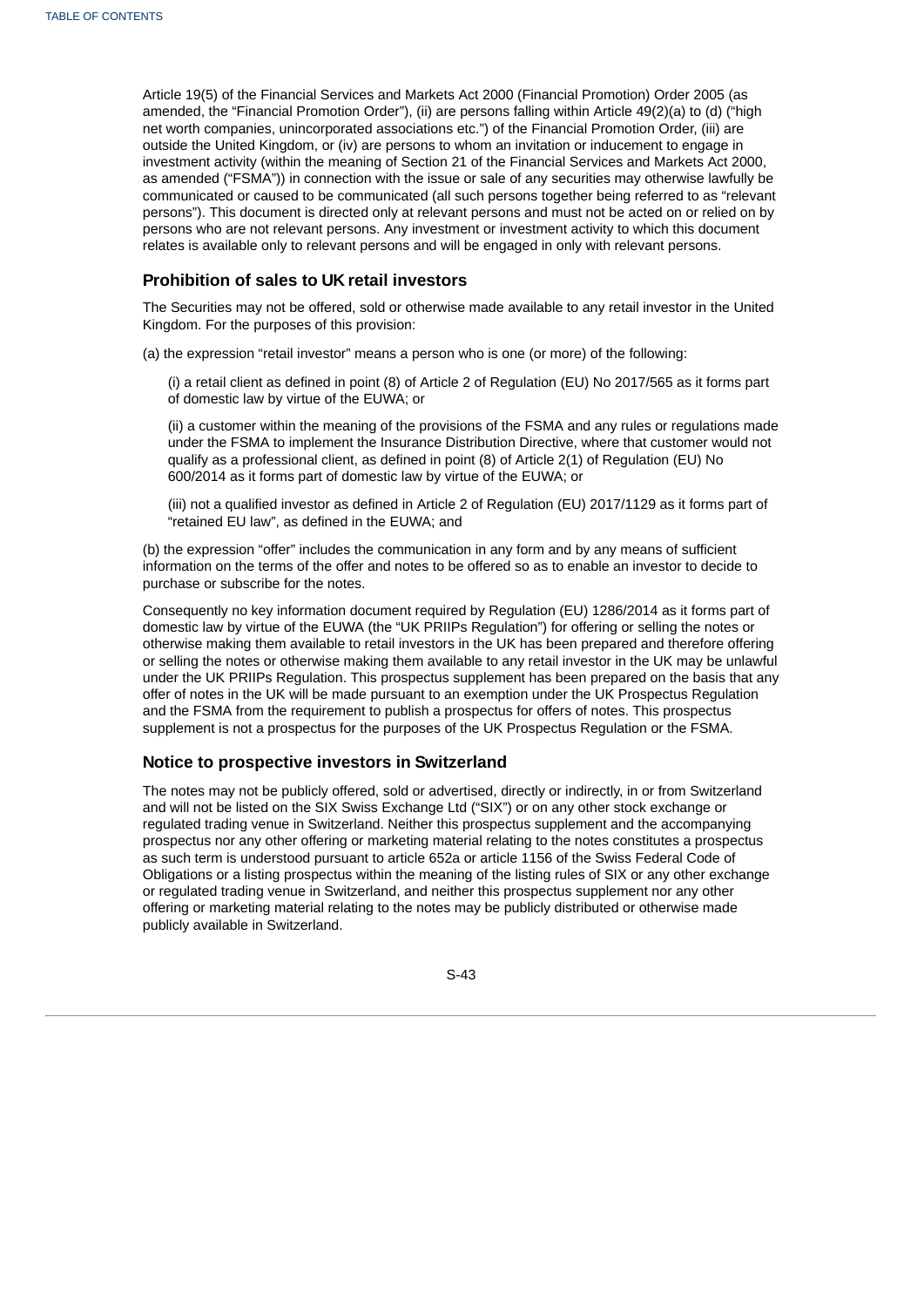# **Notice to prospective investors in the Dubai international financial centre**

This prospectus supplement relates to an Exempt Offer in accordance with the Rule 2.3 (Offered Securities Rules) of the Markets Rules (MKT) VER15/07-19 of the Dubai Financial Services Authority ("DFSA"). This prospectus supplement is intended for distribution only to persons of a type specified in the Offered Securities Rules of the DFSA. It must not be delivered to, or relied on by, any other person. This prospectus supplement relates to an Exempt Offer, which is not subject to any form of regulation or approval by the DFSA. The DFSA has no responsibility for reviewing or verifying any prospectus or documents in connection with Exempt Offers. The DFSA has not approved this prospectus supplement nor taken steps to verify the information set forth herein and has no responsibility for this prospectus supplement. The notes to which this prospectus supplement relates may be illiquid and/or subject to restrictions on their resale. Prospective purchasers of the notes offered should conduct their own due diligence on the notes. If you do not understand the contents of this prospectus supplement you should consult an authorized financial advisor.

# **Notice to prospective investors in Canada**

The notes may be sold only to purchasers purchasing, or deemed to be purchasing, as principal that are accredited investors, as defined in National Instrument 45-106 Prospectus Exemptions or subsection 73.3(1) of the Securities Act (Ontario), and are permitted clients, as defined in National Instrument 31-103 Registration Requirements, Exemptions and Ongoing Registrant Obligations. Any resale of the notes must be made in accordance with an exemption from, or in a transaction not subject to, the prospectus requirements of applicable Canadian securities laws.

Securities legislation in certain provinces or territories of Canada may provide a purchaser with remedies for rescission or damages if this prospectus supplement (including any amendment thereto) contains a misrepresentation, provided that the remedies for rescission or damages are exercised by the purchaser within the time limit prescribed by the securities legislation of the purchaser's province or territory. The purchaser should refer to any applicable provisions of the securities legislation of the purchaser's province or territory for particulars of these rights or consult with a legal advisor.

Pursuant to section 3A.3 of National Instrument 33-105 Underwriting Conflicts (NI 33-105), the underwriters are not required to comply with the disclosure requirements of NI 33-105 regarding underwriter conflicts of interest in connection with this offering.

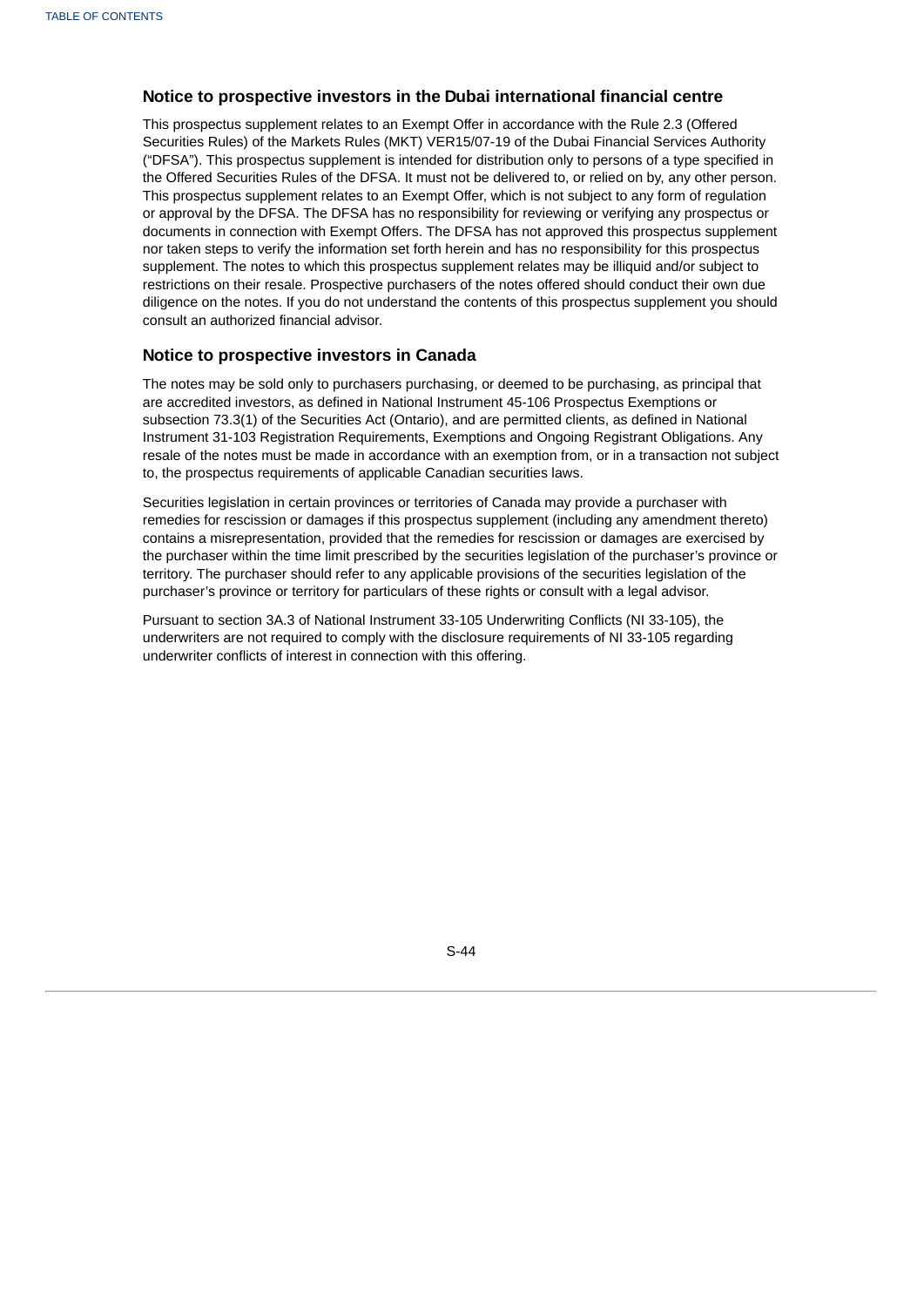# **Legal matters**

The validity of the notes will be passed upon for us by Troutman Pepper Hamilton Sanders LLP. Certain legal matters in connection with this offering will be passed upon for the underwriters by Cahill Gordon & Reindel LLP.

# **Experts**

The financial statements and management's assessment of the effectiveness of internal control over financial reporting (which is included in Management's Report on Internal Control over Financial Reporting) [incorporated](http://www.sec.gov/ix?doc=/Archives/edgar/data/17843/000001784321000030/crs-20210630.htm) in this prospectus supplement by reference to the Annual Report on Form 10-K for the fiscal year ended June 30, 2021 have been so incorporated in reliance on the report of PricewaterhouseCoopers LLP, an independent registered public accounting firm, given on the authority of said firm as experts in auditing and accounting.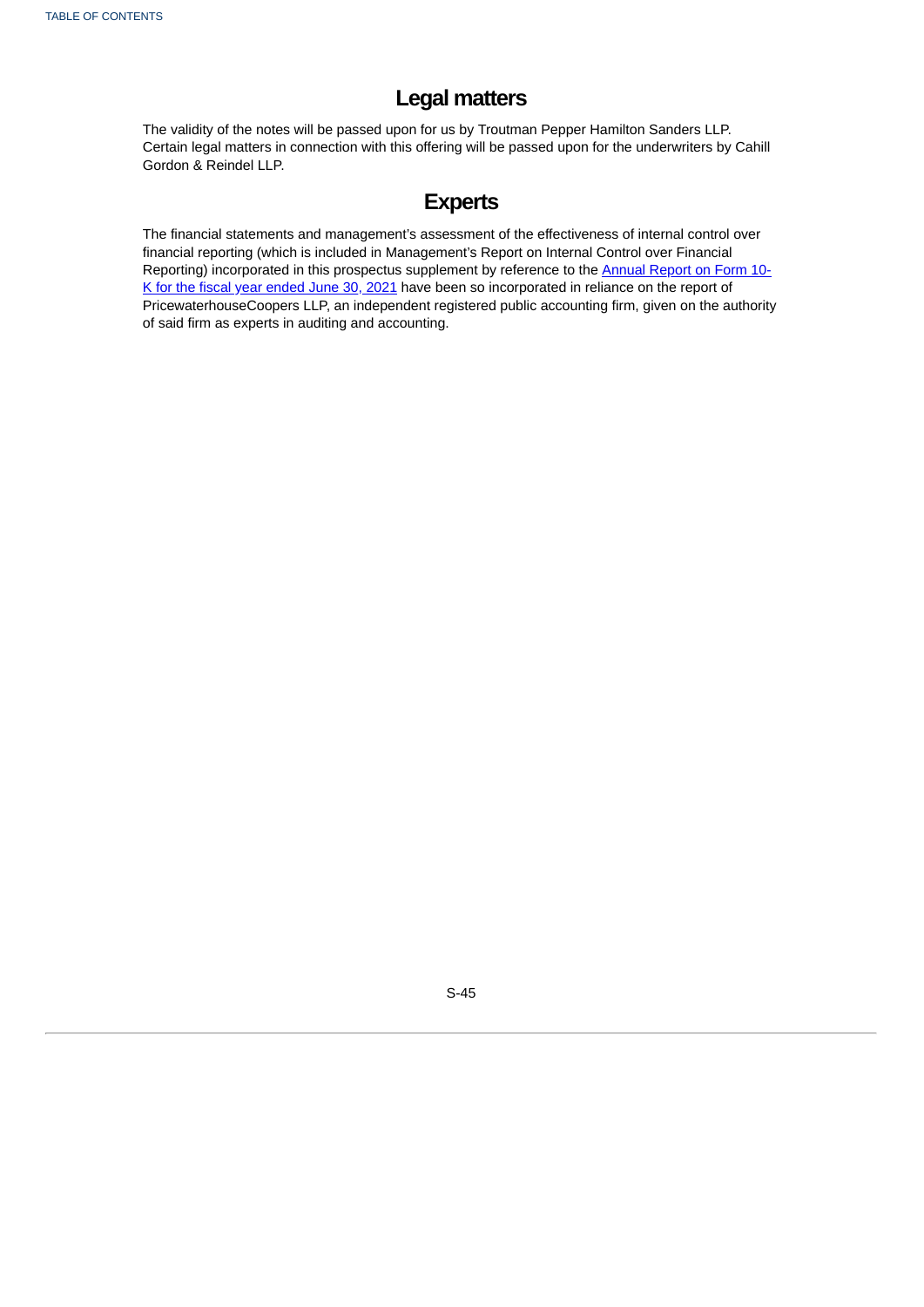#### **PROSPECTUS**



#### **Debt Securities**

Carpenter Technology Corporation may, from time to time, offer to sell debt securities in one or more offerings. This prospectus describes some of the general terms and conditions that may apply to these securities. We will provide the specific terms and conditions of these securities, including their offering prices, in prospectus supplements to this prospectus.

We may offer and sell these debt securities to or through one or more underwriters, dealers or agents, directly to purchasers or through a combination of these methods, on a continuous or delayed basis. You can find additional information about our plan of distribution for the securities under the heading "Plan of Distribution" in this prospectus. We will also describe the plan of distribution for any particular offering of securities in the applicable prospectus supplement. This prospectus may not be used to sell our securities unless it is accompanied by a prospectus supplement.

**Investing in the debt securities involves risks. See "Forward-Looking Statements" in this prospectus,** "Risk Factors" beginning on page [7](#page-58-0) of this prospectus and "Risk Factors" set forth in our **Annual Report on Form 10-K for the year ended June 30, 2019 and [subsequent](http://www.sec.gov/Archives/edgar/data/17843/000001784319000058/crs630201910k.htm) filings with the Securities and Exchange Commission incorporated by reference in this prospectus or the applicable prospectus supplement before making a decision to invest in our debt securities.**

**Neither the Securities and Exchange Commission nor any state securities commission has approved or disapproved of these securities or passed upon the adequacy or accuracy of this prospectus. Any representation to the contrary is a criminal offense.**

**This prospectus is dated July 9, 2020**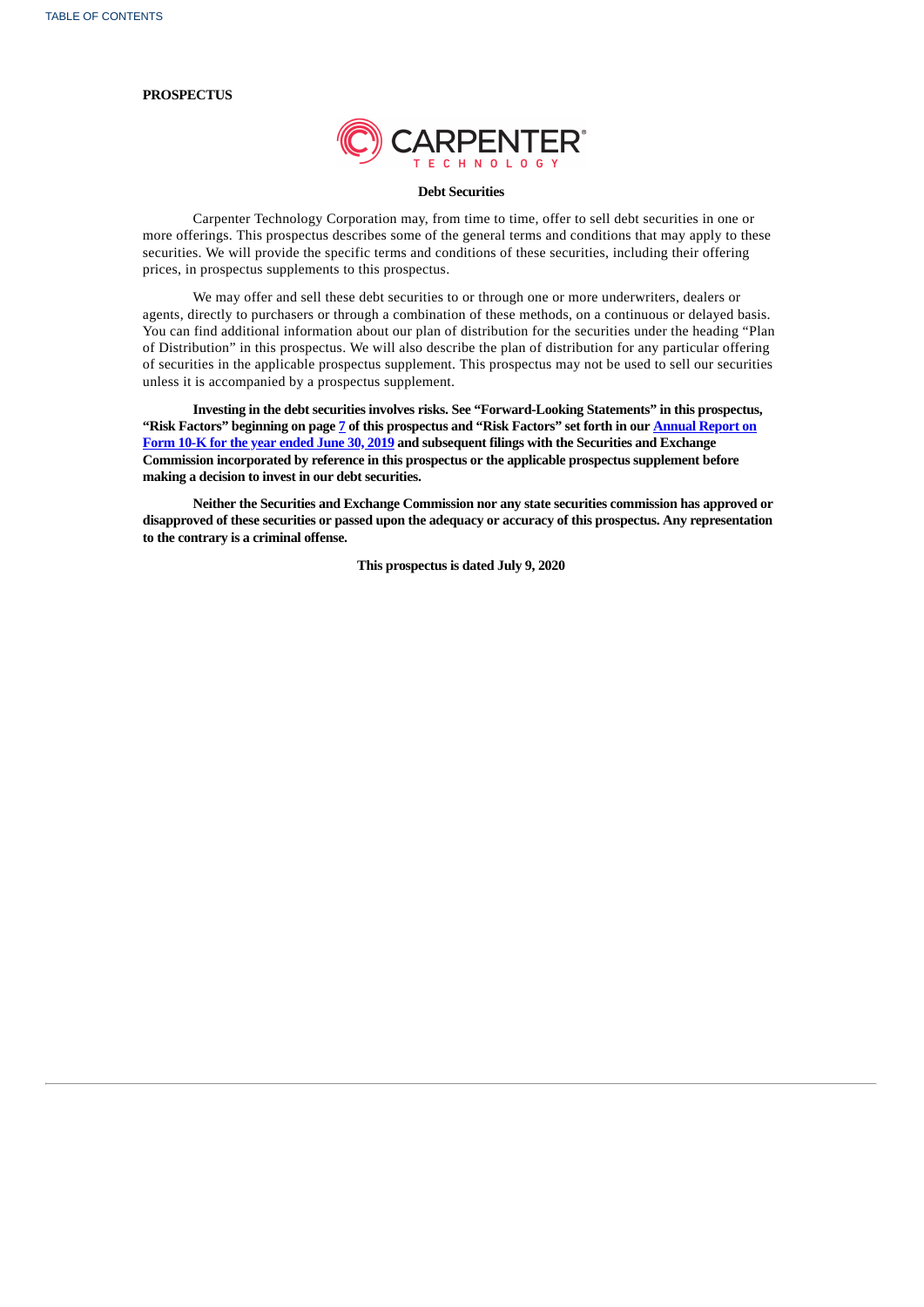| <b>ABOUT THIS PROSPECTUS</b>            | $\overline{2}$  |
|-----------------------------------------|-----------------|
| WHERE YOU CAN FIND MORE INFORMATION     | $\overline{2}$  |
| <b>INCORPORATION BY REFERENCE</b>       | $\overline{3}$  |
| <b>FORWARD-LOOKING STATEMENTS</b>       | $\overline{4}$  |
| <b>CARPENTER TECHNOLOGY CORPORATION</b> | $6\overline{6}$ |
| <b>RISK FACTORS</b>                     | Z               |
| <b>USE OF PROCEEDS</b>                  | 8               |
| DESCRIPTION OF THE DEBT SECURITIES      | 9               |
| <b>PLAN OF DISTRIBUTION</b>             | <u>19</u>       |
| <b>LEGAL MATTERS</b>                    | 20              |
| <b>EXPERTS</b>                          | 20              |

<span id="page-53-0"></span>**This prospectus, any prospectus supplement and any free writing prospectus that we prepare or authorize contains and/or incorporates by reference information that you should consider when making an investment decision. Neither we nor any underwriter has authorized anyone to provide any information or to make any representations other than those contained or incorporated by reference in this prospectus, any** prospectus supplement or in any free writing prospectuses prepared by us or on our behalf or to which we have referred you. We take no responsibility for, and can provide no assurance as to the reliability of, any other information that others may give you. This prospectus and any prospectus supplement is an offer to sell only the debt securities offered hereby or thereby, but only under circumstances and in jurisdictions where it is lawful to do so. Neither we nor any underwriters identified in any prospectus supplement are making an offer to sell or soliciting an offer to buy securities in any jurisdiction where the offer or sale is not permitted. The information **contained in this prospectus, any prospectus supplement and any free writing prospectus, and the documents** incorporated by reference herein or therein, are current only as of the respective dates of such documents. You should not assume that such information is accurate as of any date other than the respective dates thereof. Our **business, financial condition, results of operations and prospects may have changed since those dates.**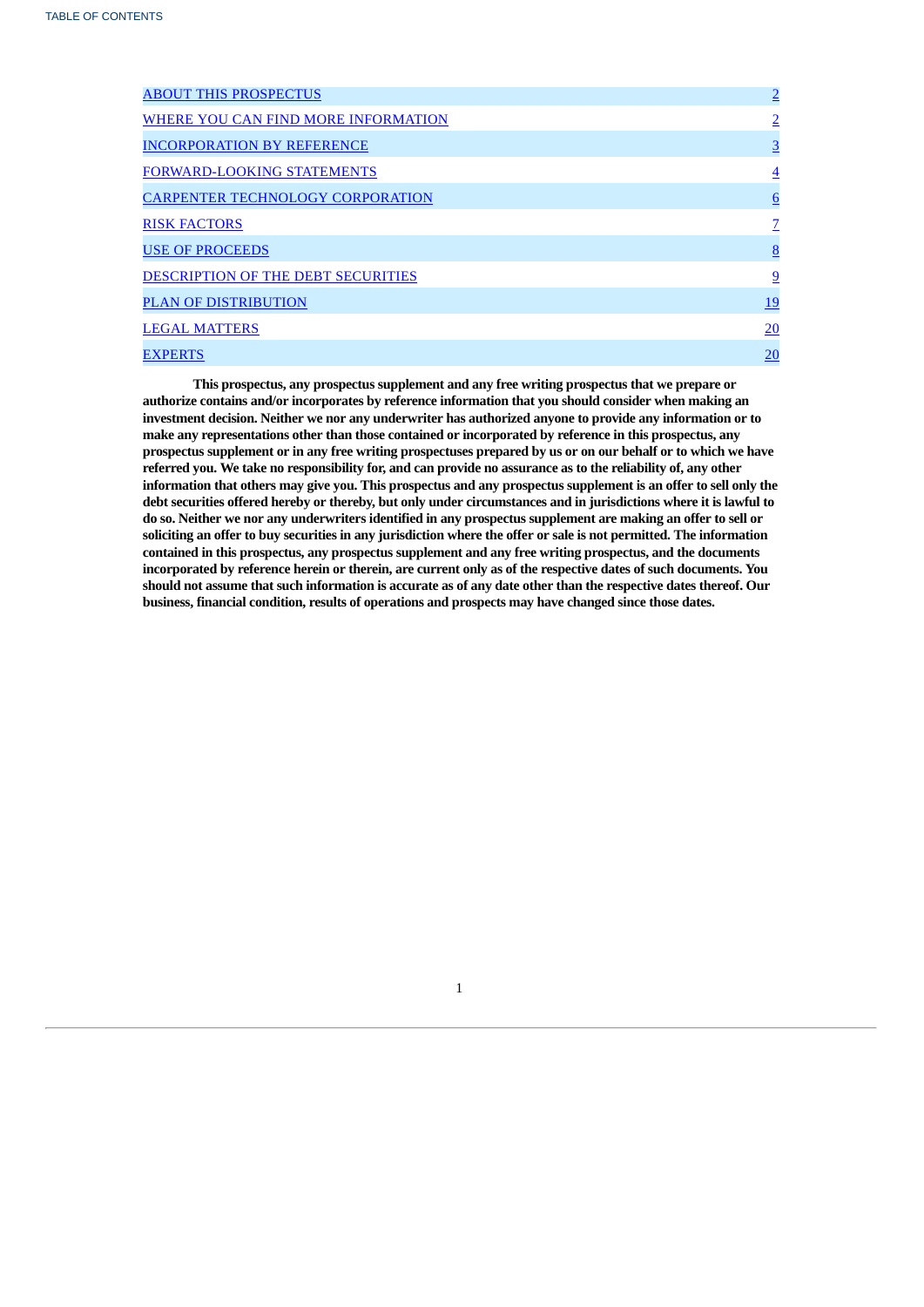## **ABOUT THIS PROSPECTUS**

This prospectus is part of a registration statement that we filed with the SEC under the Securities Act of 1933, as amended, or the Securities Act, utilizing a "shelf" registration process. Under this shelf registration process, we may, at any time and from time to time, sell in one or more offerings any of our debt securities described in this prospectus.

The debt securities may be sold for U.S. dollars, a foreign-denominated currency or a currency unit. Amounts payable with respect to any debt securities may be payable in U.S. dollars or a foreigndenominated currency or a currency unit as specified in the applicable prospectus supplement.

This prospectus provides you with a general description of the debt securities that we may offer. Each time we sell debt securities, we will provide a prospectus supplement that will contain specific information about the terms of that offering, including, but not limited to, the specific amounts, prices and terms of the securities offered. The prospectus supplement may also add, update, change or supersede the information contained in this prospectus. If information varies between this prospectus and the accompanying prospectus supplement, you should rely on the information in the accompanying prospectus supplement.

The prospectus supplement may also contain information about any material U.S. Federal income tax considerations relating to the debt securities covered by the prospectus supplement.

The prospectus supplement will also contain, with respect to the debt securities being sold, the manner of sale, the names of any underwriters, dealers or agents, together with the terms of the offering, the compensation of any underwriters, dealers or agents and the net proceeds to us. Any underwriters, dealers or agents participating in the offering may be deemed "underwriters" within the meaning of the Securities Act.

You should carefully read both this prospectus and any prospectus supplement, together with additional information described below under the heading "Where You Can Find More Information."

Unless otherwise stated or the context otherwise requires, references in this prospectus to "Carpenter Technology," "the Company," "we," "us" and "our" are to Carpenter Technology Corporation and its consolidated subsidiaries. However, in the "Description of the Debt Securities" section of the prospectus, references to "we," "us" and "our" are to Carpenter Technology Corporation and not to any of its subsidiaries.

# **WHERE YOU CAN FIND MORE INFORMATION**

We file annual, quarterly and current reports, proxy statements and other information with the SEC. The SEC maintains an Internet web site that contains reports, proxy and information statements, and other information regarding issuers, including us, that file electronically with the SEC. The public can obtain any documents that we file electronically with the SEC at http://www.sec.gov.

We also make available, free of charge, on or through our Internet web site (ir.carpentertechnology.com) our Annual Reports on Form 10-K, Quarterly Reports on Form 10-Q, Current Reports on Form 8-K, Proxy Statements on Schedule 14A and, if applicable, amendments to those reports filed or furnished pursuant to Section 13(a) of the Securities Exchange Act of 1934, as amended, or the Exchange Act, as soon as reasonably practicable after we electronically file such material with, or furnish it to, the SEC. Please note, however, that we have not incorporated any other information by reference from our Internet web site, other than the documents listed below under the heading "Incorporation by Reference." In addition, you may request copies of these filings in writing or by telephone at no cost through our Investor Relations Department at: Carpenter Technology Corporation, 1735 Market Street, 15<sup>th</sup> Floor, Philadelphia, PA, telephone: (610) 208-2000 or our Internet web site (ir.carpentertechnology.com).

<span id="page-54-0"></span>We have filed with the SEC a registration statement on Form S-3 relating to the debt securities covered by this prospectus. This prospectus is a part of the registration statement and does not contain all the information in the registration statement. Whenever a reference is made in this prospectus to a contract or other document of ours that is an exhibit to the registration statement, the reference is only a summary and you should refer to the exhibits that are a part of the registration statement for a copy of the contract or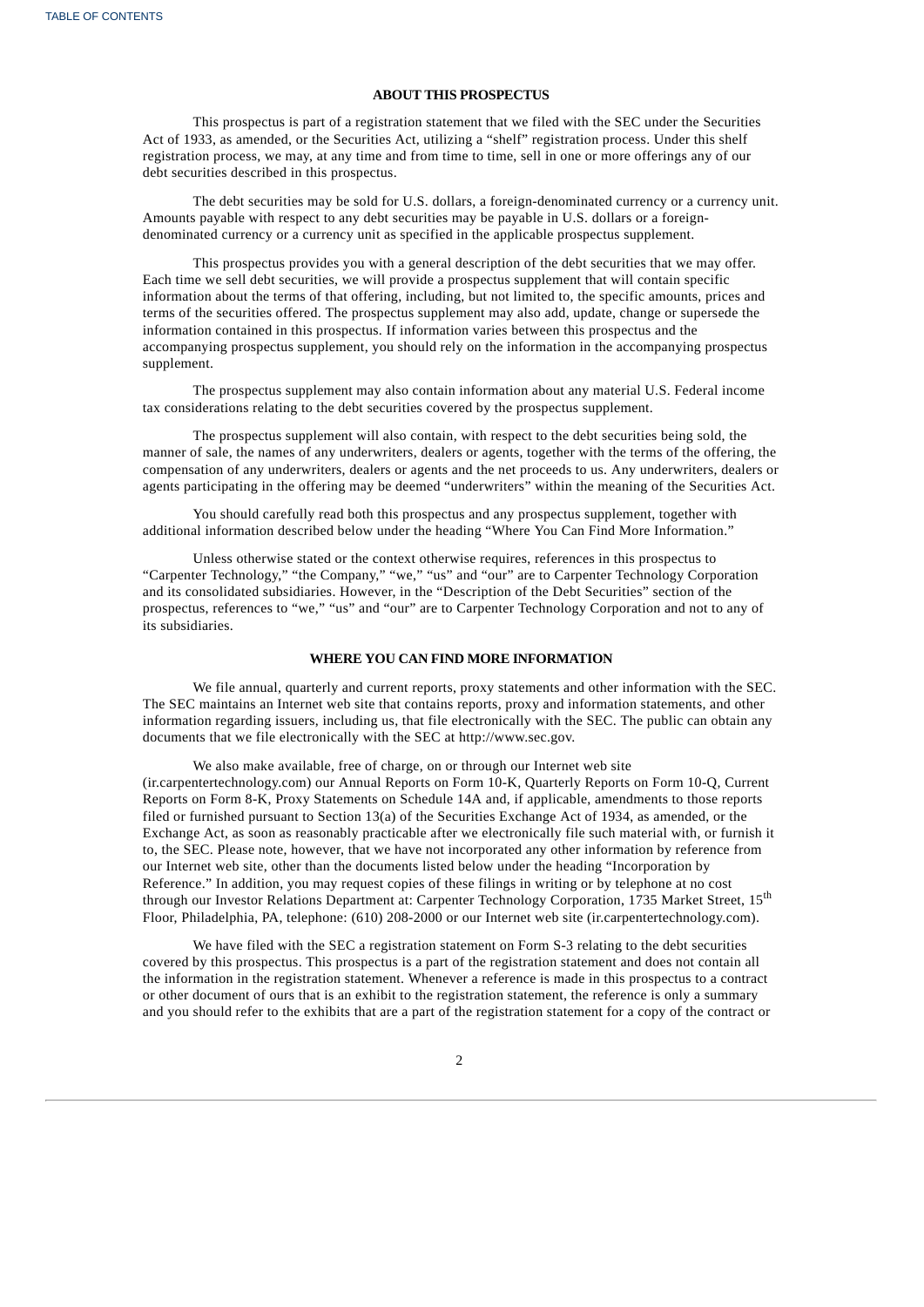other document. You may review a copy of the registration statement and the documents incorporated by reference herein through the SEC's Internet web site listed above.

# **INCORPORATION BY REFERENCE**

The SEC allows us to incorporate by reference information into this prospectus and any prospectus supplement. This means that we can disclose important information to you by referring you to another document filed separately with the SEC. Any information referred to in this way is considered part of this prospectus from the date we file that document. Any reports filed by us with the SEC after the date of this prospectus and before the date that the offering of the debt securities by means of this prospectus is terminated will automatically update and, where applicable, supersede any information contained in this prospectus or incorporated by reference in this prospectus.

We incorporate by reference in this prospectus the documents set forth below that have been previously filed with the SEC as well as any filings we make with the SEC under Sections 13(a), 13(c), 14 or 15(d) of the Exchange Act on or after the date of this prospectus and before the termination of the offering of the securities described in this prospectus; provided, however, that, except as specifically provided below, we are not incorporating any documents or portions of documents deemed to have been furnished rather than filed in accordance with SEC rules:

- our [Annual](http://www.sec.gov/Archives/edgar/data/17843/000001784319000058/crs630201910k.htm) Report on Form 10-K for the fiscal year ended June 30, 2019;
- our Definitive Proxy Statement on Schedule 14A, filed with the SEC on [September](http://www.sec.gov/Archives/edgar/data/17843/000119312519246588/d791270ddef14a.htm) 17, 2019;
- our Quarterly Reports on Form 10-Q for the quarters ended [S](http://www.sec.gov/ix?doc=/Archives/edgar/data/17843/000001784320000004/crs-20191231x10q.htm)[eptember](http://www.sec.gov/ix?doc=/Archives/edgar/data/17843/000001784319000073/crs-2019930x10q.htm) 30, 2019, December 31, 2019 and [March](http://www.sec.gov/ix?doc=/Archives/edgar/data/17843/000001784320000016/crs-2020331x10q.htm) 31, 2020, and
- our Current Reports on Form 8-K, filed with the SEC on [September](http://www.sec.gov/Archives/edgar/data/17843/000110465919051505/a19-19069_18k.htm) 26, 2019, [October](http://www.sec.gov/Archives/edgar/data/17843/000110465919053553/a19-19773_18k.htm) 9, 2019, June 8, [2020](http://www.sec.gov/ix?doc=/Archives/edgar/data/17843/000119312520188647/d934726d8k.htm) and July 7, 2020.

To obtain copies of these filings, see "Where You Can Find More Information."

<span id="page-55-0"></span>The preliminary financial data incorporated by reference in this prospectus, including the fiscal year 2020 preliminary data included in our Current Report on Form 8-K filed with the SEC on July 7, 2020, has been prepared by, and is the responsibility of, Carpenter Technology's management. PricewaterhouseCoopers LLP has not audited, reviewed, compiled, or applied agreed-upon procedures with respect to the preliminary financial data. Accordingly, PricewaterhouseCoopers LLP does not express an opinion or any other form of assurance with respect thereto. The prospective financial information incorporated by reference in this document, including the fiscal year 2021 estimated financial data included in our Current Report on Form 8-K filed with the SEC on July 7, 2020, has been prepared by, and is the responsibility of, the Company's management. PricewaterhouseCoopers LLP has not audited, reviewed, examined, compiled nor applied agreed-upon procedures with respect to the accompanying prospective financial information and accordingly, does not express an opinion or any other form of assurance with respect thereto. The PricewaterhouseCoopers LLP report incorporated by reference in this prospectus relates to the Company's previously issued financial statements. It does not extend to the prospective financial information and should not be read to do so. This prospective financial information was not prepared with a view toward compliance with published guidelines of the SEC or the guidelines established by the American Institute of Certified Public Accountants for preparation or presentation of prospective financial information. Prospective investors should exercise caution in relying on this information and should not draw any inferences from this information regarding financial or operating data not yet provided or available.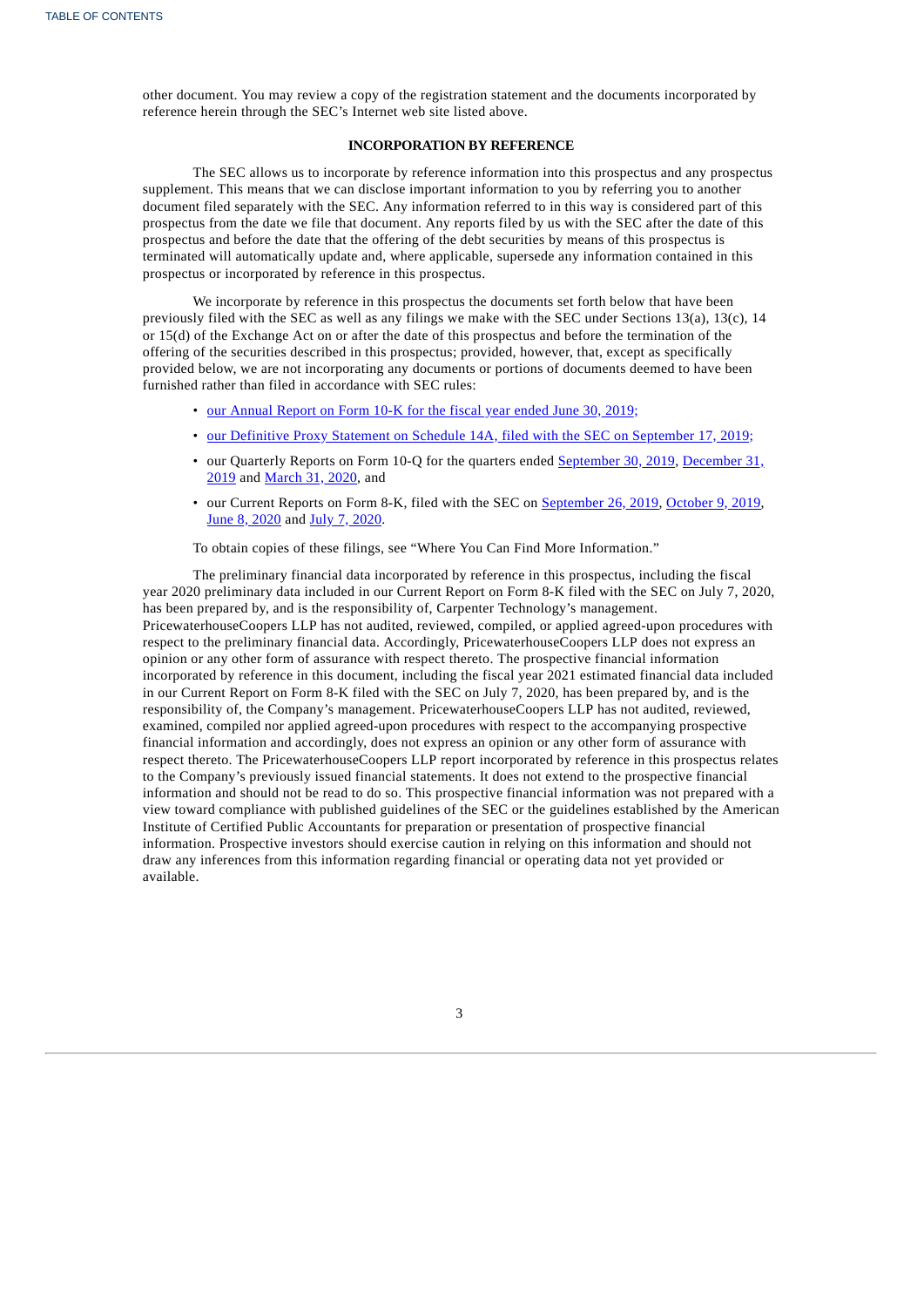## **FORWARD-LOOKING STATEMENTS**

This prospectus, including the documents incorporated by reference herein, includes forwardlooking statements, within the meaning of the Private Securities Litigation Reform Act of 1995, that involve risks and uncertainties. Forward-looking statements provide current expectations of future events based on certain assumptions and include any statement that does not directly relate to any historical or current fact. Forward-looking statements can also be identified by words such as "future," "anticipates," "believes," "estimates," "expects," "intends," "plans," "predicts," "will," "would," "could," "can," "may" or the negative of such terms or other comparable terminology. Such statements are based on assumptions and expectations that may not be realized and are inherently subject to risks, uncertainties and other factors, many of which cannot be predicted with accuracy and some of which might not even be anticipated. Although we believe the expectations reflected in these forward-looking statements are based on reasonable assumptions, future events and actual results, performance, transactions or achievements, financial and otherwise, may differ materially from the results, performance, transactions or achievements expressed or implied by the forward-looking statements. As a result, you should not rely on or construe any forwardlooking statements in this prospectus or the documents and information incorporated by reference into this prospectus, or which management or persons acting on their behalf may make orally or in writing from time to time, as predictions of future events or as guarantees of future performance. We caution you not to place undue reliance on forward-looking statements, which speak only as of the date of this prospectus, the dates of the documents incorporated by reference herein or as of the dates otherwise indicated in such forwardlooking statements, as applicable. All of our forward-looking statements, including those contained or incorporated by reference in this prospectus are qualified in their entirety by this statement.

There are a number of risks and uncertainties that could cause our actual results to differ materially from the forward-looking statements contained in, contemplated by or incorporated by reference in this prospectus. The most significant of these uncertainties are described in Carpenter Technology's filings with the SEC, including its report on Form 10-K for the year [ended](http://www.sec.gov/Archives/edgar/data/17843/000001784319000058/crs630201910k.htm) June 30, 2019, Form 10-Q for the quarters ended [September](http://www.sec.gov/ix?doc=/Archives/edgar/data/17843/000001784319000073/crs-2019930x10q.htm) 30, 2019, [December](http://www.sec.gov/ix?doc=/Archives/edgar/data/17843/000001784320000004/crs-20191231x10q.htm) 31, 2019 and [March](http://www.sec.gov/ix?doc=/Archives/edgar/data/17843/000001784320000016/crs-2020331x10q.htm) 30, 2020 and the exhibits attached to those filings. They include but are not limited to:

- the cyclical nature of the specialty materials business and certain end-use markets, including aerospace, defense, medical, transportation, energy, industrial and consumer, or other influences on Carpenter Technology's business such as new competitors, the consolidation of competitors, customers, and suppliers or the transfer of manufacturing capacity from the United States to foreign countries;
- the ability of Carpenter Technology to achieve cash generation, growth, earnings, profitability, operating income, cost savings and reductions, qualifications, productivity improvements or process changes;
- the ability to recoup increases in the cost of energy, raw materials, freight or other factors;
- domestic and foreign excess manufacturing capacity for certain metals;
- fluctuations in currency exchange rates;
- the effect of government trade actions;
- the valuation of the assets and liabilities in Carpenter Technology's pension trusts and the accounting for pension plans;
- possible labor disputes or work stoppages;
- the potential that our customers may substitute alternate materials or adopt different manufacturing practices that replace or limit the suitability of our products;
- the ability to successfully acquire and integrate acquisitions;
- the availability of credit facilities to Carpenter Technology, its customers or other members of the supply chain;
- the ability to obtain energy or raw materials, especially from suppliers located in countries that may be subject to unstable political or economic conditions;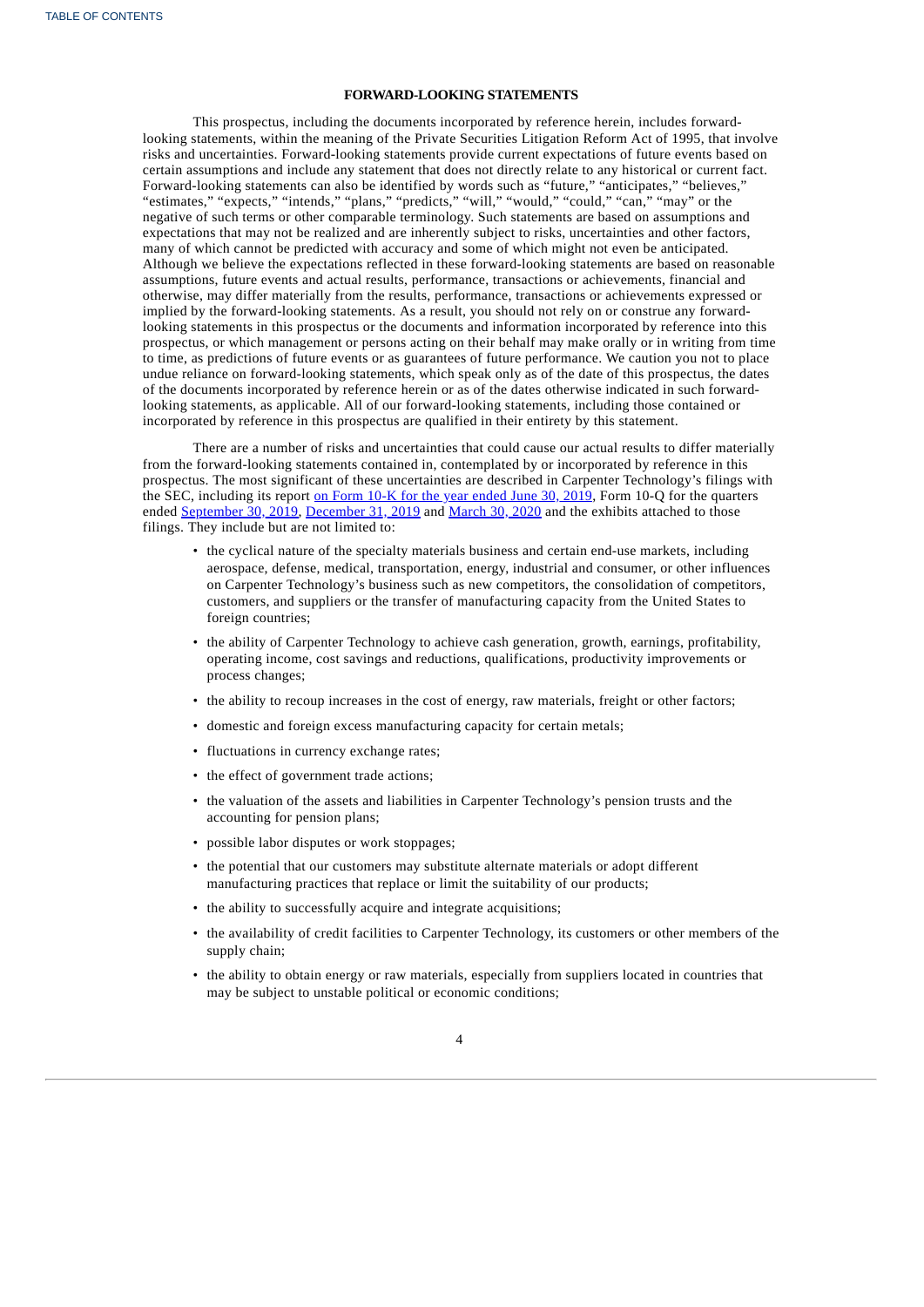- Carpenter Technology's manufacturing processes are dependent upon highly specialized equipment located primarily in facilities in Reading and Latrobe, Pennsylvania and Athens, Alabama for which there may be limited alternatives if there are significant equipment failures or a catastrophic event;
- the ability to hire and retain key personnel, including members of the executive management team, management, metallurgists and other skilled personnel;
- fluctuations in oil and gas prices and production;
- uncertainty regarding the return to service of the Boeing 737 MAX aircraft and the related supply chain disruption;
- Carpenter Technology's efforts and efforts by governmental authorities to mitigate the COVID-19 pandemic, such as travel bans, shelter in place orders and business closures, and the related impact on resource allocations and manufacturing and supply chains;
- Carpenter Technology's status as a "critical", "essential" or "life-sustaining" business in light of COVID-19 business closure laws, orders and guidance being challenged by a governmental body or other applicable authority;
- Carpenter Technology's ability to execute its business continuity, operational and budget plans in light of the COVID-19 outbreak; and
- the ability of Carpenter Technology to successfully carry out restructuring and business exit activities on the expected terms and time lines.

<span id="page-57-0"></span>Given these uncertainties and risks, prospective investors are cautioned not to place undue reliance on forward-looking statements. Except with respect to such material changes to our risk factors as may be reflected from time to time in our quarterly filings or as otherwise required by law, we are under no obligation to, and expressly disclaim any obligation to, update or revise any forward-looking statements included or incorporated by reference in this prospectus, whether as a result of new information, future events or otherwise. Because of the factors referred to above, the future events discussed in or incorporated by reference in this prospectus may not occur and actual results, performance or achievement could differ materially from those anticipated or implied in the forward-looking statements.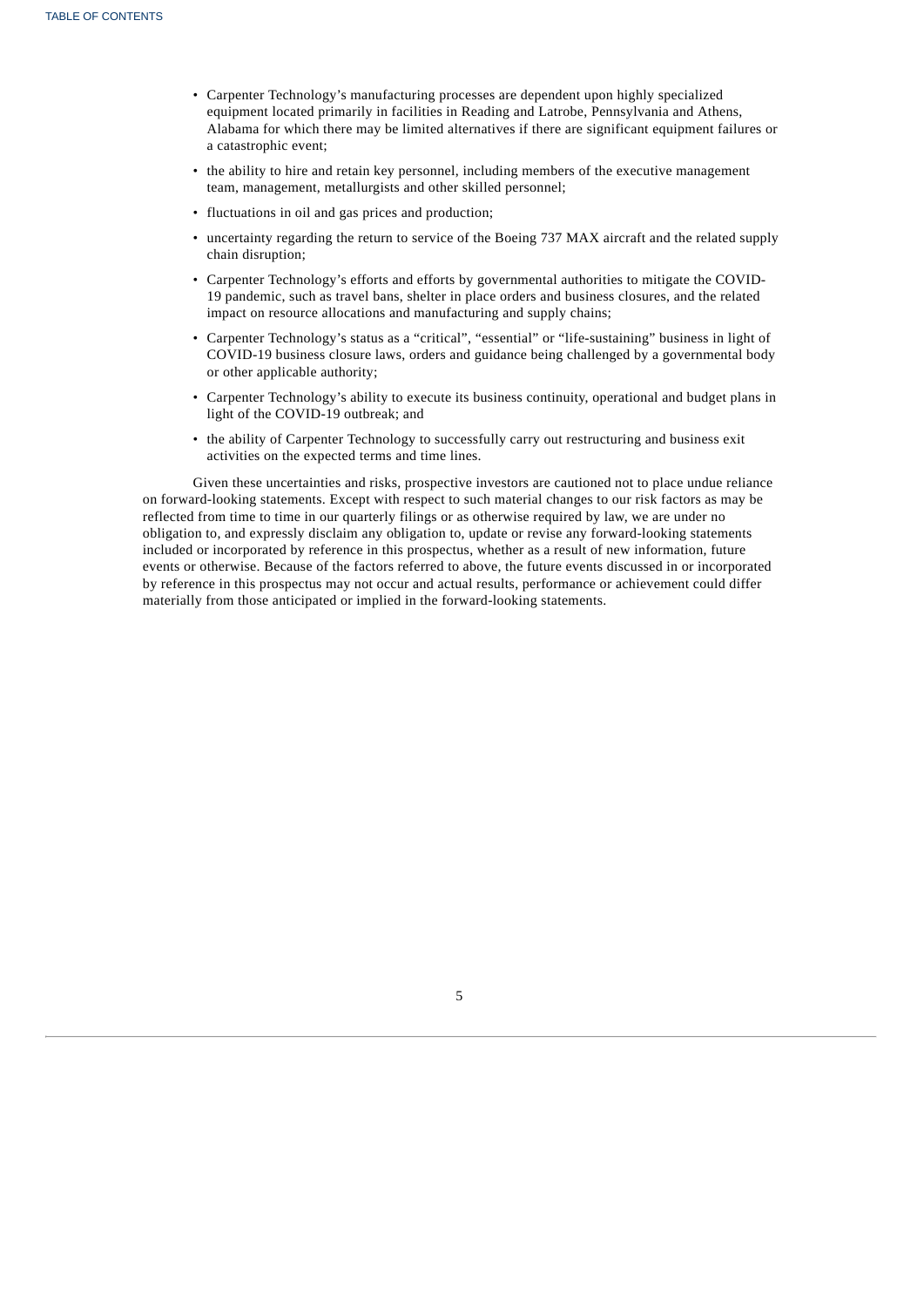## **CARPENTER TECHNOLOGY CORPORATION**

We are a producer and distributor of premium specialty alloys, including titanium alloys, powder metals, stainless steels, alloy steels, and tool steels as well as drilling tools. We are a recognized leader in high-performance specialty alloy-based materials and process solutions for critical applications in the aerospace, defense, medical, transportation, energy, industrial and consumer markets. We have evolved to become a pioneer in premium specialty alloys, including titanium, nickel, and cobalt, as well as alloys specifically engineered for additive manufacturing ("AM") processes and soft magnetics applications. We have expanded our AM capabilities to provide a complete "end-to-end" solution to accelerate materials innovation and streamline parts production. We primarily process basic raw materials such as nickel, cobalt, titanium, manganese, chromium, molybdenum, iron scrap and other metal alloying elements through various melting, hot forming and cold working facilities to produce finished products in the form of billet, bar, rod, wire and narrow strip in many sizes and finishes. We also produce certain metal powders and parts. Our sales are distributed directly from our production plants and distribution network as well as through independent distributors. Unlike many other specialty steel producers, we operate our own worldwide network of service and distribution centers. These service centers, located in the United States, Canada, Mexico, Europe and Asia allow us to work more closely with customers and to offer various just-in-time stocking programs.

As part of our overall business strategy, we have sought out and considered opportunities related to strategic acquisitions and joint collaborations as well as possible business unit dispositions aimed at broadening our offering to the marketplace. We have participated with other companies to explore potential terms and structures of such opportunities and expect that we will continue to evaluate these opportunities.

<span id="page-58-0"></span>Carpenter Technology Corporation is a Delaware corporation established in 1889, originally as Carpenter Steel Company. Our principal executive offices are located at 1735 Market Street, 15th Floor, Philadelphia, PA, 19103, and our main telephone number is (610) 208-2000.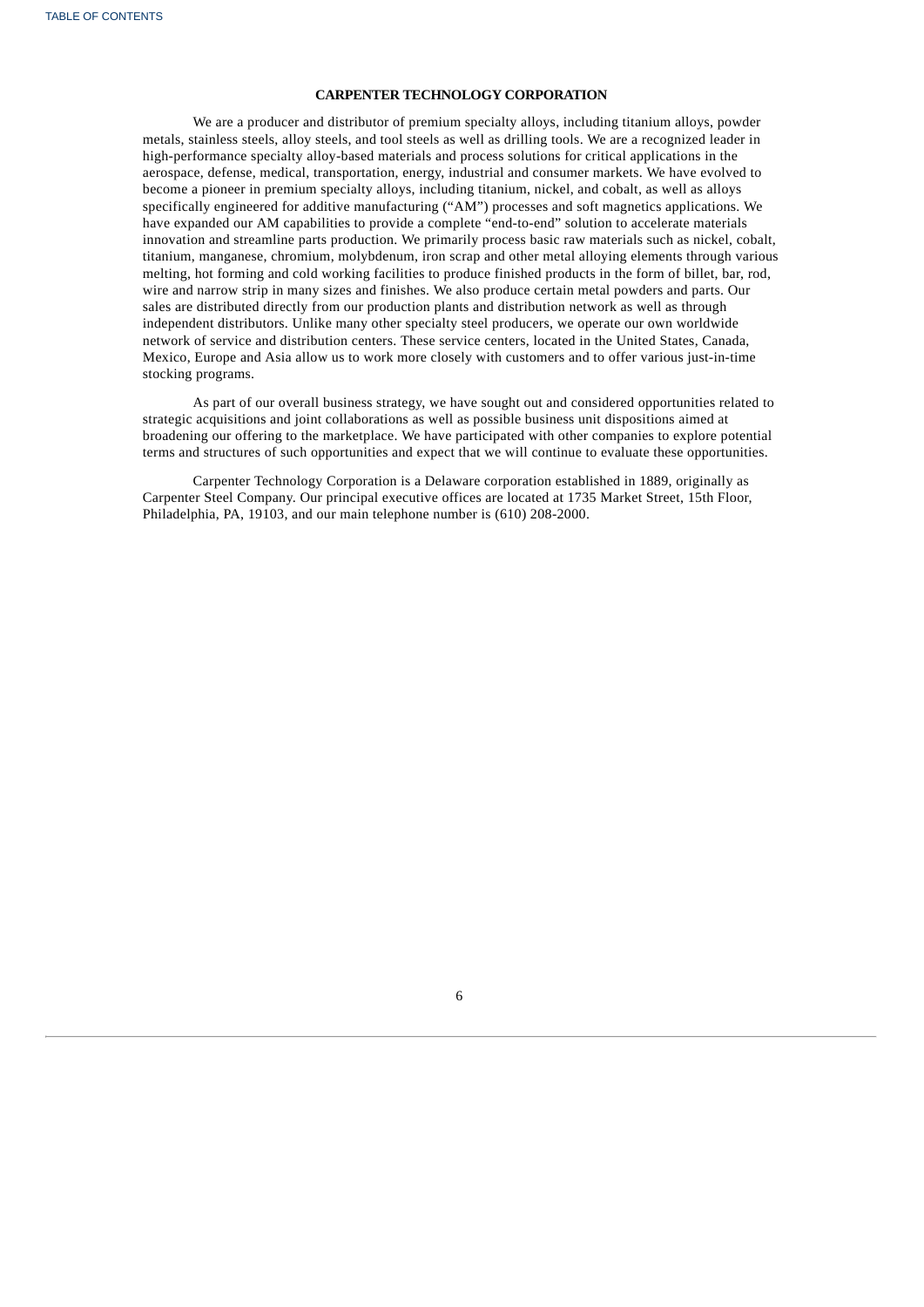# **RISK FACTORS**

<span id="page-59-0"></span>Investing in the debt securities involves risks. Before making a decision to invest in the debt securities, in addition to the other information contained in this prospectus and any prospectus supplement, you should carefully consider the risks [described](http://www.sec.gov/Archives/edgar/data/17843/000001784319000058/crs630201910k.htm) under "Risk Factors" in Part I, Item 1A of our <u>Annual</u> Report on Form 10-K for the fiscal year ended June 30, 2019 (together with any updates thereto in subsequent periodic filings) and in other documents that we include or incorporate by reference in this prospectus. See "Where You Can Find More Information" and the section above entitled "Forward-Looking Statements." The occurrence of any of these risks might cause you to lose all or part of your investment in the debt securities.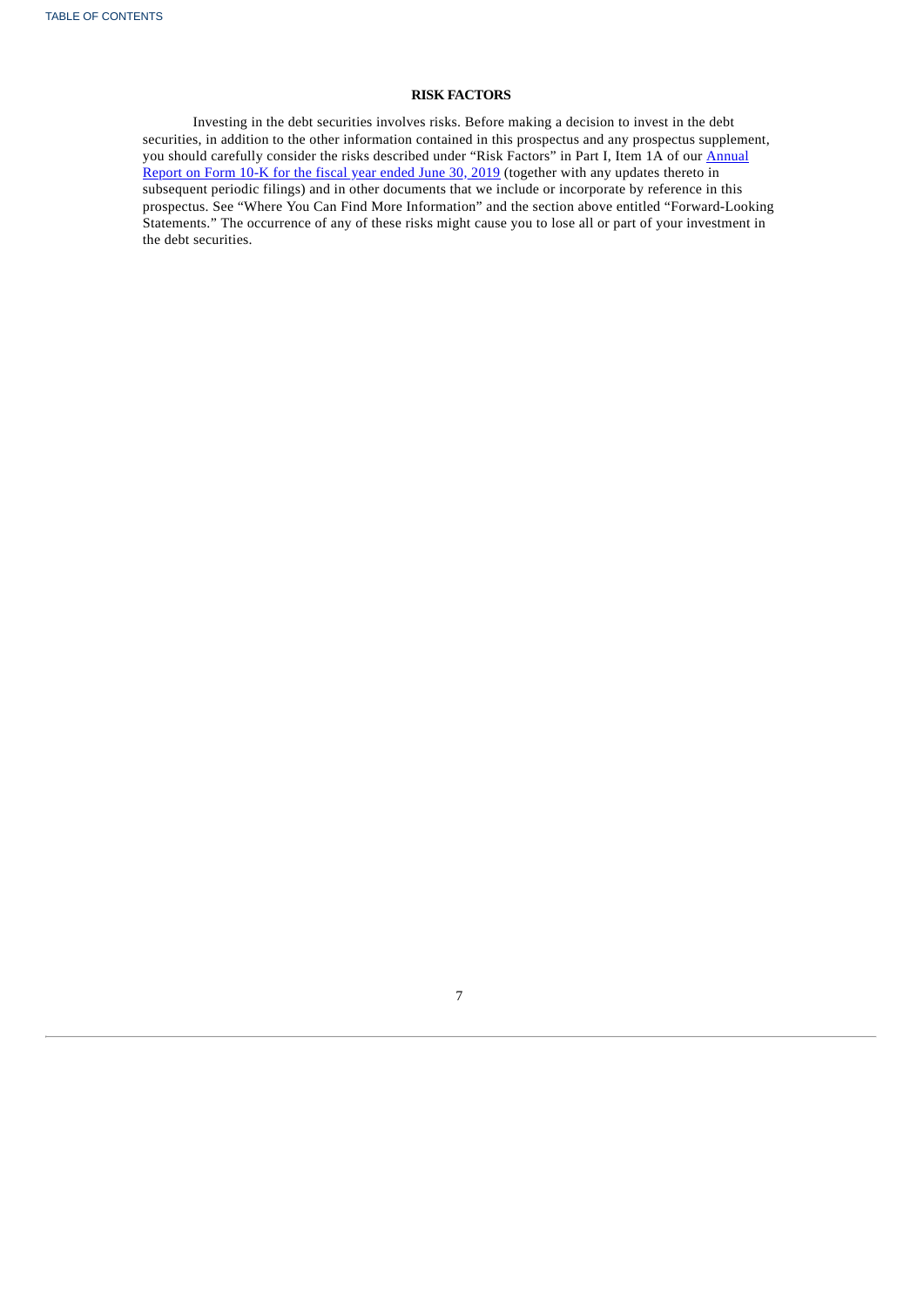# **USE OF PROCEEDS**

<span id="page-60-0"></span>Except as otherwise set forth in the applicable prospectus supplement, we intend to use the net proceeds from sales of the debt securities for general corporate purposes, which may include, but are not limited to, funding for working capital, capital expenditures, repayment of debt, the financing of acquisitions, joint ventures and other business combination opportunities or stock repurchases.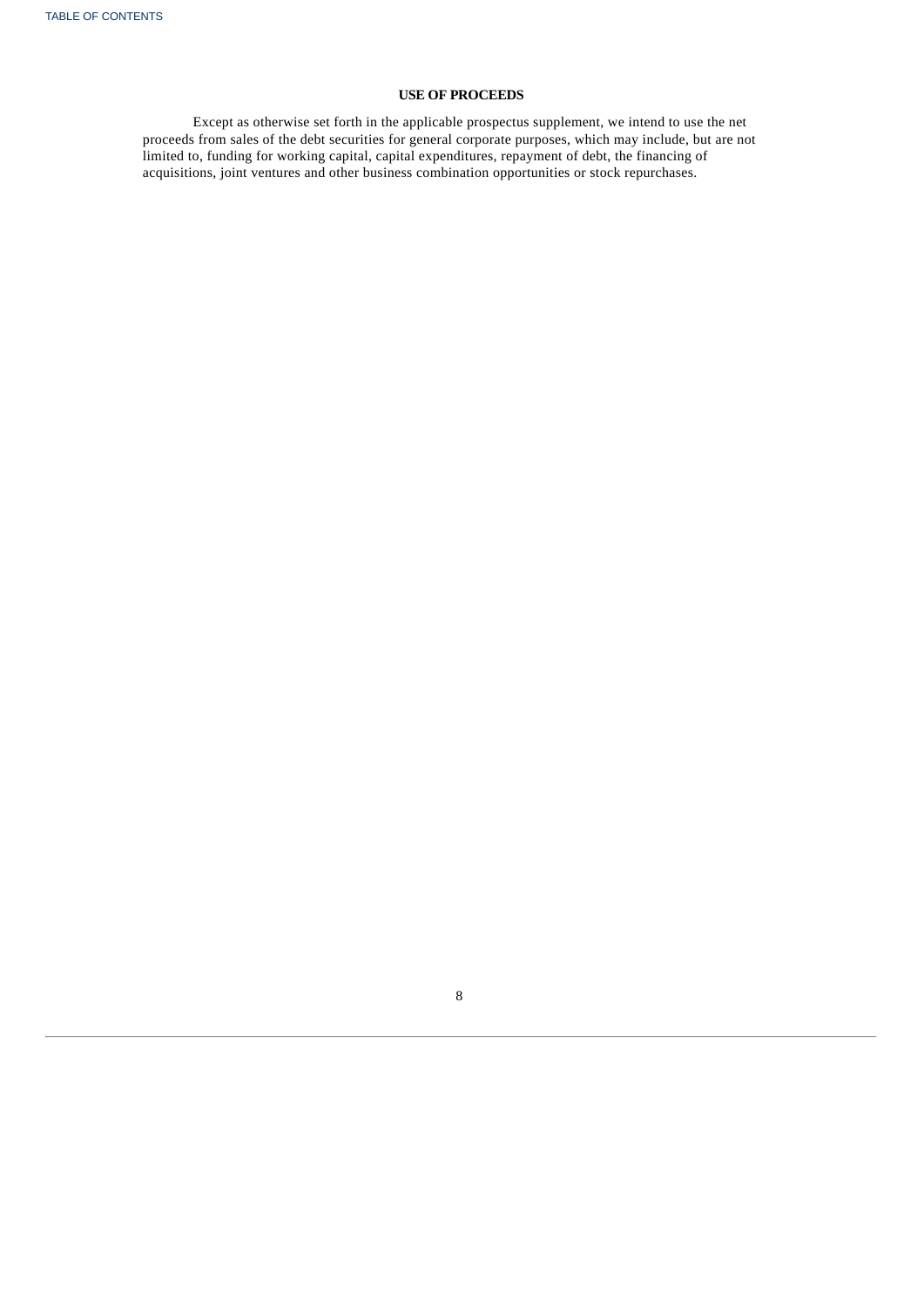## **DESCRIPTION OF THE DEBT SECURITIES**

The debt securities offered hereby will be issued under an Indenture, dated as of January 12, 1994, between Carpenter Technology and U.S. Bank National Association, as successor Trustee to Morgan Guaranty Trust Company of New York and U.S. Bank Trust National Association (the "Trustee"), as it may be amended or supplemented from time to time (the "Indenture"). The debt securities may be issued from time to time in one or more series. The particular terms of each series, or of debt securities forming a part of a series, which are offered by a prospectus supplement, will be described in such prospectus supplement.

The following summary of certain provisions of the Indenture does not purport to be complete and is subject to, and is qualified in its entirety by reference to, all provisions of the Indenture, including the definitions therein of certain terms which are not otherwise defined in this prospectus. The terms of the Indenture are also governed by certain provisions contained in the Trust Indenture Act of 1939, as amended (the "TIA"). Certain capitalized terms used below but not defined herein have the meanings ascribed to them in the Indenture.

#### **General**

The Indenture provides that debt securities in separate series may be issued thereunder from time to time without limitation as to aggregate principal amount. Carpenter Technology may specify a maximum aggregate principal amount for the debt securities of any series. The debt securities are to have such terms and provisions which are not inconsistent with the Indenture, including as to maturity, principal and interest, as Carpenter Technology may determine. The debt securities will be unsecured obligations of Carpenter Technology and will rank on a parity with all other unsecured and unsubordinated indebtedness of Carpenter Technology.

The applicable prospectus supplement will set forth the price or prices at which the debt securities to be offered will be issued and will describe the following terms of such debt securities:

- the title of such debt securities,
- any limit on the aggregate principal amount of such debt securities or the series of which they are a part,
- the person to whom interest on such debt securities will be payable,
- the date or dates on which the principal of any of such debt securities will be payable,
- the rate or rates at which any of such debt securities will bear interest, if any, the date or dates from which any such interest will accrue, the interest payment dates on which any such interest will be payable and the regular record date for any such interest payable on any interest payment date,
- the place or places where the principal of and any premium and interest on any of such debt securities will be payable,
- the period or periods within which, the price or prices at which and the terms and conditions on which any of such debt securities may be redeemed, in whole or in part, at the option of Carpenter Technology,
- the obligation, if any, of Carpenter Technology to redeem or purchase any of such debt securities pursuant to any sinking fund or analogous provision or at the option of the holder thereof, and the period or periods within which, the price or prices at which and the terms and conditions on which any of such debt securities will be redeemed or purchased, in whole or in part, pursuant to any such obligation,
- the denominations in which any of such debt securities will be issuable, if other than denominations of \$1,000 and any integral multiples thereof,
- if the amount of principal of or any premium or interest on any of such debt securities may be determined with reference to an index or pursuant to a formula, the manner in which such amounts will be determined,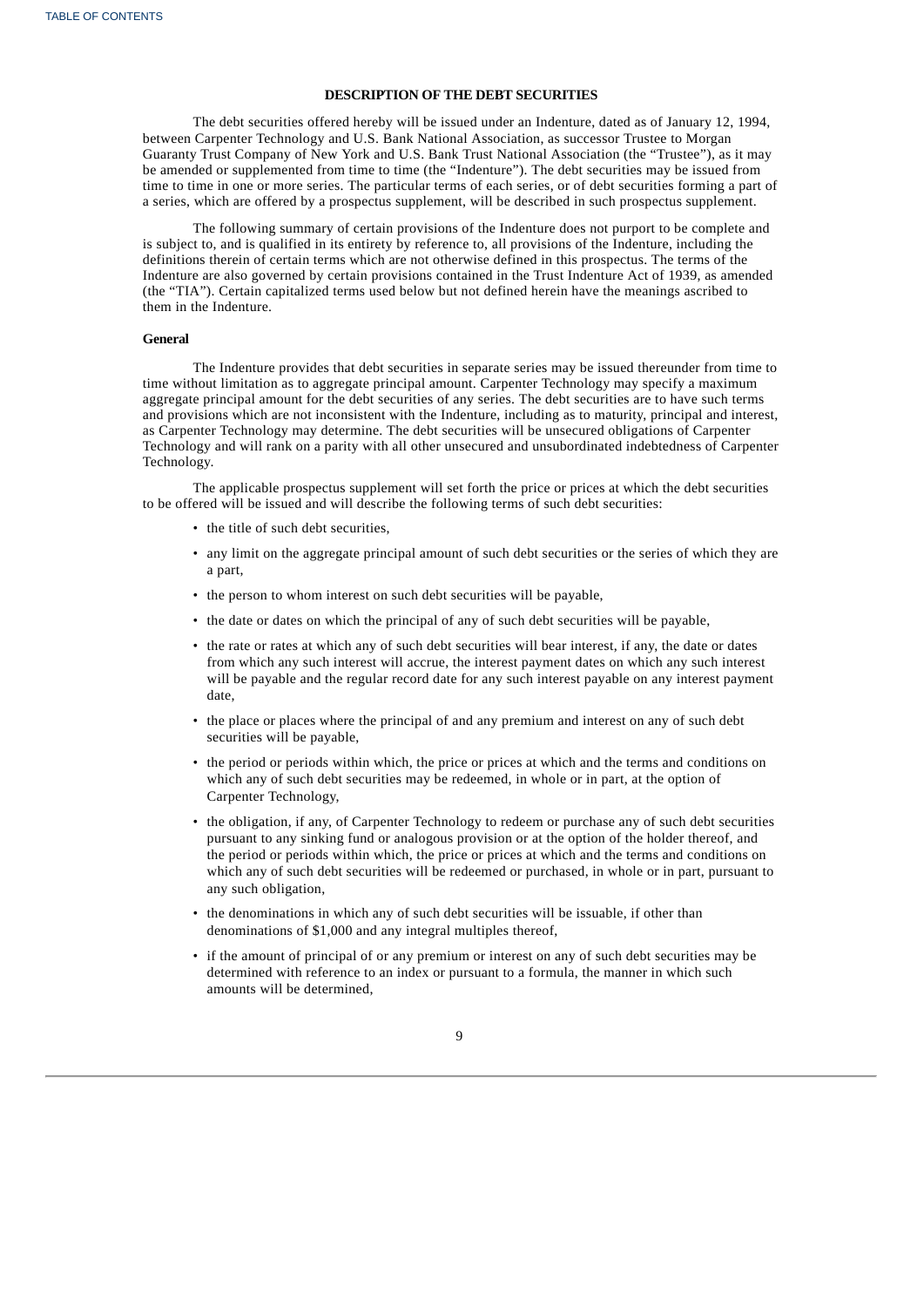- if other than the currency of the United States of America, the currency, currencies or currency units in which the principal of or any premium or interest on any of such debt securities will be payable (and the manner in which the equivalent of the principal amount thereof in the currency of the United States of America is to be determined for any purpose, including for the purpose of determining the principal amount deemed to be outstanding at any time),
- if the principal of or any premium or interest on any of such debt securities is to be payable, at the election of Carpenter Technology or the holder thereof, in one or more currencies or currency units other than those in which such debt securities are stated to be payable, the currency, currencies or currency units in which payment of any such amount as to which such election is made will be payable, the periods within which and the terms and conditions upon which such election is to be made and the amount so payable (or the manner in which such amount is to be determined),
- if other than the entire principal amount thereof, the portion of the principal amount of any of such debt securities which will be payable upon declaration of acceleration of the maturity thereof,
- if the principal amount payable at the stated maturity of any of such debt securities will not be determinable as of any one or more dates prior to the stated maturity, the amount which will be deemed to be such principal amount as of any such date for any purpose, including the principal amount thereof which will be due and payable upon any maturity other than the stated maturity or which will be deemed to be outstanding as of any such date (or, in any such case, the manner in which such deemed principal amount is to be determined),
- if applicable, that such debt securities, in whole or any specified part, are defeasible pursuant to the provisions of the Indenture described under "Defeasance and Covenant Defeasance — Defeasance and Discharge" or "Defeasance and Covenant Defeasance — Defeasance of Certain Covenants," or under both such captions,
- whether any of such debt securities will be issuable in whole or in part in the form of one or more global securities and, if so, the respective Depositaries for such global securities, the form of any legend or legends to be borne by any such global security in addition to or in lieu of the legend referred to under "Global Securities" and, if different from those described under such caption, any circumstances under which any such global security may be exchanged in whole or in part for debt securities registered, and any transfer of such global security in whole or in part may be registered, in the names of Persons other than the Depositary for such global security or its nominee,
- any addition to or change in the events of default applicable to any of such debt securities and any change in the right of the Trustee or the holders to declare the principal amount of any of such debt securities due and payable,
- any addition to or change in the covenants in the Indenture, including those described under "Certain Restrictive Covenants" applicable to any of such debt securities, and
- any other terms of such debt securities not inconsistent with the provisions of the Indenture.

Debt securities, including original issue discount securities, may be sold at a substantial discount below their principal amount. Certain special United States federal income tax considerations (if any) applicable to debt securities sold at an original issue discount may be described in the applicable prospectus supplement. In addition, certain special United States federal income tax or other considerations (if any) applicable to any debt securities which are denominated in a currency or currency unit other than United States dollars may be described in the applicable prospectus supplement.

## **Form, Exchange and Transfer**

The debt securities of each series will be issuable only in fully registered form, without coupons, and, unless otherwise specified in the applicable prospectus supplement, only in denominations of \$1,000 and any integral multiples thereof.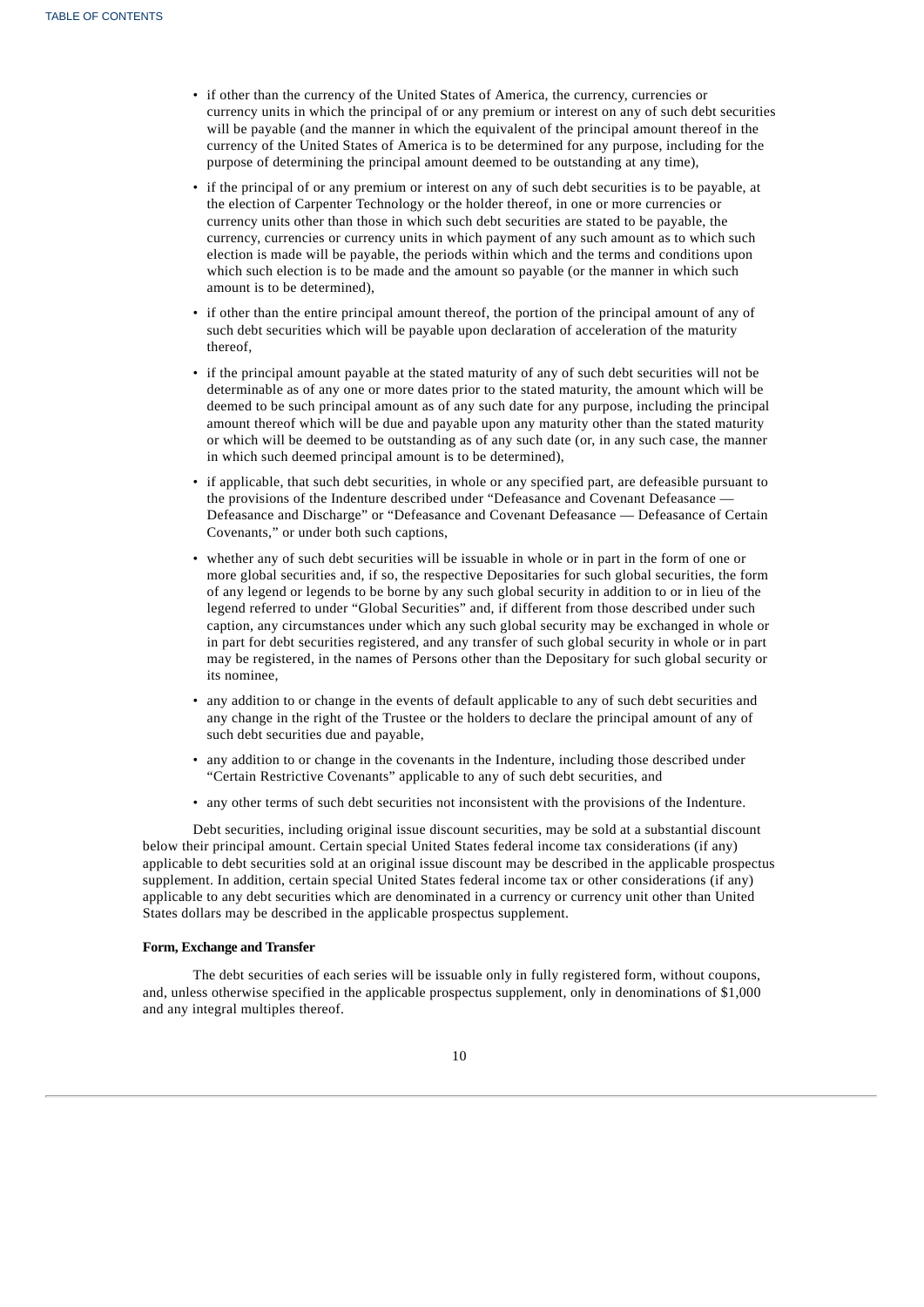At the option of the holder, subject to the terms of the Indenture and the limitations applicable to global securities, debt securities of each series will be exchangeable for other debt securities of the same series of any authorized denomination and of a like tenor and aggregate principal amount.

Subject to the terms of the Indenture and the limitations applicable to global securities, debt securities may be presented for exchange as provided above or for registration of transfer (duly endorsed or with the form of transfer endorsed thereon duly executed) at the office of the Security Registrar or at the office of any transfer agent designated by Carpenter Technology for such purpose. No service charge will be made for any registration of transfer or exchange of debt securities, but Carpenter Technology may require payment of a sum sufficient to cover any tax or other governmental charge payable in connection therewith. Such transfer or exchange will be effected upon the Security Registrar or such transfer agent, as the case may be, being satisfied with the documents of title and identity of the person making the request. Carpenter Technology has appointed the Trustee as Security Registrar. Any transfer agent (in addition to the Security Registrar) initially designated by Carpenter Technology for any debt securities will be named in the applicable prospectus supplement. Carpenter Technology may at any time designate additional transfer agents or rescind the designation of any transfer agent or approve a change in the office through which any transfer agent acts, except that Carpenter Technology will be required to maintain a transfer agent in each place of payment for the debt securities of each series.

If the debt securities of any series (or of any series and specified terms) are to be redeemed in part, Carpenter Technology will not be required to (i) issue, register the transfer of or exchange any debt security of that series (or of that series and specified terms, as the case may be) during a period beginning at the opening of business 15 days before the day of mailing of a notice of redemption of any such debt security that may be selected for redemption and ending at the close of business on the day of such mailing or (ii) register the transfer of or exchange any debt security so selected for redemption, in whole or in part, except the unredeemed portion of any such debt security being redeemed in part.

#### **Global Securities**

Some or all of the debt securities of any series may be represented, in whole or in part, by one or more global securities which will have an aggregate principal amount equal to that of the debt securities represented thereby. Each global security will be registered in the name of a depositary or a nominee thereof identified in the applicable prospectus supplement, will be deposited with such depositary or nominee or a custodian therefor and will bear a legend regarding the restrictions on exchanges and registration of transfer thereof referred to below and any such other matters as may be provided for pursuant to the Indenture.

Notwithstanding any provision of the Indenture or any debt security described herein, no global security may be exchanged in whole or in part for debt securities registered, and no transfer of a global security in whole or in part may be registered, in the name of any person other than the depositary for such global security or any nominee of such depositary unless (i) the depositary has notified Carpenter Technology that it is unwilling or unable to continue as depositary for such global security or has ceased to be qualified to act as such as required by the Indenture, (ii) there shall have occurred and be continuing an event of default with respect to the debt securities represented by such global security or (iii) there shall exist such circumstances, if any, in addition to or in lieu of those described above as may be described in the applicable prospectus supplement. All debt securities issued in exchange for a global security or any portion thereof will be registered in such names as the depositary may direct. As long as the depositary, or its nominee, is the registered holder of a global security, the depositary or such nominee, as the case may be, will be considered the sole owner and holder of such global security and the debt securities represented thereby for all purposes under the debt securities and the Indenture. Except in the limited circumstances referred to above, owners of beneficial interests in a global security will not be entitled to have such global security or any debt securities represented thereby registered in their names, will not receive or be entitled to receive physical delivery of certificated debt securities in exchange therefor and will not be considered to be the owners or holders of such global security or any debt securities represented thereby for any purpose under the debt securities or the Indenture. All payments of principal of and any premium and interest on a global security will be made to the depositary or its nominee, as the case may be, as the holder thereof. The laws of some jurisdictions require that certain purchasers of debt securities take physical delivery of such debt securities in definitive form. These laws may impair the ability to transfer beneficial interests in a global security.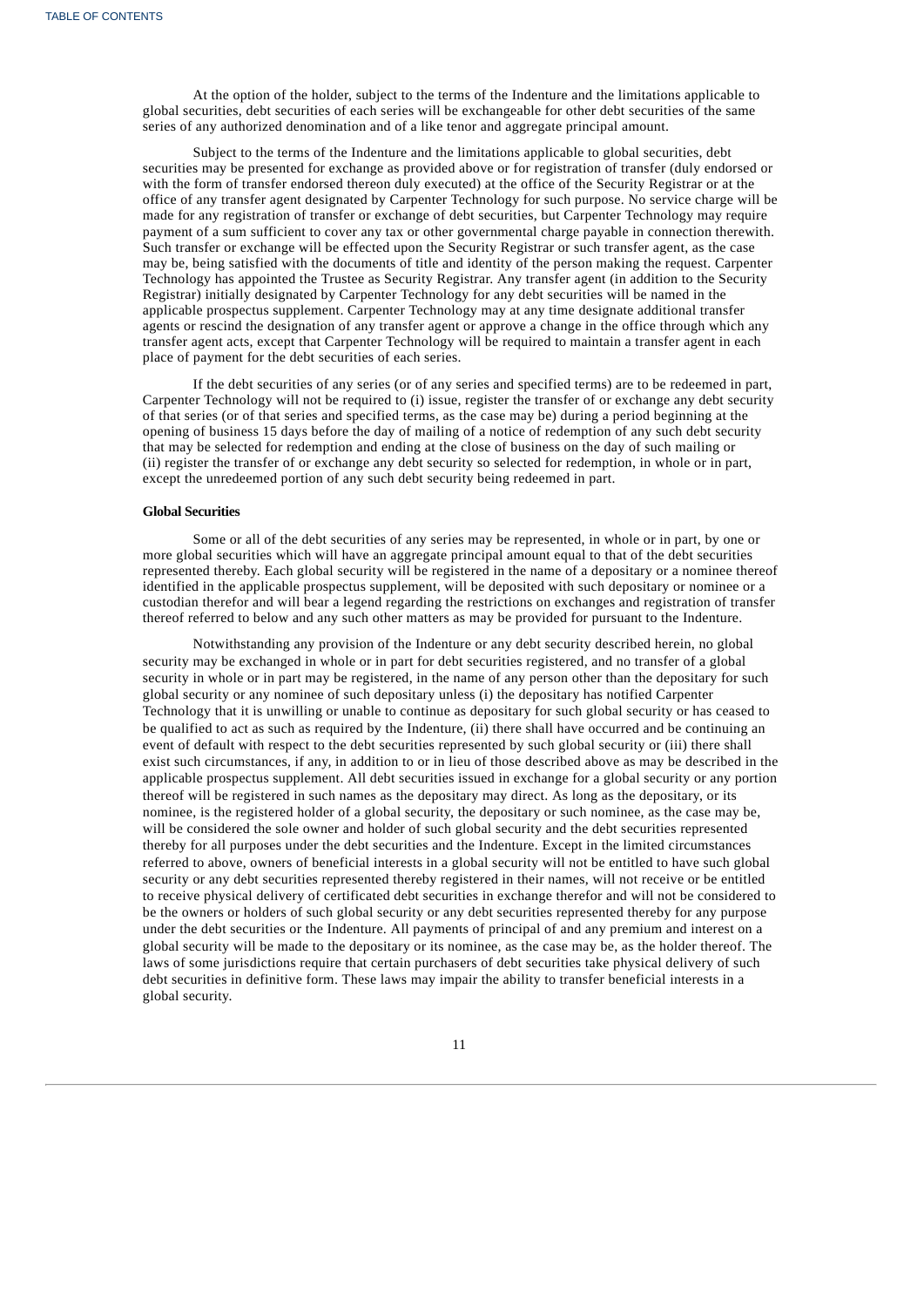Ownership of beneficial interests in a global security will be limited to institutions that have accounts with the depositary or its nominee ("participants") and to persons that may hold beneficial interests through participants. In connection with the issuance of any global security, the depositary will credit, on its bookentry registration and transfer system, the respective principal amounts of debt securities represented by the global security to the accounts of its participants. Ownership of beneficial interests in a global security will be shown only on, and the transfer of those ownership interests will be effected only through, records maintained by the depositary (with respect to participants' interests) or any such participant (with respect to interests of persons held by such participants on their behalf). Payments, transfers, exchanges and other matters relating to beneficial interests in a global security may be subject to various policies and procedures adopted by the depositary from time to time. None of Carpenter Technology, the Trustee or any agent of Carpenter Technology or the Trustee will have any responsibility or liability for any aspect of the depositary's or any participant's records relating to, or for payments made on account of, beneficial interests in a global security, or for maintaining, supervising or reviewing any records relating to such beneficial interests.

Secondary trading in notes and debentures of corporate issuers is generally settled in clearing-house or next-day funds. In contrast, beneficial interests in a global security, in some cases, may trade in the depositary's same-day funds settlement system, in which secondary market trading activity in those beneficial interests would be required by the depositary to settle in immediately available funds. There is no assurance as to the effect, if any, that settlement in immediately available funds would have on trading activity in such beneficial interests. Also, settlement for purchases of beneficial interests in a global security upon the original issuance thereof may be required to be made in immediately available funds.

## **Payment and Paying Agents**

Unless otherwise indicated in the applicable prospectus supplement, payment of interest on a debt security on any interest payment date will be made to the person in whose name such debt security (or one or more predecessor securities) is registered at the close of business on the regular record date for such interest.

Unless otherwise indicated in the applicable prospectus supplement, principal of and any premium and interest on the debt securities of a particular series will be payable at the office of such paying agent or paying agents as Carpenter Technology may designate for such purpose from time to time, except that at the option of Carpenter Technology payment of any interest may be made by check mailed to the address of the person entitled thereto as such address appears in the security register. Unless otherwise indicated in the applicable prospectus supplement, U.S. Bank National Association will be designated as Carpenter Technology's sole paying agent for payments with respect to debt securities of each series. Any other paying agents initially designated by Carpenter Technology for the debt securities of a particular series will be named in the applicable prospectus supplement. Carpenter Technology may at any time designate additional paying agents or rescind the designation of any paying agent or approve a change in the office through which any paying agent acts, except that Carpenter Technology will be required to maintain a paying agent in each place of payment for the debt securities of a particular series.

All moneys paid by Carpenter Technology to a paying agent for the payment of the principal of or any premium or interest on any debt security which remain unclaimed for two years after such principal premium or interest has become due and payable will be repaid to Carpenter Technology, and the holder of such debt security thereafter may look only to Carpenter Technology for payment thereof.

## **Certain Definitions**

"*Attributable Debt*" means, as to any particular lease under which any person is at the time liable and at any date as of which the amount thereof is to be determined, the total net amount of rent required to be paid by such person under such lease during the remaining primary term thereof, discounted from the respective due dates thereof to such date at the same rate per annum as the rate of interest borne by the outstanding debt securities, on a weighted average basis. The net amount of rent required to be paid under any such lease for any such period shall be the aggregate amount of the rent payable by the lessee with respect to such period after excluding amounts required to be paid on account of maintenance and repairs, insurance, taxes, assessments, water rates and similar charges. In the case of any lease which is terminable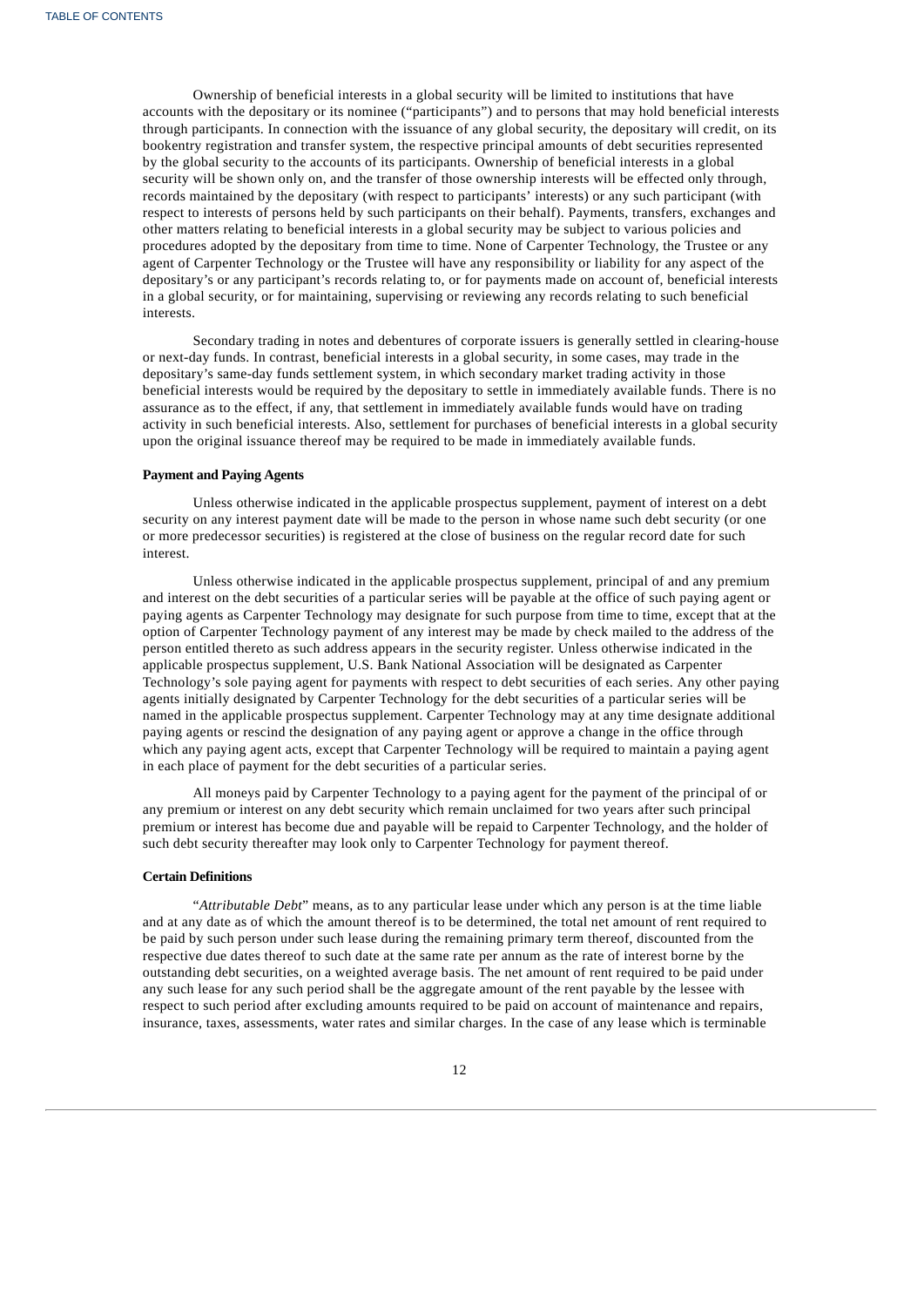by the lessee upon the payment of a penalty, such net amount shall also include the amount of such penalty, but no rent shall be considered as required to be paid under such lease subsequent to the first date upon which it may be so terminated.

"*Capital Stock*," as applied to the stock of any corporation, means the capital stock of every class whether now or hereafter authorized, regardless of whether such capital stock shall be limited to a fixed sum or percentage with respect to the rights of the holders thereof to participate in dividends and in the distribution of assets upon the voluntary or involuntary liquidation, dissolution or winding up of such corporation.

"*Consolidated Net Tangible Assets*" means the aggregate amount of assets (less applicable reserves and other properly deductible items) after deducting therefrom (i) all liabilities other than (a) deferred income taxes, (b) Funded Debt and (c) shareholders' equity (including all preferred stock whether or not redeemable) and (ii) all goodwill, trade names, trademarks, patents, organization expenses and other like intangibles, all as set forth on the most recent balance sheet of Carpenter Technology and its consolidated Subsidiaries and computed in accordance with generally accepted accounting principles.

"*Funded Debt*" means (i) all indebtedness for money borrowed having a maturity of more than 12 months from the date as of which the determination is made or having a maturity of 12 months or less but by its terms being renewable or extendible beyond 12 months from such date at the option of the borrower and (ii) rental obligations payable more than 12 months from such date under leases which are capitalized in accordance with generally accepted accounting principles (such rental obligations to be included as Funded Debt at the amount so capitalized at the date of such computation and to be included for the purposes of the definition of Consolidated Net Tangible Assets both as an asset and as Funded Debt at the respective amounts so capitalized).

"*Principal Property*" means any manufacturing or processing plant or warehouse owned at the date of the Indenture or thereafter acquired by Carpenter Technology or any Restricted Subsidiary of Carpenter Technology which is located within the United States of America and the gross book value (including related land and improvements thereon and all machinery and equipment included therein without deduction of any depreciation reserves) of which on the date as of which the determination is being made exceeds 2% of Consolidated Net Tangible Assets, other than (i) any property which in the opinion of Carpenter Technology's Board of Directors is not of material importance to the total business conducted by Carpenter Technology as an entirety or (ii) any portion of a particular property which is similarly found not to be of material importance to the use or operation of such property.

"*Restricted Subsidiary*" means a Subsidiary of Carpenter Technology (i) substantially all the property of which is located, or substantially all the business of which is carried on, within the United States of America and (ii) which owns a Principal Property.

"*Subsidiary*" means any corporation more than 50% of the outstanding voting stock of which is owned or controlled, directly or indirectly, by (i) Carpenter Technology, (ii) Carpenter Technology and one or more Subsidiaries or (iii) one or more Subsidiaries. For the purposes of this definition, "voting stock" means stock which ordinarily has voting power for the election of directors, whether at all times or only so long as no senior class has such voting power by reason of any contingency.

"*U.S. Government Obligation*" means (x) any security which is (i) a direct obligation of the United States of America for the payment of which the full faith and credit of the United States of America is pledged or (ii) an obligation of a Person controlled or supervised by and acting as an agency or instrumentality of the United States of America the payment of which is unconditionally guaranteed as a full faith and credit obligation by the United States of America, which, in either case (i) or (ii), is not callable or redeemable at the option of the issuer thereof, and (y) any depositary receipt issued by a bank (as defined in Section 3(a)(2) of the Securities Act) as custodian with respect to any U.S. Government Obligation which is specified in clause (x) above and held by such bank for the account of the holder of such depositary receipt, or with respect to any such payment of principal of or interest on any U.S. Government Obligation which is so specified and held, provided that (except as required by law) such custodian is not authorized to make any deduction from the amount payable to the holder of such depositary receipt from any amount received by the custodian in respect of the U.S. Government Obligation or the specific payment of principal or interest evidenced by such depositary receipt.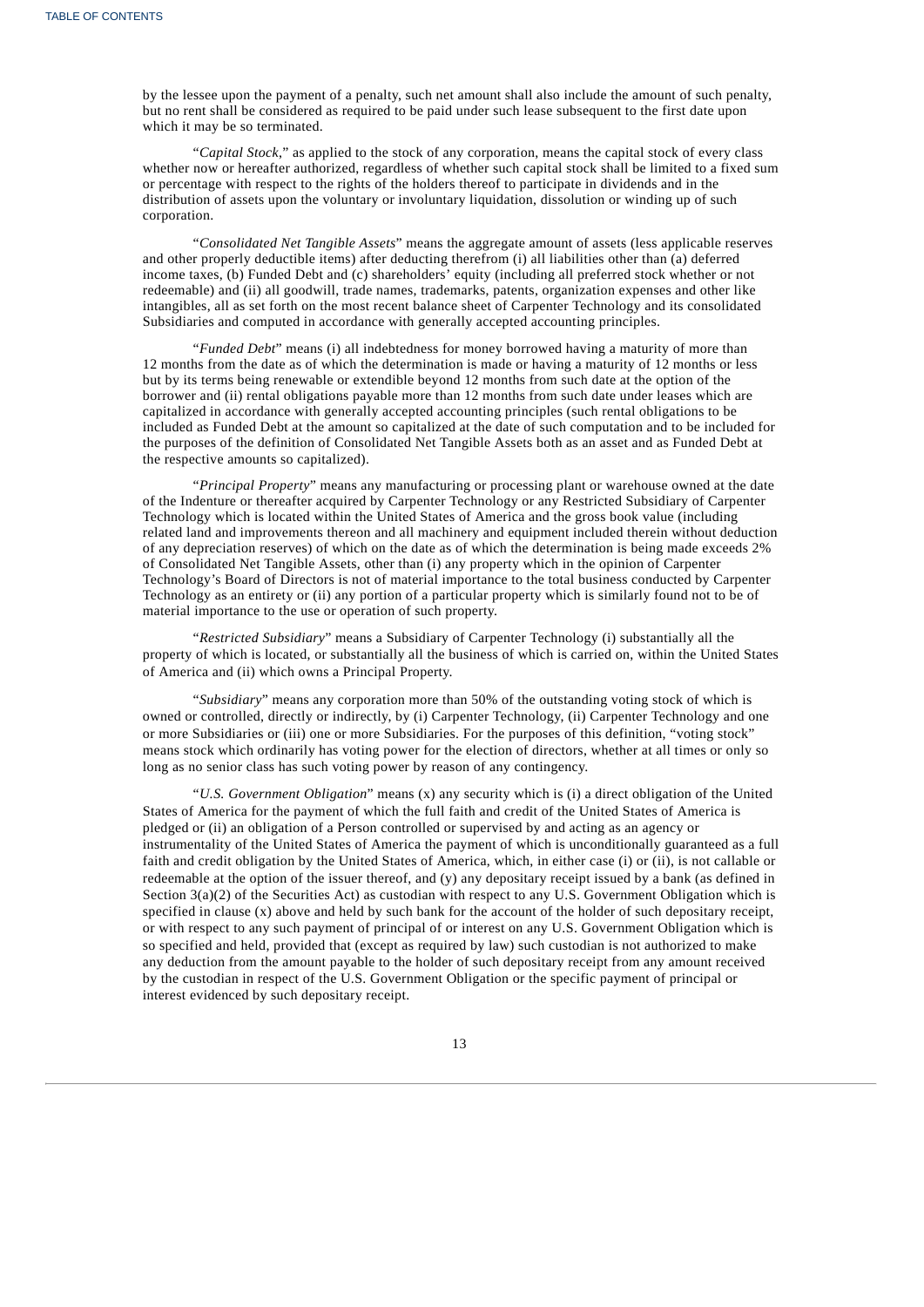## **Certain Covenants of Carpenter Technology**

#### *Restrictions on Secured Debt*

If Carpenter Technology or any Restricted Subsidiary shall incur, issue, assume or guarantee any loans or notes, bonds, debentures or other similar evidences of indebtedness for money borrowed ("Debt") secured by a mortgage, pledge or lien ("Mortgage") on any Principal Property of Carpenter Technology or any Restricted Subsidiary, or on any shares of Capital Stock or Debt of any Restricted Subsidiary, Carpenter Technology will provide or cause such Restricted Subsidiary to provide that the debt securities (together with, if Carpenter Technology shall so determine, any other Debt of Carpenter Technology or such Restricted Subsidiary then existing or thereafter created which is not subordinated to the debt securities) be secured equally and ratably with (or, at Carpenter Technology's option, prior to) such secured Debt, unless, after giving effect thereto, the aggregate amount of all such secured Debt, together with all Attributable Debt of Carpenter Technology and its Restricted Subsidiaries with respect to sale and leaseback transactions involving Principal Properties (with the exception of such transactions which are excluded as described in "Restrictions on Sales and Leasebacks" below), would not exceed 5% of Consolidated Net Tangible Assets.

The above restrictions will not apply to, and there will be excluded from secured Debt in any computation under such restriction, Debt secured by (i) Mortgages on property of, or on any shares of Capital Stock of or Debt of, any corporation existing at the time such corporation becomes a Restricted Subsidiary, (ii) Mortgages in favor of Carpenter Technology or a Restricted Subsidiary, (iii) Mortgages in favor of governmental bodies to secure progress, advance or other payments, (iv) Mortgages on property, shares of Capital Stock or Debt existing at the time of acquisition thereof (including acquisition through merger or consolidation) and purchase money and construction Mortgages which are entered into within specified time limits, (v) Mortgages securing industrial revenue or pollution control bonds and (vi) any extension, renewal or replacement, as a whole or in part, of any Mortgage referred to in the foregoing clauses (i) through (v) inclusive so long as such extension, renewal or replacement is limited to all or part of the same property, shares of Capital Stock or Debt that secured the Mortgage extended, renewed or replaced (plus improvements on such property).

#### *Restrictions on Sales and Leasebacks*

Neither Carpenter Technology nor any Restricted Subsidiary will enter into any sale and leaseback transaction involving any Principal Property, unless, after giving effect thereto, the aggregate amount of all Attributable Debt with respect to such transactions plus all Debt secured by Mortgages on Principal Properties or shares of Capital Stock or Debt of a Restricted Subsidiary (with the exception of secured Debt which is excluded as described in "Restrictions on Secured Debt" above) would not exceed 5% of Consolidated Net Tangible Assets.

The above restrictions will not apply to, and there will be excluded from Attributable Debt in any computation under such restriction, any sale and leaseback transaction if (i) the lease is for a period, including renewal rights, of not in excess of three years, (ii) the sale and leaseback transaction of the Principal Property is made prior to, at the time of or within 180 days after its acquisition or construction, (iii) the lease secures or relates to industrial revenue or pollution control bonds, (iv) the transaction is between Carpenter Technology and a Restricted Subsidiary or between Restricted Subsidiaries or (v) Carpenter Technology or such Restricted Subsidiary within 180 days after the sale or transfer applies an amount equal to the greater of the net proceeds of the sale of the Principal Property leased pursuant to such arrangement or the fair market value of the Principal Property so leased at the time of entering into such arrangement to (a) the retirement of the debt securities or certain Funded Debt of Carpenter Technology ranking on a parity or senior to the debt securities or Funded Debt of a Restricted Subsidiary or (b) the purchase of other property which will constitute Principal Property having a fair market value, in the opinion of Carpenter Technology's Board of Directors, at least equal to the fair market value of the Principal Property so leased. The amount to be applied to the retirement of such Funded Debt of Carpenter Technology or a Restricted Subsidiary shall be reduced by (x) the principal amount of any debt securities (or other notes or debentures constituting such Funded Debt) delivered within such 180-day period to the Trustee or other applicable trustee for retirement and cancellation and (y) the principal amount of such Funded Debt other than items referred to in the preceding clause (x), voluntarily retired by Carpenter Technology or a Restricted Subsidiary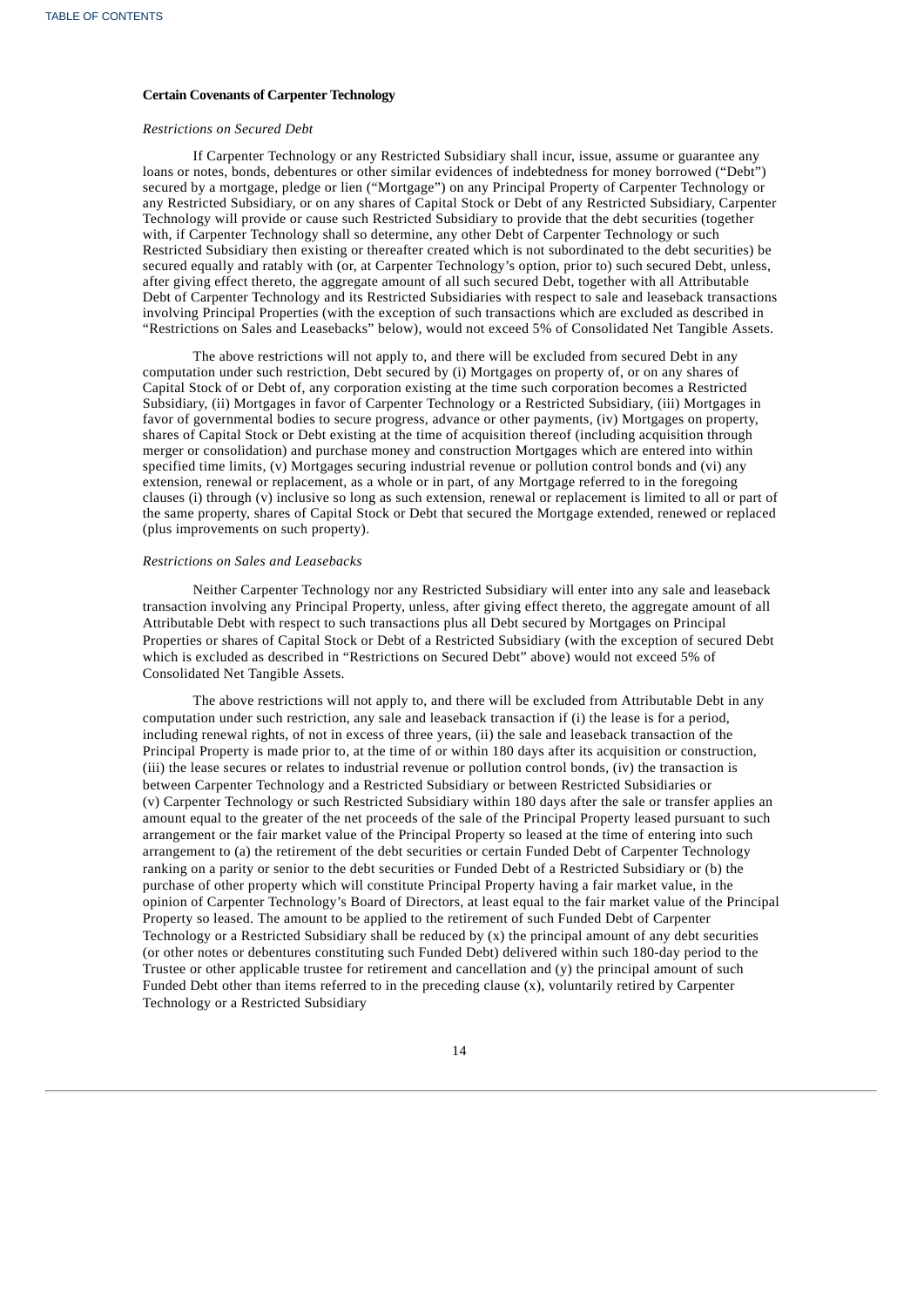within 180 days after such sale, provided that, notwithstanding the foregoing, no retirement referred to in this paragraph may be effected by payment at maturity or pursuant to any mandatory sinking fund payment or any mandatory prepayment provision.

Except as described in "Restrictions on Secured Debt" and "Restrictions on Sales and Leasebacks," the Indenture does not contain any covenants or provisions that may afford holders of the debt securities protection in the event of a highly leveraged transaction.

#### **Successor Company**

The Indenture provides that no consolidation or merger of Carpenter Technology with or into any other corporation and no conveyance, transfer or lease of its properties and assets substantially as an entirety to any person may be made unless (i) the corporation formed by or resulting from any such consolidation or merger or which shall have received the transfer of such property and assets shall be a corporation organized and existing under the laws of the United States, any State thereof or the District of Columbia and shall expressly assume by a supplemental indenture payment of the principal of, premium (if any) and interest on the debt securities and the performance and observance of the Indenture, (ii) immediately after giving effect to such transaction, no Event of Default, and no event which, after notice or lapse of time or both, would become an Event of Default shall have occurred and be continuing and (iii) Carpenter Technology shall have delivered to the Trustee an officers' certificate and an opinion of counsel, each stating that the consolidation, merger, conveyance, transfer or lease, and if a supplemental indenture is required for such transaction, such supplemental indenture, complies with the above requirements of the Indenture.

# **Events of Default**

Each of the following constitutes an Event of Default under the Indenture with respect to the debt securities of any series: (a) failure to pay principal of or any premium on any debt security of that series at its maturity; (b) failure to pay any interest on any debt securities of that series when due, and continuance of such failure for a period of 30 days; (c) failure to deposit any sinking fund payment, when due, in respect of any debt security of that series; (d) failure to perform, or breach of, any other covenant of Carpenter Technology in the Indenture (other than a covenant or warranty included in the Indenture solely for the benefit of a series other than that series), continued for 60 days after written notice has been given by the Trustee, or the holders of at least 25% in principal amount of the Outstanding debt securities of that series as provided in the Indenture; (e) certain defaults by Carpenter Technology or any of its Restricted Subsidiaries under any bond, debenture, note or other evidence of indebtedness for money borrowed in excess of \$3,000,000, under any capitalized lease or under any mortgage, indenture or instrument, which default (i) consists of a failure to pay any such indebtedness or liability upon its stated maturity or (ii) results in such indebtedness or liability becoming or being declared due and payable prior to the date on which it would otherwise have become due and payable, and continuance thereof for 10 days after written notice has been given by the Trustee, or the holders of at least 25% in principal amount of the outstanding debt securities of that series, as provided in the Indenture; (f) certain events of bankruptcy, insolvency or reorganization; and (g) any other Event of Default provided with respect to debt securities of that series.

If an Event of Default (other than an Event of Default described in clause (f) above) with respect to the debt securities of any series at the time outstanding shall occur and be continuing, either the Trustee or the holders of at least 25% in aggregate principal amount of the outstanding debt securities of that series by notice as provided in the Indenture may declare the principal amount of the debt securities of that series (or, in the case of any security that is an original issue discount security or the principal amount of which is not then determinable, such portion of the principal amount of such security, or such other amount in lieu of such principal amount, as may be specified in the terms of such security) to be due and payable immediately. If an Event of Default described in clause (f) above with respect to the debt securities of any series at the time outstanding shall occur, the principal amount of all the debt securities of that series (or, in the case of any such original issue discount security or other security, such specified amount) will automatically, and without any action by the Trustee or any holder, become immediately due and payable. After any such acceleration, but before a judgment or decree based on acceleration, the holders of a majority in aggregate principal amount of the outstanding debt securities of that series may, under certain circumstances, rescind and annul such acceleration if Carpenter Technology has paid or deposited with the Trustee all sums sufficient to pay overdue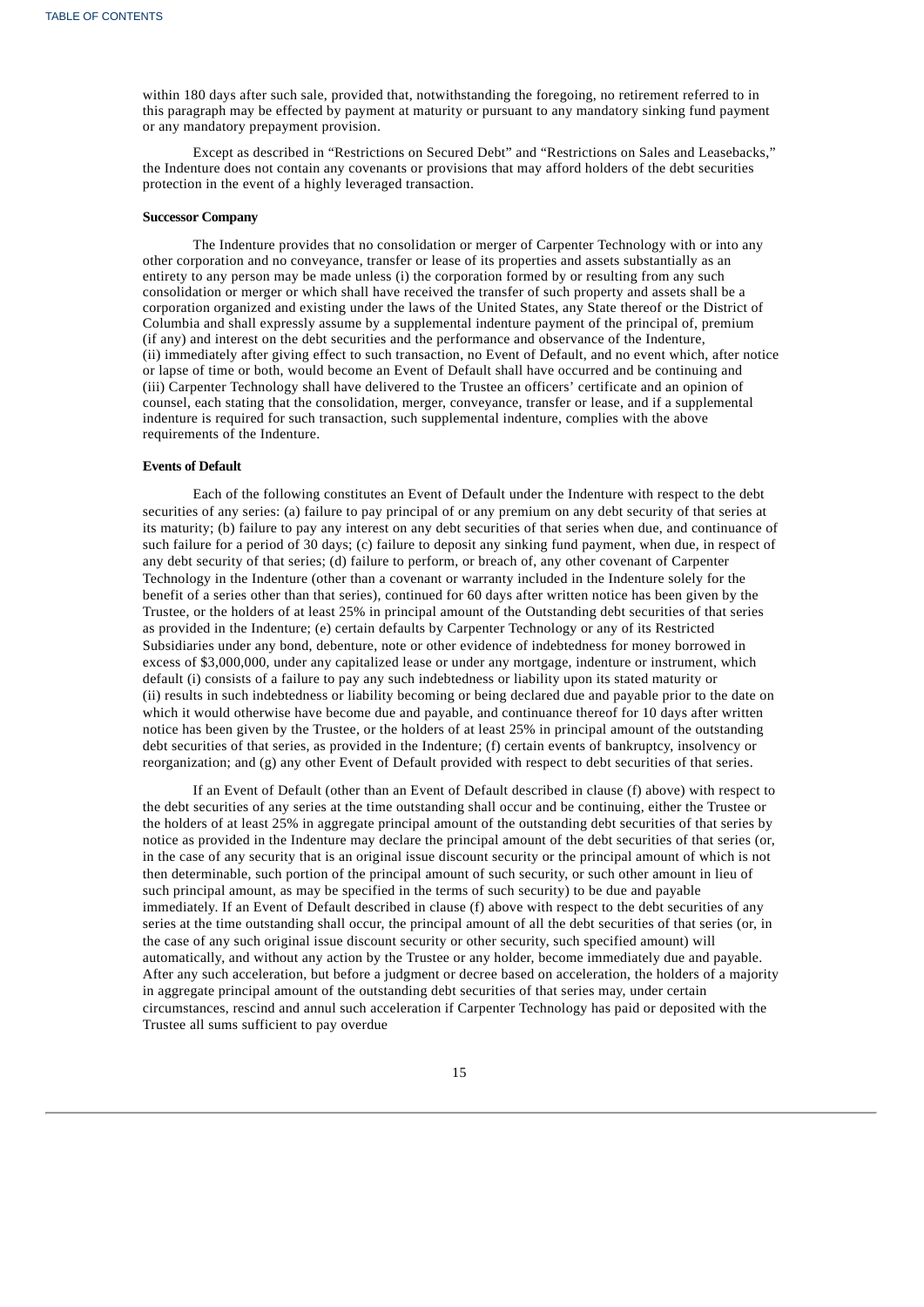interest and other amounts required under the Indenture and all Events of Default, other than the nonpayment of accelerated principal (or other specified amount), have been cured or waived as provided in the Indenture. For information as to waiver of defaults, see "Modification and Waiver."

Subject to the provisions of the Indenture relating to the duties of the Trustee in case an Event of Default shall occur and be continuing, the Trustee will be under no obligation to exercise any of its rights or powers under the Indenture at the request or direction of any of the holders, unless such holders shall have offered to the Trustee reasonable indemnity. Subject to such provisions for the indemnification of the Trustee, the holders of a majority in aggregate principal amount of the outstanding debt securities of any series will have the right to direct the time, method and place of conducting any proceeding for any remedy available to the Trustee or exercising any trust or power conferred on the Trustee with respect to the debt securities of that series, provided that such direction shall not be in conflict with any rule of law or the Indenture, the Trustee may take any other action deemed proper by the Trustee which is not inconsistent with such direction, and such direction shall not involve the Trustee in personal liability or be unjustly prejudicial to holders not joining therein.

No holder of a debt security of any series will have any right to institute any proceeding with respect to the Indenture, or for the appointment of a receiver or a trustee, or for any other remedy thereunder, unless (i) such holder has previously given to the Trustee written notice of a continuing Event of Default with respect to the debt securities of that series, (ii) the holders of at least 25% in aggregate principal amount of the outstanding debt securities of that series have made written request, and such holder or holders have offered reasonable indemnity, to the Trustee to institute such proceeding as trustee and (iii) the Trustee has failed to institute such proceeding, and has not received from the holders of a majority in aggregate principal amount of the outstanding debt securities of that series a direction inconsistent with such request, within 60 days after such notice, request and offer of indemnity. However, such limitations do not apply to a suit instituted by a holder of a debt security for the enforcement of payment of the principal of or any premium or interest on such debt security on or after the applicable due date specified in such debt security. Carpenter Technology will be required to furnish to the Trustee annually a statement by certain of its officers as to whether or not Carpenter Technology, to its knowledge, is in default in the performance or observance of any of the terms, provisions and conditions of the Indenture and, if so, specifying all such known defaults.

#### **Modification and Waiver**

Modifications and amendments of the Indenture may be made by Carpenter Technology and the Trustee with the consent of the holders of a majority in aggregate principal amount of the outstanding debt securities of each series affected by such modification or amendment; provided, however, that no such modification or amendment may, without the consent of the holder of each outstanding debt security affected thereby, (a) change the stated maturity of the principal of, or any installment of principal of or interest on, any debt security, (b) reduce the principal amount of, or any premium payable upon redemption or interest on, any debt security, (c) reduce the amount of principal of an original issue discount security or any other debt security payable upon acceleration of the maturity thereof, (d) change the place or currency of payment of principal of, or any premium or interest on, any debt security, (e) impair the right to institute suit for the enforcement of any payment on or with respect to any debt security, (f) reduce the percentage in principal amount of outstanding debt securities of any series, the consent of whose holders is required for modification or amendment of the Indenture, (g) reduce the percentage in principal amount of outstanding debt securities of any series necessary for waiver of compliance with certain provisions of the Indenture or for waiver of certain defaults or (h) modify such provisions with respect to modification and waiver.

Modifications and amendments of the Indenture may be made by Carpenter Technology and the Trustee without the consent of the holders to (a) evidence the succession of any person to Carpenter Technology, (b) add to the covenants of Carpenter Technology for the benefit of the holders of all or any series of debt securities, (c) add additional Events of Default for the benefit of the holders of all or any series of debt securities, (d) permit or facilitate the issuance of securities of any series in bearer form or uncertificated form, (e) add, change or eliminate any provision of the Indenture in respect of one or more series of debt securities so long as these additions, changes or eliminations do not apply to debt securities of any series created prior to such additions, changes or eliminations and entitled to the benefit of such provisions, or modify the rights of any holder of any such debt securities with respect to such provisions, or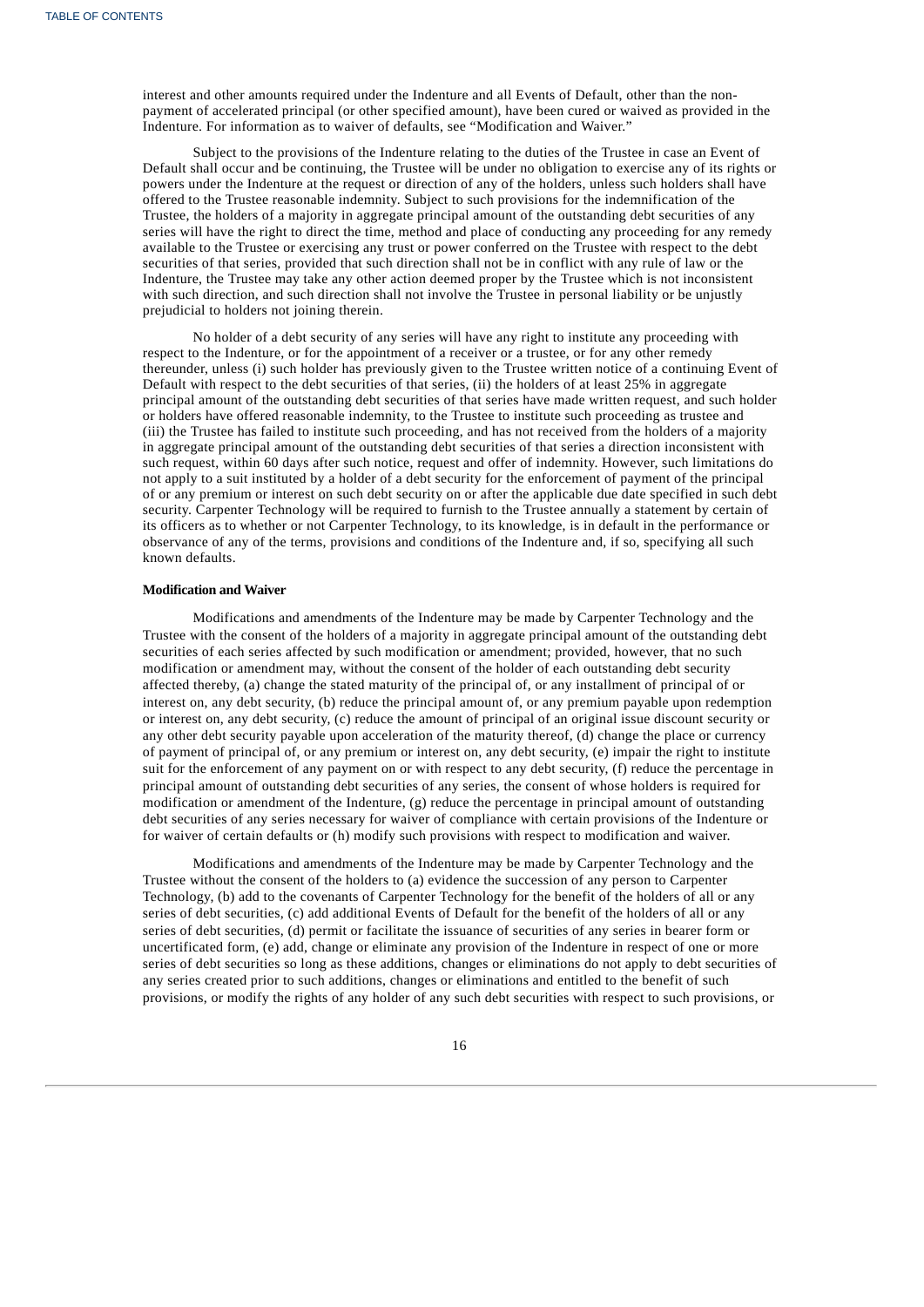become effective only after these debt securities are no longer outstanding, (f) secure the debt securities, (g) create new series of debt securities as permitted under the Indenture, (g) provide for a successor trustee under the Indenture or (h) cure any ambiguity or correct or supplement any provision of the Indenture that is defective so long as such action does not adversely affect the interests of the holders of debt securities of any series in any material respect.

The holders of a majority in principal amount of the outstanding debt securities of any series may waive compliance by Carpenter Technology with certain restrictive provisions of the Indenture. The holders of a majority in principal amount of the outstanding debt securities of any series may waive any past default under the Indenture, except a default in the payment of principal, premium or interest and certain covenants and provisions of the Indenture which cannot be amended without the consent of the holder of each outstanding debt security of such series affected.

The Indenture provides that in determining whether the holders of the requisite principal amount of the outstanding debt securities have given or taken any direction, notice, consent, waiver or other action under the Indenture as of any date, (i) the principal amount of an original issue discount security that will be deemed to be outstanding will be the amount of the principal thereof that would be due and payable as of such date upon acceleration of the maturity thereof to such date, (ii) if, as of such date, the principal amount payable at the stated maturity of a debt security is not determinable (for example, because it is based on an index), the principal amount of such debt security deemed to be outstanding as of such date will be an amount determined in the manner prescribed for such debt security and (iii) the principal amount of a debt security denominated in one or more foreign currencies or currency units that will be deemed to be outstanding will be the U.S. dollar equivalent, determined as of such date in the manner prescribed for such debt security, of the principal amount of such debt security (or, in the case of a security described in clause (i) or (ii) above, of the amount described in such clause). Certain debt securities, including those for whose payment or redemption money has been deposited or set aside in trust for the holders and those that have been fully defeased pursuant to Section 1302 of the Indenture, will not be deemed to be outstanding.

Except in certain limited circumstances, Carpenter Technology will be entitled to set any day as a record date for the purpose of determining the holders of outstanding debt securities of any series entitled to give or take any direction, notice, consent, waiver or other action under the Indenture, in the manner and subject to the limitations provided in the Indenture. In certain limited circumstances, the Trustee also will be entitled to set a record date for action by holders. If a record date is set for any action to be taken by holders of a particular series such action may be taken only by persons who are holders of outstanding debt securities of that series on the record date. To be effective, such action must be taken by holders of the requisite principal amount of such debt securities within a specified period following the record date. For any particular record date, this period will be 180 days or such shorter period as may be specified by Carpenter Technology (or the Trustee, if it set the record date), and may be shortened or lengthened (but not beyond 180 days) from time to time.

## **Defeasance and Covenant Defeasance**

If and to the extent indicated in the applicable prospectus supplement, Carpenter Technology may elect, at its option at any time, to have the provisions of Section 1302 of the Indenture, relating to defeasance and discharge of indebtedness, or Section 1303 of the Indenture, relating to defeasance of certain restrictive covenants in the Indenture, applied to the debt securities of any series, or to any specified part of a series.

#### *Defeasance and Discharge*

The Indenture provides that, upon Carpenter Technology's exercise of its option (if any) to have Section 1302 of the Indenture apply to any debt securities, Carpenter Technology will be discharged from all its obligations with respect to such debt securities (except for certain obligations to exchange or register the transfer of debt securities, to replace stolen, lost or mutilated debt securities, to maintain paying agencies and to hold moneys for payment in trust) upon the deposit in trust for the benefit of the holders of such debt securities of money or U.S. Government Obligations, or both, which, through the payment of principal and interest in respect thereof in accordance with their terms, will provide money in an amount sufficient to pay the principal of and any premium and interest on such debt securities on the respective stated maturities in accordance with the terms of the Indenture and such debt securities. Such defeasance or discharge may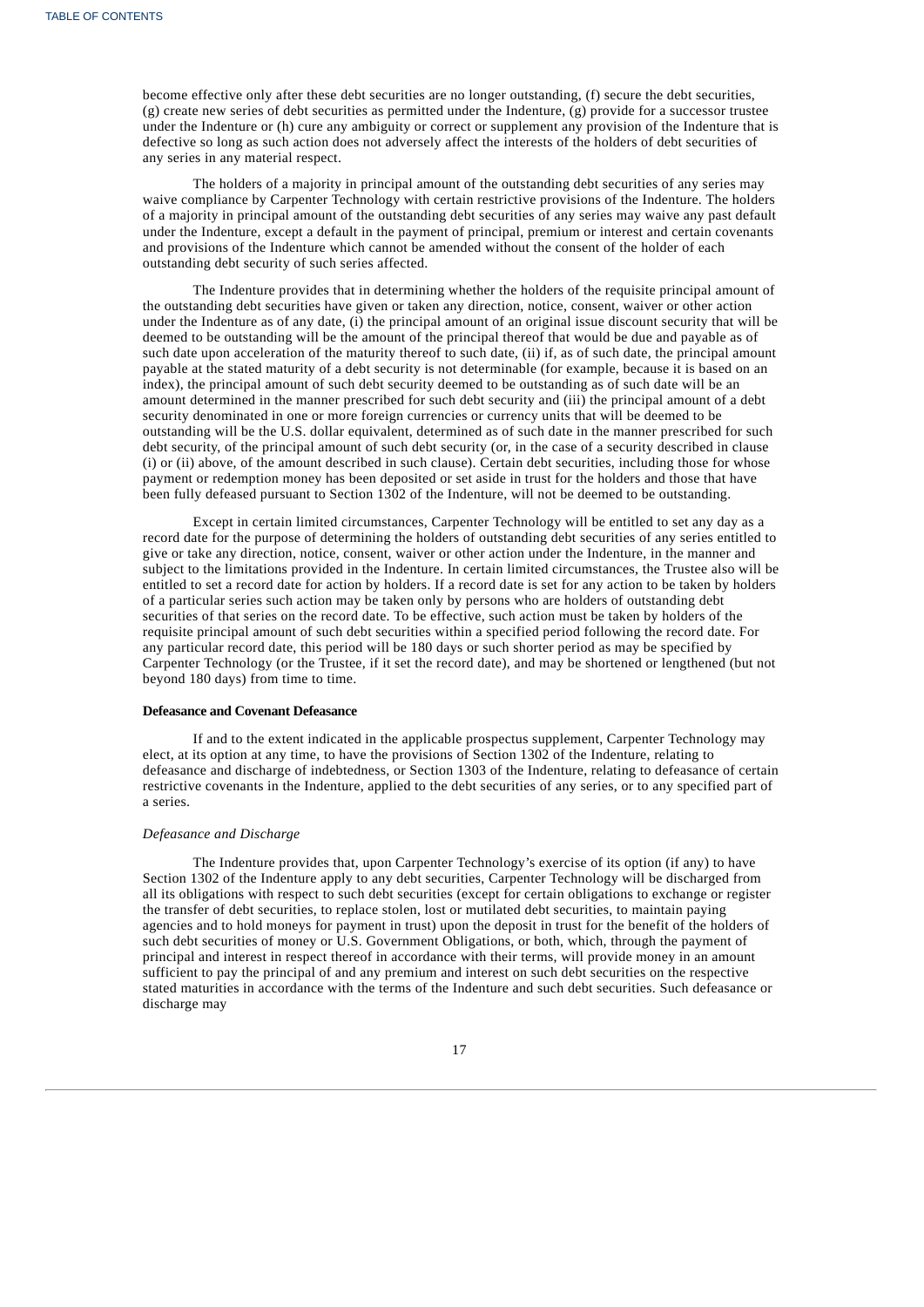occur only if, among other things, Carpenter Technology has delivered to the Trustee an opinion of counsel to the effect that Carpenter Technology has received from, or there has been published by, the United States Internal Revenue Service a ruling, or there has been a change in tax law, in either case to the effect that beneficial owners of such debt securities will not recognize gain or loss for federal income tax purposes as a result of such deposit, defeasance and discharge and will be subject to federal income tax on the same amount, in the same manner and at the same times as would have been the case if such deposit, defeasance and discharge were not to occur.

#### *Defeasance of Certain Covenants*

The Indenture provides that, upon Carpenter Technology's exercise of its option (if any) to have Section 1303 of the Indenture apply to any debt securities, Carpenter Technology may omit to comply with certain restrictive covenants, including those described under "Certain Covenants of Carpenter Technology," under "Successor Company, " any that may be described in the applicable prospectus supplement, and the occurrence of certain Events of Default, which are described above in clause (d) (with respect to such restrictive covenants) and clause (e) under "Events of Default" and any that may be described in the applicable prospectus supplement, will be deemed not to be or result in an Event of Default, in each case with respect to such debt securities. Carpenter Technology, in order to exercise such option, will be required to deposit, in trust for the benefit of the holders of such debt securities, money or U.S. Government Obligations, or both, which, through the payment of principal and interest in respect thereof in accordance with their terms, will provide money in an amount sufficient to pay the principal of and any premium and interest on such debt securities on the respective stated maturities in accordance with the terms of the Indenture and such debt securities. Carpenter Technology will also be required, among other things, to deliver to the Trustee an opinion of counsel to the effect that beneficial owners of such debt securities will not recognize gain or loss for federal income tax purposes as a result of such deposit and defeasance of certain obligations and will be subject to federal income tax on the same amount, in the same manner and at the same times as would have been the case if such deposit and defeasance were not to occur. In the event Carpenter Technology exercised this option with respect to any debt securities and such debt securities were declared due and payable because of the occurrence of any Event of Default, the amount of money and U.S. Government Obligations so deposited in trust would be sufficient to pay amounts due on such debt securities at the time of their respective stated maturities but may not be sufficient to pay amounts due on such debt securities upon any acceleration resulting from such Event of Default. In such case, Carpenter Technology would remain liable for such payments.

#### **Notices**

Notices to holders of debt securities will be given by mail to the addresses of such holders as they may appear in the Security Register.

## **Title**

Carpenter Technology, the Trustee and any agent of Carpenter Technology or the Trustee may treat the Person in whose name a debt security is registered as the absolute owner thereof (whether or not such debt security may be overdue) for the purpose of making payment and for all other purposes.

#### **Governing Law**

The Indenture and the debt securities will be governed by, and construed in accordance with, the law of the State of New York.

## **Regarding The Trustee**

U.S. Bank National Association is the successor Trustee to Morgan Guaranty Trust Company of New York and U.S. Bank Trust National Association under the Indenture.

<span id="page-70-0"></span>Upon the occurrence of an Event of Default, the Trustee may be deemed to have a conflicting interest with respect to the debt securities for purposes of the Trust Indenture Act of 1939, as amended, and, accordingly, may be required to resign as Trustee under the Indenture.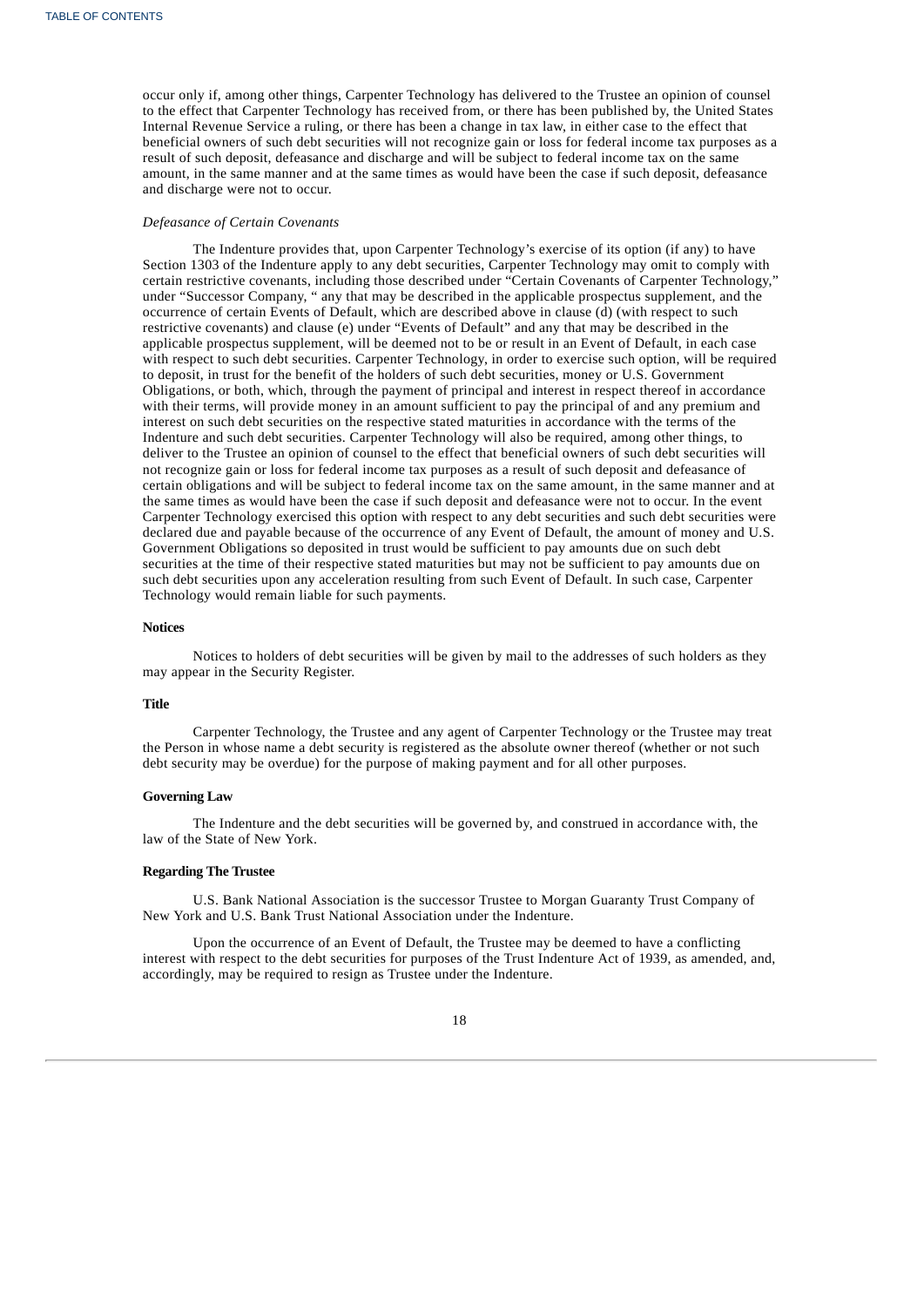#### **PLAN OF DISTRIBUTION**

We may sell the debt securities described in this prospectus from time to time in one or more transactions:

- to purchasers directly;
- to underwriters for public offering and sale by them;
- through agents;
- through dealers;
- through a combination of any of the foregoing methods of sale; or
- in any other manner, as provided in any applicable prospectus supplement.

We may sell the debt securities directly to institutional investors or others who may be deemed to be underwriters within the meaning of the Securities Act, with respect to any resale of the debt securities. A prospectus supplement will describe the terms of any sale of debt securities we are offering hereunder. Direct sales may be arranged by a securities broker-dealer or other financial intermediary.

The applicable prospectus supplement will name any underwriter involved in a sale of debt securities. Underwriters may offer and sell debt securities at a fixed price or prices, which may be changed, or from time to time at market prices or at negotiated prices. Underwriters may be deemed to have received compensation from us from sales of debt securities in the form of underwriting discounts or commissions and may also receive commissions from purchasers of debt securities for whom they may act as agent. Underwriters may be involved in any at the market offering of debt securities by or on our behalf.

Underwriters may sell debt securities to or through dealers, and such dealers may receive compensation in the form of discounts, concessions or commissions from the underwriters and/or commissions (which may be changed from time to time) from the purchasers for whom they may act as agent.

Unless otherwise specified in the applicable prospectus supplement, the obligations of any underwriters to purchase debt securities will be subject to certain conditions precedent, and the underwriters will be obligated to purchase all the debt securities if any are purchased.

The applicable prospectus supplement will set forth whether or not underwriters may over-allot or effect transactions that stabilize, maintain or otherwise affect the market price of the debt securities at levels above those that might otherwise prevail in the open market, including, for example, by entering stabilizing bids, effecting syndicate covering transactions or imposing penalty bids.

We will name any agent involved in a sale of debt securities, as well as any commissions payable by us to such agent, in the applicable prospectus supplement. Unless otherwise specified in the applicable prospectus supplement, any such agent will be acting on a reasonable efforts basis for the period of its appointment.

If we utilize a dealer in the sale of the debt securities being offered pursuant to this prospectus, we will sell the debt securities to the dealer, as principal. The dealer may then resell the debt securities to the public at varying prices to be determined by the dealer at the time of resale.

Underwriters, dealers and agents participating in a sale of the debt securities may be deemed to be underwriters as defined in the Securities Act, and any discounts and commissions received by them and any profit realized by them on resale of the debt securities may be deemed to be underwriting discounts and commissions under the Securities Act. We may have agreements with underwriters, dealers and agents to indemnify them against certain civil liabilities, including liabilities under the Securities Act, and to reimburse them for certain expenses.

Underwriters or agents and their affiliates may be customers of, engage in transactions with or perform services for us or our affiliates in the ordinary course of business.

<span id="page-71-0"></span>Unless otherwise specified in the applicable prospectus supplement, we will not list the debt securities on any securities exchange. The debt securities will be a new issue of securities with no established trading market. Any underwriters that purchase the debt securities for public offering and sale may make a market in such debt securities, but such underwriters will not be obligated to do so and may discontinue any market making at any time without notice. We make no assurance as to the liquidity of or the trading market for any debt securities.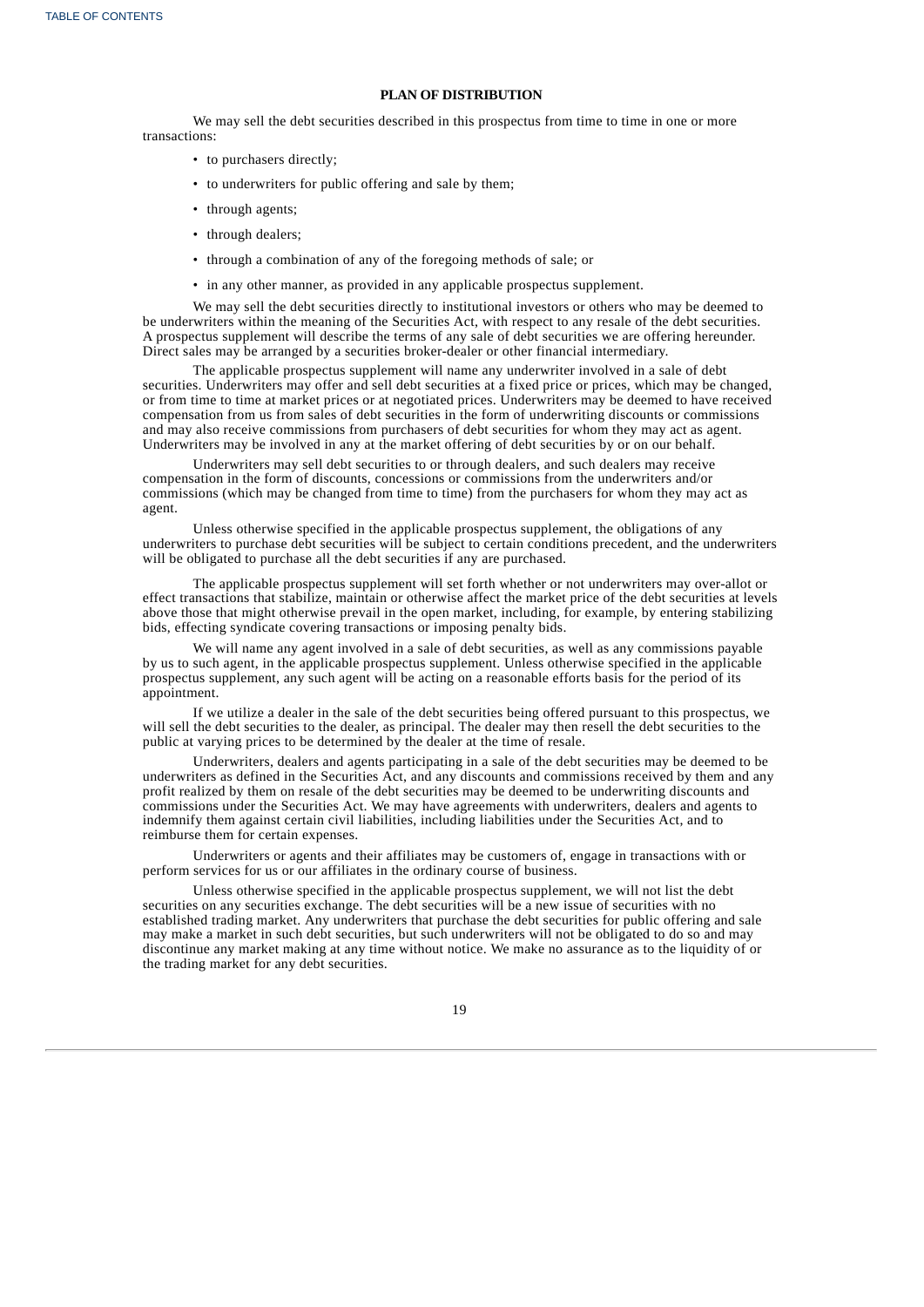### **LEGAL MATTERS**

The validity of the securities will be passed upon for us by Troutman Pepper Hamilton Sanders LLP, Philadelphia, Pennsylvania, and for any underwriters or agents by counsel named in the applicable prospectus supplement.

### **EXPERTS**

The financial statements and management's assessment of the effectiveness of internal control over financial reporting (which is included in Management's Report on Internal Control over Financial Reporting) [incorporated](http://www.sec.gov/Archives/edgar/data/17843/000001784319000058/crs630201910k.htm) in this Prospectus by reference to the Annual Report on Form 10-K for the year ended June 30, 2019 have been so incorporated in reliance on the report (which contains an adverse opinion on the effectiveness of internal control over financial reporting) of PricewaterhouseCoopers LLP, an independent registered public accounting firm, given on the authority of said firm as experts in auditing and accounting.

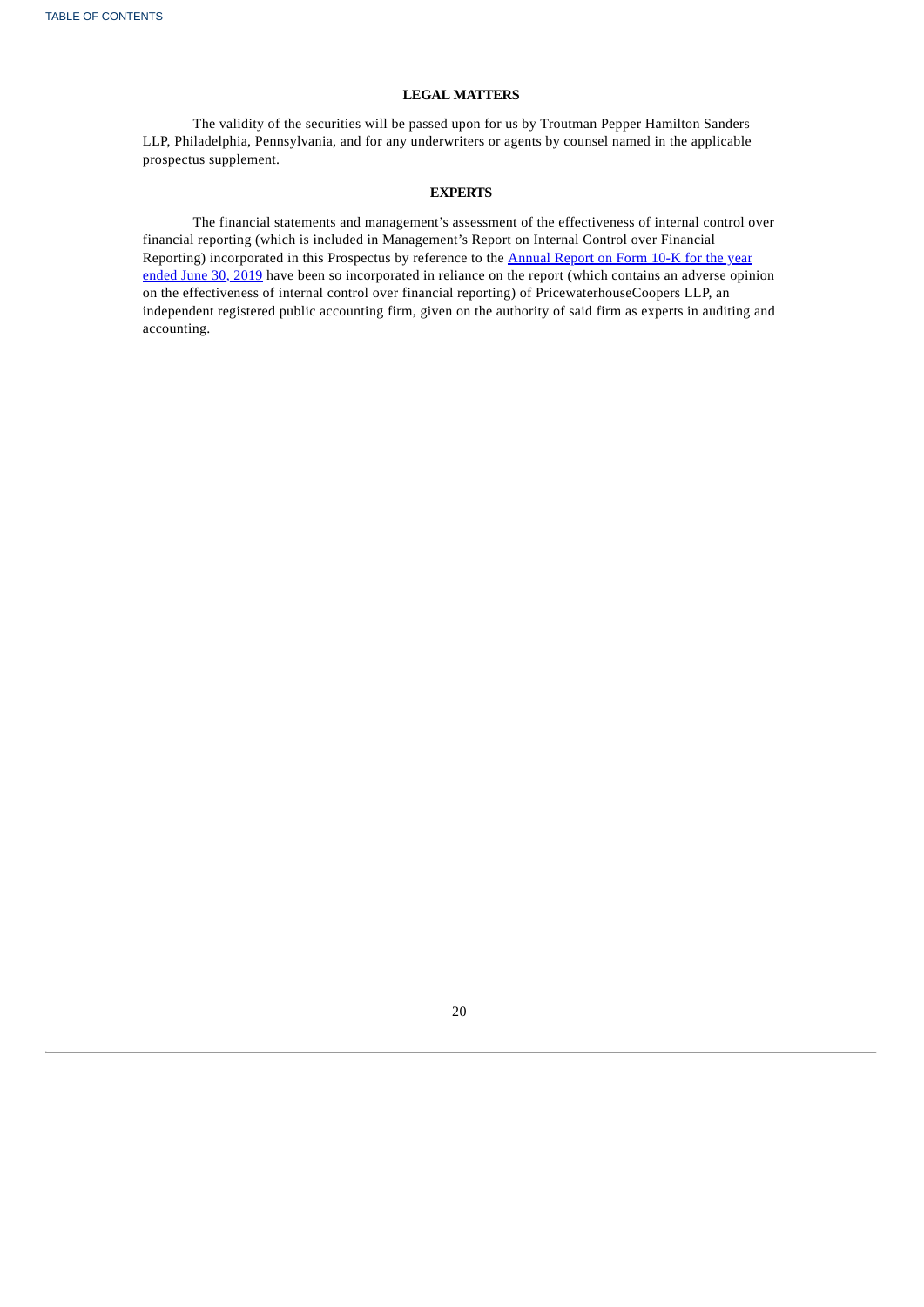# **\$300,000,000 CARPENTER®**

## **CARPENTER TECHNOLOGY CORPORATION**

### **7.625% Senior Notes due 2030**

**Prospectus Supplement**

**J.P. Morgan BofA Securities Wells Fargo Securities**

**PNC Capital Markets LLC**

**US Bancorp**

**KeyBanc Capital Markets**

March 11, 2022